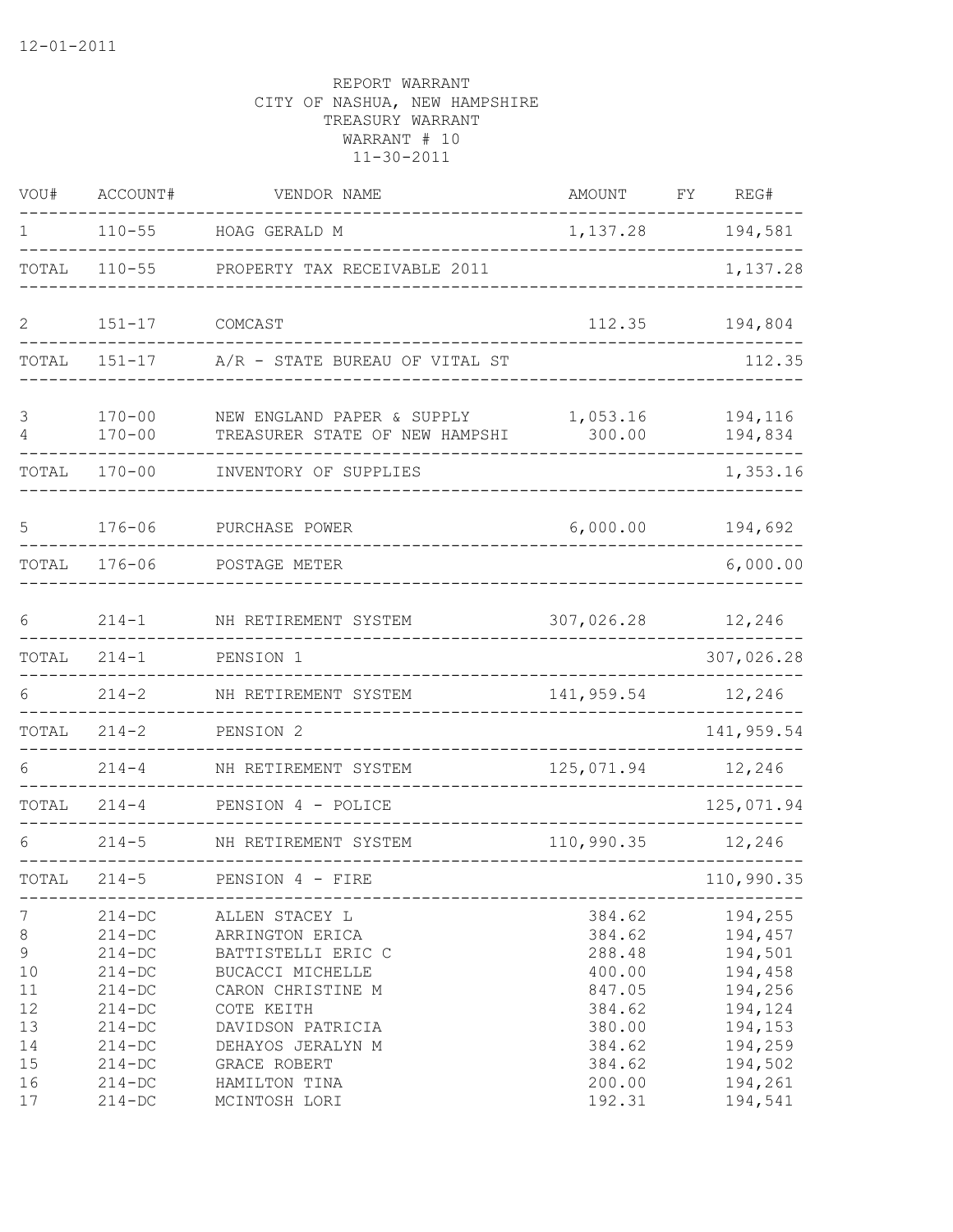| VOU#  | ACCOUNT#   | VENDOR NAME                            | <b>AMOUNT</b>    | FY | REG#       |
|-------|------------|----------------------------------------|------------------|----|------------|
| 18    | $214 - DC$ | MENARD PAUL                            | 384.62           |    | 194,125    |
| 19    | $214 - DC$ | MOBLEY ARCHIE S III                    | 200.00           |    | 194,546    |
| 20    | $214 - DC$ | STANSFIELD JILL                        | 288.48           |    | 194,693    |
| 21    | $214 - DC$ | WOOD TODD                              | 92.32            |    | 194,503    |
|       |            | TOTAL 214-DC DEPENDENT CARE DEDUCTION  |                  |    | 5,196.36   |
| 22    |            | 214-FS BENEFIT STRATEGIES INC          | 13,755.73 12,260 |    |            |
|       |            | TOTAL 214-FS FLEXIBLE SPENDING-MEDICAL |                  |    | 13,755.73  |
|       |            |                                        |                  |    |            |
| 23    | $255 - 00$ | STATE OF NH-MV                         | 14,492.73        |    | 12,243     |
| 24    | $255 - 00$ | STATE OF NH-MV                         | 15,992.80        |    | 12,245     |
| 25    | $255 - 00$ | STATE OF NH-MV                         | 10,693.81        |    | 12,247     |
| 26    | $255 - 00$ | STATE OF NH-MV                         | 14, 113.68       |    | 12,248     |
| 27    | $255 - 00$ | STATE OF NH-MV                         | 14, 417.59       |    | 12,249     |
| 28    | $255 - 00$ | STATE OF NH-MV                         | 20,035.13        |    | 12,254     |
| 29    | $255 - 00$ | STATE OF NH-MV                         | 9,755.99         |    | 12,255     |
| 30    | $255 - 00$ | STATE OF NH-MV                         | 18,690.64        |    | 12,258     |
| 31    | $255 - 00$ | STATE OF NH-MV                         | 11,781.53        |    | 12,259     |
| 32    | $255 - 00$ | STATE OF NH-MV                         | 14,493.54        |    | 12,265     |
| 33    | $255 - 00$ | STATE OF NH-MV                         | 28,026.82        |    | 12,266     |
| 34    | $255 - 00$ | STATE OF NH-MV                         | 18,052.15        |    | 12,272     |
| TOTAL | $255 - 00$ | STATE MVR                              |                  |    | 190,546.41 |
| 35    | $255 - 05$ | STATE OF NH                            |                  |    |            |
| TOTAL | $255 - 05$ | STATE OF NH-FBI FINGERPRNT FEE         |                  |    | 77.00      |
|       |            |                                        |                  |    |            |
| 36    | $257 - 00$ | BALDASARRE MICHAEL                     | 168.20           |    | 194,225    |
| 37    | $257 - 00$ | BRENNAN MICHAEL                        | 16.33            |    | 194,562    |
| 38    | $257 - 00$ | BROWN TIMOTHY                          | 190.20           |    | 194,592    |
| 39    | $257 - 00$ | CARBONE DAVID                          | 10.00            |    | 194,589    |
| 40    | $257 - 00$ | CARDONA MARTHA                         | 30.00            |    | 194,590    |
| 41    | $257 - 00$ | GOLDBERG ELLIOT                        | 198.80           |    | 194,587    |
| 42    | $257 - 00$ | GORELICK JAY                           | 19.00            |    | 194,595    |
| 43    | $257 - 00$ | HOULE MICHAEL                          | 25.00            |    | 194,593    |
| 44    | $257 - 00$ | KARPELES RICHARD                       | 18.00            |    | 194,584    |
| 45    | $257 - 00$ | KOSTERMAN REBECCA                      | 35.00            |    | 194,547    |
| 46    | $257 - 00$ | LAFRANCE CHRISTOPHER                   | 115.20           |    | 194,603    |
| 47    | $257 - 00$ | LAMBERT BARBARA                        | 20.00            |    | 194,342    |
| 48    | $257 - 00$ | LEVY MICHAEL                           | 10.00            |    | 194,602    |
| 49    | $257 - 00$ | MATSIS NICHOLAS                        | 6.00             |    | 194,599    |
| 50    | $257 - 00$ | MCCABE GARY                            | 7.80             |    | 194,600    |
| 51    | $257 - 00$ | MCCULLOUGH GEORGE                      | 17.20            |    | 194,591    |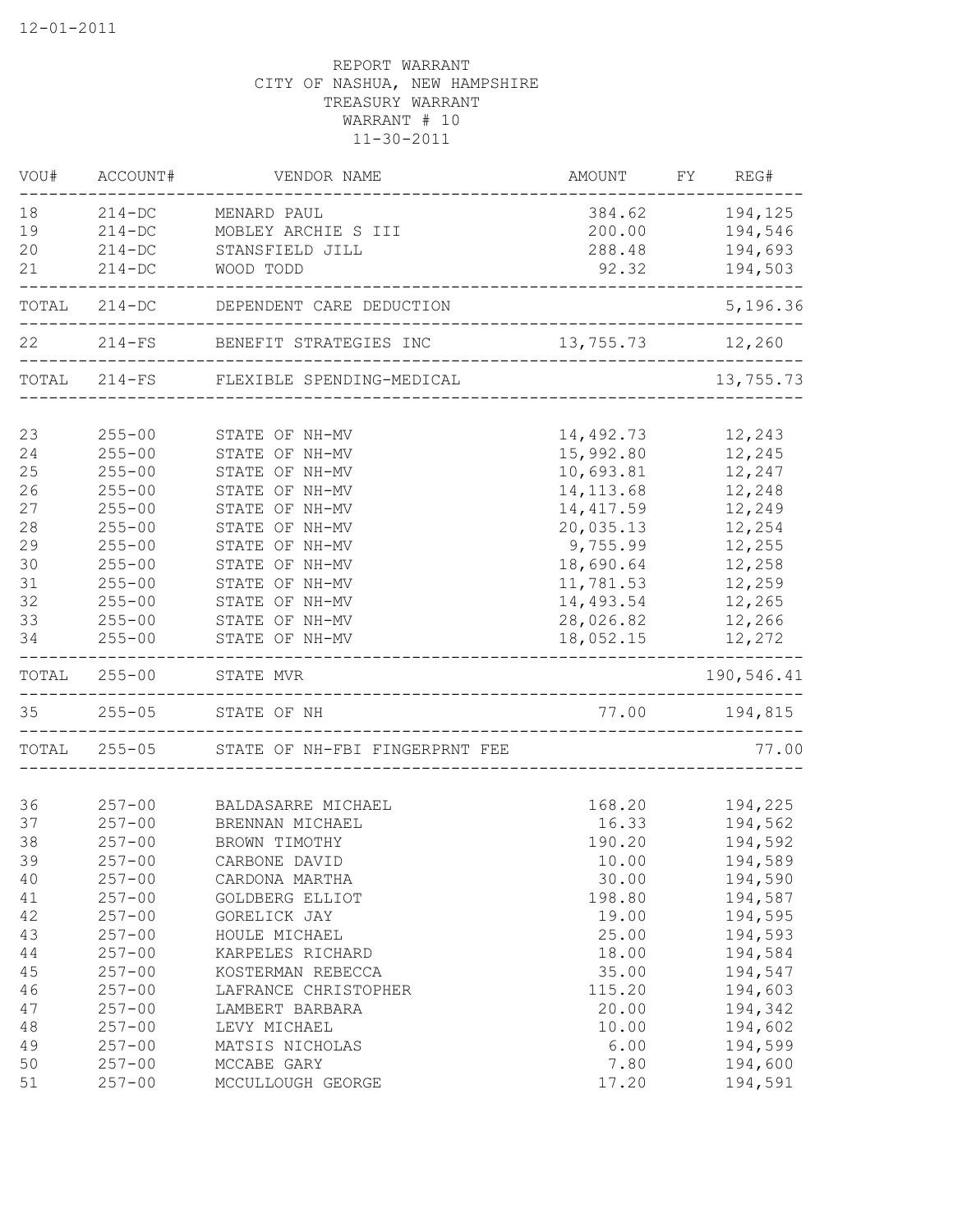| VOU#  | ACCOUNT#     | VENDOR NAME                    | <b>AMOUNT</b> | FY | REG#        |
|-------|--------------|--------------------------------|---------------|----|-------------|
| 52    | $257 - 00$   | MESSURI LAURA                  | 70.00         |    | 194,605     |
| 53    | $257 - 00$   | MICHAUD TROY                   | 92.20         |    | 194,606     |
| 54    | $257 - 00$   | NH STATEWIDE LEASING           | 9.00          |    | 194,601     |
| 55    | $257 - 00$   | NORCROSS MELINDA               | 46.20         |    | 194,604     |
| 56    | $257 - 00$   | NORTHERN FOREIGN CAR           | 11.00         |    | 194,597     |
| 57    | $257 - 00$   | PARADIS DENNIS                 | 10.00         |    | 194,596     |
| 58    | $257 - 00$   | ROBERTS KENNETH                | 30.00         |    | 194,598     |
| 59    | $257 - 00$   | SMITH MARK                     | 90.20         |    | 194,607     |
| 60    | $257 - 00$   | WILLETT ELILZABETH             | 118.20        |    | 194,594     |
| 61    | $257 - 00$   | WRIGHT STEVEN                  | 10.00         |    | 194,588     |
|       |              | TOTAL 257-00 MV REFUND PENDING |               |    | 1,373.53    |
| 62    | $258 - 00$   | FORBES KRISTINE                | 35.00         |    | 194,609     |
| 63    | $258 - 00$   | ROBINSON THOMAS                | 35.00         |    | 194,610     |
| 64    | $258 - 00$   | RONDEAU PAULARAE               | 35.00         |    | 194,608     |
|       | TOTAL 258-00 | TVB REFUND PENDING             |               |    | 105.00      |
| 65    | $292 - 29$   | DBU CONSTRUCTION INC           | 8,853.46      |    | 194,017     |
| 66    | $292 - 29$   | SUNSHINE PAVING CORPORATION    | 25, 371.82    |    | 194,524     |
| TOTAL | $292 - 29$   | RETAINAGE PAYABLE-SUNSHINE PAV |               |    | 34, 225. 28 |
| 67    |              | 292-30 DBU CONSTRUCTION INC    | 19.19         |    | 194,017     |
| 68    | $292 - 30$   | SUNSHINE PAVING CORPORATION    | 29.53         |    | 194,524     |
| TOTAL | $292 - 30$   | INTEREST PAYABLE-SUNSHINE PAV  |               |    | 48.72       |
|       |              |                                |               |    |             |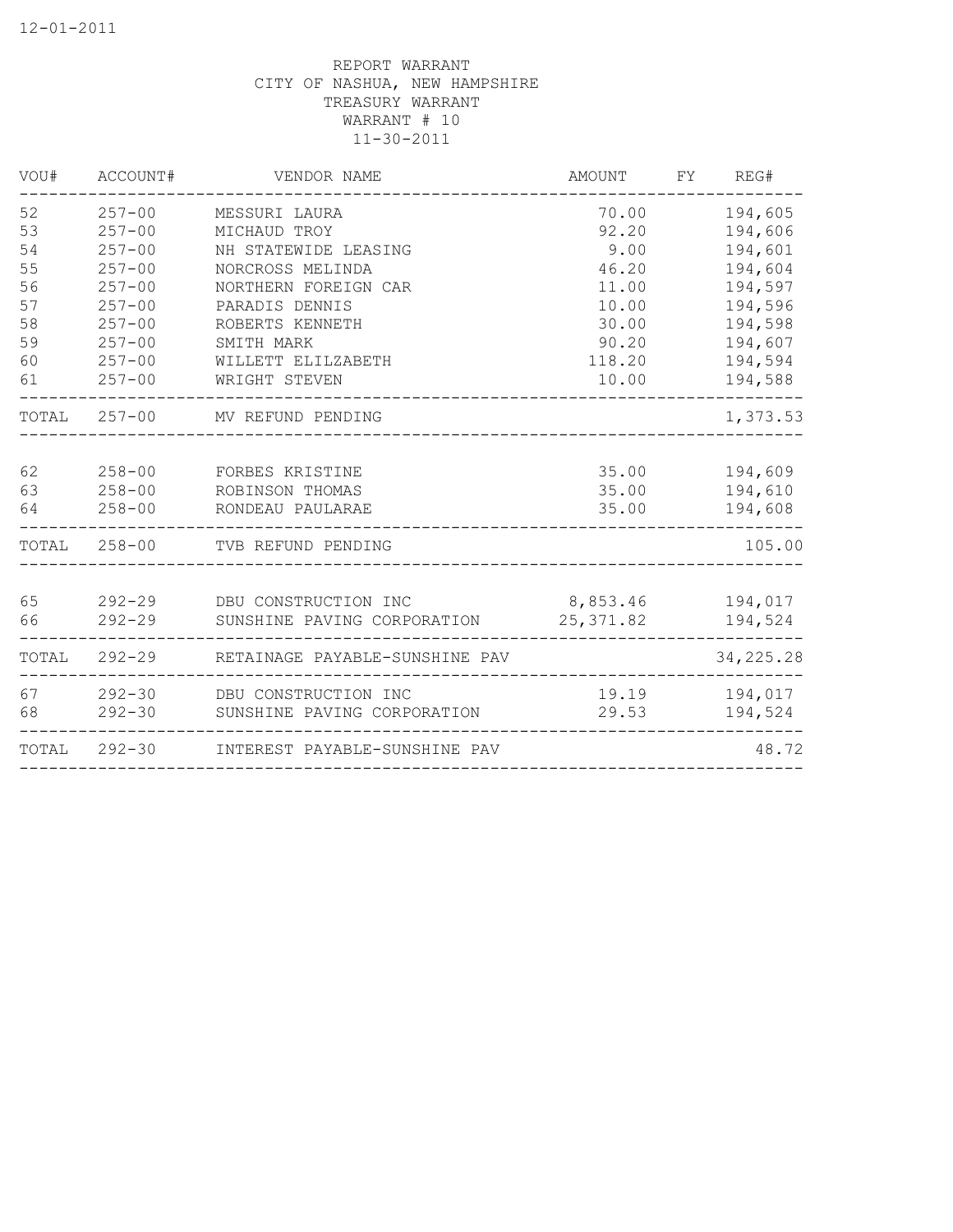| VOU#  | ACCOUNT#      | VENDOR NAME                   | AMOUNT       | REG#<br>FY |
|-------|---------------|-------------------------------|--------------|------------|
| 69    | 305-33005     | PENNICHUCK WATER              | 35.80        | 194,794    |
| 70    | 305-34015     | METROMEDIA ENERGY INC         | 10.20        | 194,813    |
| $71$  | 305-34015     | NATIONAL GRID                 | 4.86         | 193,912    |
| 72    | 305-59286     | COLLINS JOHN                  | 100.00       | 194,159    |
| 73    | 305-59286     | JEYNES MIKE                   | 450.00       | 194,268    |
| 74    | 305-59286     | KING TOM                      | 100.00       | 194,240    |
| 75    | 305-59286     | MCLEAN JIM                    | 537.50       | 194,132    |
| 76    | 305-59286     | O'NEIL TIM                    | 587.50       | 194,135    |
| 77    | 305-59286     | WALLENT FRANK J               | 200.00       | 193,998    |
| 78    | 305-94005     | JOHNSON PETER                 | 83.05        | 194,694    |
| TOTAL | 305           | SRF - CIVIC & COMM ACTIVITIES |              | 2,108.91   |
|       |               |                               |              |            |
| 79    | $308 - 40$    | HARVARD PILGRIM HEALTH CARE   | 124,950.00   | 12,251     |
| 80    | $308 - 41005$ | STAPLES ADVANTAGE             | 33.78        | 194,245    |
| 81    | 308-41015     | PETTY CASH                    | 7.00         | 193,914    |
| 82    | 308-41015     | STAPLES ADVANTAGE             | 93.72        | 194,245    |
| 83    | 308-59400     | ANTHEM BLUE CROSS BLUE SHIELD | 59,718.79    | 12,250     |
| 84    | 308-59400     | HARVARD PILGRIM HEALTH CARE   | 17,360.83    | 12,251     |
| 85    | 308-59402     | ANTHEM BLUE CROSS BLUE SHIELD | 45,865.89    | 12,250     |
| 86    | 308-59402     | HARVARD PILGRIM HEALTH CARE   | 31,605.70    | 12,251     |
| 87    | 308-83010     | ANTHEM BLUE CROSS BLUE SHIELD | 36,701.00    | 12,250     |
| 88    | 308-83010     | ANTHEM BLUE CROSS BLUE SHIELD | 49, 363.45   | 12,261     |
| 89    | 308-83010     | ANTHEM BLUE CROSS BLUE SHIELD | 8,450.10     | 12,267     |
| 89    | 308-83011     | ANTHEM BLUE CROSS BLUE SHIELD | 33.75        | 12,267     |
| 90    | 308-83012     | ANTHEM BLUE CROSS BLUE SHIELD | 199,829.21   | 12,250     |
| 91    | 308-83012     | ANTHEM BLUE CROSS BLUE SHIELD | 245,043.37   | 12,261     |
| 92    | 308-83012     | ANTHEM BLUE CROSS BLUE SHIELD | 208,672.21   | 12,267     |
| 93    | 308-83012     | RAPSIS, JOANNE                | 49.70        | 194,691    |
| 94    | 308-83013     | ANTHEM BLUE CROSS BLUE SHIELD | 185, 114. 13 | 12,250     |
| 95    | 308-83013     | ANTHEM BLUE CROSS BLUE SHIELD | 259,442.07   | 12,261     |
| 96    | 308-83013     | ANTHEM BLUE CROSS BLUE SHIELD | 264,308.48   | 12,267     |
| 97    | 308-83016     | HARVARD PILGRIM HEALTH CARE   | 159,195.00   | 12,263     |
| 98    | 308-83016     | HARVARD PILGRIM HEALTH CARE   | 24,455.19    | 12,268     |
| 99    | 308-83017     | HARVARD PILGRIM HEALTH CARE   | 138, 437. 43 | 12,263     |
| 100   | 308-83017     | HARVARD PILGRIM HEALTH CARE   | 45,920.65    | 12,268     |
| 101   | 308-83018     | ANTHEM BLUE CROSS BLUE SHIELD | 45,883.04    | 12,250     |
| 102   | 308-83018     | ANTHEM BLUE CROSS BLUE SHIELD | 59,727.83    | 12,261     |
| 103   | 308-83018     | ANTHEM BLUE CROSS BLUE SHIELD | 53,952.87    | 12,267     |
| 104   | 308-83019     | ANTHEM BLUE CROSS BLUE SHIELD | 40,265.71    | 12,250     |
| 105   | 308-83019     | ANTHEM BLUE CROSS BLUE SHIELD | 30,066.87    |            |
|       | 308-83019     |                               |              | 12,261     |
| 106   |               | ANTHEM BLUE CROSS BLUE SHIELD | 31,069.24    | 12,267     |
| 107   | 308-83020     | NORTHEAST DELTA               | 18,436.44    | 12,253     |
| 108   | 308-83020     | NORTHEAST DELTA               | 15,886.20    | 12,262     |
| 109   | 308-83020     | NORTHEAST DELTA               | 16,085.80    | 12,271     |
| 110   | 308-83021     | NORTHEAST DELTA               | 7,020.17     | 12,253     |
| 111   | 308-83021     | NORTHEAST DELTA               | 8,358.54     | 12,262     |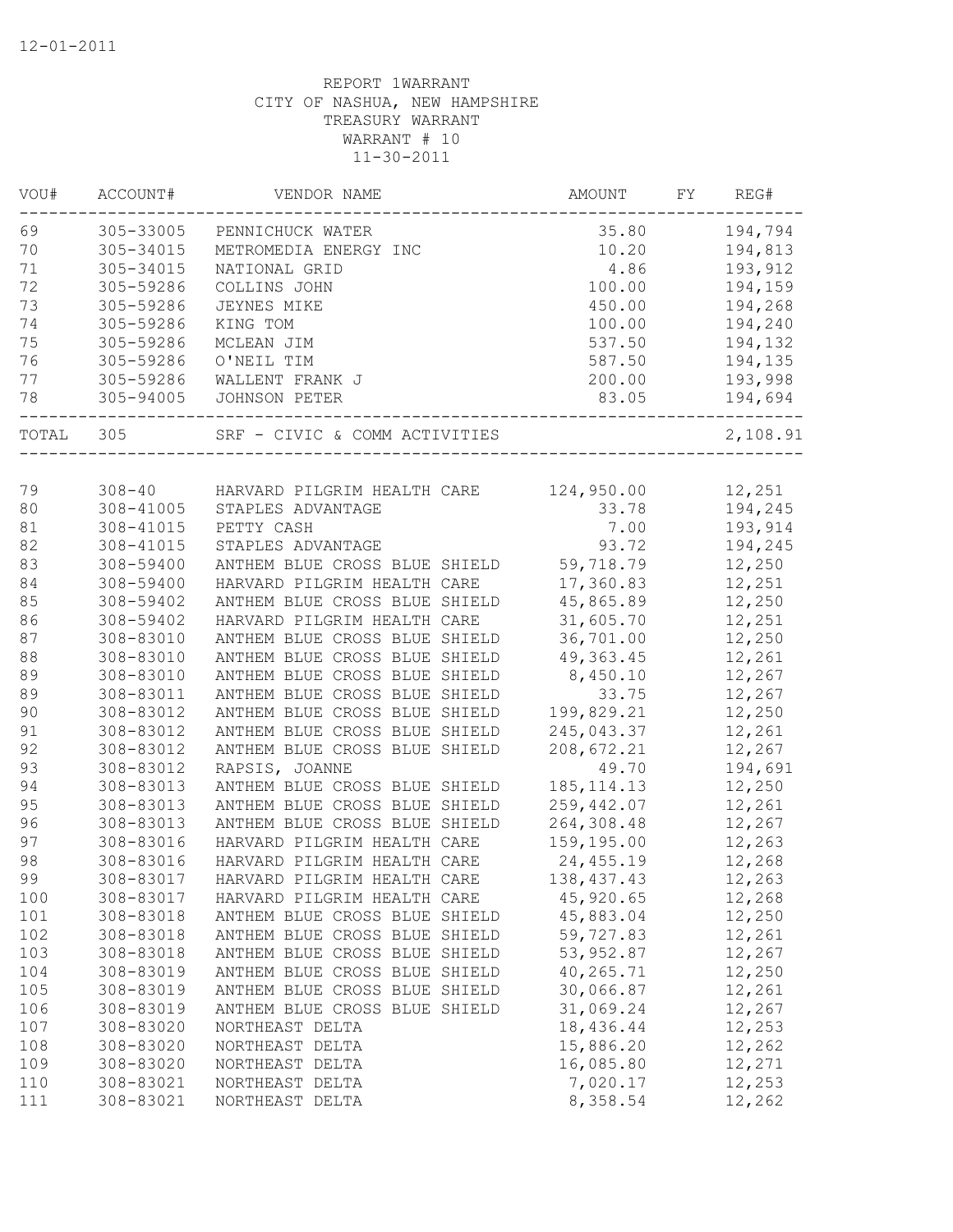| VOU# | ACCOUNT#  | VENDOR NAME                    | AMOUNT    | FΥ | REG#    |
|------|-----------|--------------------------------|-----------|----|---------|
| 112  | 308-83021 | NORTHEAST DELTA                | 6,640.38  |    | 12,271  |
| 113  | 308-83026 | NORTHERN NEW ENGLAND BENEFIT T | 33,937.20 |    | 12,269  |
| 114  | 308-83041 | CULLENCOLLIMORE PLLC           | 5,907.97  |    | 194,227 |
| 115  | 308-83053 | APPLE NASHUA LLC               | 6,075.00  |    | 193,986 |
| 116  | 308-83053 | APPLE THERAPY SERICES MANCHEST | 440.00    |    | 194,143 |
| 117  | 308-83053 | ASSOCIATED RADIOLOGISTS PA     | 52.00     |    | 194,162 |
| 118  | 308-83053 | CATHOLIC MEDICAL CENTER        | 5,829.90  |    | 194,192 |
| 119  | 308-83053 | CONSTANTINEAU WILLIAM          | 334.19    |    | 194,534 |
| 120  | 308-83053 | DARTMOUTH-HITCHCOCK CLINIC     | 1,342.00  |    | 194,202 |
| 121  | 308-83053 | FOUNDATION MEDICAL PARTNERS    | 128.00    |    | 194,184 |
| 122  | 308-83053 | FOUR SEASONS ORTHOPAEDIC CTR P | 2,357.00  |    | 194,190 |
| 123  | 308-83053 | GOFFSTOWN PHYSICAL THERAPY     | 1,480.00  |    | 194,166 |
| 124  | 308-83053 | GREATER NASHUA EMERGENCY PHYS  | 320.00    |    | 194,174 |
| 125  | 308-83053 | HELFMAN DAVID J OD ELLIOTT F L | 279.00    |    | 193,987 |
| 126  | 308-83053 | NEB RADIOLOGY PC<br>W/C        | 678.00    |    | 194,181 |
| 127  | 308-83053 | NEW ENGLAND BAPTIST HOSPITAL   | 1,089.00  |    | 194,032 |
| 128  | 308-83053 | OCCUPATIONAL HEALTH CTRS SOUTH | 230.72    |    | 194,063 |
| 129  | 308-83053 | PERFORMANCE REHAB INC          | 295.00    |    | 194,009 |
| 130  | 308-83053 | SO NH REGIONAL MEDICAL CENTER  | 6,610.41  |    | 194,164 |
| 131  | 308-83053 | SOARES ROBERT                  | 539.00    |    | 193,918 |
| 132  | 308-83053 | STANSFIELD JILL                | 7.74      |    | 194,540 |
| 133  | 308-83054 | CAPITAL ORTHOPAEDIC SURGERY CT | 5,243.40  |    | 194,563 |
| 134  | 308-83054 | CONCORD ORTHOPAEDICS PA        | 2,286.00  |    | 194,067 |
| 135  | 308-83054 | CPTE-NASHUA                    | 2,100.00  |    | 193,971 |
| 136  | 308-83054 | DH FAMILY MEDICINE NASHUA INC  | 151.00    |    | 194,158 |
| 137  | 308-83054 | ELLIOT PHYSICIANS NETWORK INC  | 300.00    |    | 193,972 |
| 138  | 308-83054 | FOUR SEASONS ORTHOPAEDIC CTR P | 147.00    |    | 194,190 |
| 139  | 308-83054 | GREATER NASHUA EMERGENCY PHYS  | 213.00    |    | 194,174 |
| 140  | 308-83054 | JA HERNER CHIROPRACTIC PLLC    | 1,395.00  |    | 194,508 |
| 141  | 308-83054 | NASHUA RADIOLOGY PA            | 606.00    |    | 194,163 |
| 142  | 308-83054 | NEB RADIOLOGY PC<br>W/C        | 232.00    |    | 194,181 |
| 143  | 308-83054 | OCCUPATIONAL HEALTH CTRS SOUTH | 2,578.04  |    | 194,063 |
| 144  | 308-83054 | OPT-ORTHOPEDIC PHYSICAL THERAP | 1,090.00  |    | 193,985 |
| 145  | 308-83054 | ORTHOPAEDIC SURGICAL ASSOCIATE | 2,017.00  |    | 194,539 |
| 146  | 308-83054 | PERFORMANCE REHAB INC          | 590.00    |    | 194,009 |
| 147  | 308-83054 | SO NH REGIONAL MEDICAL CENTER  | 821.97    |    | 194,164 |
| 148  | 308-83054 | ST JOSEPH'S HOSPITAL           | 5,589.20  |    | 193,980 |
| 149  | 308-83054 | STONERIVER PHARMACY SOLUTIONS  | 677.84    |    | 194,178 |
| 150  | 308-83054 | WALGREEN CO                    | 57.40     |    | 194,168 |
| 151  | 308-83055 | ATLANTIC INVESTIGATION SERVICE | 1,352.50  |    | 194,097 |
| 152  | 308-83055 | BOROFSKY AMODEO-VICKERY & BAND | 3,457.00  |    | 194,228 |
| 153  | 308-83055 | COVENTRY HEALTH CARE WORKERS C | 442.40    |    | 194,160 |
| 154  | 308-83056 | OCCUPATIONAL DRUG TESTING LLC  | 620.50    |    | 194,154 |
| 155  | 308-83063 | VIKING ROOFING, INC.           | 5,200.00  |    | 194,377 |
| 156  | 308-83064 | CULLENCOLLIMORE PLLC           | 528.50    |    | 194,227 |
| 157  | 308-83064 | ILLG AUTOMOTIVE CORP           | 956.67    |    | 194,510 |
| 158  | 308-83070 | TREASURER STATE OF NH          | 50.00     |    | 194,838 |
| 159  | 308-83075 | METROPOLITAN PROPERTY & CASUAL | 3,301.43  |    | 194,568 |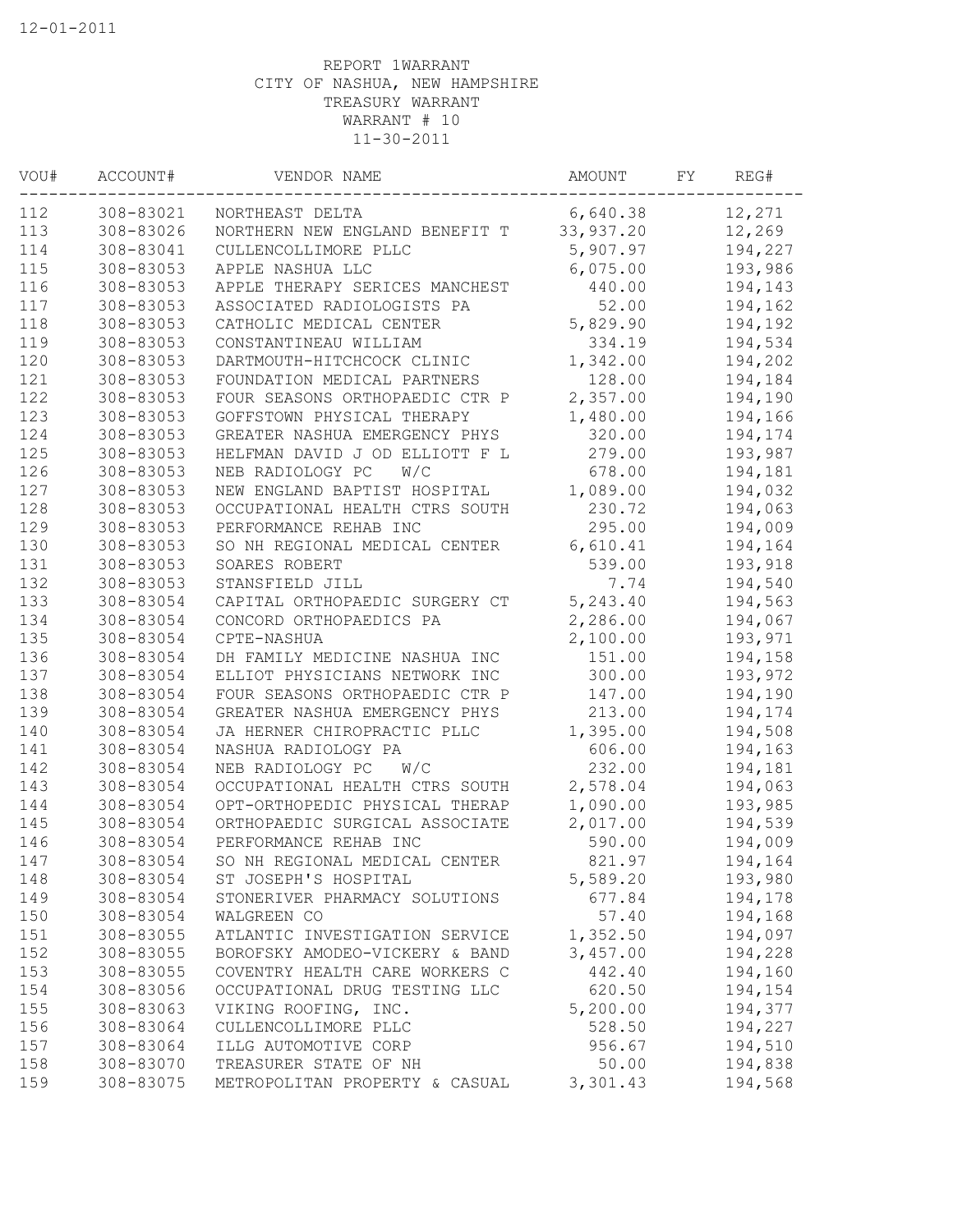| VOU#  | ACCOUNT#                                 | VENDOR NAME                                                   | AMOUNT             | FY REG#        |
|-------|------------------------------------------|---------------------------------------------------------------|--------------------|----------------|
| 160   | 308-83075                                | PELLERIN MIKE                                                 | 880.00             | 194,564        |
| 161   | 308-83075                                | TETLOW SUSANNA                                                | 6,670.45           | 194,487        |
| 162   | 308-83077                                | HM LIFE INSURANCE COMPANY                                     | 68,939.94          | 12,252         |
| 163   | 308-83084                                | JACKSON LEWIS LLP                                             | 760.50             | 194,512        |
| 164   | 308-83199                                | STANLEY ELEVATOR CO INC                                       | 4,076.28           | 194,133        |
| TOTAL | 308                                      | SRF - INSURANCE                                               |                    | 2,629,307.69   |
|       |                                          | 232,334 3091-49075 COSTA FRUIT & PRODUCE CO INC 28.42 194,514 |                    |                |
|       |                                          | TOTAL 309 FY11 FRESH FRUIT & VEG GRANT                        |                    | 28.42          |
|       |                                          | 232,335 3092-49075 MANSFIELD PAPER CO INC                     |                    | 102.96 194,466 |
|       |                                          | 232,336 3092-49085 M SAUNDERS INC                             | 5,099.82           | 194,359        |
|       |                                          | TOTAL 309 FY12 FRESH FRUIT & VEG GRANT                        |                    | 5,202.78       |
|       |                                          |                                                               |                    |                |
|       | 232, 337 3097-41015                      | <b>GUSTIN KAREN</b>                                           | 118.96             | 194,356        |
|       | 232,338 3097-41015                       | HOVEY ANN                                                     | 25.50              | 194,419        |
|       | 232,339 3097-41015                       | STAPLES BUSINESS ADVANTAGE                                    | 195.21             | 194,212        |
|       | 232,340 3097-44005                       | ACE PRINTING COMPANY                                          | 2,795.00           | 194,185        |
|       | 232,341 3097-49075                       | BLUE RIBBON MAINTENANCE SUPPLI                                | 4,207.82           | 194,315        |
|       | 232,342 3097-49075<br>232,343 3097-49075 | CENTRAL PAPER<br><b>ECOLAB</b>                                | 2,647.74<br>356.24 | 194,346        |
|       | 232,344 3097-49075                       |                                                               |                    | 194,296        |
|       |                                          | MANSFIELD PAPER CO INC                                        | 11,517.26          | 194,466        |
|       | 232, 345 3097-49085                      | BOSTON PIE INC                                                | 2,006.40           | 194,477        |
|       | 232,346 3097-49085                       | COCA-COLA BOTTLING COMPANY                                    | 3,780.00           | 194,302        |
|       | 232,347 3097-49085                       | COSTA FRUIT & PRODUCE CO INC                                  | 11,308.23          | 194,514        |
|       | 232,347 3097-49085                       | COSTA FRUIT & PRODUCE CO INC                                  | 49,625.65          | 194,515        |
|       | 232,348 3097-49085                       | FANTINI BAKING CO., INC.                                      | 4,303.72           | 194,386        |
|       | 232,348 3097-49085                       | FANTINI BAKING CO., INC.                                      | 977.38             | 194,387        |
|       | 232,349 3097-49085                       | GARELICK FARMS LLC                                            | 18,696.42          | 194,151        |
|       | 232,349 3097-49085                       | GARELICK FARMS LLC                                            | 498.47             | 194,152        |
|       | 232,350 3097-49085                       | GILL'S PIZZA CO.                                              | 13,244.40          | 194,370        |
|       | 232,351 3097-49085                       | GREAT STATE BEVERAGES INC                                     | 1,045.22           | 194,349        |
|       | 232,352 3097-49085                       | M SAUNDERS INC                                                | 2,982.78           | 194,359        |
|       | 232,352 3097-49085                       | M SAUNDERS INC                                                | 7,696.37           | 194,360        |
|       | 232,353 3097-49085                       | MCKEE FOODS CORP                                              | 640.96             | 194,070        |
|       | 232,354 3097-49085                       | MELLO SMELLO, LLC                                             | 1,939.20           | 194,629        |
|       | 232,355 3097-49085                       | NEW ENGLAND ICE CREAM CORP                                    | 3,024.09           | 194,379        |
|       | 232,356 3097-49085                       | NUTRITION PLUS VENDING                                        | 245.13             | 194,615        |
|       | 232,357 3097-49085                       | ORIGINAL CRISPY PIZZA CRUST CO                                | 5,074.29           | 194,109        |
|       | 232,358 3097-49085                       | OTIS SPUNKMEYER INC                                           | 450.36             | 194,291        |
|       | 232,359 3097-49085                       | SURPLUS DISTRIBUTION SECTION                                  | 2,043.25           | 194,137        |
|       | 232,360 3097-64335                       | NORTHEAST FOOD SVC EQUIPMENT &                                | 197.00             | 193,970        |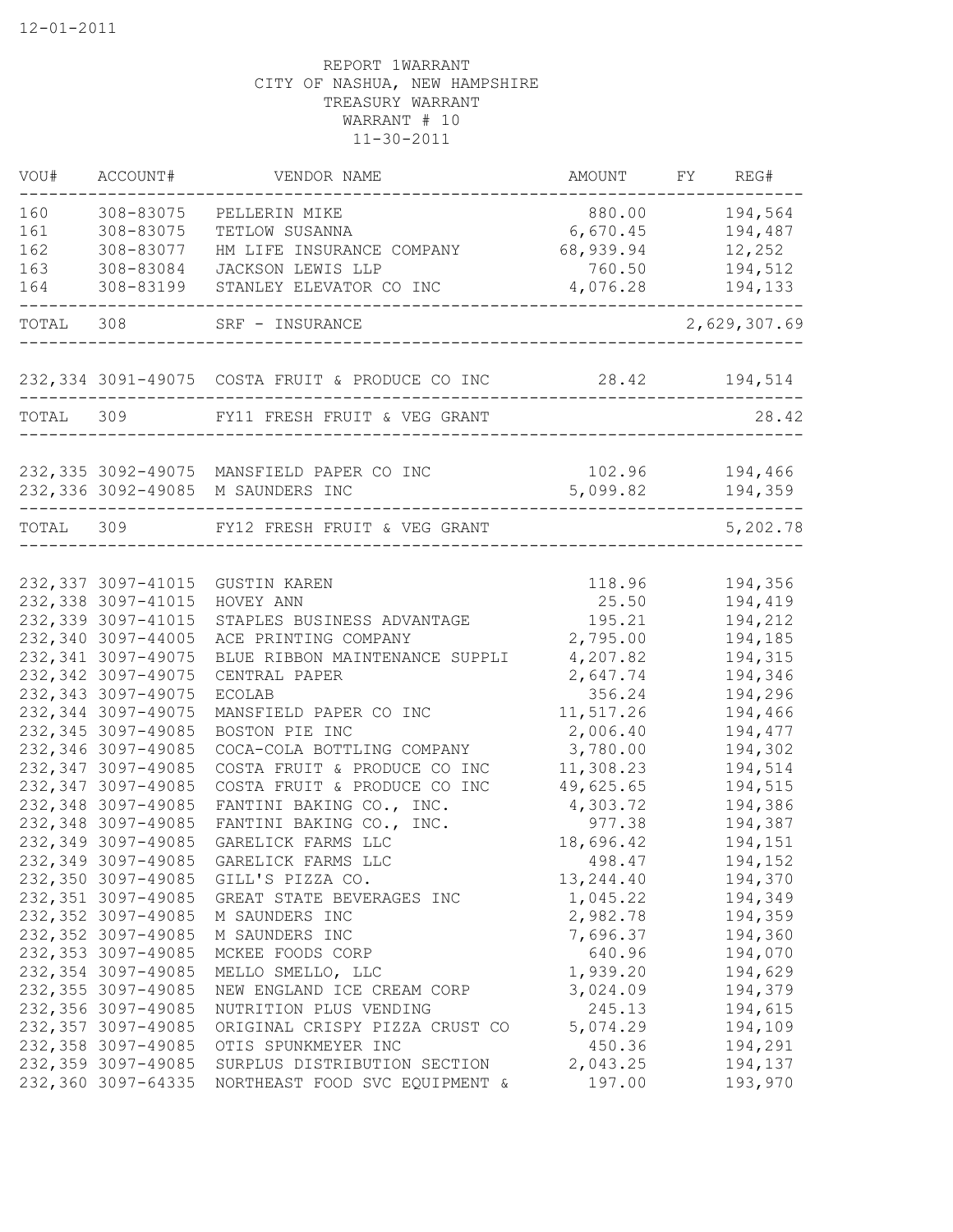| 232,361 3097-707 GALBO JEFF<br>35.00<br>232,362 3097-707<br>22.10<br>HUMPHREY DEBORAH<br>232,363 3097-707<br>20.50<br>JOHNSON KENT<br>232,364 3097-74092<br>472.00<br>AFFILIATED HVAC SERVICES LLC<br>232,365 3097-74092<br>88.30<br>BASSETT SERVICES CORPORATION<br>232,366 3097-74092<br>371.49<br>CASCO<br>232,367 3097-74092<br>122.95<br>DEPENDABLE LOCK SERVICE<br>232,368 3097-74092<br>120.00<br>GOOD MORNING SALES INC<br>232,369 3097-74092<br>223.50<br>HOBART SERVICE<br>6,319.48<br>12,246<br>3097-82025<br>NH RETIREMENT SYSTEM<br>232,370 3097-91005<br>AXNE EVA<br>76.17<br>232,371 3097-91005<br>121.55<br><b>GUSTIN KAREN</b><br>232,372 3097-91005<br>47.45<br>KIMBELL JEANETTE<br>232, 373 3097-91005<br>68.27<br>RALPH PAULE<br>232, 374 3097-91005<br>SLOSEK ODETTE<br>85.19<br>232,375 3097-94005 SNA LOCKBOX - CERTIFICATION<br>6.00<br>--------<br>TOTAL 309 SRF - FOOD SERVICES<br>$34.95$ $194,455$<br>232,376 3117-78007 MACMULKIN CHEVROLET INC<br>232,377 3117-91040<br>100.00 194,316<br>DUBOIS WILLIAM<br>232,378 3117-91040 LANCOURT RICHARD<br>430.00<br>----------<br>TOTAL 311 DRIVER'S EDUCATION<br>166<br>87.72 194,003<br>312-43005<br>PRINTGRAPHICS OF MAINE<br>166<br>312-59182<br>PRINTGRAPHICS OF MAINE<br>270.76<br>194,003<br>167<br>312-78007<br>MAC MULKIN CHEVROLET INC<br>10.57<br>194,464<br>TOTAL<br>312 SRF - FINANCIAL SERVICES<br>1,350.00<br>194,695<br>232,380 3122-49075<br>WALMART COMMUNITY<br>194,249<br>284.91<br>--------------------------------------<br>TOTAL 312 ADULT ED/CONTINUING ED<br>_____________________<br>168 320-59100 MORTELLARO CAROLYN<br>329.18 193,921<br>TOTAL 320 SRF - HUNT BUILDING<br>329.18 | VOU# ACCOUNT# | VENDOR NAME | AMOUNT FY REG# |            |
|-------------------------------------------------------------------------------------------------------------------------------------------------------------------------------------------------------------------------------------------------------------------------------------------------------------------------------------------------------------------------------------------------------------------------------------------------------------------------------------------------------------------------------------------------------------------------------------------------------------------------------------------------------------------------------------------------------------------------------------------------------------------------------------------------------------------------------------------------------------------------------------------------------------------------------------------------------------------------------------------------------------------------------------------------------------------------------------------------------------------------------------------------------------------------------------------------------------------------------------------------------------------------------------------------------------------------------------------------------------------------------------------------------------------------------------------------------------------------------------------------------------------------------------------------------------------------------------------------------------------------------------------------------------------------------------|---------------|-------------|----------------|------------|
| 232,379 3122-49050 NASHUA HIGH SCHOOL NORTH                                                                                                                                                                                                                                                                                                                                                                                                                                                                                                                                                                                                                                                                                                                                                                                                                                                                                                                                                                                                                                                                                                                                                                                                                                                                                                                                                                                                                                                                                                                                                                                                                                         |               |             |                | 194,676    |
|                                                                                                                                                                                                                                                                                                                                                                                                                                                                                                                                                                                                                                                                                                                                                                                                                                                                                                                                                                                                                                                                                                                                                                                                                                                                                                                                                                                                                                                                                                                                                                                                                                                                                     |               |             |                | 194,674    |
|                                                                                                                                                                                                                                                                                                                                                                                                                                                                                                                                                                                                                                                                                                                                                                                                                                                                                                                                                                                                                                                                                                                                                                                                                                                                                                                                                                                                                                                                                                                                                                                                                                                                                     |               |             |                | 194,675    |
|                                                                                                                                                                                                                                                                                                                                                                                                                                                                                                                                                                                                                                                                                                                                                                                                                                                                                                                                                                                                                                                                                                                                                                                                                                                                                                                                                                                                                                                                                                                                                                                                                                                                                     |               |             |                | 194,332    |
|                                                                                                                                                                                                                                                                                                                                                                                                                                                                                                                                                                                                                                                                                                                                                                                                                                                                                                                                                                                                                                                                                                                                                                                                                                                                                                                                                                                                                                                                                                                                                                                                                                                                                     |               |             |                | 194,334    |
|                                                                                                                                                                                                                                                                                                                                                                                                                                                                                                                                                                                                                                                                                                                                                                                                                                                                                                                                                                                                                                                                                                                                                                                                                                                                                                                                                                                                                                                                                                                                                                                                                                                                                     |               |             |                | 193,945    |
|                                                                                                                                                                                                                                                                                                                                                                                                                                                                                                                                                                                                                                                                                                                                                                                                                                                                                                                                                                                                                                                                                                                                                                                                                                                                                                                                                                                                                                                                                                                                                                                                                                                                                     |               |             |                | 194,183    |
|                                                                                                                                                                                                                                                                                                                                                                                                                                                                                                                                                                                                                                                                                                                                                                                                                                                                                                                                                                                                                                                                                                                                                                                                                                                                                                                                                                                                                                                                                                                                                                                                                                                                                     |               |             |                | 194,244    |
|                                                                                                                                                                                                                                                                                                                                                                                                                                                                                                                                                                                                                                                                                                                                                                                                                                                                                                                                                                                                                                                                                                                                                                                                                                                                                                                                                                                                                                                                                                                                                                                                                                                                                     |               |             |                | 193,960    |
|                                                                                                                                                                                                                                                                                                                                                                                                                                                                                                                                                                                                                                                                                                                                                                                                                                                                                                                                                                                                                                                                                                                                                                                                                                                                                                                                                                                                                                                                                                                                                                                                                                                                                     |               |             |                |            |
|                                                                                                                                                                                                                                                                                                                                                                                                                                                                                                                                                                                                                                                                                                                                                                                                                                                                                                                                                                                                                                                                                                                                                                                                                                                                                                                                                                                                                                                                                                                                                                                                                                                                                     |               |             |                | 194,337    |
|                                                                                                                                                                                                                                                                                                                                                                                                                                                                                                                                                                                                                                                                                                                                                                                                                                                                                                                                                                                                                                                                                                                                                                                                                                                                                                                                                                                                                                                                                                                                                                                                                                                                                     |               |             |                | 194,356    |
|                                                                                                                                                                                                                                                                                                                                                                                                                                                                                                                                                                                                                                                                                                                                                                                                                                                                                                                                                                                                                                                                                                                                                                                                                                                                                                                                                                                                                                                                                                                                                                                                                                                                                     |               |             |                | 194,308    |
|                                                                                                                                                                                                                                                                                                                                                                                                                                                                                                                                                                                                                                                                                                                                                                                                                                                                                                                                                                                                                                                                                                                                                                                                                                                                                                                                                                                                                                                                                                                                                                                                                                                                                     |               |             |                | 194,275    |
|                                                                                                                                                                                                                                                                                                                                                                                                                                                                                                                                                                                                                                                                                                                                                                                                                                                                                                                                                                                                                                                                                                                                                                                                                                                                                                                                                                                                                                                                                                                                                                                                                                                                                     |               |             |                | 194,288    |
|                                                                                                                                                                                                                                                                                                                                                                                                                                                                                                                                                                                                                                                                                                                                                                                                                                                                                                                                                                                                                                                                                                                                                                                                                                                                                                                                                                                                                                                                                                                                                                                                                                                                                     |               |             |                | 194,865    |
|                                                                                                                                                                                                                                                                                                                                                                                                                                                                                                                                                                                                                                                                                                                                                                                                                                                                                                                                                                                                                                                                                                                                                                                                                                                                                                                                                                                                                                                                                                                                                                                                                                                                                     |               |             |                | 159,843.00 |
|                                                                                                                                                                                                                                                                                                                                                                                                                                                                                                                                                                                                                                                                                                                                                                                                                                                                                                                                                                                                                                                                                                                                                                                                                                                                                                                                                                                                                                                                                                                                                                                                                                                                                     |               |             |                |            |
|                                                                                                                                                                                                                                                                                                                                                                                                                                                                                                                                                                                                                                                                                                                                                                                                                                                                                                                                                                                                                                                                                                                                                                                                                                                                                                                                                                                                                                                                                                                                                                                                                                                                                     |               |             |                |            |
|                                                                                                                                                                                                                                                                                                                                                                                                                                                                                                                                                                                                                                                                                                                                                                                                                                                                                                                                                                                                                                                                                                                                                                                                                                                                                                                                                                                                                                                                                                                                                                                                                                                                                     |               |             |                |            |
|                                                                                                                                                                                                                                                                                                                                                                                                                                                                                                                                                                                                                                                                                                                                                                                                                                                                                                                                                                                                                                                                                                                                                                                                                                                                                                                                                                                                                                                                                                                                                                                                                                                                                     |               |             |                | 194,283    |
|                                                                                                                                                                                                                                                                                                                                                                                                                                                                                                                                                                                                                                                                                                                                                                                                                                                                                                                                                                                                                                                                                                                                                                                                                                                                                                                                                                                                                                                                                                                                                                                                                                                                                     |               |             |                | 564.95     |
|                                                                                                                                                                                                                                                                                                                                                                                                                                                                                                                                                                                                                                                                                                                                                                                                                                                                                                                                                                                                                                                                                                                                                                                                                                                                                                                                                                                                                                                                                                                                                                                                                                                                                     |               |             |                |            |
|                                                                                                                                                                                                                                                                                                                                                                                                                                                                                                                                                                                                                                                                                                                                                                                                                                                                                                                                                                                                                                                                                                                                                                                                                                                                                                                                                                                                                                                                                                                                                                                                                                                                                     |               |             |                |            |
|                                                                                                                                                                                                                                                                                                                                                                                                                                                                                                                                                                                                                                                                                                                                                                                                                                                                                                                                                                                                                                                                                                                                                                                                                                                                                                                                                                                                                                                                                                                                                                                                                                                                                     |               |             |                |            |
|                                                                                                                                                                                                                                                                                                                                                                                                                                                                                                                                                                                                                                                                                                                                                                                                                                                                                                                                                                                                                                                                                                                                                                                                                                                                                                                                                                                                                                                                                                                                                                                                                                                                                     |               |             |                |            |
|                                                                                                                                                                                                                                                                                                                                                                                                                                                                                                                                                                                                                                                                                                                                                                                                                                                                                                                                                                                                                                                                                                                                                                                                                                                                                                                                                                                                                                                                                                                                                                                                                                                                                     |               |             |                | 369.05     |
|                                                                                                                                                                                                                                                                                                                                                                                                                                                                                                                                                                                                                                                                                                                                                                                                                                                                                                                                                                                                                                                                                                                                                                                                                                                                                                                                                                                                                                                                                                                                                                                                                                                                                     |               |             |                |            |
|                                                                                                                                                                                                                                                                                                                                                                                                                                                                                                                                                                                                                                                                                                                                                                                                                                                                                                                                                                                                                                                                                                                                                                                                                                                                                                                                                                                                                                                                                                                                                                                                                                                                                     |               |             |                |            |
|                                                                                                                                                                                                                                                                                                                                                                                                                                                                                                                                                                                                                                                                                                                                                                                                                                                                                                                                                                                                                                                                                                                                                                                                                                                                                                                                                                                                                                                                                                                                                                                                                                                                                     |               |             |                |            |
|                                                                                                                                                                                                                                                                                                                                                                                                                                                                                                                                                                                                                                                                                                                                                                                                                                                                                                                                                                                                                                                                                                                                                                                                                                                                                                                                                                                                                                                                                                                                                                                                                                                                                     |               |             |                | 1,634.91   |
|                                                                                                                                                                                                                                                                                                                                                                                                                                                                                                                                                                                                                                                                                                                                                                                                                                                                                                                                                                                                                                                                                                                                                                                                                                                                                                                                                                                                                                                                                                                                                                                                                                                                                     |               |             |                |            |
|                                                                                                                                                                                                                                                                                                                                                                                                                                                                                                                                                                                                                                                                                                                                                                                                                                                                                                                                                                                                                                                                                                                                                                                                                                                                                                                                                                                                                                                                                                                                                                                                                                                                                     |               |             |                |            |
|                                                                                                                                                                                                                                                                                                                                                                                                                                                                                                                                                                                                                                                                                                                                                                                                                                                                                                                                                                                                                                                                                                                                                                                                                                                                                                                                                                                                                                                                                                                                                                                                                                                                                     |               |             |                |            |
| 232,381 3247-49075 HUDSON TROPHY COMPANY                                                                                                                                                                                                                                                                                                                                                                                                                                                                                                                                                                                                                                                                                                                                                                                                                                                                                                                                                                                                                                                                                                                                                                                                                                                                                                                                                                                                                                                                                                                                                                                                                                            |               |             | 525.00         | 194,090    |
| 232,382 3247-49075 NIXON CO INC<br>660.00                                                                                                                                                                                                                                                                                                                                                                                                                                                                                                                                                                                                                                                                                                                                                                                                                                                                                                                                                                                                                                                                                                                                                                                                                                                                                                                                                                                                                                                                                                                                                                                                                                           |               |             |                | 194,105    |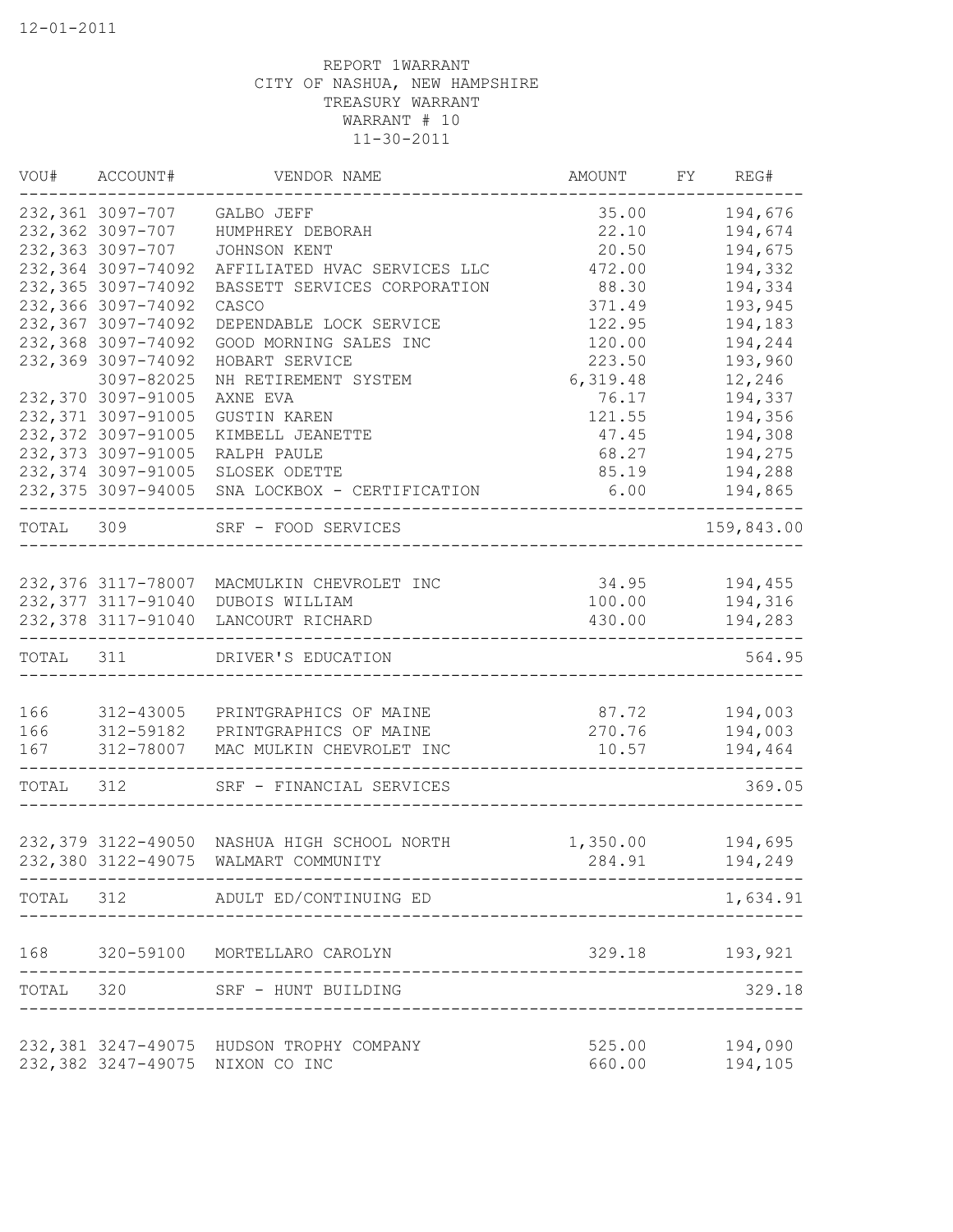|            | VOU# ACCOUNT#                 | VENDOR NAME                                                             | AMOUNT FY REG#                 |                    |
|------------|-------------------------------|-------------------------------------------------------------------------|--------------------------------|--------------------|
|            | TOTAL 324                     | ATHLETICS-ENTERPRISE FUND                                               |                                | 1,185.00           |
|            |                               |                                                                         |                                |                    |
|            |                               | 3262-82025 NH RETIREMENT SYSTEM                                         |                                | 499.79 12,246      |
|            | 232,383 3262-91040 COTE MARIE |                                                                         |                                | 349.15 194,336     |
| TOTAL 326  |                               | NH ALTERNATE ASSESS COACH                                               |                                | 848.94             |
|            |                               |                                                                         |                                |                    |
| 170        | 331-01500                     | PSNH                                                                    | 212.03                         | 194,835            |
| 171        | 331-31050                     | VERIZON WIRELESS                                                        | 465.63                         | 194,814            |
| 172<br>173 | 331-46030                     | RILEY'S SPORT SHOP INC                                                  | 3,125.00                       | 193,934            |
| 174        | 331-59100                     | COMCAST<br>HEMP CHARLES                                                 | 229.82                         | 194,805            |
| 175        | 331-59166<br>331-64030        |                                                                         | 6,545.00                       | 193,913            |
| 176        | 331-78007                     | CITY OF MANCHESTER-POLICE DEPT                                          | 2,553.00<br>21.17              | 194,803<br>193,943 |
| 177        | 331-78007                     | CARPARTS OF NASHUA<br>GRAPPONE AUTOMOTIVE GROUP                         |                                |                    |
|            |                               |                                                                         | 9.58                           | 194,140            |
| 178        |                               | 331-78007 MAYNARD & LESIEUR INCORPORATED 547.60                         |                                | 194,474            |
| 179        |                               | 331-82030 NH RETIREMENT SYSTEM<br>_____________________________________ |                                | 11,054.50 12,246   |
|            |                               | TOTAL 331 SRF - POLICE DEPARTMENT                                       |                                | 24,763.33          |
|            |                               |                                                                         |                                |                    |
| 180        | 341-01962                     | HARBOR HOMES INC                                                        | 1,613.00                       | 194,108            |
| 181        | 341-01963                     | SOUTHERN NH HIV/AIDS TASK FORC                                          | 5,914.00                       | 194,139            |
| 182        | 341-01968                     | HARBOR HOMES INC                                                        | 23,808.00                      | 194,108            |
| 182        | 341-01969                     | HARBOR HOMES INC                                                        | 1,779.47                       | 194,108            |
| 183        | 341-01969                     | SOUTHERN NH HIV/AIDS TASK FORC                                          | 414.00                         | 194,139            |
| 184        | 341-64030                     | GLOBAL EQUIPMENT CO INC                                                 | 91.50                          | 194,522            |
| 185        | 341-64030                     | STAPLES ADVANTAGE                                                       | 329.78                         | 194,245            |
| 186        | 341-91025                     | CROOKER PATRICIA                                                        | 126.59                         | 194,233            |
| 187        | 341-91025                     | DEMBKOSKI CORINN                                                        | 135.43                         | 194,698            |
| 188        | 341-91025                     | MULCAHY SANDY                                                           | 177.00                         | 194,242            |
| 189        | 341-91025                     | PETTY CASH                                                              | 61.08                          | 194,697            |
| 190        | 341-91030                     | CITIZENS BANK                                                           | 1,430.45                       | 12,274             |
| 191        |                               | 341-91030 DANIELS DEBBIE                                                | 195.06                         | 194,696            |
| 192        |                               | 341-94025 CITIZENS BANK                                                 | 229.00                         | 12,274             |
| 193        |                               | 341-94110 MAPLEWOOD PIZZA                                               | 135.00                         | 194,041            |
| 194        |                               | 341-94110 PETTY CASH                                                    | 24.51                          | 194,697            |
|            |                               | TOTAL 341 SRF - COMMUNITY SERVICES                                      | ______________________________ | 36,463.87          |
| 194        |                               | 342-91025 PETTY CASH                                                    | 49.30                          | 194,699            |
|            |                               |                                                                         |                                |                    |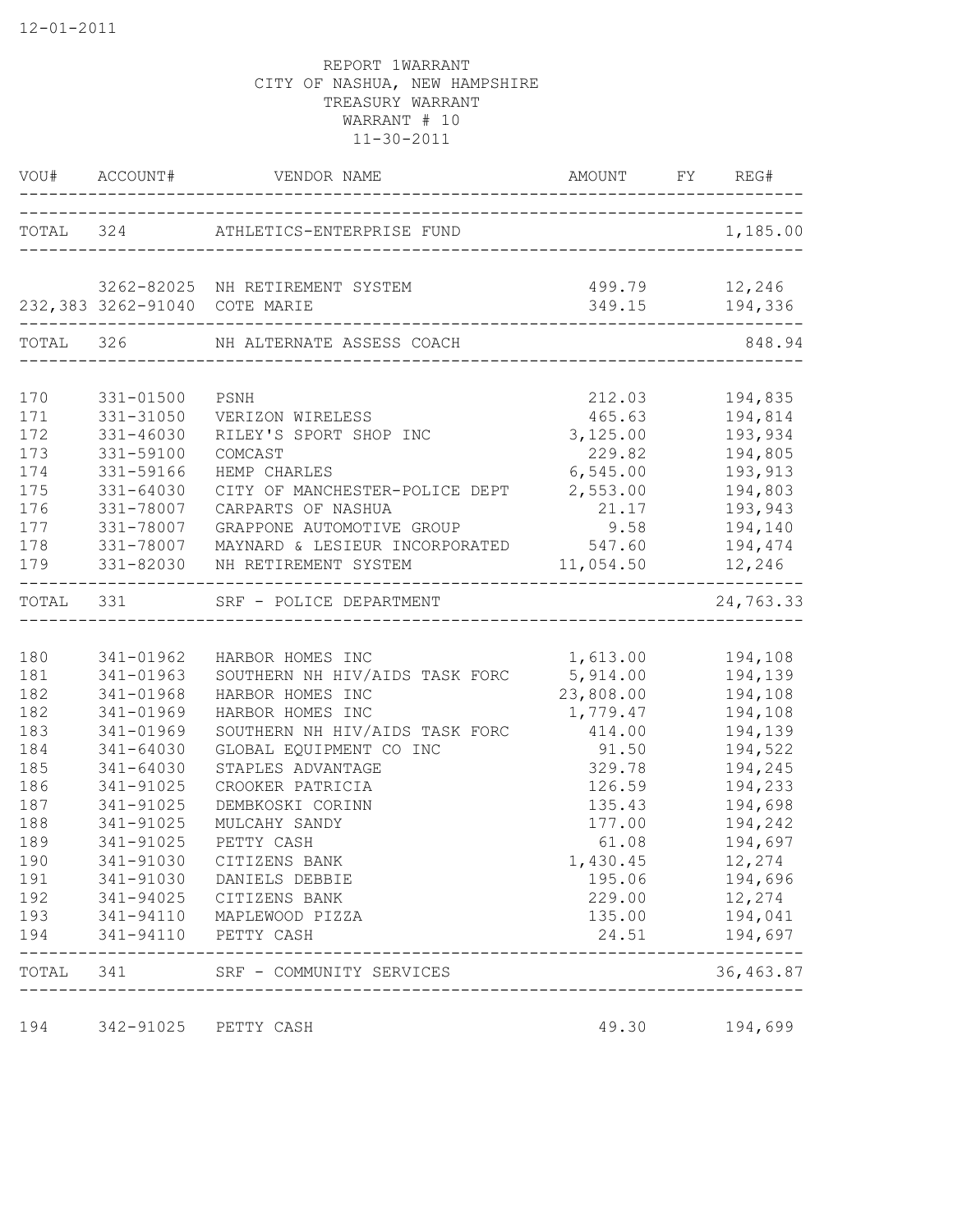|                     | TOTAL 342 SRF - COMMUNITY HEALTH                |                  | 49.30          |
|---------------------|-------------------------------------------------|------------------|----------------|
|                     | 232,384 3440-49075 AC MOORE INC                 |                  | 404.61 194,344 |
| 232,385 3440-49075  | COGSWELL CATHERINE                              | 52.40            | 194,338        |
| 232,386 3440-49075  | DITOLLA-SLOZAK MARIE                            | 34.42            | 194,619        |
| 232,387 3440-49075  | GARELICK FARMS LLC                              | 521.53           | 194,152        |
| 232,388 3440-49075  | HAMM LINDA                                      | 85.84            | 194,339        |
| 232,389 3440-49075  | JACK'S PIZZA                                    | 62.00            | 194,203        |
| 232,390 3440-49075  | MARKET BASKET                                   | 481.06           | 194,101        |
| 232,391 3440-49075  | NEW ENGLAND ICE CREAM CORP                      | 694.55           | 194,379        |
| 232,392 3440-49075  | NOWACKI CATHERINE                               | 171.49           | 194,679        |
| 232,393 3440-49075  | PHILIPS ASHLEY                                  | 18.33            | 194,680        |
| 232,394 3440-49075  | SAM'S CLUB                                      | 168.30           | 194,855        |
| 232,395 3440-49075  | WALMART COMMUNITY                               | 109.93           | 194,249        |
| 232,396 3440-53103  | BELLE-ISLE HEIDI LYNN                           | 300.00           | 194,687        |
| 232,397 3440-53103  | GASPA KELLEEN ANN                               | 300.00           | 194,686        |
| 232,398 3440-53103  | NOWACKI CATHERINE                               | 500.00           | 194,418        |
| 232,399 3440-53103  | PROVIDENCE AFTER SCHOOL ALLIAN                  | 300.00           | 194,683        |
| 232,400 3440-55020  | FIRST STUDENT INC                               | 2,139.58 194,327 |                |
| 232,401 3440-91040  | DITOLLA-SLOZAK MARIE                            | 42.30 194,619    |                |
|                     | 232,402 3440-91040 SPOTTISWOOD LAURA            | 39.52 194,448    |                |
|                     | TOTAL 344 AFTER SCHOOL PROGRAM                  |                  | 6,425.86       |
|                     | 3452-82025 NH RETIREMENT SYSTEM 1,240.83 12,246 |                  |                |
|                     | TOTAL 345 TITLE IV 21ST CENT ELEM               |                  | 1,240.83       |
|                     |                                                 |                  |                |
|                     | 232,403 3462-49075 AC MOORE INC                 | 96.98            | 194,344        |
| 232,404 3462-49075  | ALMEIDA SUSAN                                   |                  | 379.96 194,340 |
| 232,405 3462-49075  | DWIGHT DAMON ASSOCIATES                         | 275.00           | 193,947        |
| 232,406 3462-49075  | GARELICK FARMS LLC                              | 205.32           | 194,152        |
| 232,407 3462-49075  | JACK'S PIZZA                                    | 54.05            | 194,203        |
| 232,408 3462-49075  | M SAUNDERS INC                                  | 82.85            | 194,360        |
| 232,409 3462-49075  | MARKET BASKET                                   | 368.28           | 194,101        |
| 232,410 3462-49075  | NEW ENGLAND ICE CREAM CORP                      | 461.35           | 194,379        |
| 232, 411 3462-49075 | PARADISE ALAN                                   | 105.69           | 194,350        |
| 232, 412 3462-49075 | SAM'S CLUB                                      | 75.58            | 194,855        |
| 232, 413 3462-53103 | BOYS & GIRLS CLUB OF GREATER N                  | 1,000.00         | 193,975        |
| 232, 414 3462-55020 | FIRST STUDENT INC                               | 3,528.02         | 194,327        |
| 3462-82025          | NH RETIREMENT SYSTEM                            | 177.12           | 12,246         |
| 232, 415 3462-91040 | BELLE-ISLE HEIDI LYNN                           | 132.54           | 194,687        |
| 232,416 3462-91040  | GASPA KELLEEN ANN                               | 72.82            | 194,686        |
| 232, 417 3462-91040 | KERR-VANDERSLICE JESSIE                         | 97.01            | 194,685        |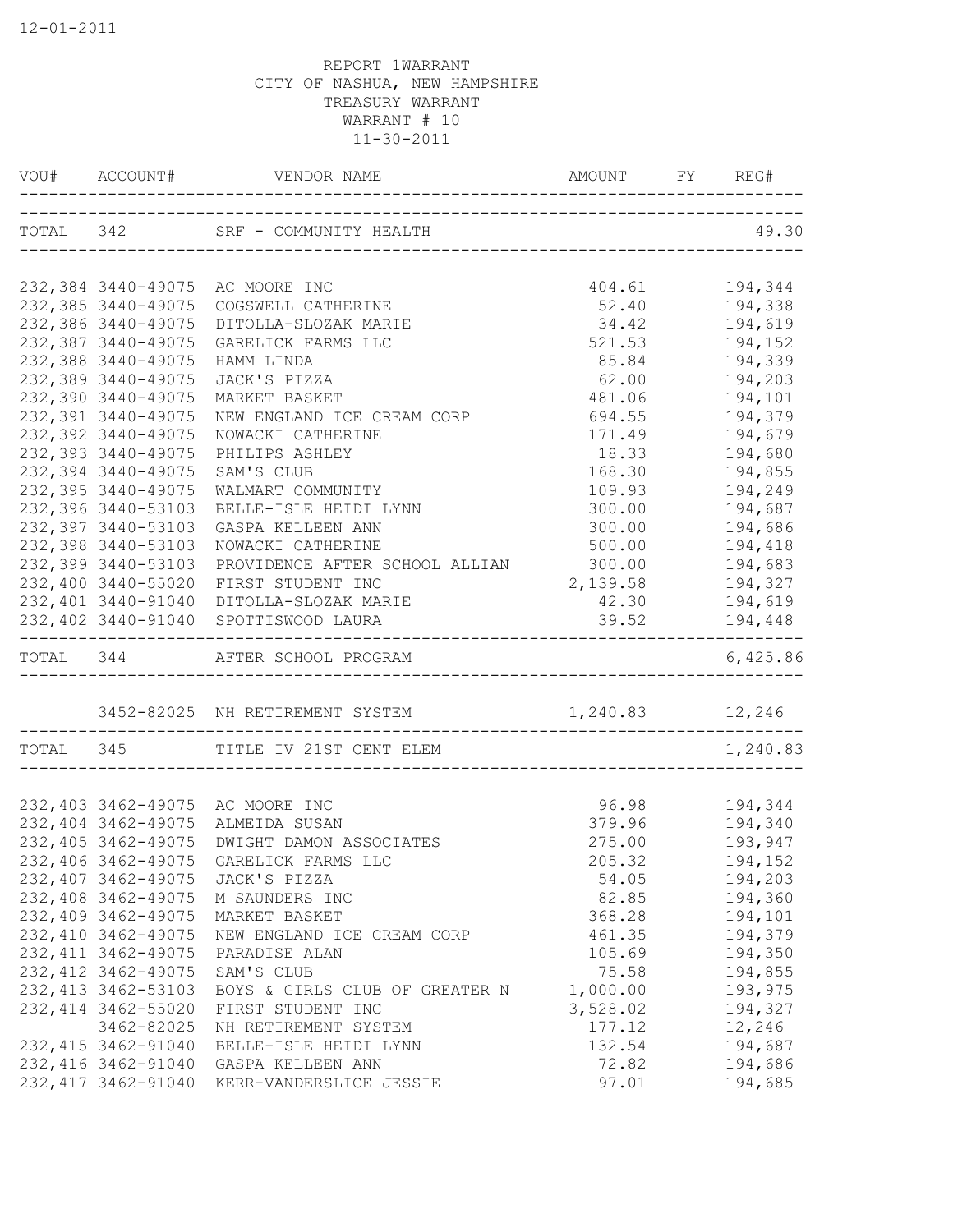|           | VOU# ACCOUNT#       | VENDOR NAME                                                      | AMOUNT FY REG#   |                                 |
|-----------|---------------------|------------------------------------------------------------------|------------------|---------------------------------|
|           |                     | 232,418 3462-91040 NOWACKI CATHERINE                             | 68.60 194,418    |                                 |
|           |                     | TOTAL 346 TITLE IV 21ST CENTURY MIDDLE                           |                  | 7,181.17                        |
|           |                     | 3468-49075 CITIZENS BANK                                         | 2,076.05         | 12,273                          |
|           | 3468-82025          | NH RETIREMENT SYSTEM                                             | 994.58           | 12,246                          |
|           | 232,419 3468-91040  | ATWELL IAN                                                       | 100.33           | 194,617                         |
|           | 232,420 3468-91040  | BEACH CARRIE                                                     | 141.15           | 194,436                         |
|           | 232, 421 3468-91040 | BURNS NATHAN                                                     | 104.39           | 194,366                         |
|           | 3468-91040          | CITIZENS BANK                                                    | 4,182.97         | 12,273                          |
|           | 232,422 3468-91040  | DEROSA PHIL                                                      | 115.39           | 194,451                         |
|           | 232, 423 3468-91040 | HUCK ALYSSA                                                      | 119.34           | 194,636                         |
|           | 232, 424 3468-91040 | KRONES ALLISON                                                   | 247.71           | 194,345                         |
|           | 232,425 3468-91040  | MASSEY JOTHAN                                                    | 261.87           | 194,681                         |
|           |                     | TOTAL 346 SMALLER LEARNING COMMUNITY                             |                  | 8,343.78                        |
|           |                     |                                                                  |                  |                                 |
|           |                     | 3471-49075 CITIZENS BANK<br>232,426 3471-91040 REYNOLDS MARGARET |                  | 139.13 12,273<br>122.33 194,286 |
|           |                     | ------------------------                                         |                  |                                 |
|           |                     | TOTAL 347 CSSR-SECONDARY SCHOOL REDESIGN                         |                  | 261.46                          |
|           |                     |                                                                  |                  |                                 |
|           |                     | 232, 427 3501-49035 BARNES & NOBLE INC                           |                  | 123.12 193,925                  |
|           | 232,428 3501-49075  | STANSFIELD PATRICIA                                              |                  |                                 |
|           | 3501-91040          | CITIZENS BANK                                                    | 719.00           | 12,273                          |
|           |                     | 232,429 3501-91040 EDUCATIONAL RESEARCH NEWSLETTE                |                  | 204.50 194,429                  |
|           | 232,430 3501-91040  | JUBINVILLE ELAINE                                                | 195.00           | 194,648                         |
| TOTAL 350 |                     | TITLE IIA QUALITY TEACHERS                                       |                  | 1,381.62                        |
|           |                     | 3502-82025 NH RETIREMENT SYSTEM                                  | 2,683.54 12,246  |                                 |
| TOTAL     | 350                 | TITLE IIA HOT                                                    |                  | 2,683.54                        |
|           |                     |                                                                  |                  |                                 |
| 202       | 351-53075           | COMPREHENSIVE ENVIRONMENTAL IN 1,987.50                          |                  | 194,243                         |
| TOTAL     | 351                 | SRF - PUBLIC WORKS                                               |                  | 1,987.50                        |
| 203       | $352 - 686$         | HANSBERRY CATHY                                                  |                  |                                 |
| 204       | $352 - 686$         | STAUBLE KIM                                                      | 120.00<br>120.00 | 194,583<br>194,566              |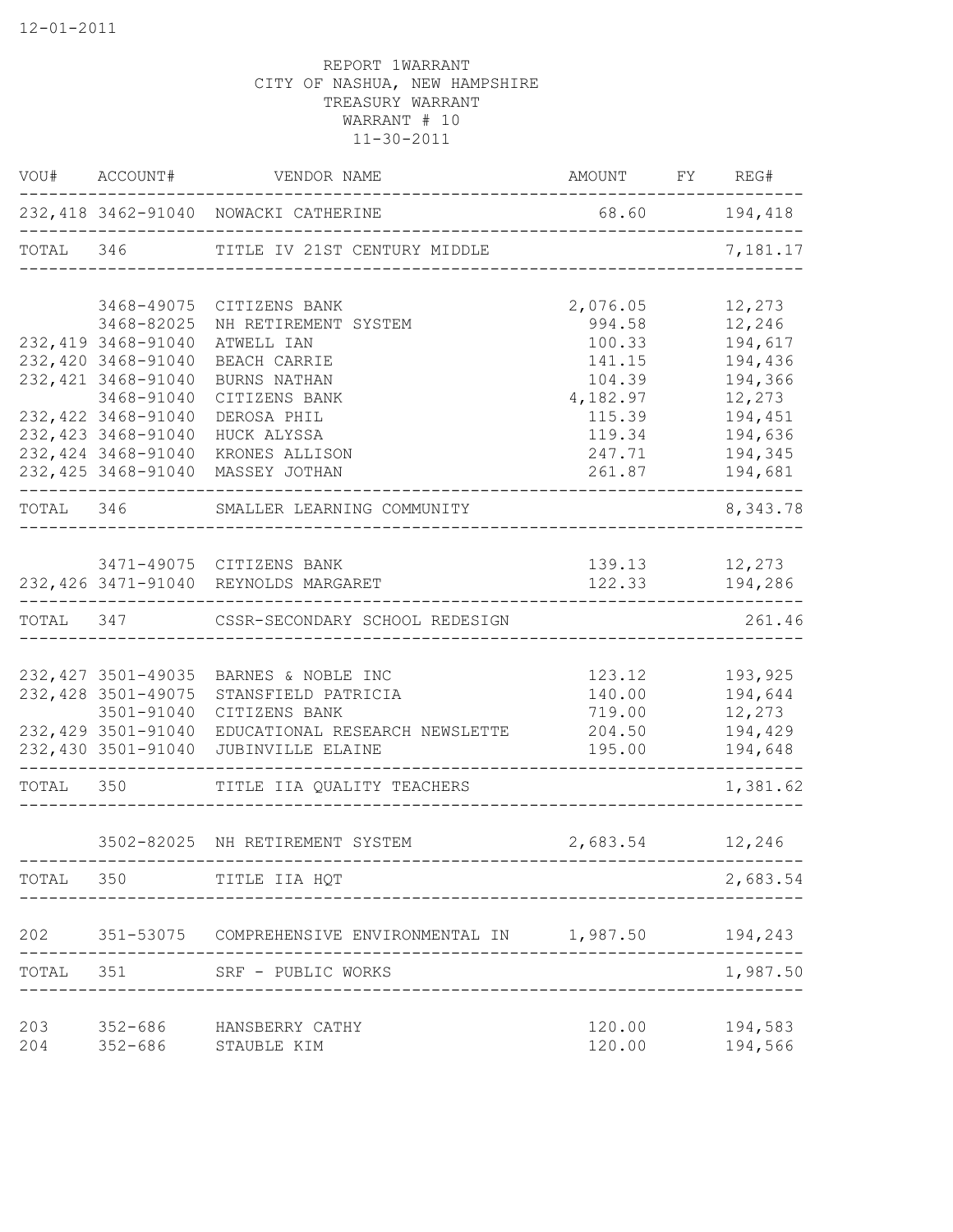|                                                             | VOU# ACCOUNT#                                                                                                     | VENDOR NAME<br>--------------                                                                                                                                                                                                                                            | AMOUNT FY REG#<br>----------------------------------                                              |                                                                                                 |
|-------------------------------------------------------------|-------------------------------------------------------------------------------------------------------------------|--------------------------------------------------------------------------------------------------------------------------------------------------------------------------------------------------------------------------------------------------------------------------|---------------------------------------------------------------------------------------------------|-------------------------------------------------------------------------------------------------|
| TOTAL 352                                                   |                                                                                                                   | SRF - PARKS AND RECREATION                                                                                                                                                                                                                                               |                                                                                                   | 240.00                                                                                          |
|                                                             |                                                                                                                   | 232,431 3532-49075 CARTRIDGE WORLD NASHUA<br>232,432 3532-49075 NASHUA HIGH SCHOOL NORTH                                                                                                                                                                                 | 61.96<br>25.00                                                                                    | 194,393<br>194,700                                                                              |
|                                                             |                                                                                                                   | TOTAL 353 ADULT ED/HS DIPLOMA PROGRAM                                                                                                                                                                                                                                    |                                                                                                   | 86.96                                                                                           |
| 205                                                         |                                                                                                                   | 371-53100 NCM DEMOLITION & REMEDIATION L 68,000.00 194,578                                                                                                                                                                                                               |                                                                                                   |                                                                                                 |
| TOTAL 371                                                   |                                                                                                                   | SRF - COMMUNITY DEVELOPMENT                                                                                                                                                                                                                                              |                                                                                                   | 68,000.00                                                                                       |
| 206                                                         |                                                                                                                   | 372-01045 SOCIETY FOR THE PROTECTION OF 6,788.72 194,103                                                                                                                                                                                                                 |                                                                                                   |                                                                                                 |
| TOTAL                                                       |                                                                                                                   | 372 SRF - PLANNING & BUILDING DEPT                                                                                                                                                                                                                                       |                                                                                                   | 6,788.72                                                                                        |
| 207                                                         |                                                                                                                   | 373-53075 NASHUA REGIONAL PLANNING COMMI 3,465.00 194,500                                                                                                                                                                                                                |                                                                                                   |                                                                                                 |
| TOTAL                                                       | 373                                                                                                               | SRF - ECONOMIC DEVELOPMENT                                                                                                                                                                                                                                               |                                                                                                   | 3,465.00                                                                                        |
| 208<br>209<br>210<br>211<br>212<br>213<br>214<br>215<br>216 | 374-07045<br>374-07090<br>374-07248<br>374-07285<br>374-07506<br>374-07550<br>374-08034<br>374-08034<br>374-59212 | BRACETTY APRIL & MUNOZ CONSTRU<br>NASHUA SOUP KITCHEN & SHELTER<br>NASHUA REGIONAL PLANNING COMMI<br>CAPITAL REGIONAL DEVELOPMENT C<br>FREEWHEEL CYCLES LLC<br>BOYS AND GIRLS CLUB OF GREATER<br>MOLLY CORPORATION<br>NORTHERN BUS SALES INC<br>WESTON & SAMPSON CMR INC | 5,800.00<br>8,750.00<br>1,728.20<br>630.00<br>400.00<br>3,468.00<br>675.47<br>203.22<br>63,950.51 | 194,702<br>194,045<br>194,500<br>194,831<br>194,554<br>194,701<br>194,525<br>194,059<br>193,997 |
| TOTAL                                                       | 374                                                                                                               | SRF - URBAN PROGRAMS                                                                                                                                                                                                                                                     |                                                                                                   | 85,605.40                                                                                       |
|                                                             |                                                                                                                   | 217 375-45050 CITY DIRECTORIES<br>218 375-45050 UNIQUE MANAGEMENT SERVICES INC 286.40 194,027<br>219 375-45903 NEW HAMPSHIRE STATE LIBRARY                                                                                                                               | 490.00                                                                                            | 194,586<br>750.00    194,840<br>-----                                                           |
|                                                             |                                                                                                                   | TOTAL 375 SRF - PUBLIC LIBRARIES                                                                                                                                                                                                                                         |                                                                                                   | 1,526.40                                                                                        |
|                                                             | 232,433 3751-49035 ASCD                                                                                           | 232,434 3751-49035 HARVARD EDUCATION PRESS<br>232,435 3751-49035 HM RECEIVABLES CO LLC                                                                                                                                                                                   | 25.95<br>52.15<br>543.91                                                                          | 194,410<br>194,415<br>194,703                                                                   |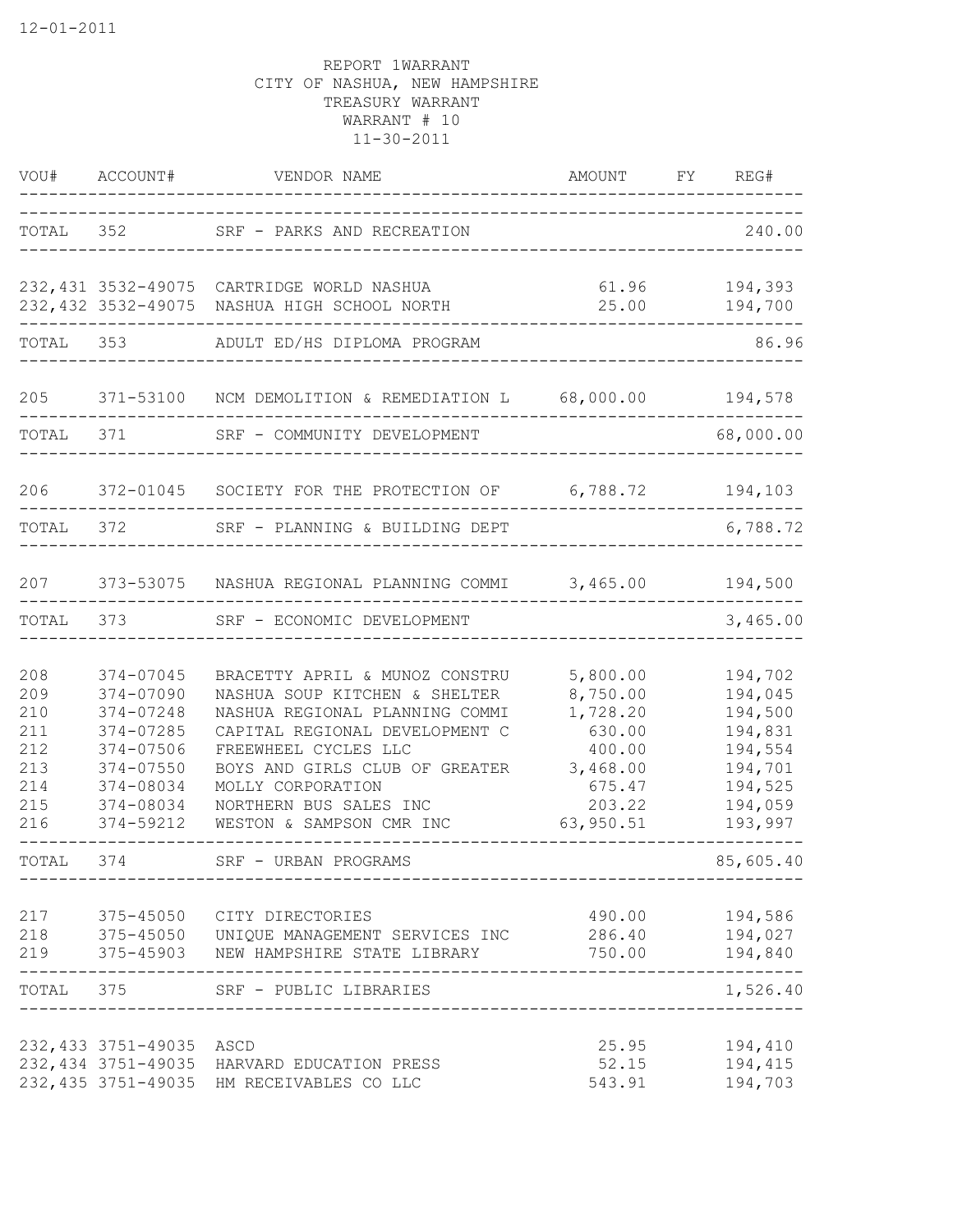|       | VOU# ACCOUNT#       | VENDOR NAME                                                                                                         | AMOUNT FY REG#               |           |
|-------|---------------------|---------------------------------------------------------------------------------------------------------------------|------------------------------|-----------|
|       |                     | 232,436 3751-49035 KAGAN COOPERATIVE LEARNING<br>232,437 3751-53101 WEDIKO CHILDREN'S SERVICES<br>_________________ | 1,717.10 194,272<br>7,128.00 | 194,150   |
|       |                     | TOTAL 375 TITLE I ARRA GRANT                                                                                        |                              | 9,467.11  |
|       |                     |                                                                                                                     |                              |           |
|       | 3762-31005          | FAIRPOINT COMMUNICATIONS                                                                                            | 153.08                       | 194,817   |
|       | 232,438 3762-42010  | PETTY CASH                                                                                                          | 80.24                        | 194,704   |
|       | 232,438 3762-49010  | PETTY CASH                                                                                                          | 10.99                        | 194,704   |
|       | 232,439 3762-49035  | CHISHOLM JUNE                                                                                                       | 16.00                        | 194,276   |
|       | 232,440 3762-49035  | INTERNATIONAL READING ASSOC                                                                                         | 130.80                       | 194,471   |
|       | 232, 441 3762-49035 | REALLY GOOD STUFF INC                                                                                               | 57.60                        | 194,280   |
|       | 232, 442 3762-49035 | SAGE PUBLICATIONS                                                                                                   | 484.35                       | 194,405   |
|       | 232, 443 3762-49035 | SCHOLASTIC BOOK CLUBS INC                                                                                           | 50.00                        | 194,065   |
|       | 232, 444 3762-49035 | SCHOLASTIC INC                                                                                                      | 825.00                       | 194,705   |
|       | 232, 445 3762-49035 | SCHOLASTIC INCORPORATED                                                                                             | 48.90                        | 194,492   |
|       | 232,446 3762-49050  | CHISHOLM JUNE                                                                                                       | 235.16                       | 194,276   |
|       | 232,447 3762-49050  | DOODY JEANNE                                                                                                        | 358.96                       | 194,052   |
|       | 232,448 3762-49050  | LAKESHORE LEARNING MATERIALS                                                                                        | 75.73                        | 194,031   |
|       | 232,449 3762-49050  | PETTY CASH                                                                                                          | 15.65                        | 194,704   |
|       | 232,450 3762-49050  | REALLY GOOD STUFF INC                                                                                               | 257.59                       | 194,280   |
|       | 232, 451 3762-49050 | SCHOOL SPECIALTY INC                                                                                                | 17.00                        | 194,300   |
|       | 232, 452 3762-49075 | RODRIGUEZ DOROTHY                                                                                                   | 26.58                        | 194,637   |
|       | 232, 453 3762-49075 | SCHOOL SPECIALTY INC                                                                                                | 1,375.62                     | 194,300   |
|       | 232, 454 3762-49075 | STAPLES BUSINESS ADVANTAGE                                                                                          | 92.08                        | 194,176   |
|       | 232, 455 3762-53101 | BLUNT STEVE                                                                                                         | 400.00                       | 194,343   |
|       | 232,456 3762-53101  | BOWEN-IRISH TERE                                                                                                    | 416.60                       | 194,470   |
|       | 232, 457 3762-56020 | FIRST CHURCH                                                                                                        | 3,524.00                     | 194,015   |
|       | 3762-82025          | NH RETIREMENT SYSTEM                                                                                                | 6,538.40                     | 12,246    |
|       | TOTAL 376           | TITLE I ESEA                                                                                                        |                              | 15,190.33 |
|       |                     |                                                                                                                     |                              |           |
|       |                     | 232,458 3771-55020 FIRST STUDENT INC                                                                                | 105.95                       | 194,327   |
|       |                     | 232,459 3771-91040 GEORGE WASHINGTON UNIVERSITY                                                                     | 463.03                       | 194,651   |
| TOTAL | 377                 | TITLE III ENHANCING ENG LANG                                                                                        |                              | 568.98    |
|       |                     |                                                                                                                     |                              |           |
| 222   | 378-09023           | INFOUSA SALES SOLUTIONS                                                                                             | 203.04                       | 194,039   |
| 223   | 378-09061           | CINTAS #016                                                                                                         | 78.30                        | 194,545   |
| 224   | 378-09061           | MAYNARD & LESIEUR INCORPORATED                                                                                      | 180.00                       | 194,474   |
| 225   | 378-09061           | ROTO-ROOTER                                                                                                         | 1,150.95                     | 194,218   |
| 226   | 378-09091           | ARCSOURCE INC                                                                                                       | 29.03                        | 194,088   |
| 227   | 378-09091           | CORRIVEAU ROUTHIER INC                                                                                              | 43.80                        | 194,462   |
| 228   | 378-09091           | CUMMINS NORTHEAST LLC                                                                                               | 93.34                        | 194,207   |
| 229   | 378-09091           | FASTENAL COMPANY                                                                                                    | 150.38                       | 194,146   |
| 230   | 378-09091           | GILLIG LLC                                                                                                          | 2,073.46                     | 194,167   |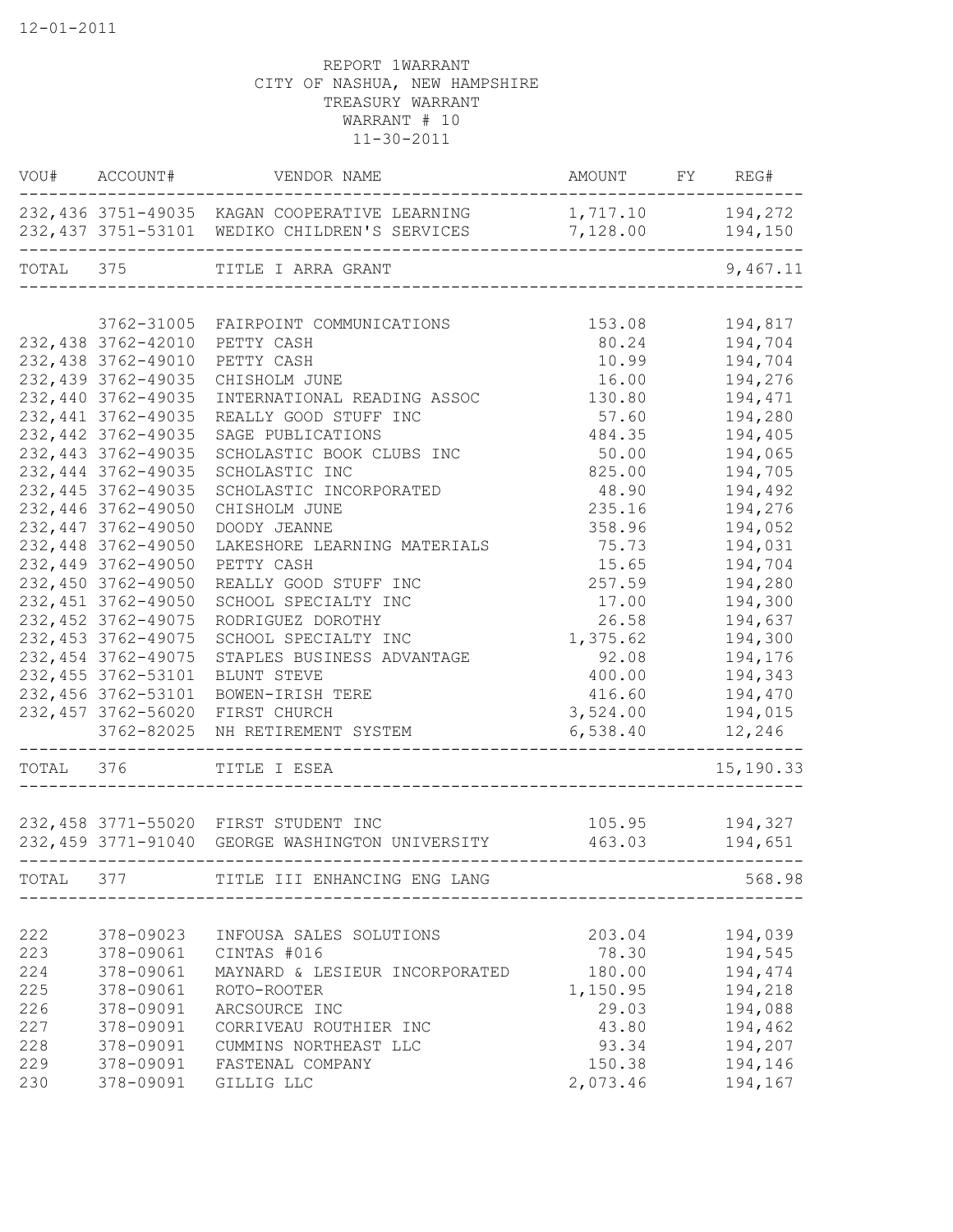|           | VOU# ACCOUNT#          | VENDOR NAME                                         | AMOUNT          | FY | REG#           |
|-----------|------------------------|-----------------------------------------------------|-----------------|----|----------------|
|           | 231 378-09091 GRAINGER |                                                     |                 |    | 193.35 193,994 |
| 232       | 378-09091              | HOME DEPOT CREDIT SERVICES                          | 464.36          |    | 194,787        |
| 233       | 378-09091              | MAYNARD & LESIEUR INCORPORATED                      | 22.00           |    | 194,474        |
| 234       | 378-09091              | MOLLY CORPORATION                                   | 45.90           |    | 194,525        |
| 235       | 378-09091              | NAPA AUTO PARTS                                     | 454.30          |    | 194,193        |
| 236       | 378-09091              | NORTHERN BUS SALES INC                              | 1,407.09        |    | 194,059        |
| 237       | 378-09091              | PETTY CASH                                          | 28.99           |    | 194,706        |
| 238       | 378-09091              | PRINT FACTORY                                       | 40.00           |    | 193,922        |
| 239       | 378-09091              | RYDER FLEET PRODUCTS.COM INC                        | 260.77          |    | 194,194        |
| 240       | 378-09091              | SERVICE LIGHTING EXPRESS INC                        | 35.00           |    | 194,254        |
| 241       | 378-09091              | STAPLES ADVANTAGE                                   | 280.21          |    | 194,245        |
| 242       | 378-09112              | METROMEDIA ENERGY INC                               | 37.73           |    | 194,813        |
| 243       | 378-09112              | NATIONAL GRID                                       | 17.97           |    | 193,912        |
| 244       | 378-09114              | METROMEDIA ENERGY INC                               | 10.88           |    | 194,813        |
| 245       | 378-09114              | NATIONAL GRID                                       | 66.27           |    | 194,811        |
| 246       | 378-09115              | METROMEDIA ENERGY INC                               | 264.49          |    | 194,813        |
| 247       | 378-09115              | NATIONAL GRID                                       | 146.73          |    | 193,912        |
| 248       | 378-09120              | PENNICHUCK WATER                                    | 172.55          |    | 194,794        |
| 248       | 378-09124              | PENNICHUCK WATER                                    | 47.74           |    | 194,794        |
| 248       | 378-09125              | PENNICHUCK WATER                                    | 131.28          |    | 194,794        |
| 249       | 378-09133              | FAIRPOINT COMMUNICATIONS                            | 139.48          |    | 194,819        |
| 250       | 378-09230              | FIRST TRANSIT INC                                   | 2,413.28        |    | 194,782        |
| 251       | 378-09241              | CITIZENS BANK                                       |                 |    | 679.05 12,274  |
| 252       | 378-09241              | GILLETTE KRISTI                                     | 32.75 194,062   |    |                |
| 253       | 378-09241              | PETTY CASH                                          | 36.00 194,706   |    |                |
| 254       | 378-09241              | WOODWORTH LOUISE                                    | 39.72 194,034   |    |                |
| 255       |                        | 378-09261 TELEGRAPH PUBLISHING COMPANY              | 183.50          |    | 194,482        |
| TOTAL 378 |                        | TRANSPORTATION<br>_________________________________ |                 |    | 11,653.69      |
|           |                        |                                                     |                 |    |                |
|           |                        | 232,460 3902-53102 CONNOLLY DONNA                   | 900.00          |    | 194,630        |
|           | 232,461 3902-53102     | HASBROUCK TARA L                                    |                 |    | 900.00 194,439 |
|           | 232,462 3902-55035     | FIRST STUDENT INC                                   | 199.95          |    | 194,327        |
|           | 3902-91040             | CITIZENS BANK                                       | 259.42          |    | 12,273         |
|           | 232,463 3902-91040     | DIMARIA JENNIFER                                    | 165.54          |    | 194,399        |
|           | 232,464 3902-91040     | LEONE JEFFREY                                       | 100.00          |    | 194,670        |
|           | 232,465 3902-91040     | NHBEA                                               | 200.00          |    | 194,441        |
|           | 232,466 3902-95005     | TEC-NH                                              | 10,469.71       |    | 194,633        |
| TOTAL     | 390                    | VOC ED SECONDARY PERKINS                            |                 |    | 13, 194.62     |
|           | 232,467 3927-49050     |                                                     |                 |    | 194,466        |
|           |                        | MANSFIELD PAPER CO INC                              | 150.13<br>54.80 |    |                |
|           | 232,468 3927-49050     | MARKET BASKET                                       |                 |    | 194,101        |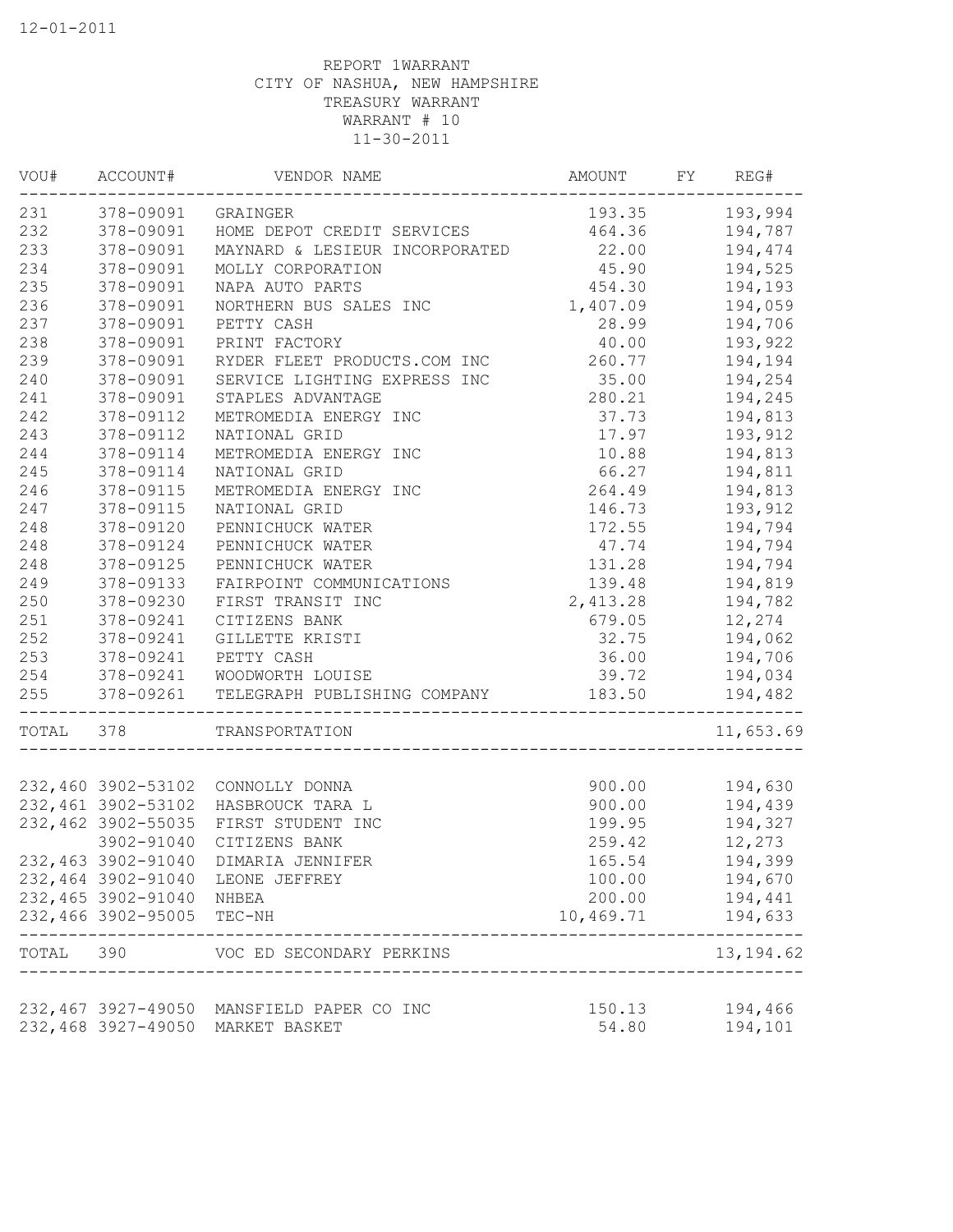| VOU# ACCOUNT#       |                                         |               | FY REG#            |
|---------------------|-----------------------------------------|---------------|--------------------|
|                     | TOTAL 392 CULINARY ARTS                 |               | 204.93             |
| 232,469 3930-49075  | BEST BUY                                | 193.96        | 194,707            |
| 3930-49075          | CITIZENS BANK                           | 93.85         | 12,273             |
| 232,470 3930-63085  | SCHOOL SPECIALTY INC                    |               | 194,300            |
| 232,471 3930-64040  | DYNAVOX MAYER-JOHNSON                   | 837.90        | 194,708            |
| 232,472 3930-64040  | MAYER-JOHNSON LLC                       | 749.00        | 194,641            |
| 232, 473 3930-64045 | PRO AV SYSTEMS INC                      | 4,999.00      | 194,395            |
| 232, 474 3930-64192 | ACHIEVEMENT PRODUCTS                    | 1,712.85      | 194,632            |
| 232,475 3930-64192  | SCHOOL SPECIALTY INC                    | 302.07        | 194,300            |
|                     | TOTAL 393 ARRA IDEA PRESCHOOL           |               | ------<br>8,888.63 |
|                     | 3937-82025 NH RETIREMENT SYSTEM         | 149.03 12,246 |                    |
| TOTAL 393 DAY CARE  |                                         |               | 149.03             |
|                     |                                         |               |                    |
|                     | 232,476 3940-49035 CAMBIUM LEARNING INC | 566.17        | 194,376            |
| 3940-49035          | CITIZENS BANK                           | 3,561.03      | 12,273             |
| 232, 477 3940-49035 | EPS/SCHOOLSPECIALTY INTERVENTI          | 842.00        | 194,620            |
| 232,478 3940-49035  | HM RECEIVABLES CO LLC                   | 1,645.60      | 194,447            |
| 232, 479 3940-49035 | MCGRAW HILL COMPANIES                   | 945.40        | 194,050            |
| 232,480 3940-49035  | NCS PEARSON INC                         | 320.12        | 194,331            |
| 232,481 3940-49035  | PERKINS SCHOOL FOR THE BLIND            | 37.84         | 193,953            |
| 232,482 3940-49035  | SCHOOL SPECIALTY INC                    | 2,495.92      | 194,300            |
| 232,483 3940-49035  | WESTERN PSYCHOLOGICAL SERVICES          | 12,722.90     | 194,362            |
| 232,484 3940-49075  | AMERICAN PRINTING HOUSE FOR TH          | 100.00        | 194,668            |
| 232,485 3940-49075  | BATTERYBOB.COM                          | 101.48        | 194,671            |
| 3940-49075          | CITIZENS BANK                           | 183.95        | 12,273             |
| 232,486 3940-49075  | CLASSROOM DIRECT                        | 534.33        | 194,326            |
| 232,487 3940-49075  | O'BRIEN & SONS INC                      | 65.00         | 194,182            |
| 232,488 3940-49075  | PATTERSON MEDICAL SUPPLY INC            | 76.80         | 194,659            |
| 232,489 3940-49075  | SCHOOL SPECIALTY                        | 836.08        | 194,709            |
| 232,490 3940-49075  | SCHOOL SPECIALTY INC                    | 391.94        | 194,300            |
| 232, 491 3940-49075 | SOUTHPAW ENTERPRISES INC                | 79.74         | 193,948            |
| 232,492 3940-63085  | SCHOOL OUTFITTERS                       | 1,233.94      | 194,324            |
| 232,493 3940-64040  | BEHAVIOR CHANGE RESOURCES               | 99.90         | 194,711            |
| 232,494 3940-64040  | MAYER-JOHNSON LLC                       | 1,276.80      | 194,641            |
| 232,495 3940-64045  | PRO AV SYSTEMS INC                      | 24,019.00     | 194,395            |
| 232,496 3940-64045  | RENAISSANCE LEARNING INC                | 1,783.71      | 194,403            |
| 232,497 3940-64192  | ABLENET INC                             | 956.02        | 194,516            |
| 232,498 3940-64192  | BEST BUY BUSINESS ADVANTAGE AC          | 200.26        | 194,634            |
| 232,499 3940-64192  | FLAGHOUSE INC                           | 330.00        | 194,251            |
| 232,500 3940-64192  | PATTERSON MEDICAL SUPPLY INC            | 6,539.51      | 194,659            |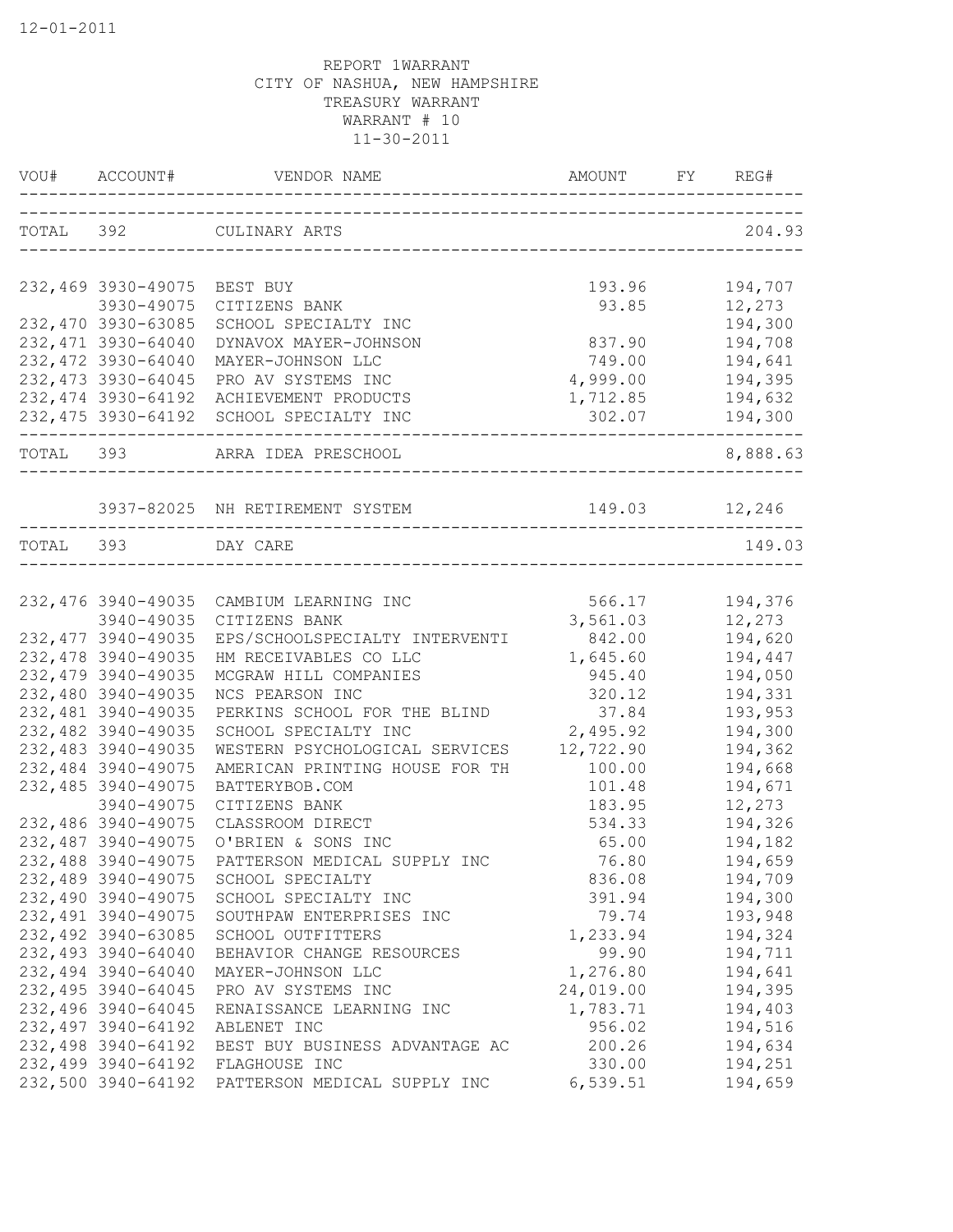| 232,501 3940-64192<br>559.00<br>194,710<br>PRENTKE ROMICH COMPANY<br>4,781.70<br>232,502 3940-64192<br>REHAB EQUIPMENT ASSOCIATES<br>194,294<br>232,503 3940-64192<br>11,002.65<br>RIFTON EQUIPMENT<br>194,444<br>232,504 3940-64192<br>SCHOOL SPECIALTY<br>194,709<br>485.16<br>232,505 3940-64192<br>SCHOOL SPECIALTY INC<br>431.98<br>194,300<br>3940-82025<br>12,246<br>304.37<br>NH RETIREMENT SYSTEM<br>232,506 3940-91040<br>VALADE COLETTE<br>17.43<br>194,322<br>79,527.73<br>TOTAL 394 ARRA IDEA SPEC ED<br>50.00<br>232,507 3952-53109 HAMILTON JEANNA<br>194,660<br>232,508 3952-53109<br>75.00<br>194,452<br>LAVINE HOLLY<br>232,509 3952-53109 REGENCY NURSING CARE LLC<br>3,870.00<br>194,653<br>3952-82025 NH RETIREMENT SYSTEM<br>15,366.58<br>12,246<br>TOTAL 395 IDEA B SPECIAL EDUCATION<br>19,361.58<br>3962-82025 NH RETIREMENT SYSTEM<br>384.87 12,246<br>TOTAL 396 IDEA PRESCHOOL<br>384.87<br>232,510 3977-53109 INTERIM HEALTHCARE OF THE NORT 442.00 194,145<br>442.00<br>TOTAL 397 SPECIAL ED LOCAL | VOU# ACCOUNT# | VENDOR NAME | AMOUNT FY REG# |  |
|---------------------------------------------------------------------------------------------------------------------------------------------------------------------------------------------------------------------------------------------------------------------------------------------------------------------------------------------------------------------------------------------------------------------------------------------------------------------------------------------------------------------------------------------------------------------------------------------------------------------------------------------------------------------------------------------------------------------------------------------------------------------------------------------------------------------------------------------------------------------------------------------------------------------------------------------------------------------------------------------------------------------------------|---------------|-------------|----------------|--|
|                                                                                                                                                                                                                                                                                                                                                                                                                                                                                                                                                                                                                                                                                                                                                                                                                                                                                                                                                                                                                                 |               |             |                |  |
|                                                                                                                                                                                                                                                                                                                                                                                                                                                                                                                                                                                                                                                                                                                                                                                                                                                                                                                                                                                                                                 |               |             |                |  |
|                                                                                                                                                                                                                                                                                                                                                                                                                                                                                                                                                                                                                                                                                                                                                                                                                                                                                                                                                                                                                                 |               |             |                |  |
|                                                                                                                                                                                                                                                                                                                                                                                                                                                                                                                                                                                                                                                                                                                                                                                                                                                                                                                                                                                                                                 |               |             |                |  |
|                                                                                                                                                                                                                                                                                                                                                                                                                                                                                                                                                                                                                                                                                                                                                                                                                                                                                                                                                                                                                                 |               |             |                |  |
|                                                                                                                                                                                                                                                                                                                                                                                                                                                                                                                                                                                                                                                                                                                                                                                                                                                                                                                                                                                                                                 |               |             |                |  |
|                                                                                                                                                                                                                                                                                                                                                                                                                                                                                                                                                                                                                                                                                                                                                                                                                                                                                                                                                                                                                                 |               |             |                |  |
|                                                                                                                                                                                                                                                                                                                                                                                                                                                                                                                                                                                                                                                                                                                                                                                                                                                                                                                                                                                                                                 |               |             |                |  |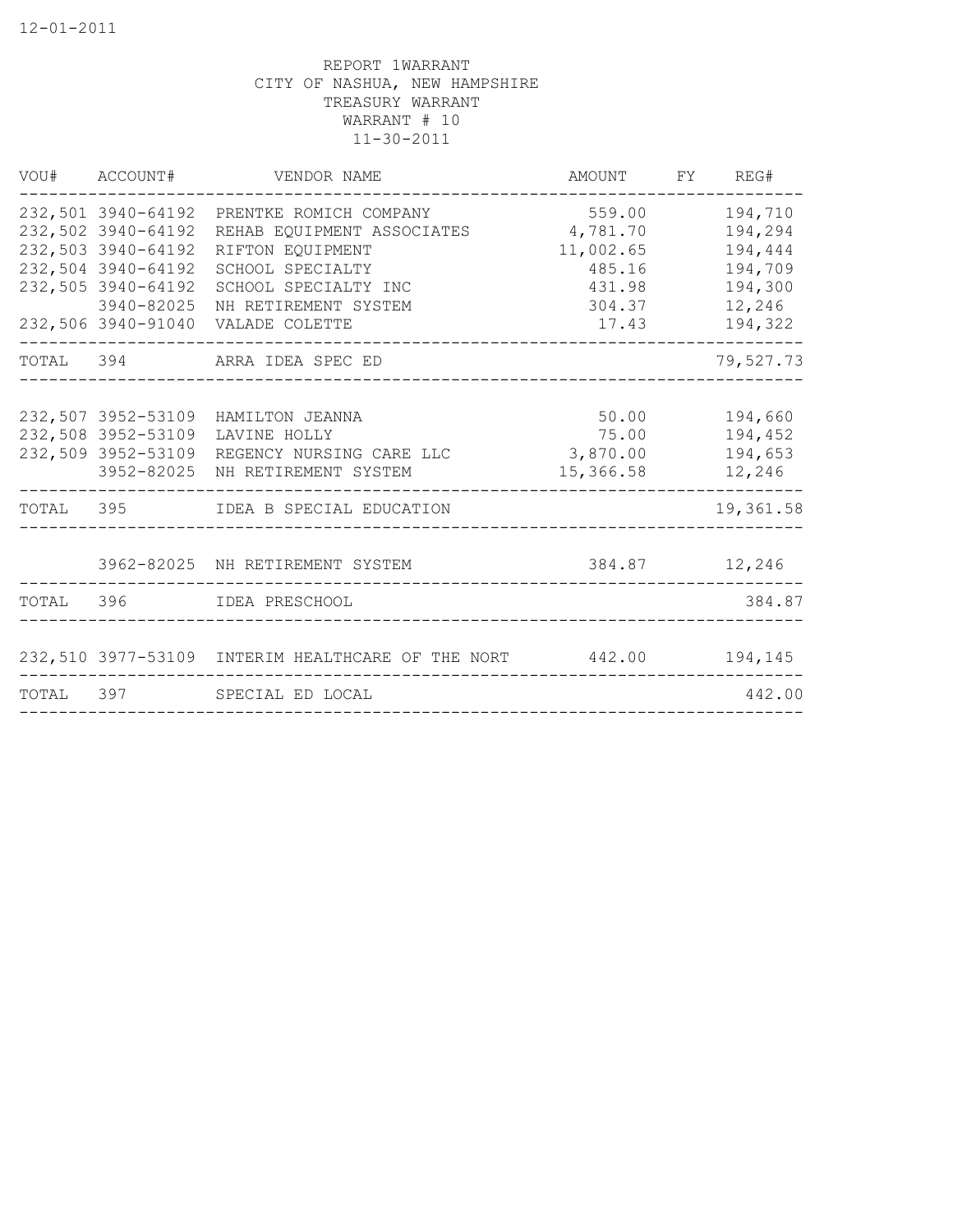| WOU#                            | ACCOUNT#                                                                | VENDOR NAME                                                                | AMOUNT                                    | FY | REG#                                                |
|---------------------------------|-------------------------------------------------------------------------|----------------------------------------------------------------------------|-------------------------------------------|----|-----------------------------------------------------|
| 260                             |                                                                         | 412-162 HILLSBOROUGH COUNTY TREASURER                                      | 25.00                                     |    | 193,919                                             |
| TOTAL                           | $412 - 16$                                                              | FINANCIAL SERVICES<br>INT & COST ON REDEMPTION                             |                                           |    | 25.00                                               |
| 261<br>262                      | $412 - 180$<br>$412 - 180$                                              | POTTER KAREN<br>SKINNER NORMAN                                             | 39.00<br>256.00                           |    | 194,611<br>194,612                                  |
| TOTAL                           | $412 - 18$                                                              | FINANCIAL SERVICES<br>AUTO PERMITS                                         |                                           |    | 295.00                                              |
| 263                             | $413 - 203$                                                             | TREASURER STATE OF NH                                                      | 1,862.00                                  |    | 194,802                                             |
| TOTAL                           | $413 - 20$                                                              | CITY CLERK'S OFFICE<br>MARRIAGE LICENSES                                   |                                           |    | 1,862.00                                            |
| 263                             | $413 - 303$                                                             | TREASURER STATE OF NH                                                      | 8,908.00                                  |    | 194,802                                             |
| TOTAL                           | $413 - 30$                                                              | CITY CLERK'S OFFICE<br>CERTIFIED COPIES                                    |                                           |    | 8,908.00                                            |
|                                 | 264 431-314                                                             | PETTY CASH                                                                 | 24.96                                     |    | 194,712                                             |
|                                 | TOTAL 431-31                                                            | POLICE DEPARTMENT<br>SALE OF PHOTOCOPIES                                   |                                           |    | 24.96                                               |
| 265<br>266<br>267<br>268<br>269 | $452 - 329$<br>$452 - 329$<br>$452 - 329$<br>$452 - 329$<br>$452 - 329$ | BERGERON LISA<br>BRITO ROLAND<br>FONG PHIROZA<br>METCALF KYLE<br>PENA ERIN | 20.00<br>20.00<br>20.00<br>20.00<br>20.00 |    | 194,571<br>194,572<br>194,521<br>194,236<br>194,573 |
| TOTAL                           | $452 - 32$                                                              | PARKS AND RECREATION<br>BASKETBALL                                         |                                           |    | 100.00                                              |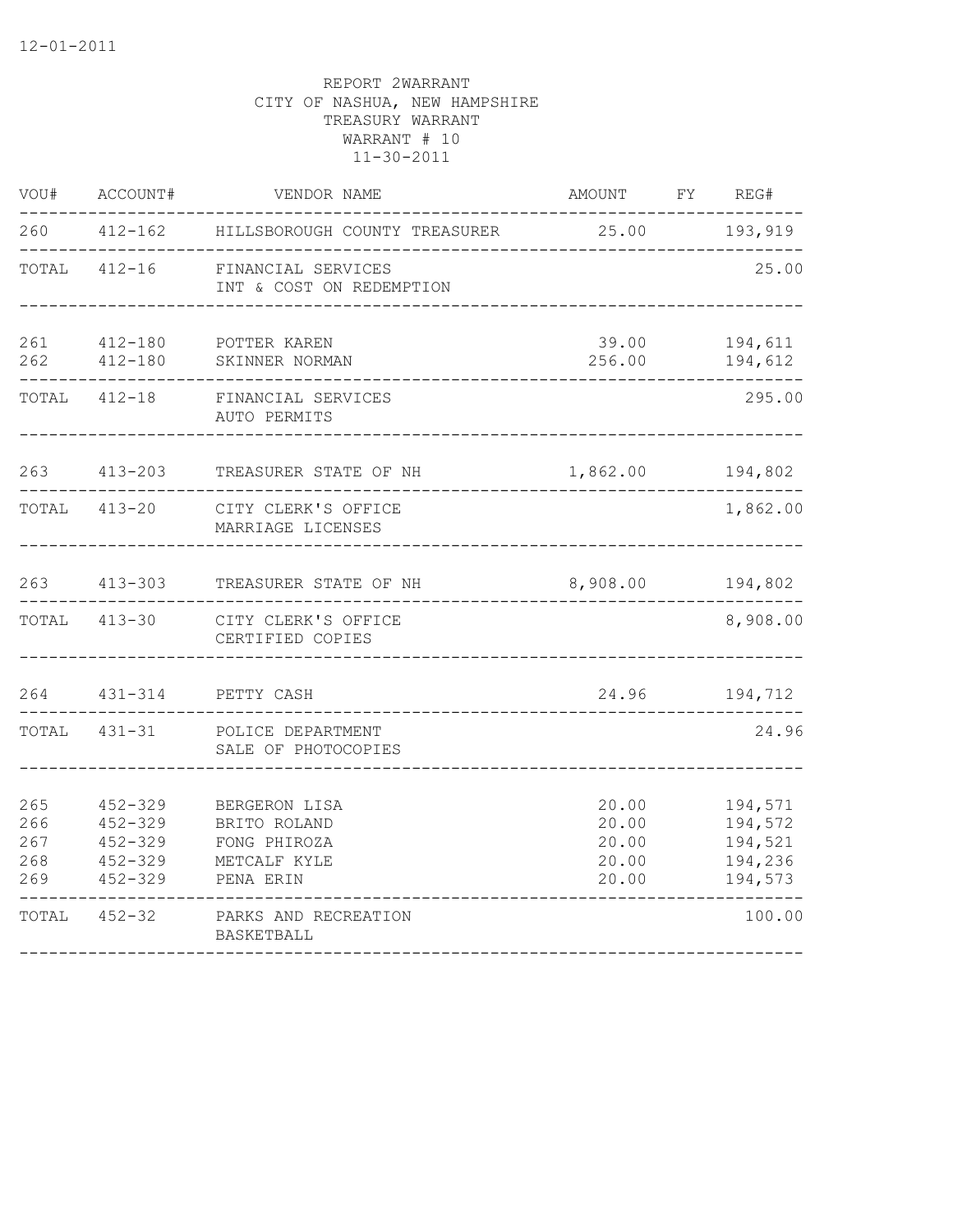| VOU#  | ACCOUNT#      | VENDOR NAME                    | AMOUNT      | FY. | REG#     |
|-------|---------------|--------------------------------|-------------|-----|----------|
| 270   | 501-98029     | CITIZENS BANK                  | 130.58      |     | 12,274   |
| 271   | $501 - 41015$ | PETTY CASH                     | 8.47        |     | 193,914  |
| 271   | 501-98015     | PETTY CASH                     | 15.93       |     | 193,914  |
| 272   | 501-98029     | SAM'S CLUB DIRECT              | 107.64      |     | 194,799  |
| 273   | $501 - 95010$ | THE TELEGRAPH                  | 182.00      |     | 194,809  |
| TOTAL | 501           | MAYOR'S OFFICE                 |             |     | 444.62   |
| 274   | 502-51010     | HILLSBOROUGH COUNTY TREASURER  | 84.00       |     | 194,480  |
| 275   | $502 - 49025$ | MATTHEW BENDER & CO INC        | 726.48      |     | 194,847  |
| 276   | 502-91015     | PETTY CASH                     | 182.64      |     | 193,914  |
| 277   | $502 - 49025$ | THOMSON REUTERS                | 181.00      |     | 194,830  |
| 278   | $502 - 49025$ | WEST PAYMENT CENTER            | 197.52      |     | 194,793  |
| TOTAL | 502           | LEGAL DEPARTMENT               |             |     | 1,371.64 |
|       |               |                                |             |     |          |
| 279   | 503-41015     | ANCO SIGNS & STAMPS INC        | 103.95      |     | 194,171  |
| 280   | $503 - 41015$ | STAPLES ADVANTAGE              | 297.39      |     | 194,245  |
| 281   | 503-66025     | US BANCORP EQUIPMENT FINANCE I | 150.40      |     | 194,833  |
| TOTAL | 503           | BOARD OF ALDERMEN              |             |     | 551.74   |
|       |               |                                |             |     |          |
| 282   | 505-81011     | AMERICAN RED CROSS NEW HAMPSHI | 6, 250.00   |     | 194,569  |
| 283   | 505-81004     | GATEWAYS COMMUNITY SERVICES    | 750.00      |     | 194,241  |
| 284   | 505-81007     | HINDERER JENNIFER              | 180.00      |     | 194,713  |
| 285   | 505-81007     | NASHUA SCHOOL DISTRICT #42     | 200.00      |     | 194,156  |
| 286   | 505-81078     | ST JOSEPH COMMUNITY SERVICES I | 2,103.08    |     | 194,479  |
| TOTAL | 505           | CIVIC & COMM. ACTIVITIES       |             |     | 9,483.08 |
| 287   | 506-31005     | FAIRPOINT COMMUNICATIONS       | 827.63      |     | 194,817  |
| 288   | 506-31005     | FAIRPOINT COMMUNICATIONS       | 935.36      |     | 194,819  |
| 289   | 506-31005     | LOVERING SUE                   | 33.00       |     | 194,714  |
| 290   | 506-31005     | PAETEC COMMUNICATIONS INC      | 5,049.37    |     | 194,779  |
| TOTAL | 506           | TELECOMMUNICATIONS             |             |     | 6,845.36 |
|       |               |                                |             |     |          |
| 291   | 507-82020     | NH RETIREMENT SYSTEM           | 215, 302.35 |     | 12,246   |
| 291   | $507 - 82025$ | NH RETIREMENT SYSTEM           | 92, 124.40  |     | 12,246   |
| 291   | 507-82030     | NH RETIREMENT SYSTEM           | 204, 978.48 |     | 12,246   |
| 291   | 507-82035     | NH RETIREMENT SYSTEM           | 469,509.56  |     | 12,246   |
| 291   | 507-82040     | NH RETIREMENT SYSTEM           | 76,606.98   |     | 12,246   |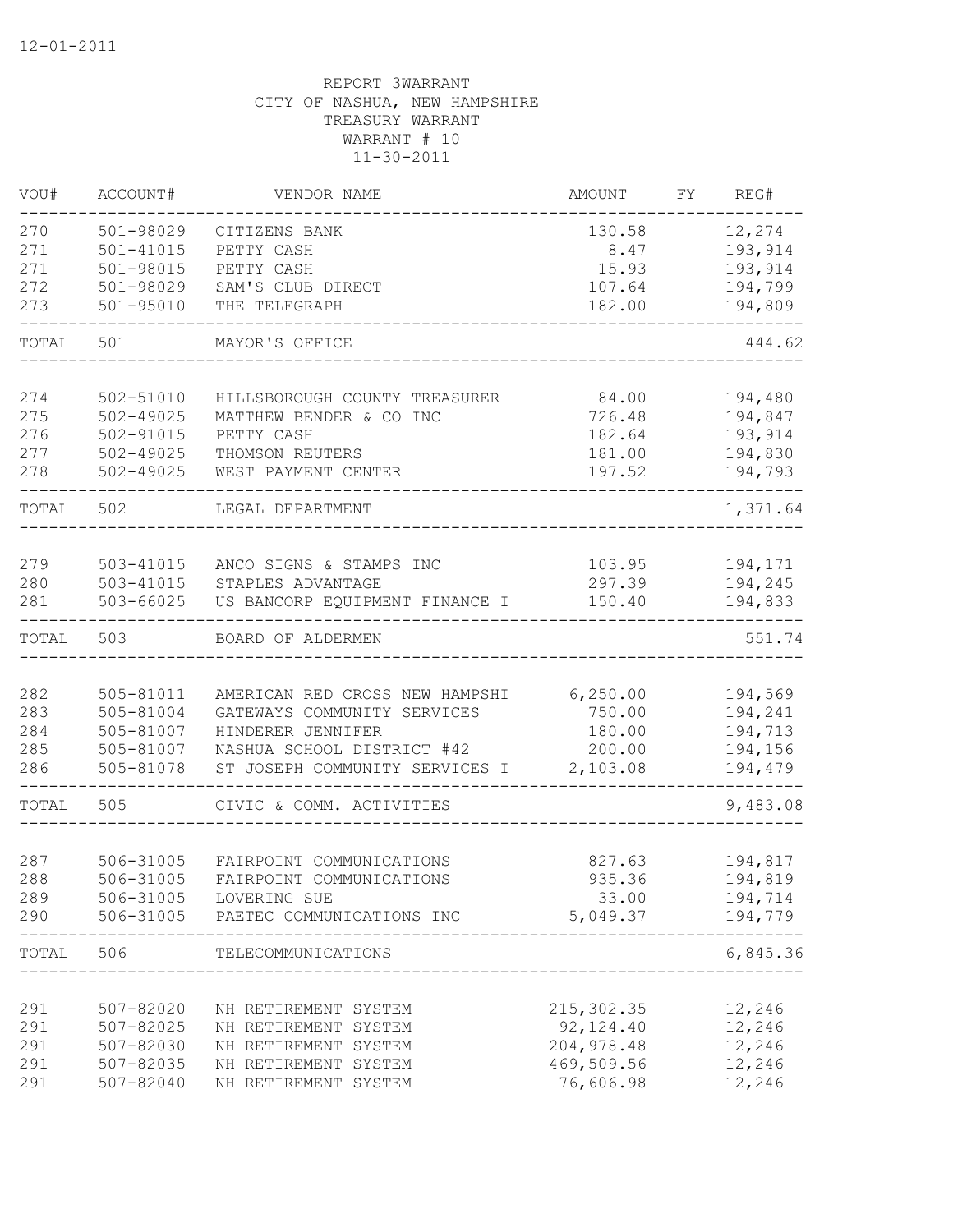|                                                                           | VOU# ACCOUNT#                                                                                                                                        | VENDOR NAME                                                                                                                                                                                                                                       | AMOUNT FY                                                                                                    | REG#                                                                                                                |
|---------------------------------------------------------------------------|------------------------------------------------------------------------------------------------------------------------------------------------------|---------------------------------------------------------------------------------------------------------------------------------------------------------------------------------------------------------------------------------------------------|--------------------------------------------------------------------------------------------------------------|---------------------------------------------------------------------------------------------------------------------|
| TOTAL 507                                                                 |                                                                                                                                                      | PENSIONS                                                                                                                                                                                                                                          |                                                                                                              | 1,058,521.77                                                                                                        |
|                                                                           |                                                                                                                                                      | 292 511-41015 STAPLES ADVANTAGE                                                                                                                                                                                                                   |                                                                                                              | 85.46 194,245                                                                                                       |
| TOTAL 511                                                                 |                                                                                                                                                      | CITI-STAT<br>____________________________________                                                                                                                                                                                                 |                                                                                                              | 85.46                                                                                                               |
| 293<br>294<br>295<br>296<br>297<br>298<br>300<br>299<br>301<br>302        | 512-95010<br>512-59095<br>512-91015<br>512-41010<br>512-95005<br>512-94005<br>512-43005<br>512-43005<br>512-59182<br>512-41005                       | CITIZENS BANK<br>DOCULYNX INC<br>ENWRIGHT DAWN<br>FREEDOM PRINTERS LLC<br>GOVERNMENT FINANCE OFFICERS AS<br>NH LOCAL GOVERNMENT CENTER<br>PRINTGRAPHICS OF MAINE<br>PRINTGRAPHICS OF MAINE<br>PRINTGRAPHICS OF MAINE<br>STAPLES ADVANTAGE         | 113.75<br>486.43<br>81.70<br>992.84<br>640.00<br>65.00<br>8,500.00<br>87.72<br>7,713.93<br>131.07            | 12,274<br>194,530<br>194,715<br>194,412<br>194,783<br>194,812<br>12,244<br>194,003<br>194,003<br>194,245            |
| 302<br>302                                                                | 512-41010<br>$512 - 41015$                                                                                                                           | STAPLES ADVANTAGE<br>STAPLES ADVANTAGE                                                                                                                                                                                                            | 18.06<br>350.72                                                                                              | 194,245<br>194,245                                                                                                  |
|                                                                           | TOTAL 512                                                                                                                                            | FINANCIAL SERVICES                                                                                                                                                                                                                                |                                                                                                              | 19,181.22                                                                                                           |
| 303<br>303<br>304<br>304<br>305<br>305<br>305<br>305<br>306<br>306<br>307 | 513-91005<br>513-94005<br>513-43005<br>513-49075<br>513-43005<br>$513 - 44005$<br>513-49075<br>513-59115<br>513-41015<br>513-59115<br>513-41015<br>. | BERGERON PAUL<br>BERGERON PAUL<br>CITIZENS BANK<br>CITIZENS BANK<br>LHS ASSOCIATES<br>INC<br>LHS ASSOCIATES INC<br>LHS ASSOCIATES INC<br>LHS ASSOCIATES INC<br>PETTY CASH<br>PETTY CASH<br>STAPLES ADVANTAGE<br>308 513-49025 WEST PAYMENT CENTER | 156.51<br>292.56<br>131.77<br>483.30<br>80.85<br>3,397.50<br>570.00<br>2,064.00<br>16.56<br>150.00<br>124.68 | 194,716<br>194,716<br>12,274<br>12,274<br>194,077<br>194,077<br>194,077<br>194,077<br>193,914<br>193,914<br>194,245 |
|                                                                           |                                                                                                                                                      | TOTAL 513 CITY CLERK'S OFFICE                                                                                                                                                                                                                     |                                                                                                              | 7,617.83                                                                                                            |
| 309<br>310<br>311<br>312<br>312<br>313                                    | 516-78100<br>516-54011                                                                                                                               | 516-45240 ARIVA DISTRIBUTION INC<br>516-41015 ASSOCIATED BAG COMPANY<br>NAPA AUTO PARTS<br>TELEGRAPH PUBLISHING COMPANY 4,275.56<br>516-54016 TELEGRAPH PUBLISHING COMPANY 1,318.82<br>516-66025 US BANCORP EQUIPMENT FINANCE I 376.75            | 1,945.46<br>72.43 194,058<br>100.79 194,193                                                                  | 194,549<br>194,482<br>194,482<br>194,833                                                                            |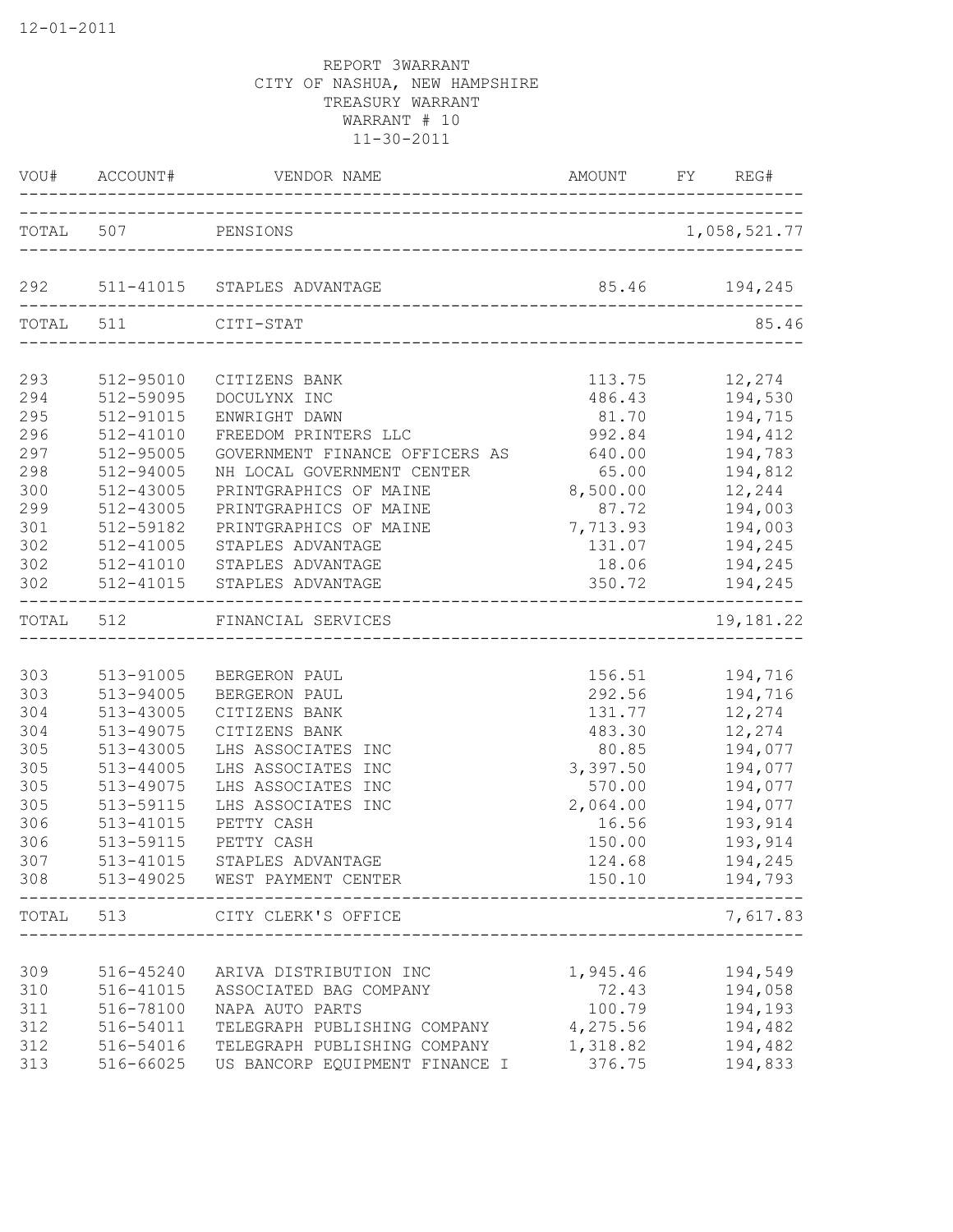|       | VOU# ACCOUNT# | VENDOR NAME                       | <b>AMOUNT</b><br>_________________________ | REG#<br>FY              |
|-------|---------------|-----------------------------------|--------------------------------------------|-------------------------|
|       |               | TOTAL 516 PURCHASING DEPARTMENT   |                                            | 8,089.81                |
| 314   | 517-75023     | ALL PARTITIONS AND PARTS          | 136.00                                     | 194,537                 |
| 315   | 517-75023     | ALL STATE FIRE EQUIPMENT          | 479.00                                     | 194,383                 |
| 316   | 517-59135     | BAIN PEST CONTROL SERVICE INC     | 225.00                                     | 194,490                 |
| 317   | $517 - 64192$ | BATTERIES PLUS                    | 69.46                                      | 194,220                 |
| 318   | 517-75023     | HOME DEPOT CREDIT SERVICES        | 93.85                                      | 194,787                 |
| 319   | 517-75130     | J A MARINO AUTOMATIC HEATING S    | 381.03                                     | 193,950                 |
| 320   | 517-75023     | M & M ELECTRICAL SUPPLY CO INC    | 245.15                                     | 194,461                 |
| 321   | 517-34015     | METROMEDIA ENERGY INC             | 489.69                                     | 194,813                 |
| 323   | 517-34015     | NATIONAL GRID                     | 225.31                                     | 193,912                 |
| 322   | 517-34015     | NATIONAL GRID                     | 546.30                                     | 194,811                 |
| 324   | 517-33005     | PENNICHUCK WATER                  | 674.81                                     | 194,794                 |
| 325   | 517-32005     | PUBLIC SERVICE OF NEW HAMPSHIR    | 5,093.86                                   | 193,916                 |
| 326   | 517-75023     | THE METRO GROUP INC               | 845.00                                     | 194,144                 |
| 327   | 517-42020     | THE WIPER CONNECTION              | 220.10                                     | 193,956                 |
| TOTAL | 517           | BUILDING MAINT - CITY ADMIN       |                                            | 9,724.56                |
| 328   | 519-91005     | DAME DOUGLAS                      |                                            | 55.24 194,717           |
| 329   | 519-91005     | DAME DOUGLAS                      | 11.66                                      | 193,988                 |
| 330   | 519-95005     | <b>IAAO</b>                       | 175.00                                     | 194,844                 |
| 331   | 519-91005     | LEMAY ANDREW G                    | 140.97                                     | 194,720                 |
| 332   | 519-94005     | MARINO ANGELO                     | 436.43                                     | 194,719                 |
| 333   | 519-91005     | TURGISS GREG                      | 341.89                                     | 194,718                 |
| TOTAL | 519           | ASSESSORS                         |                                            | 1,161.19                |
| 334   | 520-34015     | METROMEDIA ENERGY INC             | 29.99                                      | 194,813                 |
| 335   | 520-34015     | NATIONAL GRID                     | 190.45                                     | 194,811                 |
| 336   | 520-32005     | PENNICHUCK WATER                  | 75.57                                      | 194,794                 |
| TOTAL | 520           | HUNT BUILDING                     |                                            | 296.01                  |
| 337   | 522-64040     | CITIZENS BANK                     | 69.95                                      | 12,274                  |
| 337   | 522-74035     | CITIZENS BANK                     | 99.00                                      | 12,274                  |
| 338   |               | 522-64045 COMPUTER HUT OF N E INC | 995.80                                     | 194,493                 |
| 339   | 522-57005     | TYRRELL KEN                       | 1,000.00                                   | 194,186                 |
| TOTAL | 522           | INFORMATION TECHNOLOGY            |                                            | $- - - - -$<br>2,164.75 |
| 340   | 523-94005     | ANDRUSKEVICH PAMELA               | 240.53                                     | 194,721                 |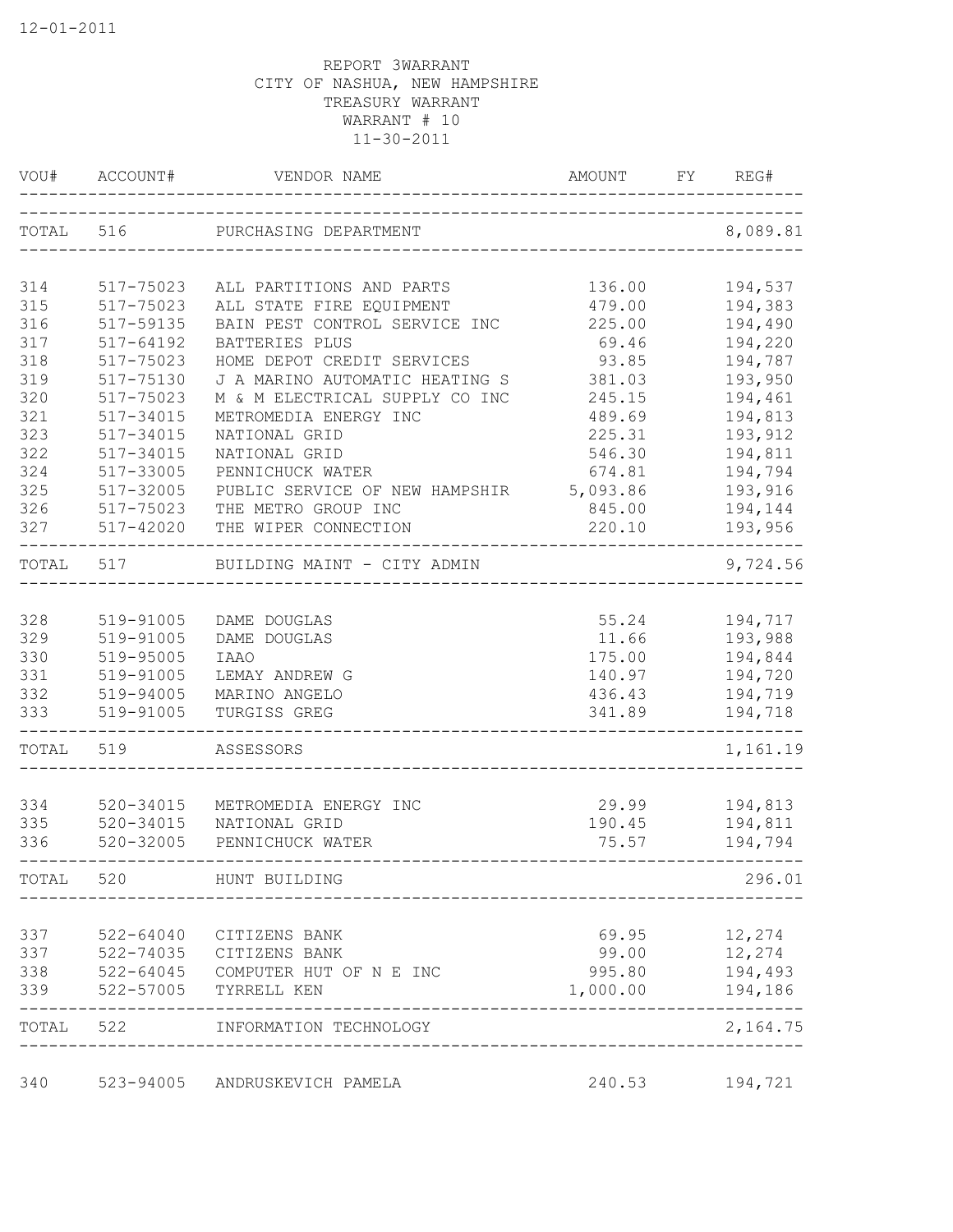|     |               | VOU# ACCOUNT# VENDOR NAME                                          | AMOUNT FY REG# |                |
|-----|---------------|--------------------------------------------------------------------|----------------|----------------|
|     | TOTAL 523     | GIS                                                                |                | 240.53         |
|     |               | 341 524-64040 DELL MARKETING LP<br>341 524-64045 DELL MARKETING LP |                | 221.37 194,020 |
|     | TOTAL 524     | _____________________________________<br>COMPUTERS - CITYWIDE      |                | 236.65         |
| 342 |               | 531-78007 ADAMSON INDUSTRIES CORP                                  | 519.30 194,127 |                |
| 343 | 531-46040     | ALBERT JOSHUA                                                      | 36.74          | 194,731        |
| 344 | 531-46040     | ALEC'S SHOE STORE INC                                              | 2,559.50       | 194,066        |
| 345 | 531-94005     | ALLARD CRAIG                                                       | 200.00         | 194,725        |
| 346 | 531-95000     | AMERICAN POLYGRAPH ASSOCIATION                                     | 150.00         | 194,800        |
| 347 | 531-75023     | B & S LOCKSMITH INC                                                | 160.00         | 194,138        |
| 348 | 531-59100     | BAER ALEXANDRA                                                     | 85.00          | 194,110        |
| 349 | 531-53125     | BAXTER KERRY                                                       | 250.00         | 194,724        |
| 350 | 531-42000     | BELLETETES INC                                                     | 10.36          | 194,082        |
| 350 | 531-78007     | BELLETETES INC                                                     | 66.63          | 194,082        |
| 351 | $531 - 46030$ | BEN'S UNIFORMS                                                     | 860.00         | 194,497        |
| 351 | $531 - 46040$ | BEN'S UNIFORMS                                                     | 2,883.83       | 194,497        |
| 351 | $531 - 46045$ | BEN'S UNIFORMS                                                     | 424.94         | 194,497        |
| 352 | 531-78007     | BEST FORD                                                          | 516.67         | 193,944        |
| 352 | 531-78075     | BEST FORD                                                          | 375.83         | 193,944        |
| 353 | 531-94010     | CARIGNAN MICHAEL                                                   | 711.00         | 194,741        |
| 354 | 531-78007     | CARPARTS OF NASHUA                                                 | 655.19         | 193,943        |
| 355 | 531-45220     | CENTRAL EQUIPMENT COMPANY                                          | 525.00         | 193,974        |
| 356 | 531-42000     | CENTRAL PAPER PRODUCTS CO                                          | 683.99         | 194,235        |
| 357 | 531-31025     | CINFO PETER                                                        | 45.96          | 194,726        |
| 358 | 531-94005     | CITIZENS BANK                                                      | 414.44         | 12,274         |
| 358 | 531-98035     | CITIZENS BANK                                                      | 89.32          | 12,274         |
| 359 | 531-46040     | CONNORS JEFFREY                                                    | 29.99          | 194,740        |
| 360 | 531-78007     | CREATIVE SIGNS LLC                                                 | 210.00         | 194,170        |
| 361 | 531-41015     | DICTRONICS INC                                                     | 133.22         | 193,929        |
| 362 |               | 531-31020 FAIRPOINT COMMUNICATIONS                                 | 202.79         | 194,817        |
| 363 | 531-31025     | FAIRPOINT COMMUNICATIONS                                           | 171.02         | 194,819        |
| 364 | 531-75023     | FIMBEL PAUNET CORPORATION                                          | 324.00         | 194,204        |
| 365 | 531-78007     | FISHER AUTO PARTS                                                  | $-8.56$        | 194,542        |
| 366 | 531-48015     | FLEET SERVICES                                                     | 1,292.80       | 194,128        |
| 367 | 531-98035     | GOOD MORNING SALES INC                                             | 156.00         | 194,244        |
| 368 | 531-91025     | GOODWIN ROBERT A                                                   | 44.40          | 194,738        |
| 369 | 531-41015     | GRANITE STATE STAMPS INC                                           | 34.47          | 194,206        |
| 370 | $531 - 42000$ | HOME DEPOT CREDIT SERVICES                                         | 103.06         | 194,807        |
| 370 | 531-75023     | HOME DEPOT CREDIT SERVICES                                         | 222.05         | 194,807        |
| 370 | 531-78007     | HOME DEPOT CREDIT SERVICES                                         | 202.72         | 194,807        |
| 371 | 531-53056     | IPMA-HR                                                            | 4,345.50       | 194,238        |
| 372 | 531-75130     | J LAWRENCE HALL INC                                                | 1,302.95       | 194,506        |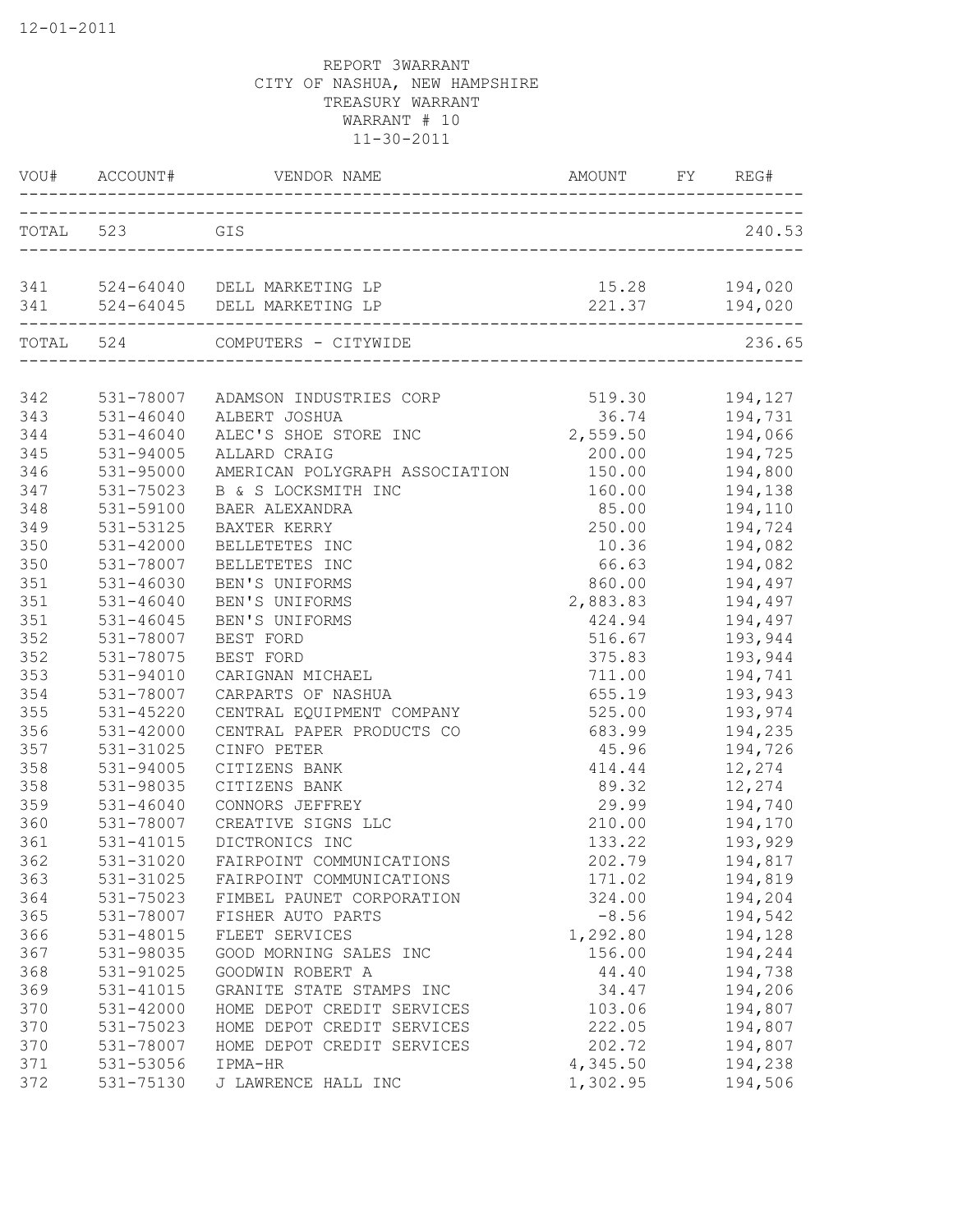| WOU# | ACCOUNT#      | VENDOR NAME                    | AMOUNT   | FY | REG#    |
|------|---------------|--------------------------------|----------|----|---------|
| 373  |               | 531-98025 JACK'S PIZZA         | 18.00    |    | 194,786 |
| 374  | 531-46040     | KENNEY BRIAN                   | 183.95   |    | 194,728 |
| 375  | 531-75023     | KT ASSOCIATES                  | 550.00   |    | 194,574 |
| 376  | 531-94005     | KUCHARSKI TY                   | 15.41    |    | 194,733 |
| 377  | 531-91025     | LAROCHE PETER                  | 44.40    |    | 194,727 |
| 378  | $531 - 46040$ | LEDOUX MICHAEL                 | 50.00    |    | 194,734 |
| 379  | 531-45005     | LEWIS MACHINE & TOOL CO INC    | 359.20   |    | 194,575 |
| 380  | 531-75023     | LOWE'S                         | 29.81    |    | 194,808 |
| 380  | 531-78007     | LOWE'S                         | 9.16     |    | 194,808 |
| 381  | 531-78007     | MAC MULKIN CHEVROLET INC       | 511.68   |    | 194,464 |
| 382  | $531 - 46040$ | MACISAAC TIMOTHY               | 132.59   |    | 194,730 |
| 383  | 531-78007     | MAYNARD & LESIEUR INCORPORATED | 442.50   |    | 194,474 |
| 383  | 531-78065     | MAYNARD & LESIEUR INCORPORATED | 1,733.56 |    | 194,474 |
| 384  | 531-75023     | METRO GROUP INC (THE)          | 175.00   |    | 194,432 |
| 385  | 531-59100     | METRO PCS WIRELESS INC         | 50.00    |    | 194,579 |
| 386  | 531-34015     | METROMEDIA ENERGY INC          | 2,376.40 |    | 194,813 |
| 387  | 531-46040     | MOUSHEGIAN MICHAEL             | 39.59    |    | 194,742 |
| 388  | $531 - 64192$ | NASHUA OUTDOOR POWER EQUIPMENT | 133.76   |    | 194,091 |
| 389  | 531-34015     | NATIONAL GRID                  | 939.09   |    | 193,912 |
| 390  | 531-34015     | NATIONAL GRID                  | 134.05   |    | 193,915 |
| 391  | 531-78007     | NEW G.H. BERLIN OIL COMPANY    | 180.21   |    | 194,121 |
| 392  | 531-53125     | NORDENGREN ERIC                | 250.00   |    | 194,722 |
| 393  | 531-78007     | NORTHERN FOREIGN CAR PARTS INC | 1,879.20 |    | 194,518 |
| 394  | 531-31040     | PAETEC COMMUNICATIONS INC      | 259.69   |    | 194,779 |
| 395  | 531-94005     | PAGE ROBERT                    | 200.00   |    | 194,723 |
| 396  | 531-46040     | PEACH CHRISTOPHER              | 614.05   |    | 194,739 |
| 397  | 531-33005     | PENNICHUCK WATER               | 951.60   |    | 194,794 |
| 398  | 531-41015     | PETTY CASH                     | 17.92    |    | 194,735 |
| 398  | 531-43005     | PETTY CASH                     | .44      |    | 194,735 |
| 398  | 531-45125     | PETTY CASH                     | 6.58     |    | 194,735 |
| 398  | 531-53075     | PETTY CASH                     | 51.50    |    | 194,735 |
| 398  | 531-78007     | PETTY CASH                     | 15.59    |    | 194,735 |
| 398  | 531-91025     | PETTY CASH                     | 15.00    |    | 194,735 |
| 398  | 531-98035     | PETTY CASH                     | 87.77    |    | 194,735 |
| 399  | $531 - 66030$ | PITNEY BOWES GLOBAL FINANCIAL  | 317.13   |    | 194,827 |
| 400  | 531-32035     | PSNH                           | 204.45   |    | 194,835 |
| 401  | 531-53050     | PSYCHOTHERAPY ASSOCIATES INC   | 1,750.00 |    | 194,317 |
| 402  | 531-78007     | QUIRK GM PARTS DEPOT           | 631.75   |    | 194,148 |
| 403  | 531-46030     | RILEY'S SPORT SHOP INC         | 3,125.00 |    | 193,934 |
| 404  |               |                                | 3,000.00 |    | 194,798 |
|      | 531-94005     | ROGER WILLIAMS UNIVERSITY      |          |    |         |
| 405  | 531-45220     | SAM'S CLUB DIRECT              | 318.40   |    | 194,799 |
| 405  | 531-78007     | SAM'S CLUB DIRECT              | 69.90    |    | 194,799 |
| 406  | 531-45920     | SIRCHIE FINGER PRINT LABORATOR | 206.77   |    | 194,161 |
| 407  | 531-69025     | SNAP ON TOOLS                  | 59.95    |    | 193,976 |
| 408  | 531-31025     | ST ONGE JOSHUA                 | 45.96    |    | 194,736 |
| 409  | 531-41005     | STAPLES ADVANTAGE              | 563.80   |    | 194,245 |
| 409  | 531-41015     | STAPLES ADVANTAGE              | 8,167.51 |    | 194,245 |
| 409  | 531-45125     | STAPLES ADVANTAGE              | 53.44    |    | 194,245 |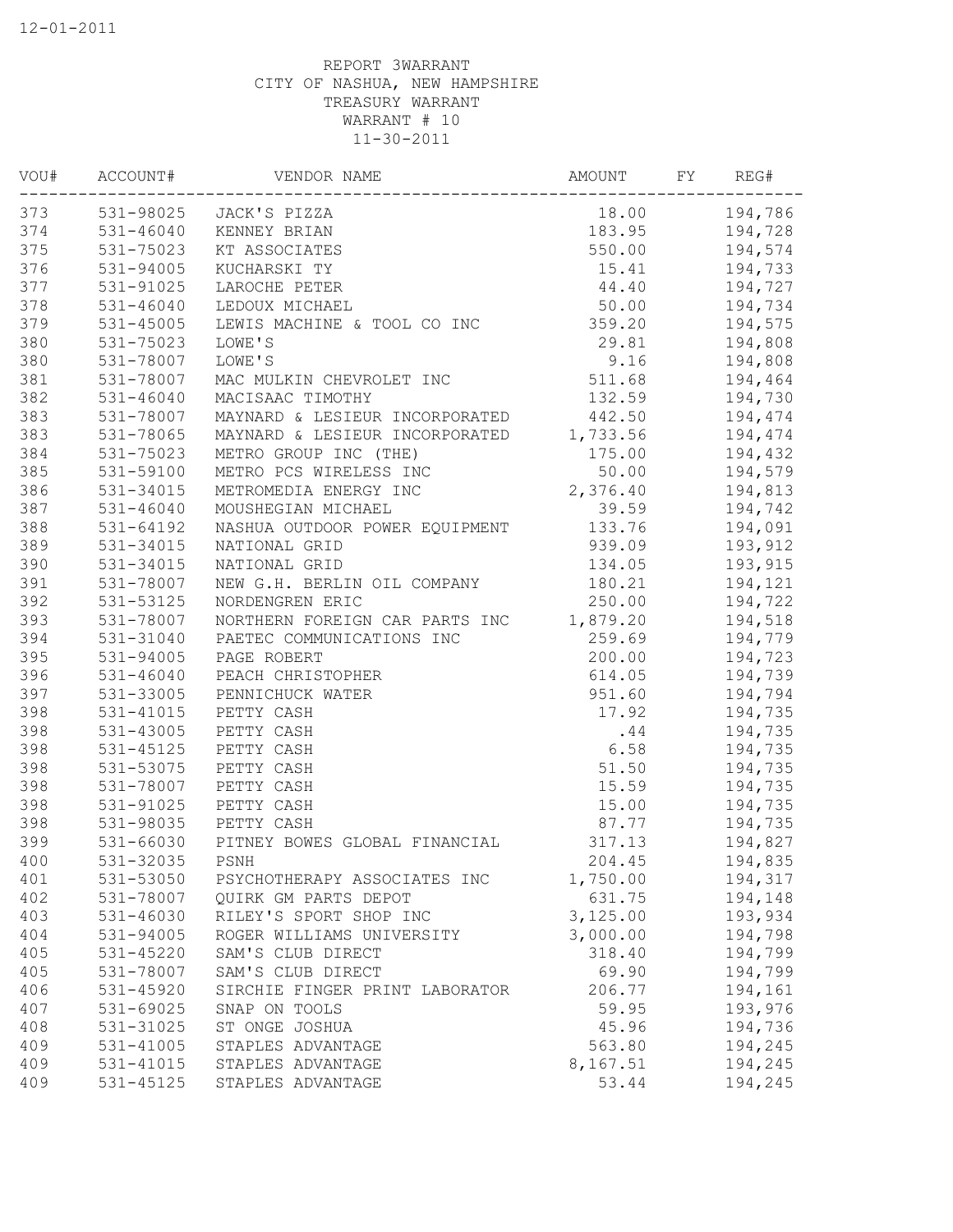|           | VOU# ACCOUNT# | VENDOR NAME                                      | AMOUNT              | FY | REG#           |
|-----------|---------------|--------------------------------------------------|---------------------|----|----------------|
| 410       |               | 531-46030 STARPACKER                             |                     |    | 569.87 194,219 |
| 411       | 531-74145     | STATE OF NEW HAMPSHIRE                           | 37.50               |    | 194,785        |
| 412       | 531-94005     | STREET CRIMES                                    | 590.00              |    | 194,824        |
| 413       | 531-78065     | SULLIVAN TIRE INC                                | 831.44              |    | 193,958        |
| 414       | 531-94005     | SWEENEY STEPHEN                                  | 140.00              |    | 194,729        |
| 415       | 531-75023     | TAMARACK LANDSCAPING INC                         | 125.00              |    | 194,073        |
| 416       | 531-42000     | THE DURKIN CO INC                                | 494.07              |    | 194,119        |
| 417       | 531-91025     | THOMAS SEAN                                      | 44.40               |    | 194,737        |
| 418       | 531-78007     | TOWERS MOTOR PARTS CORP                          | 6.98                |    | 194,197        |
| 419       | $531 - 46040$ | TREFRY BRIAN                                     | 94.98               |    | 194,732        |
| 420       | 531-45920     | ULINE                                            | 497.78              |    | 194,169        |
| 421       | 531-43005     | UNITED PARCEL SERVICE                            | 44.98               |    | 194,848        |
| 422       | 531-43005     | UNITED STATES POSTAL SERVICE                     | 1,000.00            |    | 12,264         |
| 423       | $531 - 66025$ | US BANCORP EQUIPMENT FINANCE I                   | 1,385.98            |    | 194,833        |
| 424       | 531-31050     | USA MOBILITY WIRELESS INC                        | 129.09              |    | 194,823        |
| 425       | 531-31025     | VERIZON WIRELESS                                 | 573.41              |    | 194,806        |
| 426       | 531-49025     | WEST PAYMENT CENTER                              | 339.50              |    | 194,014        |
| 426       | 531-74035     | WEST PAYMENT CENTER                              | 272.72              |    | 194,014        |
| 427       | 531-45220     | WINCO IDENTIFICATION CORP<br>___________________ | 869.67              |    | 194,092        |
| TOTAL 531 |               | POLICE DEPARTMENT                                |                     |    | 60,009.24      |
|           |               | ____________________________                     |                     |    |                |
| 428       | 532-75023     | AE MECHANICAL INC                                | 3, 298. 75 194, 435 |    |                |
| 428       | 532-75130     | AE MECHANICAL INC                                | 1,000.00 194,435    |    |                |
| 428       | 532-75160     | AE MECHANICAL INC                                | 2,653.21            |    | 194,435        |
| 429       | 532-78100     | ARCSOURCE INC                                    | 60.00               |    | 194,088        |
| 430       | 532-78110     | AUTOFAIR FORD INC                                | 3,978.58            |    | 194,414        |
| 431       | 532-75023     | BELLETETES INC                                   | 3.87                |    | 193,965        |
| 432       | 532-78100     | BELLETETES INC                                   | 4.04                |    | 194,082        |
| 433       | 532-95005     | BORDER AREA MUTUAL AID ASSOCIA                   | 25.00               |    | 194,801        |
| 434       | 532-49025     | CITIZENS BANK                                    | 347.00              |    | 12,274         |
| 434       | 532-53065     | CITIZENS BANK                                    | 1,137.96            |    | 12,274         |
| 434       | 532-94005     | CITIZENS BANK                                    | 375.00              |    | 12,274         |
| 435       | 532-46030     | CROWN UNIFORM & LINEN SERVICE                    | 1,685.00            |    | 193,949        |
| 436       | 532-78075     | D & R TOWING INC                                 | 178.00              |    | 194,463        |
| 437       | 532-69025     | HOME DEPOT CREDIT SERVICES                       | 19.76               |    | 194,787        |
| 438       | 532-95005     | IKECA                                            | 50.00               |    | 194,821        |
| 439       | 532-59135     | J P PEST SERVICES                                | 85.00               |    | 194,131        |
| 440       | 532-78075     | JACK YOUNG COMPANY, INC                          | 129.06              |    | 194,229        |
| 440       | 532-78095     | JACK YOUNG COMPANY, INC                          | 19.28               |    | 194,229        |
| 440       | 532-78100     | JACK YOUNG COMPANY, INC                          | 115.24              |    | 194,229        |
| 441       | 532-59135     | JP PEST SERVICES                                 | 85.00               |    | 194,076        |
| 442       | 532-75105     | M & M ELECTRICAL SUPPLY CO INC                   | 191.16              |    | 194,461        |
| 443       | 532-94010     | MARICH CHRISTOPHER                               | 185.00              |    | 194,582        |
| 444       | 532-78065     | MAYNARD & LESIEUR INCORPORATED                   | 201.88              |    | 194,474        |
| 445       | 532-34015     | METROMEDIA ENERGY INC                            | 2,475.94            |    | 194,813        |
| 446       | 532-78020     | MINUTEMAN TRUCKS INC                             | 25.00               |    | 194,130        |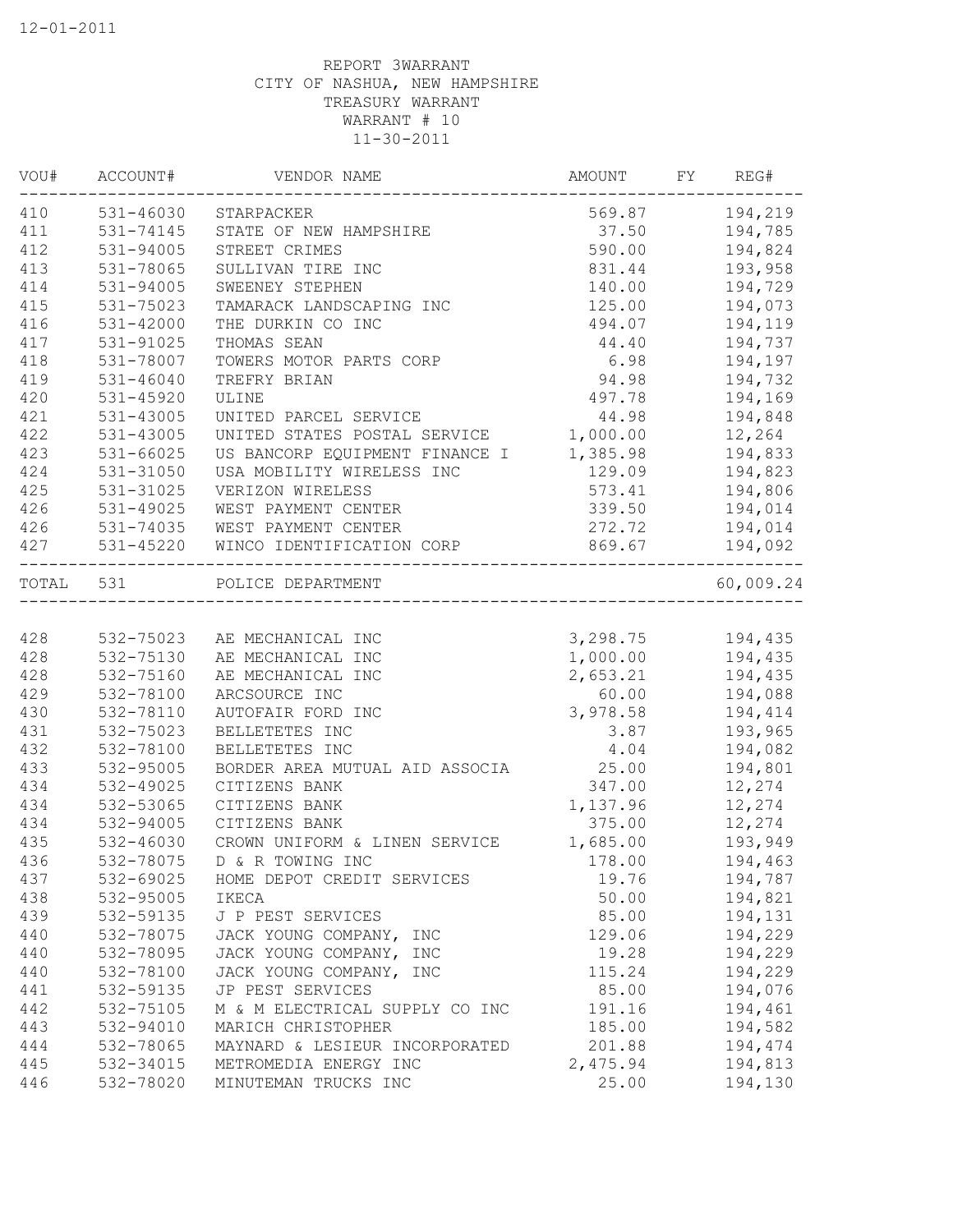|           | VOU# ACCOUNT# | VENDOR NAME                                         | AMOUNT FY REG# |                |
|-----------|---------------|-----------------------------------------------------|----------------|----------------|
| 446       |               | 532-78100 MINUTEMAN TRUCKS INC                      | 697.69 194,130 |                |
| 447       | 532-64165     | NASHUA OUTDOOR POWER EQUIPMENT                      | 201.35         | 194,091        |
| 449       | 532-34015     | NATIONAL GRID                                       | 430.99         | 193,912        |
| 450       | 532-34015     | NATIONAL GRID                                       | 929.91         | 193,915        |
| 448       | 532-34015     | NATIONAL GRID                                       | 519.51         | 194,811        |
| 451       | 532-42005     | NEW ENGLAND PAPER & SUPPLY                          | 1,378.93       | 194,116        |
| 451       | 532-42010     | NEW ENGLAND PAPER & SUPPLY                          | 542.06         | 194,116        |
| 451       | 532-42020     | NEW ENGLAND PAPER & SUPPLY                          | 378.61         | 194,116        |
| 451       | 532-63005     | NEW ENGLAND PAPER & SUPPLY                          | 229.00         | 194,116        |
| 452       | 532-46030     | NORTHEAST RESCUE SYSTEMS                            | 2,960.50       | 194,224        |
| 453       | 532-31040     | PAETEC COMMUNICATIONS INC                           | 18.49          | 194,779        |
| 454       | 532-33005     | PENNICHUCK WATER                                    | 1,656.29       | 194,794        |
| 455       | 532-64192     | PRECISION FITNESS EQUIPMENT                         | 2,989.00       | 194,454        |
| 456       | 532-64165     | PRECISION FITNESS EQUIPMENT IN                      | 695.00         | 194,172        |
| 457       | 532-75050     | PROPERTY LOGISTICS INC                              | 125.00         | 194,555        |
| 458       | 532-79045     | RADIOSHACK                                          | 111.95         | 194,843        |
| 459       | 532-45110     | SANEL AUTO PARTS CO                                 | 404.55         | 194,087        |
| 459       | 532-78007     | SANEL AUTO PARTS CO                                 | 27.15          | 194,087        |
| 459       | 532-78080     | SANEL AUTO PARTS CO                                 | 284.94         | 194,087        |
| 459       | 532-78100     | SANEL AUTO PARTS CO                                 | 740.25         | 194,087        |
| 460       | 532-41005     | STAPLES ADVANTAGE                                   | 65.53          | 194,245        |
| 460       | 532-41015     | STAPLES ADVANTAGE                                   | 596.20         | 194,245        |
| 460       | $532 - 61020$ | STAPLES ADVANTAGE                                   | 245.40         | 194,245        |
| 461       | 532-59100     | TRUE BLUE CLEANERS                                  | 189.34         | 194,129        |
| 462       | 532-43005     | UNITED PARCEL SERVICE                               | 17.53 194,848  |                |
| 463       | 532-78020     | YANKEE TRUCKS                                       |                | 100.95 193,959 |
| 463       | 532-78080     | YANKEE TRUCKS                                       | 69.95          | 193,959        |
| 464       | 532-44005     | ZAX SIGNAGE                                         | 38.35          | 194,029        |
| TOTAL 532 |               | FIRE DEPARTMENT                                     |                | 34,973.15      |
| 465       |               | 533-33010 PENNICHUCK WATER<br>$213, 335.73$ 194,794 |                |                |
| TOTAL     | 533           | WATER SUPPLY (PUBLIC HYDRANTS)                      |                | 213, 335.73    |
|           |               |                                                     |                |                |
| 466       |               | 535-81023 SALVATION ARMY EDS                        | 182.48         | 194,796        |
| TOTAL     | 535           | EMERGENCY MANAGEMENT                                |                | 182.48         |
| 467       | 536-74150     | 2-WAY COMMUNICATIONS SERVICES,                      | 1,395.50       | 194,434        |
| 468       | 536-74150     | CARPARTS OF NASHUA                                  | $-114.65$      | 193,943        |
| 469       | 536-53065     | MANSFIELD WILLIAM                                   | 947.15         | 194,744        |
| 470       | 536-74150     | MOTOROLA SOLUTIONS, INC.                            | 1,918.03       | 194,559        |
| 471       | 536-69025     | PETTY CASH                                          | 4.14           | 194,743        |
| 473       | 536-32035     | PSNH                                                | 618.72         | 193,917        |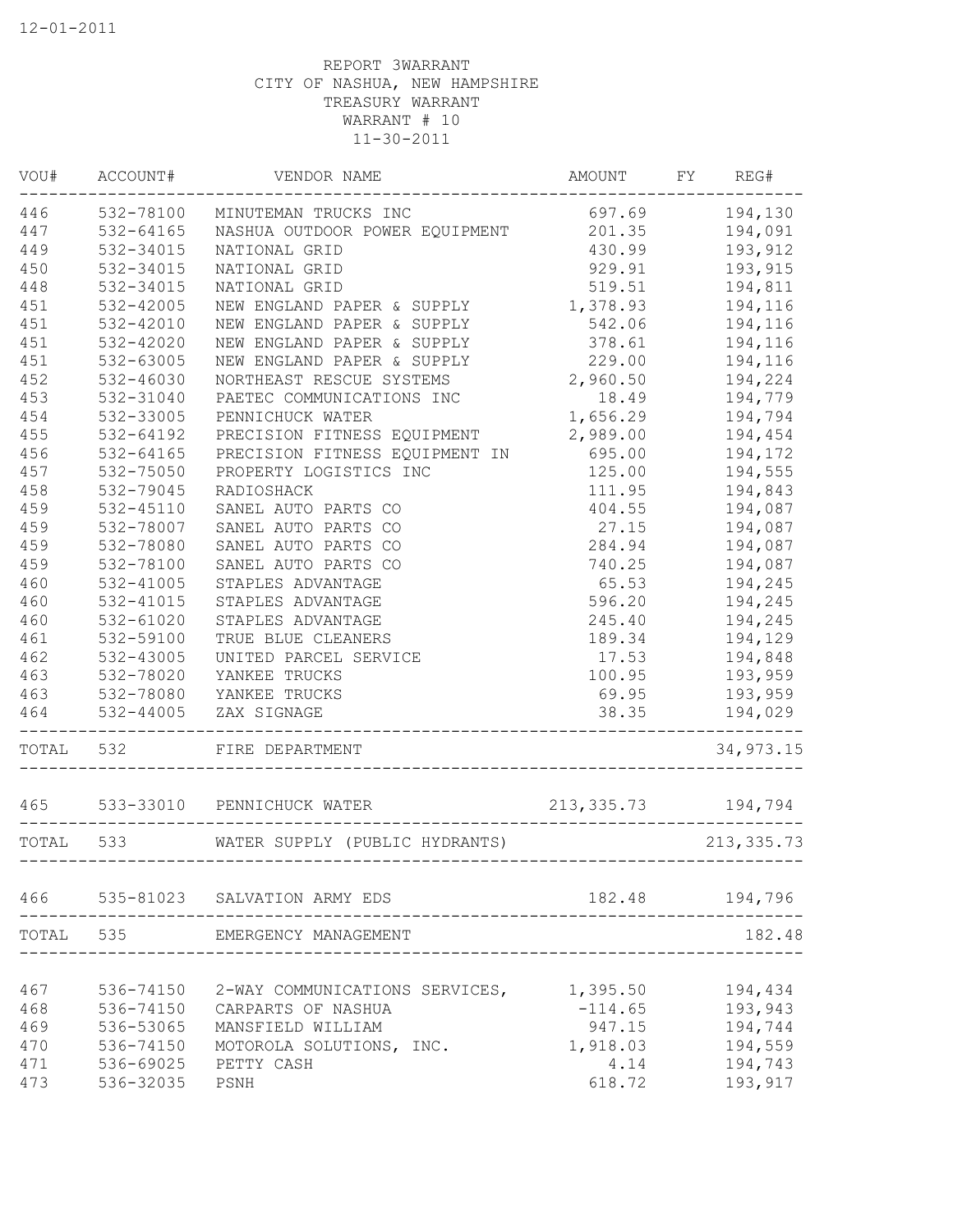| VOU#       | ACCOUNT#               | VENDOR NAME                                    | AMOUNT             | FΥ | REG#               |
|------------|------------------------|------------------------------------------------|--------------------|----|--------------------|
| 472        | 536-32035              | PSNH                                           | 388.89             |    | 194,835            |
| 474        | 536-49075              | TESSCO INC                                     | 904.94             |    | 194,453            |
| 474        | 536-64255              | TESSCO INC                                     | 167.72             |    | 194,453            |
| 475        | 536-43005              | UNITED PARCEL SERVICE                          | 13.24              |    | 194,848            |
| 476        | 536-31050              | VERIZON WIRELESS                               | 74.67              |    | 194,806            |
| TOTAL      | 536                    | CITYWIDE COMMUNICATIONS                        |                    |    | 6,318.35           |
| 477        | 541-33005              | PENNICHUCK WATER                               | 217.38             |    | 194,794            |
| 478        | 541-32005              | PUBLIC SERVICE OF NEW HAMPSHIR                 | 941.31             |    | 194,841            |
| 479        | 541-41015              | STAPLES ADVANTAGE                              | 132.33             |    | 194,245            |
| TOTAL      | 541                    | COMMUNITY SERVICES DIVISION                    |                    |    | 1,291.02           |
| 480        | 542-91005              | PETTY CASH                                     | 71.61              |    | 194,745            |
| TOTAL      | 542                    | COMMUNITY HEALTH                               |                    |    | 71.61              |
|            |                        |                                                |                    |    |                    |
| 481        | 543-49070              | ENVIRONMENTAL RESOURCE ASSOCIA                 | 276.99             |    | 194,040            |
| 482        | 543-49070              | FISHER SCIENTIFIC                              | 65.36              |    | 194,828            |
| 483        | 543-49070              | LAB SAFETY SUPPLY INC                          | 355.40             |    | 193,942            |
| 484<br>484 | 543-49070<br>543-53025 | MILLIPORE CORPORATION<br>MILLIPORE CORPORATION | 752.27<br>481.00   |    | 194,012<br>194,012 |
|            |                        |                                                |                    |    |                    |
| TOTAL      | 543                    | ENVIRONMENTAL HEALTH DEPT.                     |                    |    | 1,931.02           |
| 485        | 544-91005              | MACK ROBERT                                    | 227.12             |    | 194,004            |
| 486        | 544-91005              | PETTY CASH                                     | 10.00              |    | 194,745            |
| TOTAL      | 544                    | WELFARE ADMINISTRATION                         |                    |    | 237.12             |
| 487        | 545-97020              | 13-15 COURTLAND ST REALTY LLC                  |                    |    |                    |
| 488        | 545-97020              | 188 CONCORD ST LLC DBA LILLIAN                 | 650.00<br>1,120.00 |    | 194,535<br>194,157 |
| 489        | 545-97020              |                                                | 650.00             |    | 194,025            |
|            | 545-97020              | BONNETTE STEPHEN                               |                    |    |                    |
| 490<br>491 |                        | CENTRAL REALTY                                 | 900.00             |    | 194,111            |
| 492        | 545-97020              | COPPIN PAUL                                    | 863.59             |    | 194,265            |
|            | 545-97020              | DAKIN TERRY                                    | 330.00             |    | 194,177            |
| 493        | 545-97020              | DAVIS FUNERAL HOME                             | 750.00             |    | 193,961            |
| 494        | 545-97015              | DEMOULAS SUPERMARKETS INC                      | 2,635.96           |    | 194,777            |
| 495        | 545-97020              | DUCHARME DIANE                                 | 391.00             |    | 193,936            |
| 496        | 545-97020              | HARBOR HOMES INC                               | 315.40             |    | 194,023            |
| 497        | 545-97020              | HUGENBERGER ROY                                | 603.28             |    | 194,258            |
| 498        | 545-97020              | ICA PROPERTIES LLC/DAVID LAVOI                 | 438.42             |    | 194,035            |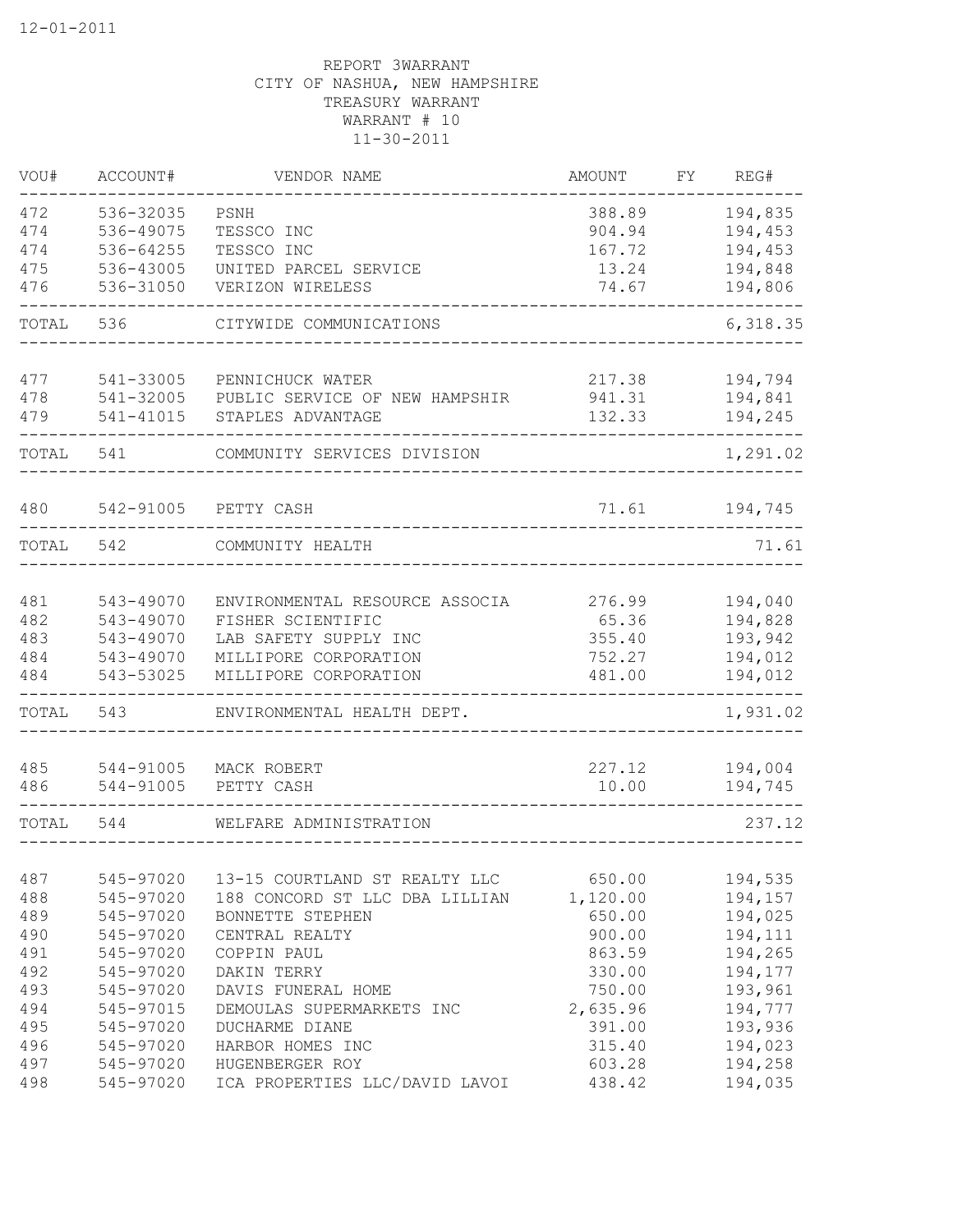| VOU#       | ACCOUNT#      | VENDOR NAME                        | AMOUNT            | FY | REG#      |
|------------|---------------|------------------------------------|-------------------|----|-----------|
| 499        |               | 545-97020 JD ALLARD PROPERTIES LLC | 650.00            |    | 194,123   |
| 500        | 545-97020     | KALIAPPAN VENKATESH                | 1,179.21          |    | 194,264   |
| 501        | 545-97020     | KIRKMAN RODNEY                     | 250.00            |    | 193,983   |
| 502        | 545-97020     | LATTI DAVID                        | 1,170.00          |    | 193,984   |
| 503        | 545-97020     | LSB ASSOCIATES I LTD PRC           | 858.92            |    | 194,002   |
| 504        | 545-97015     | MCLAUGHLIN OIL COMPANY             | 539.25            |    | 194,846   |
| 505        | 545-97020     | MENA ANOTNIO                       | 700.00            |    | 194,257   |
| 506        | 545-97020     | MOTEL 6                            | 3,012.79          |    | 194,196   |
| 507        | 545-97020     | NASHUA PASTORAL CARE               | 350.00            |    | 194,083   |
| 508        | 545-97015     | NATIONAL GRID                      | 434.44            |    | 194,850   |
| 509        | 545-97020     | NUTMEG PROPERTY GROUP LLC          | 800.00            |    | 194,252   |
| 510        | 545-97020     | PARENT JEAN                        | 600.00            |    | 194,061   |
| 511        | 545-97015     | PENNICHUCK WATER WORKS INC         | 498.66            |    | 194,792   |
| 512        | 545-97020     | PETIT FUNERAL HOME                 | 750.00            |    | 194,266   |
| 513        | 545-97020     | PRA PROPERTIES LTD PARTNERSHIP     | 430.64            |    | 194,205   |
| 514        | 545-97015     | PSNH                               | 1,228.06          |    | 194,836   |
| 515        | 545-97020     | QUARATIELLO NICHOLAS               | 300.00            |    | 193,926   |
| 516        | 545-97020     | RAMOS JOSE                         | 1,000.00          |    | 194,223   |
| 517        | 545-97020     | REGENT PARK ASSOCIATES             | 990.08            |    | 194,030   |
| 518        | 545-97020     | RJ REAL ESTATE PARTNERSHIP         | 970.93            |    | 194,060   |
| 519        | 545-97020     | SENA PROPERTY MANAGEMENT LLC       | 562.01            |    | 194,262   |
| 520        | 545-97020     | SILVA ANA                          | 237.00            |    | 193,935   |
| 521        | 545-97020     | WRN REAL ESTATE LLC                | 920.65            |    | 194,173   |
| TOTAL 545  |               | WELFARE COSTS                      |                   |    | 28,080.29 |
|            |               |                                    |                   |    |           |
| 522        | 551-46045     | ALEC'S SHOE STORE INC              | 82.00             |    | 194,066   |
| 523        | 551-95005     | ASCE MEMBERSHIP                    | 235.00            |    | 194,825   |
| 524        | 551-94005     | CITIZENS BANK                      | 40.00             |    | 12,274    |
| 525        | 551-49075     | IMTEK REPROGRAPHICS INC            | 225.00            |    | 194,323   |
| 526        | 551-59100     | JAN-PRO CLEANING SYSTEMS NORTH     | 665.00            |    | 194,505   |
| 527        | 551-59100     | JP PEST SERVICES                   | 255.00            |    | 194,076   |
| 528        | 551-34015     | METROMEDIA ENERGY INC              | 36.71             |    | 194,813   |
| 529        | 551-34015     | NATIONAL GRID                      | 17.49             |    | 193,912   |
| 530        | 551-91005     | O'CONNOR CAROLYN                   | 24.54             |    | 194,746   |
| 531        | 551-31040     | PAETEC COMMUNICATIONS INC          | 6.81              |    | 194,779   |
| 532        | 551-33005     | PENNICHUCK WATER                   | 131.28            |    | 194,794   |
| 533        | 551-59100     | PORTLAND GLASS                     | 2,553.00          |    | 194,348   |
| 534        | 551-59100     | PRINTER SUPPORT CORPORATION        | 1,077.25          |    | 194,237   |
| 535        | 551-41015     | STAPLES ADVANTAGE                  | 558.83            |    | 194,245   |
| 536        | $551 - 66020$ | US BANCORP EQUIPMENT FINANCE I     | 198.72            |    | 194,833   |
| TOTAL      | 551           | PUBLIC WORKS DIV & ENGINEERING     |                   |    | 6,106.63  |
|            |               |                                    |                   |    |           |
| 537<br>538 |               | 552-75021 AG LANDSCAPING SERVICES  | 1,725.00<br>82.00 |    | 193,969   |
|            | $552 - 46045$ | ALEC'S SHOE STORE INC              |                   |    | 194,066   |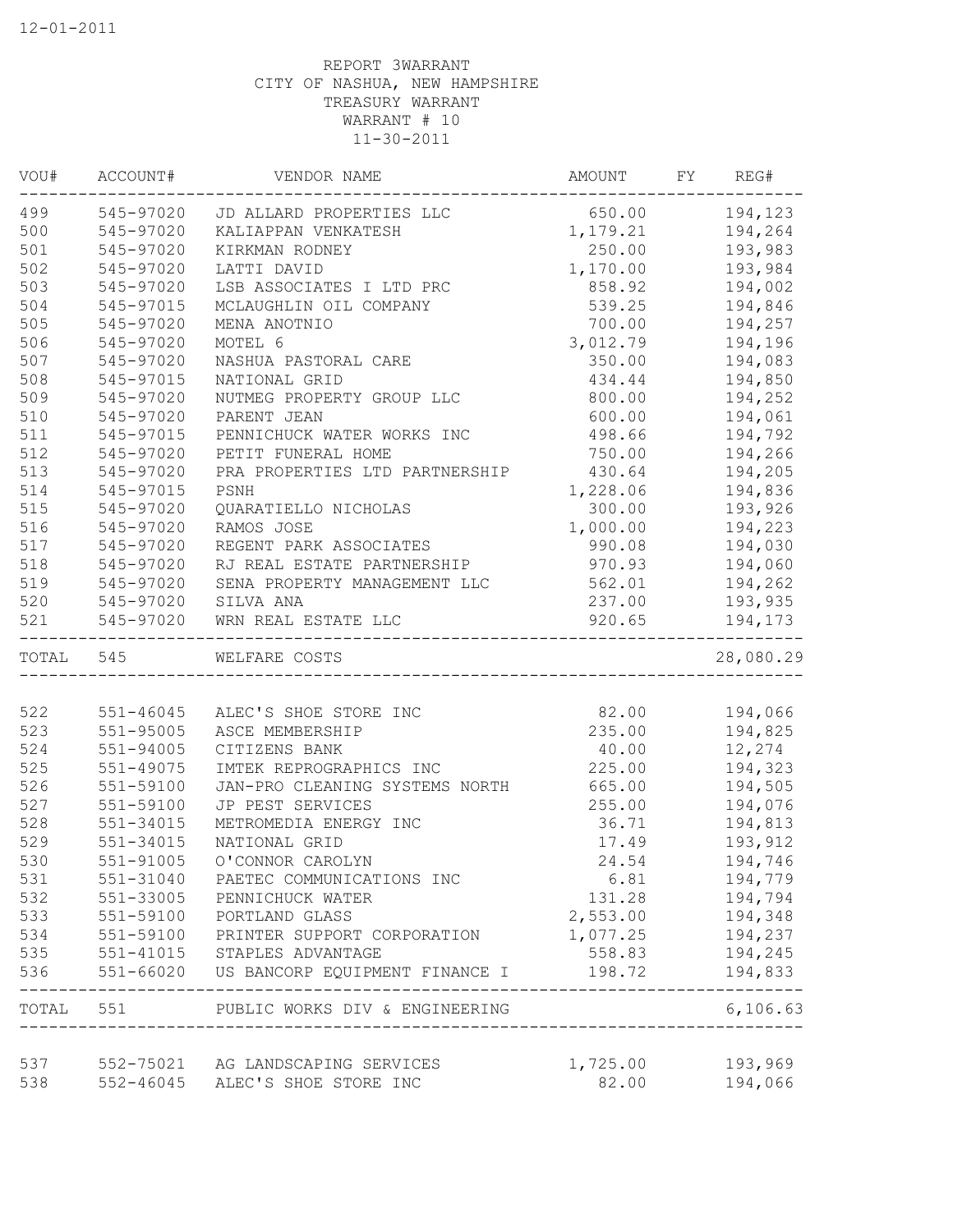| WOU# | ACCOUNT#      | VENDOR NAME                    | AMOUNT   | FΥ | REG#    |
|------|---------------|--------------------------------|----------|----|---------|
| 539  |               | 552-78100 B-B CHAIN            | 205.00   |    | 193,967 |
| 540  | 552-75021     | BALCOM BROS INC                | 2,225.00 |    | 193,979 |
| 541  | 552-75135     | BARRIE'S GREENER SOLUTIONS     | 2,550.00 |    | 194,576 |
| 542  | 552-75022     | BELLETETES INC                 | 103.20   |    | 194,082 |
| 543  | 552-78007     | BEST FORD                      | 164.30   |    | 193,944 |
| 544  | 552-59020     | CAGGIANO NICHOLAS              | 157.75   |    | 194,747 |
| 545  | 552-81095     | COFFEY POST#3 AMERICAN LEGION  | 600.00   |    | 194,558 |
| 546  | 552-78100     | D & R TOWING INC               | 109.00   |    | 194,463 |
| 547  | $552 - 48015$ | DENNIS K BURKE INC             | 2,965.04 |    | 194,849 |
| 548  | 552-78100     | DONOVAN EQUIPMENT CO INC       | 150.88   |    | 193,973 |
| 549  | 552-59020     | DWANE TOM                      | 300.00   |    | 194,750 |
| 550  | 552-46045     | EISERMAN MATTHEW               | 147.05   |    | 194,748 |
| 551  | 552-75022     | ERICKSON CLEANING SERVICES LLC | 125.00   |    | 194,049 |
| 552  | 552-78007     | FREIGHTLINER OF NH INC         | 157.50   |    | 194,208 |
| 553  | 552-75021     | GATE CITY FENCE CO INC         | 565.00   |    | 194,048 |
| 554  | $552 - 46045$ | GUIDABONI ROBERT               | 69.00    |    | 194,749 |
| 555  | 552-75040     | HAMPDEN ENGINEERING CORP       | 1,381.40 |    | 194,341 |
| 556  | 552-78100     | HEWS COMPANY, LLC              | 199.33   |    | 194,096 |
| 557  | 552-45196     | HOME DEPOT CREDIT SERVICES     | 206.39   |    | 194,787 |
| 557  | 552-75021     | HOME DEPOT CREDIT SERVICES     | 345.94   |    | 194,787 |
| 557  | 552-75022     | HOME DEPOT CREDIT SERVICES     | 513.59   |    | 194,787 |
| 558  | 552-74085     | HUDSON SMALL ENGINE            | 66.00    |    | 194,068 |
| 558  | 552-75021     | HUDSON SMALL ENGINE            | 217.00   |    | 194,068 |
| 559  | 552-78100     | JAMES R ROSENCRANTZ & SONS INC | 240.82   |    | 194,507 |
| 560  | 552-75022     | JAN-PRO CLEANING SYSTEMS NORTH | 300.00   |    | 194,505 |
| 561  | 552-75021     | JOHN DEERE LANDSCAPES/LESCO    | 84.15    |    | 194,321 |
| 562  | 552-75040     | JOHNSON'S ELECTRIC INC         | 2,565.59 |    | 194,013 |
| 563  | 552-75022     | M & M ELECTRICAL SUPPLY CO INC | 15.39    |    | 194,461 |
| 564  | 552-45285     | MARSHALL SIGNS INC             | 1,041.00 |    | 194,499 |
| 565  | 552-78065     | MAYNARD & LESIEUR INCORPORATED | 77.85    |    | 194,474 |
| 566  | 552-34015     | METROMEDIA ENERGY INC          | 351.44   |    | 194,813 |
| 566  | 552-34045     | METROMEDIA ENERGY INC          | 45.00    |    | 194,813 |
| 567  | 552-75021     | MIDWEST RAKE CO LLC            | 269.95   |    | 194,104 |
| 568  | 552-78007     | NAPA AUTO PARTS                | 21.98    |    | 194,193 |
| 569  | 552-75021     | NARDONE SAND & GRAVEL CO INC   | 1,896.23 |    | 194,071 |
| 570  | 552-75021     | NASHUA FARMERS EXCHANGE INC    | 69.61    |    | 194,491 |
| 571  | 552-75021     | NASHUA OUTDOOR POWER EQUIPMENT | 127.50   |    | 194,091 |
| 573  | 552-34015     | NATIONAL GRID                  | 226.16   |    | 193,915 |
| 572  | 552-34015     | NATIONAL GRID                  | 40.77    |    | 194,811 |
| 574  | 552-34045     | NATIONAL GRID                  | 82.62    |    | 194,811 |
| 575  | 552-31040     | PAETEC COMMUNICATIONS INC      | 12.49    |    | 194,779 |
| 576  | 552-32005     | PENNICHUCK WATER               | 24.77    |    | 194,795 |
| 576  | 552-33005     | PENNICHUCK WATER               | 1,786.01 |    | 194,794 |
| 576  | 552-33005     | PENNICHUCK WATER               | 2,644.74 |    | 194,795 |
| 576  | 552-33040     | PENNICHUCK WATER               | 645.47   |    | 194,795 |
| 576  | 552-33045     | PENNICHUCK WATER               | 616.71   |    | 194,795 |
| 577  | 552-78100     | PETTY CASH                     | 30.00    |    | 194,751 |
| 578  | 552-78007     | PINE MOTOR PARTS               | 13.10    |    | 194,475 |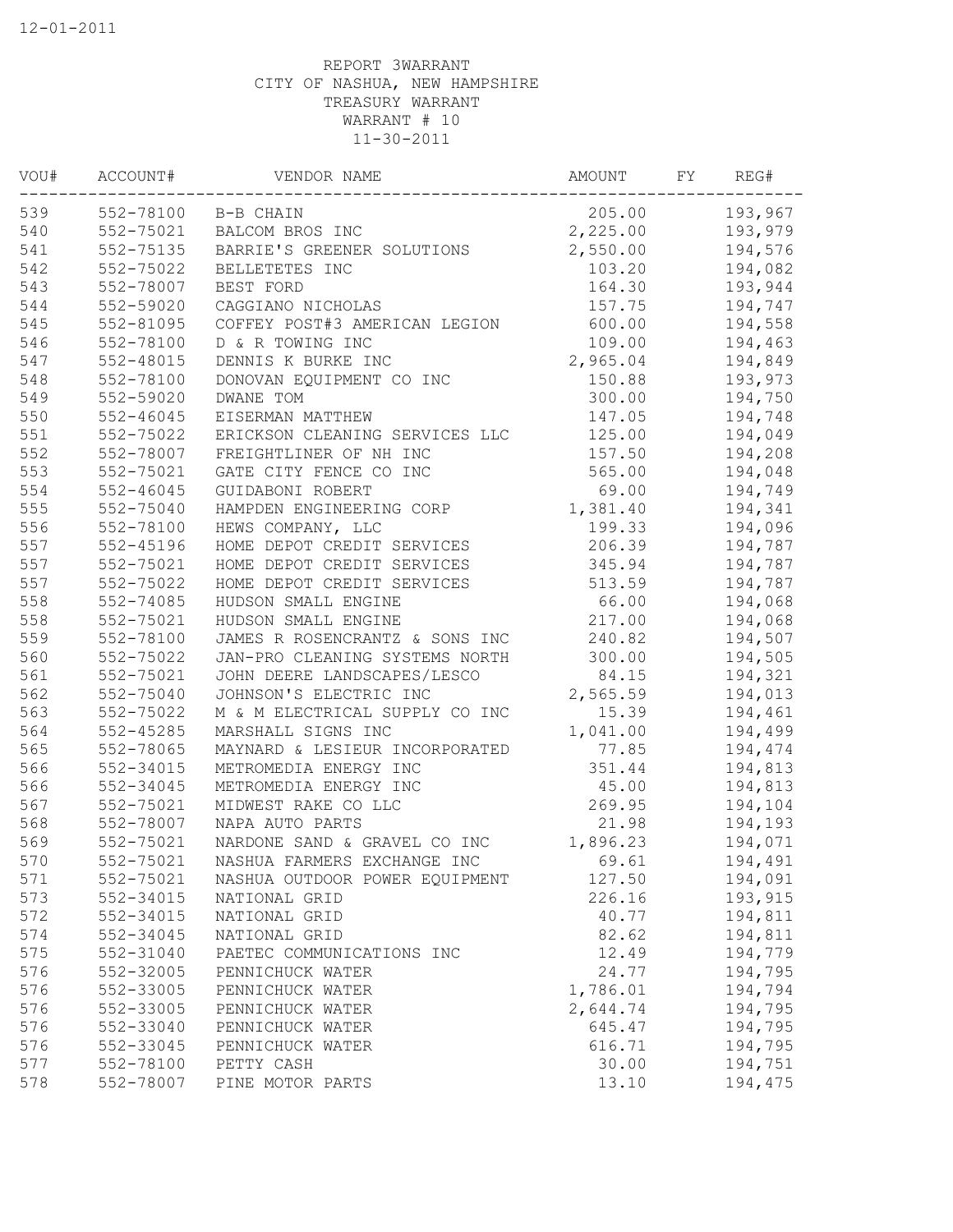| 578<br>552-78100<br>$-40.00$<br>PINE MOTOR PARTS<br>579<br>552-59180<br>7,650.00<br>PIONEER TREE SERVICE LLC | 194,475   |
|--------------------------------------------------------------------------------------------------------------|-----------|
|                                                                                                              |           |
|                                                                                                              | 194,319   |
| 580<br>552-78007<br>42.03<br>SANEL AUTO PARTS CO                                                             | 194,087   |
| 580<br>552-78100<br>SANEL AUTO PARTS CO<br>58.51                                                             | 194,087   |
| 581<br>552-59180<br>1,100.00<br>SOUTHERN NH TREE & LANDSCAPE L                                               | 194,199   |
| 582<br>347.68<br>$552 - 41015$<br>STAPLES ADVANTAGE                                                          | 194,245   |
| 2,282.50<br>583<br>TUCKAHOE TURF FARMS INC<br>552-75021                                                      | 193,955   |
| 584<br>1,494.87<br>552-66000<br>UNITED SITE SERVICES NORTHEAST                                               | 194,820   |
| 585<br>260.00<br>552-94005<br>VERMONT GREENSCAPE ASSOCIATION                                                 | 194,086   |
| TOTAL<br>552<br>PARKS AND RECREATION                                                                         | 41,755.31 |
|                                                                                                              |           |
| 586<br>553-64192<br>5,987.00<br>ABLE AIR CORP                                                                | 194,055   |
| 587<br>553-45175<br>AIRGAS EAST<br>94.21                                                                     | 193,990   |
| 587<br>333.17<br>$553 - 69025$<br>AIRGAS EAST                                                                | 193,990   |
| 588<br>82.00<br>553-46045<br>ALEC'S SHOE STORE INC                                                           | 194,066   |
| 589<br>553-78100<br>965.00<br>AUTO ELECTRIC WAREHOUSE INC                                                    | 193,924   |
| 590<br>553-78060<br>273.70<br>B-B CHAIN                                                                      | 193,967   |
| 591<br>553-45060<br>BELLETETES INC<br>16.52                                                                  | 194,082   |
| 591<br>553-69025<br>BELLETETES INC<br>10.79                                                                  | 194,082   |
| 591<br>553-75023<br>BELLETETES INC<br>71.73                                                                  | 194,082   |
| 592<br>553-45175<br>30.00<br>BOT-L-GAS INCORPORATED                                                          | 194,478   |
| 593<br>553-59150<br>CALLOGIX INC<br>333.74                                                                   | 194,538   |
| 594<br>553-49075<br>CCP INDUSTRIES INC<br>949.04                                                             | 194,089   |
| 595<br>553-78100<br>58.28<br>CHADWICK-BAROSS INC                                                             | 193,978   |
| 596<br>553-78100<br>CHAPPELL TRACTOR SALES,<br>1,732.45<br>INC                                               | 194,528   |
| 597<br>553-45015<br>CONTINENTAL PAVING INC<br>309.70                                                         | 194,484   |
| 597<br>553-45025<br>CONTINENTAL PAVING INC<br>50.00                                                          | 194,484   |
| 597<br>553-45190<br>CONTINENTAL PAVING INC<br>163.49                                                         | 194,484   |
| 598<br>553-69025<br>CORNWELL TOOLS<br>363.26                                                                 | 194,214   |
| 599<br>3,825.00<br>553-75023<br>CORRIVEAU PAINTING & CONTRACTI                                               | 194,526   |
| 599<br>553-75100<br>CORRIVEAU PAINTING & CONTRACTI<br>4,450.00                                               | 194,526   |
| 600<br>553-45060<br>CORRIVEAU ROUTHIER INC<br>422.10                                                         | 194,462   |
| 601<br>553-48015<br>DENNIS K BURKE INC<br>37,895.52                                                          | 194,849   |
| 602<br>553-78100<br>DONOVAN EQUIPMENT CO INC<br>803.81                                                       | 193,973   |
| 603<br>553-45260<br>7,665.45<br>EASTERN MINERALS INC                                                         | 194,217   |
| 604<br>59.60<br>553-69025<br>F W WEBB COMPANY                                                                | 194,006   |
| 605<br>48.35<br>553-78100<br>FASTENAL COMPANY                                                                | 194,146   |
| 606<br>553-78100<br>47.76<br>FISHER AUTO PARTS                                                               | 194,542   |
| 607<br>553-45265<br>FL MERRILL CONSTRUCTION INC<br>633.21                                                    | 194,165   |
| 608<br>553-78100<br>FREIGHTLINER OF NH INC<br>61.02                                                          | 194,208   |
| 609<br>553-75023<br>425.00<br>GATE CITY FENCE CO INC                                                         | 194,048   |
| 610<br>553-49075<br>134.38<br>GRAINGER                                                                       | 194,024   |
| 610<br>553-78100<br>1,547.10<br>GRAINGER                                                                     | 194,024   |
| 611<br>553-78075<br>494.25<br>GRANITE STATE GLASS                                                            | 194,155   |
| 612<br>553-45260<br>23,850.00<br>GRANITE STATE MINERALS INC                                                  | 193,928   |
| 376.00<br>613<br>553-59187<br>HEALTH STOP INC                                                                | 194,064   |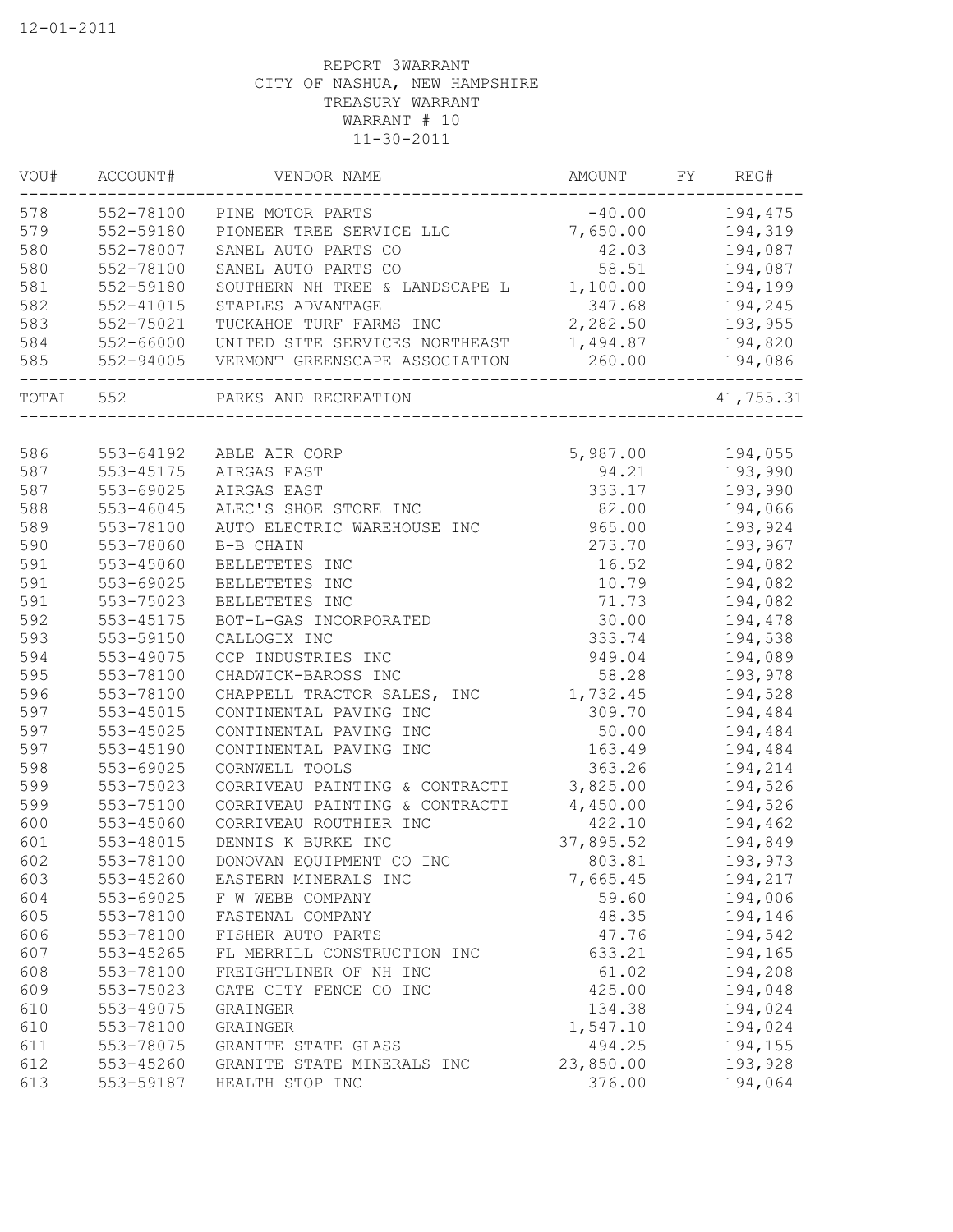| VOU#  | ACCOUNT#      | VENDOR NAME                    | AMOUNT    | FΥ | REG#       |
|-------|---------------|--------------------------------|-----------|----|------------|
| 614   | 553-78100     | HEWS COMPANY, LLC              | $-185.58$ |    | 194,096    |
| 615   | 553-78100     | HOWARD P FAIRFIELD, LLC        | 364.76    |    | 194,400    |
| 616   | 553-59135     | JP PEST SERVICES               | 65.00     |    | 194,076    |
| 617   | 553-59160     | KERRY'S POOL & SPA             | 1,032.50  |    | 194,797    |
| 618   | 553-59160     | LAKEVIEW LANDSCAPE & MATERIALS | 3,848.00  |    | 194,822    |
| 619   | 553-49075     | LIBERTY INTN'L TRUCKS OF NH LL | 75.87     |    | 194,468    |
| 619   | 553-78100     | LIBERTY INTN'L TRUCKS OF NH LL | 35.41     |    | 194,468    |
| 620   | 553-75023     | M & M ELECTRICAL SUPPLY CO INC | 359.65    |    | 194,461    |
| 621   | 553-78100     | MAC MULKIN CHEVROLET INC       | 221.63    |    | 194,464    |
| 622   | 553-78100     | MASS CRANE & HOIST SERVICE INC | 3,319.21  |    | 193,992    |
| 623   | 553-78065     | MAYNARD & LESIEUR INCORPORATED | 2,470.96  |    | 194,474    |
| 624   | 553-34015     | METROMEDIA ENERGY INC          | 1,645.01  |    | 194,813    |
| 625   | 553-49075     | NAPA AUTO PARTS                | 308.02    |    | 194,193    |
| 625   | 553-78035     | NAPA AUTO PARTS                | 68.40     |    | 194,193    |
| 625   | 553-78100     | NAPA AUTO PARTS                | 1,458.89  |    | 194,193    |
| 626   | 553-34015     | NATIONAL GRID                  | 654.20    |    | 193,912    |
| 627   | 553-31050     | NORTHEAST PAGING/UCOM          | 333.40    |    | 194,529    |
| 628   | 553-49075     | NORTHLAND INDUSTRIAL TRUCK CO. | 74.33     |    | 194,543    |
| 628   | 553-78100     | NORTHLAND INDUSTRIAL TRUCK CO. | 1,514.64  |    | 194,543    |
| 629   | 553-31040     | PAETEC COMMUNICATIONS INC      | 18.73     |    | 194,779    |
| 630   | 553-33005     | PENNICHUCK WATER               | 475.24    |    | 194,795    |
| 631   | 553-49075     | PETTY CASH                     | 8.00      |    | 193,914    |
| 631   | 553-98021     | PETTY CASH                     | 37.01     |    | 193,914    |
| 632   | 553-69025     | R WHITE EQUIPMENT CENTER INC   | 194.90    |    | 194,476    |
| 632   | 553-69030     | R WHITE EQUIPMENT CENTER INC   | 1,792.85  |    | 194,476    |
| 633   | 553-49075     | SANEL AUTO PARTS CO            | 142.90    |    | 194,087    |
| 633   | 553-78100     | SANEL AUTO PARTS CO            | 717.07    |    | 194,087    |
| 634   | 553-48005     | SHATTUCK MALONE OIL CO         | 15,810.37 |    | 194,776    |
| 635   | 553-59150     | STANLEY CONVERGENT SECURITY SO | 25.00     |    | 194,816    |
|       |               |                                |           |    |            |
| 636   | 553-41015     | STAPLES ADVANTAGE              | 75.22     |    | 194,245    |
| 637   | 553-66020     | TAYLOR RENTAL INC              | 279.00    |    | 194,046    |
| 638   | 553-64192     | TOOL & EQUIPMENT CONNECTION, I | 620.00    |    | 194,527    |
| 639   | $553 - 46045$ | UNIFIRST CORPORATION           | 1,326.16  |    | 194,209    |
| 640   | 553-75100     | UNLIMITED DOOR SERVICE/STEVEN  | 220.00    |    | 194,498    |
| 641   | 553-59100     | WILLARDS AUTO RADIATOR SHOP    | 1,920.00  |    | 194,495    |
| TOTAL | 553           | STREET DEPARTMENT              |           |    | 135,889.38 |
|       |               |                                |           |    |            |
| 642   | 555-45285     | BELLETETES INC                 | 2.58      |    | 194,082    |
| 643   | 555-75023     | F W WEBB COMPANY               | 79.98     |    | 194,006    |
| 644   | 555-45288     | FASTENAL COMPANY               | 21.81     |    | 194,146    |
| 645   | 555-45288     | HIGHWAY TECH                   | 1,312.00  |    | 194,074    |
| 646   | 555-78140     | NAPA AUTO PARTS                | 93.45     |    | 194,193    |
| 647   | 555-31040     | PAETEC COMMUNICATIONS INC      | 18.73     |    | 194,779    |
| 648   | 555-45107     | PERMA-LINE CORP OF NEW ENGLAND | 380.00    |    | 193,957    |
| 648   | 555-45285     | PERMA-LINE CORP OF NEW ENGLAND | 1,048.85  |    | 193,957    |
| 649   | 555-32025     | PSNH                           | 947.31    |    | 194,835    |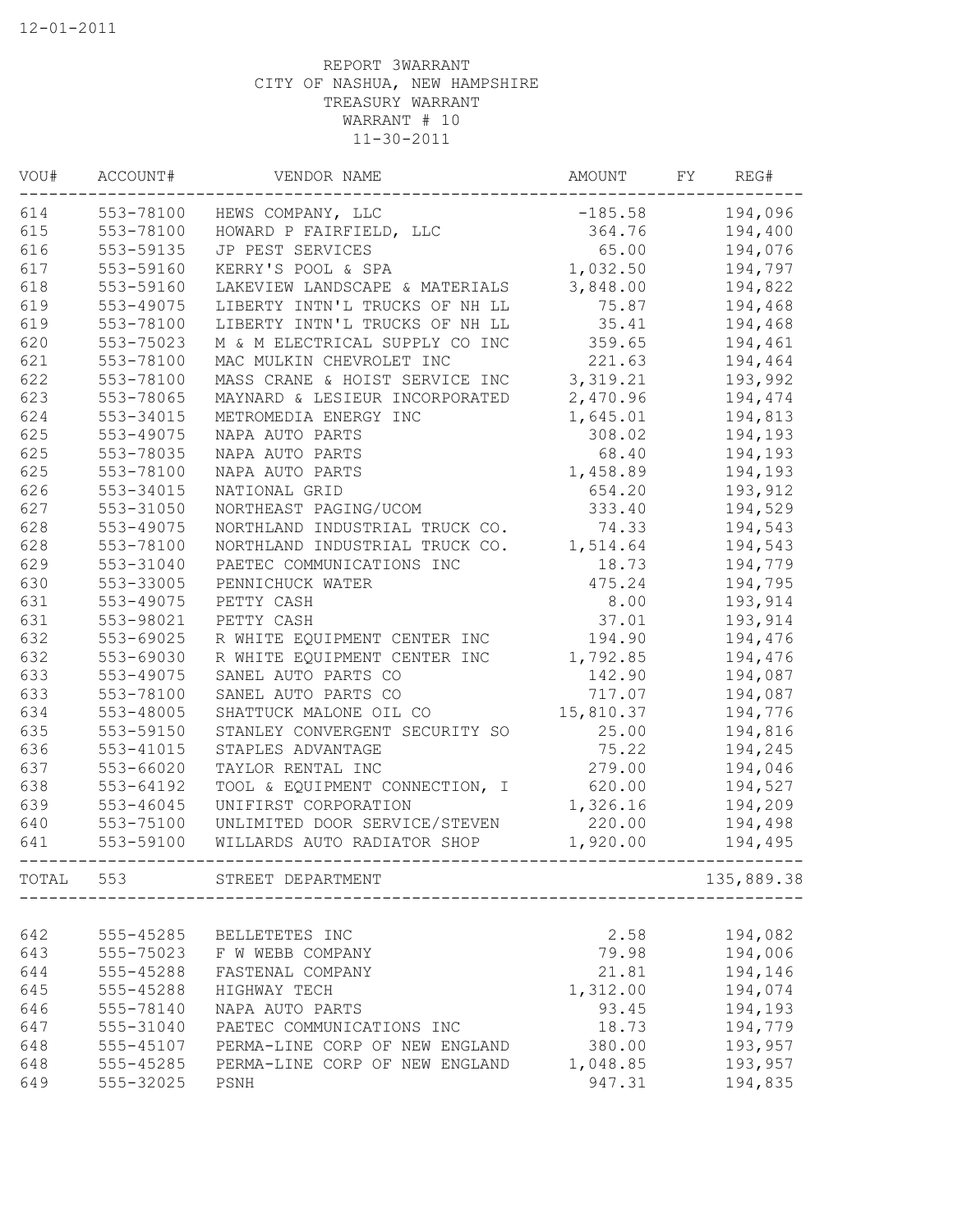| VOU#  | ACCOUNT#      | VENDOR NAME                    | AMOUNT   | FY | REG#     |
|-------|---------------|--------------------------------|----------|----|----------|
| 650   | 555-78140     | SANEL AUTO PARTS CO            | 8.67     |    | 194,087  |
| 651   | 555-41015     | STAPLES ADVANTAGE              | 98.42    |    | 194,245  |
| 652   | 555-75023     | UNIFIRST CORPORATION           | 26.55    |    | 194,209  |
| TOTAL | 555           | TRAFFIC DEPARTMENT             |          |    | 4,038.35 |
| 653   | 557-31040     | PAETEC COMMUNICATIONS INC      | 7.24     |    | 194,779  |
| 654   | 557-33005     | PENNICHUCK WATER               | 74.98    |    | 194,795  |
| 655   | 557-64035     | PERMA-LINE CORP OF NEW ENGLAND | 76.80    |    | 193,957  |
| 656   | 557-64035     | POM INCORPORATED               | 509.36   |    | 194,531  |
| 657   | $557 - 44005$ | PRINT FACTORY                  | 1,924.38 |    | 193,922  |
| 658   | 557-32005     | PUBLIC SERVICE OF NEW HAMPSHIR | 1,919.47 |    | 193,916  |
| 659   | 557-91005     | STANSFIELD JILL                | 57.39    |    | 194,752  |
| 660   | 557-41015     | STAPLES ADVANTAGE              | 17.32    |    | 194,245  |
| 661   | 557-59100     | UNITED SITE SERVICES NORTHEAST | 54.97    |    | 194,820  |
| TOTAL | 557           | PARKING LOTS                   |          |    | 4,641.91 |
| 662   | 560-69035     | PETTY CASH                     | 99.50    |    | 193,914  |
| TOTAL | 560           | PINE WOOD CEMETERY             |          |    | 99.50    |
|       |               |                                |          |    |          |
| 663   | 561-48015     | DENNIS K BURKE INC             | 315.70   |    | 194,849  |
| 664   | 561-75023     | HOME DEPOT CREDIT SERVICES     | 34.60    |    | 194,787  |
| 665   | 561-74085     | NASHUA OUTDOOR POWER EQUIPMENT | 40.00    |    | 194,091  |
| 666   | 561-33005     | PENNICHUCK WATER               | 594.22   |    | 194,795  |
| 667   | 561-74085     | PETTY CASH                     | 46.00    |    | 193,914  |
| 667   | 561-78100     | PETTY CASH                     | 35.00    |    | 193,914  |
| 668   | 561-48005     | SHATTUCK MALONE OIL CO         | 288.28   |    | 194,776  |
| 669   | 561-95010     | TREASURER STATE OF NH          | 28.00    |    | 194,789  |
| TOTAL | 561           | EDGEWOOD CEMETERY              |          |    | 1,381.80 |
| 670   |               | 562-33005 PENNICHUCK WATER     | 172.19   |    | 194,795  |
| TOTAL | 562           | SUBURBAN CEMETERIES            |          |    | 172.19   |
|       |               |                                |          |    |          |
| 671   | 563-75023     | HOME DEPOT CREDIT SERVICES     | 101.19   |    | 194,787  |
| 672   | 563-34015     | NATIONAL GRID                  | 67.03    |    | 193,915  |
| 673   | 563-31040     | PAETEC COMMUNICATIONS INC      | 9.46     |    | 194,779  |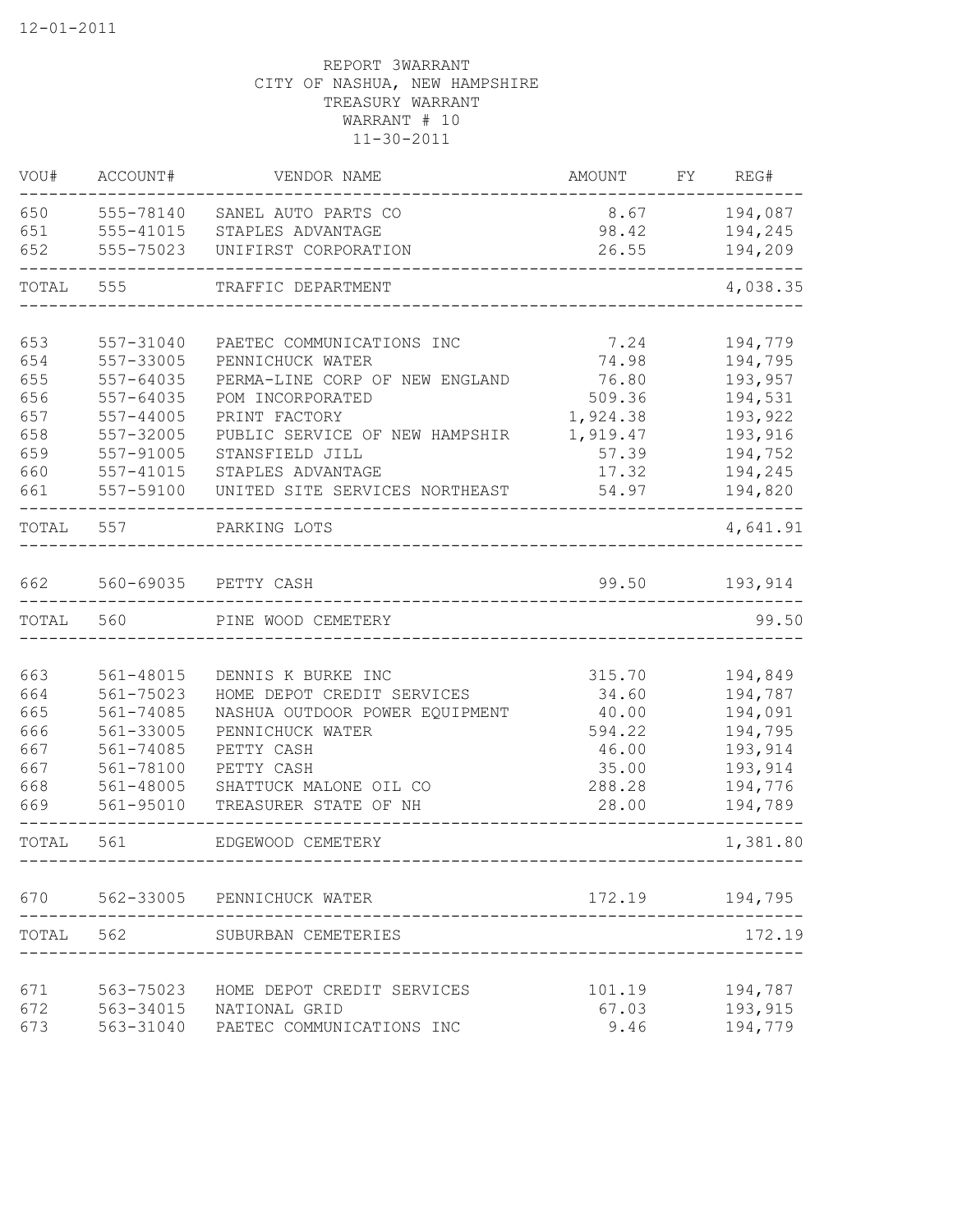| VOU#       | ACCOUNT#               | VENDOR NAME<br>------------------------------- | AMOUNT<br>____________________________ | FY | REG#               |
|------------|------------------------|------------------------------------------------|----------------------------------------|----|--------------------|
| TOTAL      | 563                    | WOODLAWN CEMETERY                              | ________________________               |    | 177.68             |
| 674        | 571-94005              | PETTY CASH                                     | 6.00                                   |    | 193,914            |
| 675        | 571-41015              | STAPLES ADVANTAGE                              | 339.76                                 |    | 194,245            |
| 676        | $571 - 62025$          | US BANCORP EQUIPMENT FINANCE I                 | 364.19                                 |    | 194,833            |
| TOTAL      | 571                    | COMMUNITY DEVELOPMENT                          |                                        |    | 709.95             |
| 677        | 572-49025              | CITY DIRECTORIES                               | 122.50                                 |    | 194,586            |
| 678        | 572-49025              | CONSUMER REPORTS                               | 26.00                                  |    | 194,790            |
| 679        | 572-91005              | HOUSTON ROGER                                  | 107.67                                 |    | 194,753            |
| 680        | 572-98046              | NH ASSOC OF NATURAL RESOURCE S                 | 50.00                                  |    | 194,775            |
| 681        | 572-91005              | PETTY CASH                                     | 141.82                                 |    | 193,914            |
| 681        | 572-98029              | PETTY CASH                                     | 20.00                                  |    | 193,914            |
| 681        | 572-98046              | PETTY CASH                                     | 45.00                                  |    | 193,914            |
| TOTAL      | 572                    | PLANNING DEPARTMENT                            |                                        |    | 512.99             |
| 682        | 573-94005              | GREATER NASHUA CHAMBER OF COMM                 | 80.00                                  |    | 194,201            |
| 683        | 573-53025              | INFOUSA SALES SOLUTIONS                        | 203.04                                 |    | 194,039            |
| TOTAL      | 573                    | ECONOMIC DEVELOPMENT                           |                                        |    | 283.04             |
|            |                        |                                                |                                        |    |                    |
| 684        | 575-45050              | ACTRACE                                        | 660.00                                 |    | 194,022            |
| 685        | 575-45050              | APPLE BOOKS                                    | 260.40                                 |    | 194,095            |
| 686<br>686 | 575-45050<br>575-45050 | BAKER & TAYLOR                                 | 3,917.07                               |    | 193,999            |
| 686        | 575-45050              | BAKER & TAYLOR<br>BAKER & TAYLOR               | 1,204.28<br>1,872.91                   |    | 194,000<br>194,001 |
| 687        | 575-45085              | BAKER & TAYLOR ENTERTAINMENT                   | 8.13                                   |    | 193,995            |
| 687        | 575-45315              | BAKER & TAYLOR ENTERTAINMENT                   | 1,078.61                               |    | 193,995            |
| 688        | 575-45085              | BLACKSTONE AUDIO INC                           | 43.61                                  |    | 194,552            |
| 689        | 575-45050              | CENTER POINT LARGE PRINT                       | 54.50                                  |    | 193,981            |
| 690        | 575-95005              | CURRIER MUSEUM OF ART                          | 65.00                                  |    | 194,861            |
| 691        | $575 - 45050$          | GALE                                           | 373.50                                 |    | 194,198            |
| 692        | $575 - 45050$          | HINDERER JENNIFER                              | 149.70                                 |    | 194,755            |
| 693        | 575-75023              | HOME DEPOT CREDIT SERVICES                     | 192.60                                 |    | 194,787            |
| 694        | 575-45050              | INFORMATION TODAY INC                          | 347.05                                 |    | 194,008            |
| 695        | 575-45050              | INGRAM LIBRARY SERVICES INC                    | 1,443.69                               |    | 194,234            |
| 696        | 575-75105              | JOHNSON ELECTRIC                               | 264.22                                 |    | 194,005            |
| 697        | 575-45315              | MARKS BRUCE                                    | 434.20                                 |    | 194,098            |
| 698        | 575-45050              | MARQUIS WHO'S WHO                              | 373.70                                 |    | 194,021            |
| 699        | 575-34015              | METROMEDIA ENERGY INC                          | 300.55                                 |    | 194,813            |
| 700        | $575 - 45050$          | MICROMARKETING LLC                             | 33.99                                  |    | 194,079            |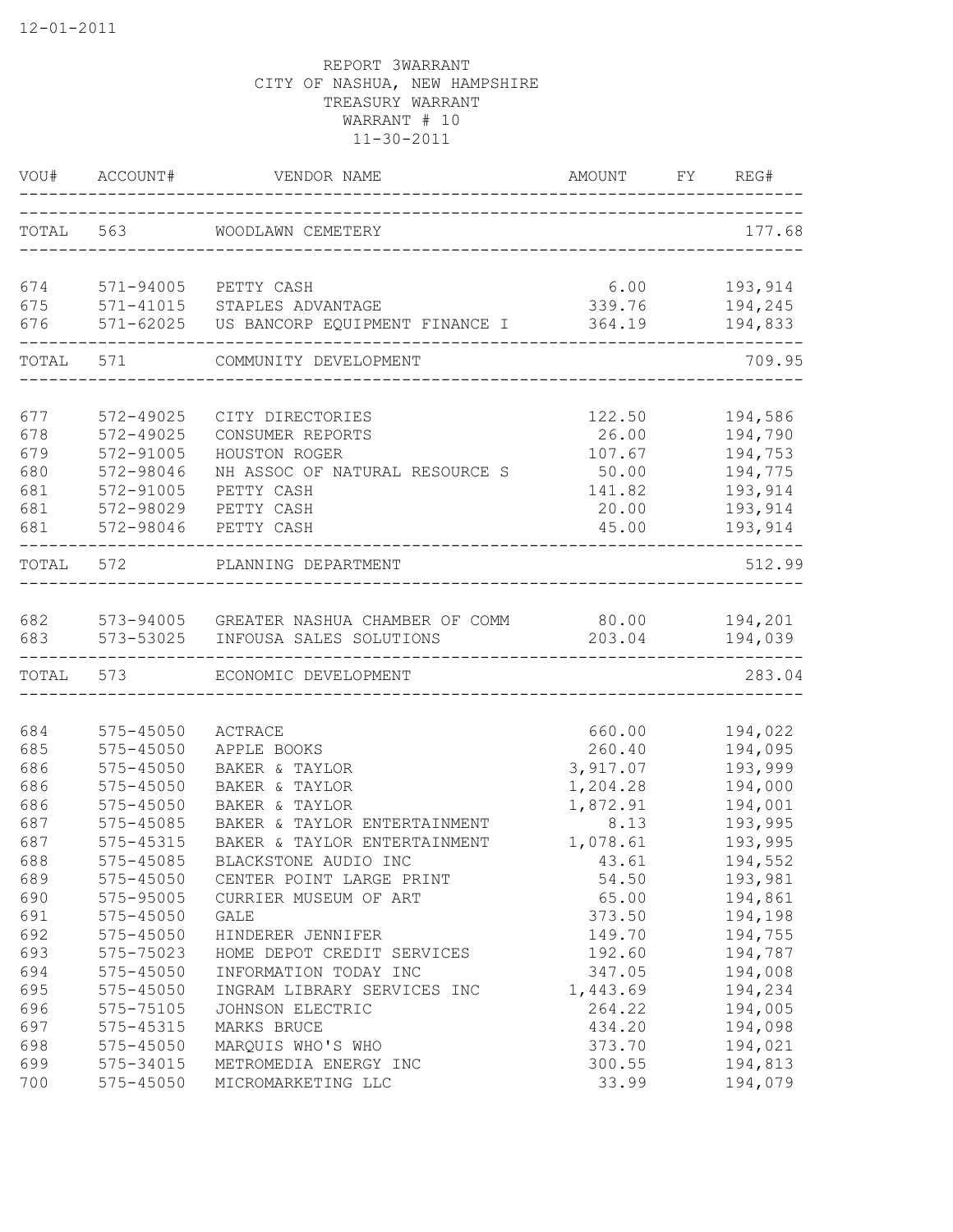|           | VOU# ACCOUNT#     | VENDOR NAME                      | <b>AMOUNT</b>  | FY | REG#           |
|-----------|-------------------|----------------------------------|----------------|----|----------------|
|           |                   | 700 575-45085 MICROMARKETING LLC | 195.43 194,079 |    |                |
| 701       | 575-45315         | MULTICULTURAL BOOKS & VIDEOS     | 107.75         |    | 194,106        |
| 702       | 575-34015         | NATIONAL GRID                    | 300.13         |    | 193,912        |
| 703       | $575 - 45050$     | NATIONAL REGISTER PUBLISHING L   | 321.45         |    | 194,037        |
| 704       | 575-42005         | NEW ENGLAND PAPER & SUPPLY       | 47.70          |    | 194,116        |
| 704       | 575-42020         | NEW ENGLAND PAPER & SUPPLY       | 455.52         |    | 194,116        |
| 705       | 575-75023         | NORTHEAST DOOR CORP              | 756.50         |    | 194,075        |
| 706       | 575-31040         | PAETEC COMMUNICATIONS INC        | 12.49          |    | 194,779        |
| 707       | 575-33005         | PENNICHUCK WATER                 | 329.17         |    | 194,795        |
| 708       | 575-42015         | PETTY CASH                       | 20.00          |    | 194,754        |
| 708       | 575-45090         | PETTY CASH                       | 41.96          |    | 194,754        |
| 708       | 575-45150         | PETTY CASH                       | 40.52          |    | 194,754        |
| 708       | 575-45315         | PETTY CASH                       | 19.99          |    | 194,754        |
| 708       | 575-59100         | PETTY CASH                       | 51.28          |    | 194,754        |
| 708       | 575-91005         | PETTY CASH                       | 47.20          |    | 194,754        |
| 709       | 575-73015         | PIANOCOVERS.COM                  | 171.00         |    | 194,038        |
| 710       | 575-45085         | RANDOM HOUSE INC                 | 29.75          |    | 194,250        |
| 711       | 575-45050         | SIMON & SCHUSTER                 | 31.64          |    | 193,996        |
| 712       | 575-74010         | SIRSIDYNIX                       | 24,464.35      |    | 194,810        |
| 713       | 575-41005         | STAPLES ADVANTAGE                | 324.29         |    | 194,246        |
| 713       | 575-41015         | STAPLES ADVANTAGE                | 452.18         |    | 194,245        |
| 713       | 575-41015         | STAPLES ADVANTAGE                |                |    | 171.06 194,246 |
| 714       | 575-43005         | UNITED PARCEL SERVICE            |                |    | 17.15 194,848  |
| 715       |                   | 575-45050 WEST PAYMENT CENTER    |                |    | 190.35 194,014 |
| 716       | 575-46045         | WORK'N GEAR                      | 57.17          |    | 194,613        |
| TOTAL 575 |                   | PUBLIC LIBRARIES                 |                |    | 41,733.74      |
|           |                   |                                  |                |    |                |
| 717       |                   | 576-62022 ACE PRINTING COMPANY   | 120.00         |    | 194,185        |
| 718       | 576-49025         | CITY DIRECTORIES                 |                |    | 122.50 194,586 |
| 719       | 576-49025         | ICC                              |                |    |                |
| 720       | 576-91005         | MICHAUD DAWN                     | 64.12          |    | 194,757        |
| 721       | 576-94005         | NFPA                             | 895.00         |    | 194,210        |
| 722       | 576-91005         | PETTY CASH                       |                |    | 45.56 193,914  |
| 723       | 576-91005         | TRACY WILLIAM                    | 197.58         |    | 194,756        |
|           |                   | TOTAL 576 BUILDING DEPARTMENT    |                |    | 1,512.76       |
| 724       | 577-94005         | CITIZENS BANK                    | 746.12         |    | 12,274         |
|           | TOTAL 577         | CODE ENFORCEMENT                 |                |    | 746.12         |
|           |                   |                                  |                |    |                |
|           | 232,511 581-94010 | AARTHUN KAY                      | 1,104.00       |    | 194,369        |
|           | 232,512 581-53101 | ADULT LEARNING CENTER            | 27,000.00      |    | 194,211        |
|           | 232,512 581-84030 | ADULT LEARNING CENTER            | 26,850.00      |    | 194,211        |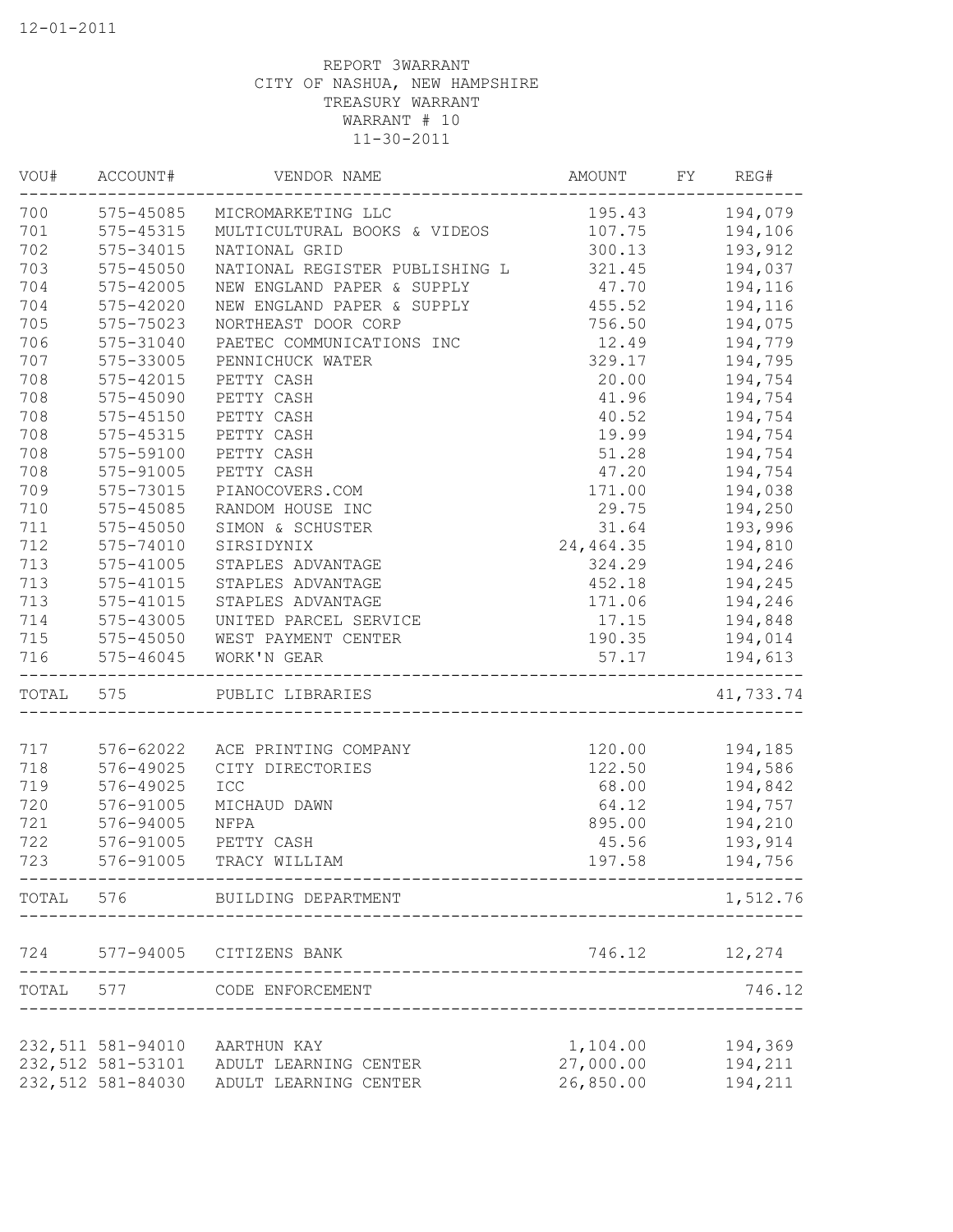| VOU# | ACCOUNT#          | VENDOR NAME                                | AMOUNT   | FY | REG#    |
|------|-------------------|--------------------------------------------|----------|----|---------|
|      |                   | 232,513 581-42110 ALARMAX DISTRIBUTORS INC | 1,557.88 |    | 194,270 |
|      | 232,514 581-59130 | ALDERFER R BRADLEY                         | 60.00    |    | 194,472 |
|      | 232,515 581-59130 | ALGER MARY ELLEN                           | 130.00   |    | 194,656 |
|      | 232,516 581-72065 | ALTERNATIVE COMMUNICATIONS SER             | 630.00   |    | 194,189 |
|      | 232,517 581-91005 | ALVES ARELINDA                             | 36.77    |    | 194,409 |
|      | 232,518 581-49075 | AMERICAN PRINTING HOUSE                    | 257.00   |    | 194,851 |
|      | 232,519 581-91005 | ANASTAS ROBERT                             | 27.47    |    | 194,473 |
|      | 232,520 581-59130 | ANDRICK JOHN                               | 60.00    |    | 194,422 |
|      | 232,521 581-49050 | APPLE COMPUTER INC                         | 499.00   |    | 194,335 |
|      | 232,522 581-91005 | ARCARO JANICE                              | 127.93   |    | 194,281 |
|      | 232,523 581-59130 | AREL ANDRE                                 | 80.00    |    | 194,179 |
|      | 232,524 581-91005 | ARRIA THOMAS                               | 238.68   |    | 194,643 |
|      | 232,525 581-95005 | ASCD                                       | 240.67   |    | 194,853 |
|      | 232,526 581-94010 | AUDLEY NICHOLAS                            | 1,280.00 |    | 194,118 |
|      | 232,527 581-49050 | B & H PHOTO VIDEO PRO AUDIO                | 597.42   |    | 193,932 |
|      | 232,528 581-49075 | B & S LOCKSMITH INC                        | 361.14   |    | 194,138 |
|      | 232,529 581-49030 | BARNES & NOBLE INC                         | 101.43   |    | 193,925 |
|      | 232,529 581-49035 | BARNES & NOBLE INC                         | 1,033.64 |    | 193,925 |
|      | 232,530 581-59130 | BARTIS SCOTT                               | 180.00   |    | 194,662 |
|      | 232,531 581-42110 | BATTERY SPECIALISTS OF NH LLC              | 502.27   |    | 194,424 |
|      | 232,532 581-31005 | BAYRING COMMUNICATIONS                     | 2,280.06 |    | 194,859 |
|      | 232,533 581-91005 | BEALS DOUGLAS E                            | 14.99    |    | 194,509 |
|      | 232,534 581-49050 | BELLETETES INC                             | 299.91   |    | 194,082 |
|      | 232,534 581-49075 | BELLETETES INC                             | 62.77    |    | 194,082 |
|      | 232,535 581-49050 | BEYOND PLAY, LLC                           | 78.02    |    | 194,381 |
|      | 232,536 581-59130 | BILODEAU MAURICE                           | 170.00   |    | 194,054 |
|      | 232,537 581-59130 | BLAZE MIKE                                 | 40.00    |    | 193,963 |
|      | 232,538 581-49050 | BLICK ART MATERIALS                        | 2,086.71 |    | 194,402 |
|      | 232,539 581-49050 | BOURQUE CAROLYN                            | 163.72   |    | 194,289 |
|      | 232,540 581-49050 | BROWN LYNNE                                | 11.76    |    | 194,355 |
|      | 232,540 581-91005 | BROWN LYNNE                                | 14.43    |    | 194,355 |
|      | 232,541 581-94010 | BROWN MABEL                                | 1,080.00 |    | 194,426 |
|      | 232,542 581-49910 | BROX INDUSTRIES INC                        | 42.83    |    | 193,977 |
|      | 232,543 581-94030 | BURKE PAULA                                | 100.00   |    | 194,689 |
|      | 232,544 581-59130 | BURKHART DENNIS                            | 80.00    |    | 194,053 |
|      | 232,545 581-94030 | CALHOUN RANDY                              | 100.00   |    | 194,282 |
|      | 232,546 581-42130 | CAPP INC                                   | 300.00   |    | 194,260 |
|      | 232,547 581-55018 | CARING HANDS TRANSPORTATION LL             | 7,600.00 |    | 194,406 |
|      | 232,548 581-49050 | CAROLINA BIOLOGICAL SUPPLY CO              | 493.09   |    | 194,483 |
|      | 232,549 581-49050 | CARTRIDGE WORLD NASHUA                     | 838.92   |    | 194,393 |
|      | 232,550 581-49050 | CASEY'S WOOD PRODUCTS INC                  | 1,182.00 |    | 194,438 |
|      | 232,551 581-84030 | CEDARCREST INC                             | 2,122.49 |    | 193,937 |
|      | 232,552 581-64040 | CELT CORPORATION                           | 4,998.00 |    | 194,621 |
|      | 232,553 581-49095 | CENGAGE LEARNING                           | 260.03   |    | 194,428 |
|      | 232,554 581-42010 | CENTRAL PAPER PRODUCTS CO                  | 9,211.12 |    | 194,486 |
|      | 232,554 581-42020 | CENTRAL PAPER PRODUCTS CO                  | 1,167.50 |    | 194,486 |
|      | 232,555 581-59130 | CERRA JOSEPH                               | 130.00   |    | 194,437 |
| 725  | 581-49050         | CITIZENS BANK                              | 145.21   |    | 12,273  |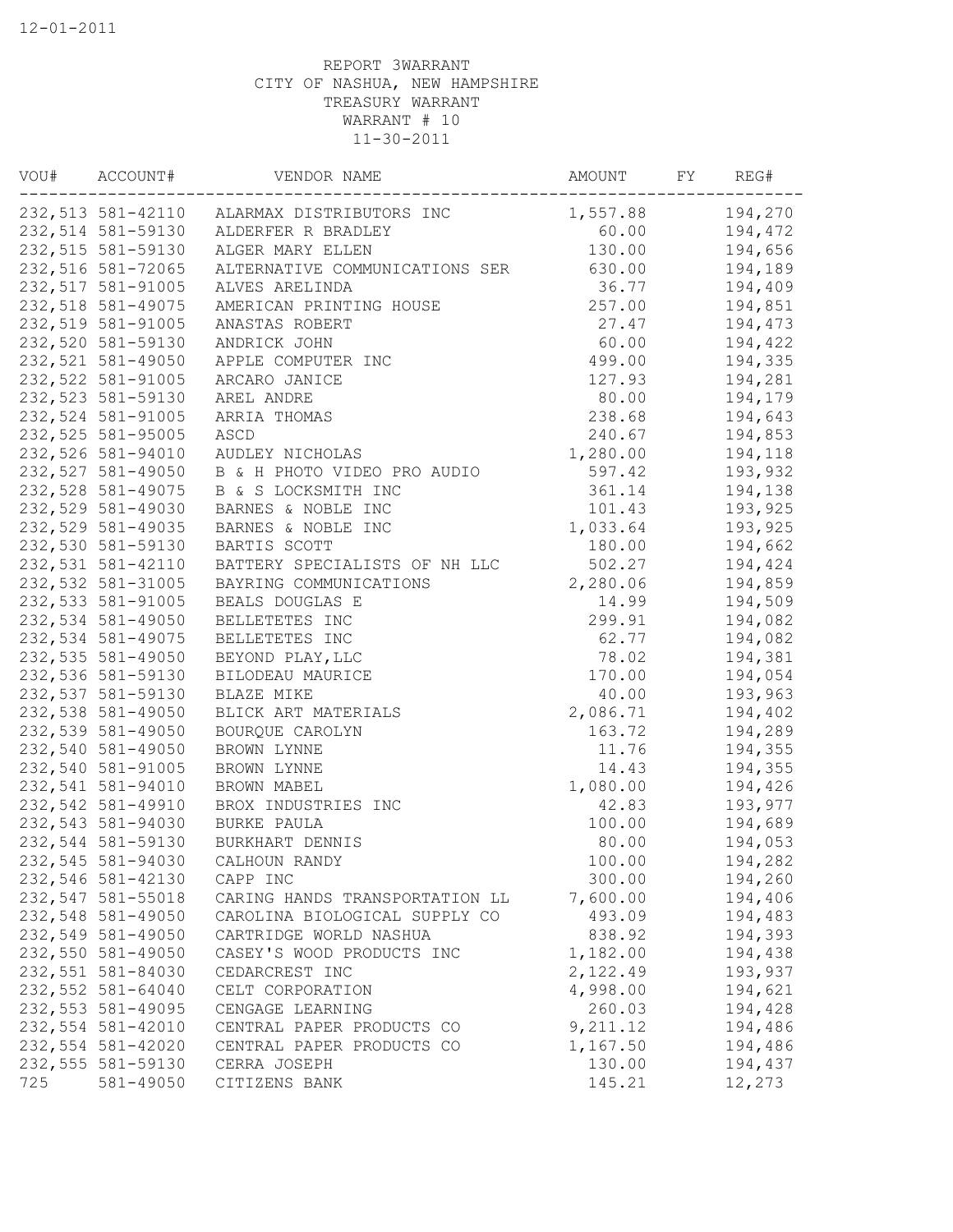| VOU# | ACCOUNT#          | VENDOR NAME                    | AMOUNT    | FY | REG#    |
|------|-------------------|--------------------------------|-----------|----|---------|
| 725  | 581-49075         | CITIZENS BANK                  | 322.49    |    | 12,273  |
|      | 232,556 581-53103 | CLARK ASSOCIATES/DEBRA P CLARK | 20,782.25 |    | 193,982 |
|      | 232,557 581-59130 | COLBURN GLENN                  | 40.00     |    | 194,392 |
|      | 232,558 581-49050 | COLLINS EDUCATION ASSOCIATES L | 46.00     |    | 194,365 |
|      | 232,559 581-53103 | COMPASSIONATE STAFFING LLC     | 663.75    |    | 194,107 |
|      | 232,560 581-49050 | COMPUTER HUT OF N E INC        | 296.00    |    | 194,493 |
|      | 232,560 581-64045 | COMPUTER HUT OF N E INC        | 609.00    |    | 194,493 |
|      | 232,560 581-64192 | COMPUTER HUT OF N E INC        | 609.00    |    | 194,493 |
|      | 232,560 581-74092 | COMPUTER HUT OF N E INC        | 2,737.85  |    | 194,493 |
|      | 232,561 581-49050 | CONNECTICUT VALLEY BIOLOGICAL  | 111.56    |    | 194,467 |
|      | 232,562 581-91005 | CONRAD MARK                    | 327.96    |    | 194,284 |
|      | 232,563 581-49050 | CONTINENTAL MATH LEAGUE        | 150.00    |    | 194,287 |
|      | 232,564 581-42130 | CONTROL TECHNOLOGIES INC       | 105.80    |    | 194,263 |
|      | 232,564 581-75015 | CONTROL TECHNOLOGIES INC       | 29,534.25 |    | 194,263 |
|      | 232,565 581-72035 | CONWAY OFFICE PRODUCTS LLC     | 69.00     |    | 194,044 |
|      | 232,566 581-59130 | COOPER GARY                    | 46.00     |    | 194,663 |
|      | 232,567 581-49910 | CORRIVEAU ROUTHIER INC         | 78.85     |    | 194,462 |
|      | 232,568 581-91005 | COSTA DANIELLE                 | 55.50     |    | 194,677 |
|      | 232,569 581-49050 | CREATIVE SOLUTIONS INC         | 270.00    |    | 194,645 |
|      | 232,570 581-49050 | CRYSTAL ROCK BOTTLED WATER     | 134.60    |    | 194,408 |
|      | 232,571 581-78007 | CUES INC                       | 1,098.45  |    | 194,188 |
|      | 232,572 581-49050 | CURRICULUM ASSOCIATES, INC     | 349.80    |    | 194,304 |
|      | 232,573 581-49075 | DECKER INC                     | 538.78    |    | 194,427 |
|      | 232,574 581-49050 | DEGRAPPO KIMBERLEY J           | 70.00     |    | 194,080 |
|      | 232,575 581-94010 | DEROSA PHIL                    | 1,008.00  |    | 194,451 |
|      | 232,576 581-91005 | DICHARD ALLAN                  | 181.09    |    | 194,616 |
|      | 232,577 581-91005 | DIMARIA JENNIFER               | 62.99     |    | 194,399 |
|      | 232,578 581-64040 | DISCOVERY EDUCATION            | 13,010.25 |    | 194,382 |
|      | 232,579 581-49050 | DJ JEFF HAMILTON               | 250.00    |    | 194,635 |
| 726  | 581-53100         | DOCULYNX INC                   | 31.87     |    | 194,530 |
|      | 232,580 581-78007 | DONOVAN EQUIPMENT CO INC       | 737.01    |    | 193,973 |
|      | 232,581 581-91005 | DROLET KATHLEEN                | 53.73     |    | 194,290 |
|      | 232,582 581-53100 | DTS.COMMUNICATIONS LLC         | 9,669.41  |    | 194,624 |
|      | 232,583 581-59130 | DUPRAT DANIEL                  | 50.00     |    | 194,078 |
|      | 232,584 581-91005 | DYER JENNIFER                  | 47.46     |    | 194,084 |
|      | 232,585 581-49050 | DYNAVOX MAYER-JOHNSON          | 55.00     |    | 194,069 |
|      | 232,586 581-59130 | EARL ROBERT                    | 40.00     |    | 194,652 |
|      | 232,587 581-31005 | EARTHLINK BUSINESS             | 5,679.44  |    | 194,862 |
|      | 232,588 581-84030 | EASTER SEALS OF NH INC         | 11,047.09 |    | 194,216 |
|      | 232,588 581-84055 | EASTER SEALS OF NH INC         | 11,906.86 |    | 194,216 |
|      | 232,589 581-45910 | <b>EBSCO</b>                   | 964.86    |    | 194,485 |
|      | 232,590 581-84055 | EDUCATION INC                  | 1,093.94  |    | 194,352 |
|      | 232,591 581-49050 | EDUCATIONAL OUTFITTERS         | 543.00    |    | 194,863 |
|      | 232,592 581-49050 | EGAN JESSICA                   | 11.70     |    | 194,433 |
|      | 232,593 581-59130 | EGAN JOHN                      | 80.00     |    | 194,180 |
|      | 232,594 581-49050 | EPS/SCHOOLSPECIALTY INTERVENTI | 742.67    |    | 194,620 |
|      | 232,595 581-42130 | F W WEBB COMPANY               | 860.84    |    | 194,006 |
|      | 232,596 581-31005 | FAIR POINT COMMUNICATIONS INC  | 52.26     |    | 194,856 |
|      |                   |                                |           |    |         |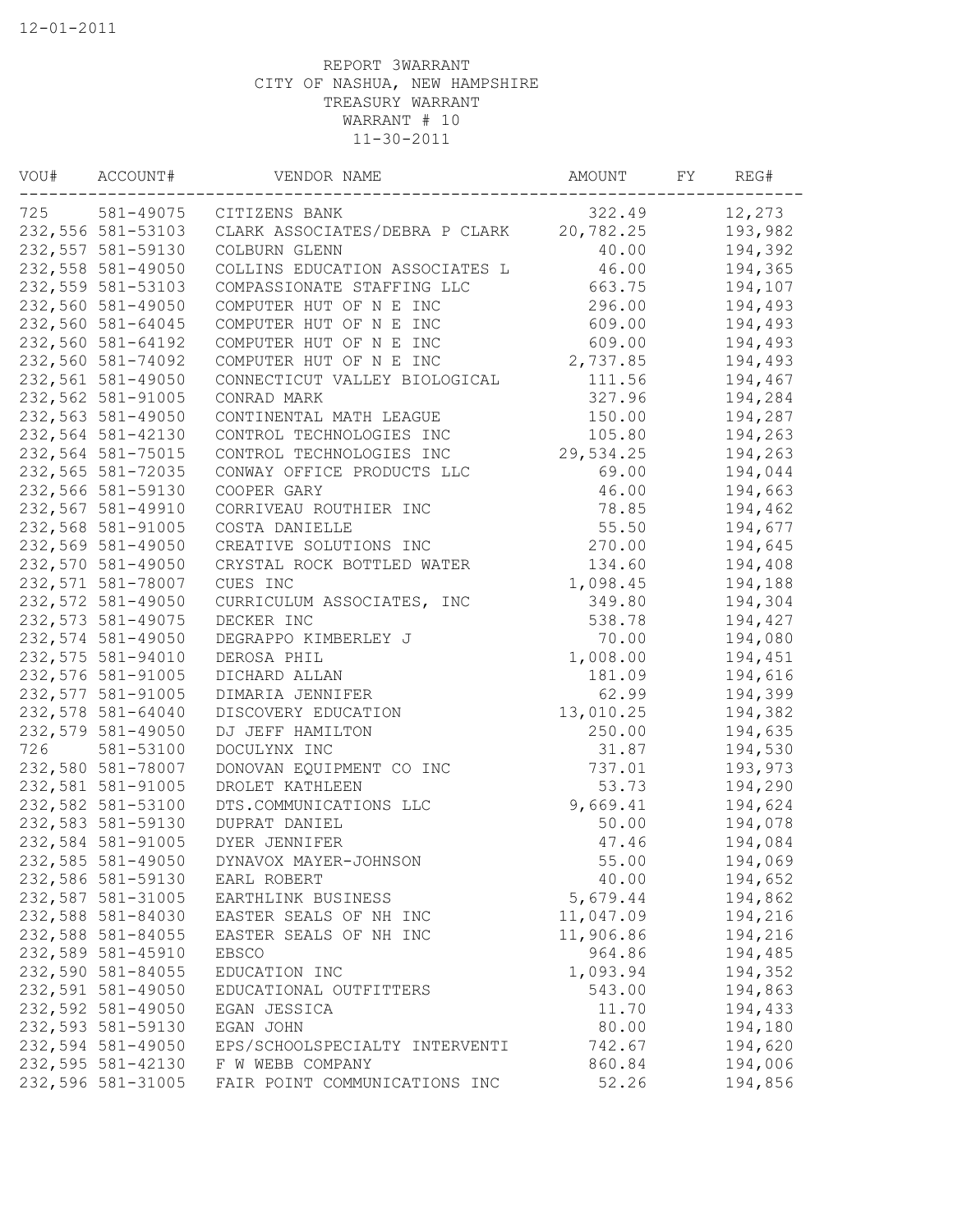| 727<br>581-31005  | FAIRPOINT COMMUNICATIONS       | 735.22      | 194,817 |
|-------------------|--------------------------------|-------------|---------|
| 232,597 581-31005 | FAIRPOINT COMMUNICATIONS INC   | 36.28       | 194,857 |
| 232,598 581-31005 | FAIRPOINT COMMUNICATIONS INC   | 28.53       | 194,858 |
| 232,599 581-49075 | FASTENAL CO                    | 149.14      | 193,962 |
| 232,600 581-42130 | FAY ELECTRIC MOTORS            | 431.97      | 194,042 |
| 232,601 581-55005 | FIRST STUDENT INC              | 3,505.39    | 194,327 |
| 232,601 581-55005 | FIRST STUDENT INC              | 3,326.72    | 194,328 |
| 232,601 581-55005 | FIRST STUDENT INC              | 5,704.16    | 194,329 |
| 232,601 581-55015 | FIRST STUDENT INC              | 204,820.66  | 194,328 |
| 232,601 581-55018 | FIRST STUDENT INC              | 2,479.41    | 194,328 |
| 232,601 581-55025 | FIRST STUDENT INC              | 276, 555.43 | 194,328 |
| 232,601 581-55035 | FIRST STUDENT INC              | 2,841.54    | 194,328 |
| 232,602 581-49050 | FLAGHOUSE INC                  | 20.80       | 194,251 |
| 232,603 581-94030 | FLYNN PRISCILLA                | 100.00      | 194,465 |
| 232,604 581-49050 | FOLLETT EDUCATIONAL SRVS INC   | 29.84       | 193,951 |
| 232,605 581-49030 | FOLLETT LIBRARY RESOURCES      | 3,477.13    | 193,954 |
| 232,605 581-49055 | FOLLETT LIBRARY RESOURCES      | 107.68      | 193,954 |
| 232,606 581-59130 | FORTIER DONALD                 | 50.00       | 194,646 |
| 232,607 581-42120 | FRANK P MCCARTIN CO INC        | 820.00      | 194,269 |
| 232,608 581-49050 | FRANZINI JOHN                  | 798.13      | 194,647 |
| 232,609 581-49050 | FRENETTE BRENDA G              | 4.51        | 194,126 |
| 232,610 581-75023 | G H PHILBRICK SONS INC         | 1,104.00    | 194,114 |
| 232,611 581-49050 | GET DOWN TONIGHT ENTERTAINMENT | 100.00      | 194,642 |
| 232,612 581-74092 | GLOBAL TRADEQUEST INC          | 129.00      | 194,631 |
| 232,613 581-59130 | GOEBEL WILLIAM                 | 80.00       | 194,384 |
| 232,614 581-91005 | GOODWIN JENNIFER               | 67.31       | 194,277 |
| 232,615 581-49050 | GOPHER SPORT                   | 740.45      | 194,273 |
| 232,616 581-49050 | GOVCONNECTION INC              | 1,104.00    | 193,933 |
| 232,617 581-42130 | GRAINGER                       | 1,057.53    | 194,024 |
| 232,618 581-75023 | GRAND RENTAL STATION           | 495.00      | 194,639 |
| 232,619 581-42120 | GRANITE GROUP                  | 708.32      | 194,285 |
| 232,620 581-84030 | GREATER LAWRENCE ED COLLABORAT | 76,387.21   | 194,347 |
| 232,621 581-63085 | GREEN KAREN                    | 85.80       | 194,113 |
| 232,622 581-75023 | GREGORY J FLOORING & DESIGN LL | 1,700.00    | 194,431 |
| 232,623 581-55018 | H A MARSTON INC                | 700.00      | 194,678 |
| 232,624 581-59130 | HALL STEPHEN                   | 160.00      | 194,391 |
| 232,625 581-49050 | HANDWRITING WITHOUT TEARS      | 99.00       | 194,614 |
| 232,626 581-49075 | HANNAFORD                      | 16.59       | 194,226 |
| 232,627 581-51005 | HANSON JOHN W                  | 1,100.00    | 194,666 |
| 232,628 581-59130 | HARRINGTON KENNETH             | 60.00       | 194,469 |
| 232,629 581-59130 | HARTERY ANDREW                 | 40.00       | 194,051 |
| 232,630 581-59130 | HENDERSON MICHAEL              | 60.00       | 194,397 |
| 232,631 581-74092 | HILLYARD/MANCHESTER            | 1,955.55    | 194,625 |
| 232,632 581-59130 | HOEPF KATHLEEN                 | 80.00       | 194,390 |
| 232,633 581-49075 | HOME DEPOT CREDIT SERVICES     | 357.74      | 194,312 |
| 232,634 581-49050 | HOME DEPOT CREDIT SERVICES     | 464.56      | 194,351 |
| 232,635 581-49050 | HOME DEPOT CREDIT SERVICES     | 289.91      | 194,374 |
| 232,636 581-59130 | IACONIS PAUL                   | 40.00       | 194,657 |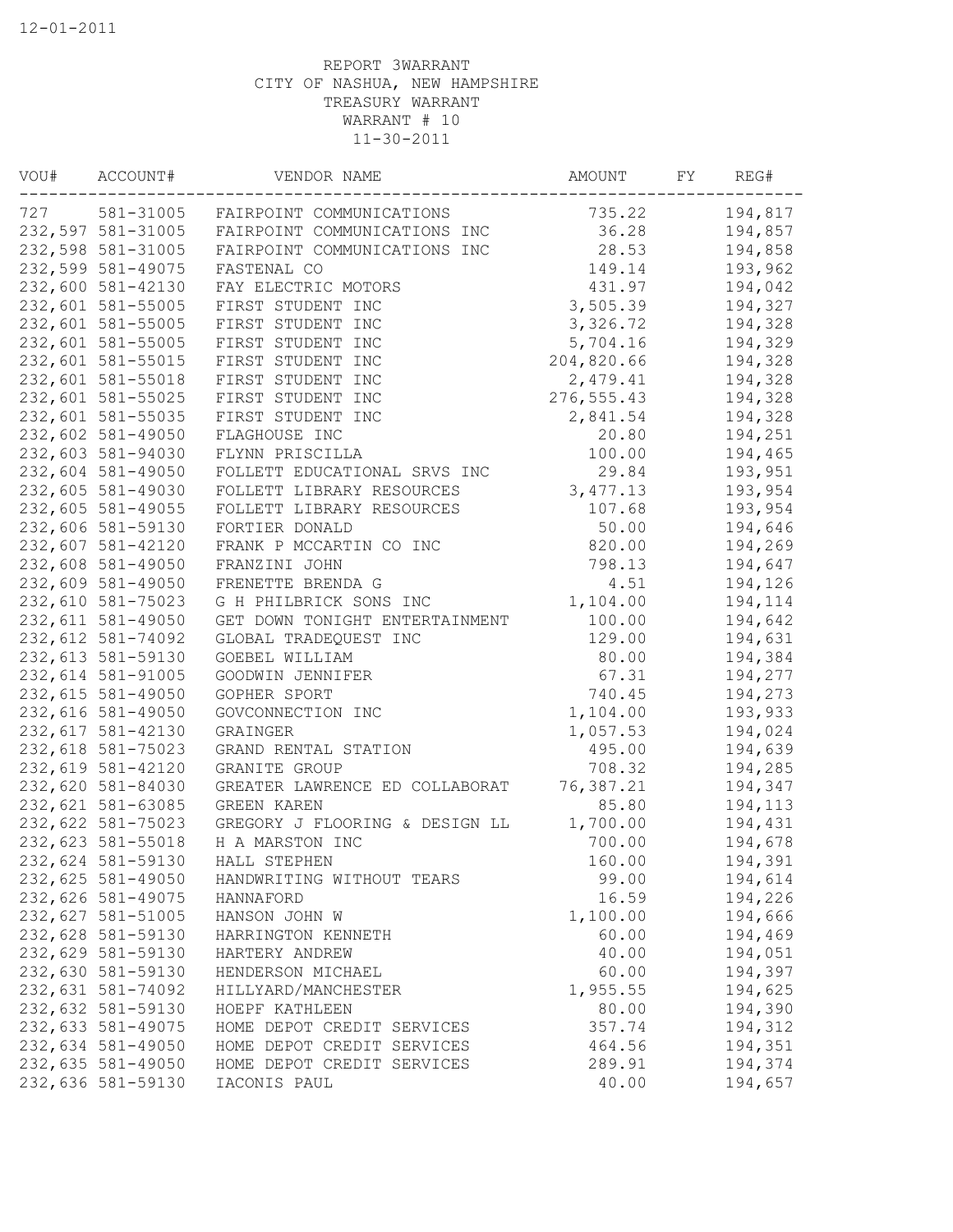| VOU# | ACCOUNT#          | VENDOR NAME                    | AMOUNT    | FY. | REG#    |
|------|-------------------|--------------------------------|-----------|-----|---------|
|      | 232,637 581-84030 | INSTITUTE OF PROFESSIONAL PRAC | 2,670.09  |     | 194,398 |
|      | 232,638 581-41015 | INTEGRATED OFFICE SOLUTIONS    | 293.75    |     | 194,417 |
|      | 232,638 581-72010 | INTEGRATED OFFICE SOLUTIONS    | 179.00    |     | 194,417 |
|      | 232,639 581-53103 | INTERIM HEALTHCARE OF THE NORT | 338.00    |     | 194,145 |
|      | 232,640 581-49050 | IXL LEARNING                   | 1,850.00  |     | 194,665 |
|      | 232,641 581-55018 | J S C TRANSPORTATION SERVICES  | 420.00    |     | 194,231 |
|      | 232,642 581-49050 | J W PEPPER & SON INC           | 144.95    |     | 194,026 |
|      | 232,643 581-51005 | JACKSON LEWIS LLP              | 300.00    |     | 194,512 |
|      | 232,644 581-91005 | JALBERT DONALD                 | 89.91     |     | 194,650 |
|      | 232,645 581-94030 | JOHNSON EVAN                   | 1,000.00  |     | 194,396 |
|      | 232,646 581-41015 | JOSEPH LYNNE                   | 30.00     |     | 194,421 |
|      | 232,647 581-59130 | JOUSSET JEFFERY                | 92.00     |     | 194,394 |
|      | 232,648 581-53100 | JP PEST SERVICES               | 102.55    |     | 194,076 |
|      | 232,649 581-91005 | KOSOW CARMEN                   | 13.46     |     | 194,311 |
|      | 232,650 581-59130 | KUKESH TERESA                  | 142.00    |     | 194,420 |
|      | 232,651 581-49050 | LABEL STORE                    | 169.95    |     | 194,372 |
|      | 232,652 581-55015 | LANDRY DOUGLAS                 | 106.56    |     | 194,654 |
|      | 232,653 581-59130 | LANEY RUSSELL                  | 46.00     |     | 194,655 |
|      | 232,654 581-84030 | LEARNING CENTER FOR THE DEAF   | 24,817.80 |     | 194,407 |
|      | 232,655 581-49050 | LEARNING ZONEXPRESS            | 407.63    |     | 194,299 |
|      | 232,656 581-91005 | LEWIS SUSAN A                  | 4.72      |     | 194,353 |
|      | 232,656 581-94030 | LEWIS SUSAN A                  | 82.00     |     | 194,353 |
|      | 232,657 581-91005 | LOFTUS JUDITH                  | 49.95     |     | 194,297 |
|      | 232,658 581-94030 | LYLE ROBIN                     | 82.00     |     | 194,623 |
|      | 232,659 581-42110 | M & M ELECTRICAL SUPPLY CO INC | 1,518.22  |     | 194,461 |
|      | 232,660 581-91005 | MAGLIO RITA                    | 13.32     |     | 194,305 |
|      | 232,661 581-49050 | MANOIAN-CLARK SUSAN            | 905.00    |     | 194,684 |
|      | 232,662 581-49075 | MARANDOS SARAH                 | 69.99     |     | 194,450 |
|      | 232,662 581-91005 | MARANDOS SARAH                 | 54.11     |     | 194,450 |
|      | 232,663 581-49050 | MARCOUS SERA                   | 38.82     |     | 194,628 |
|      | 232,664 581-49050 | MARKET BASKET                  | 418.24    |     | 194,101 |
|      | 232,664 581-49050 | MARKET BASKET                  | 1,017.60  |     | 194,102 |
|      | 232,664 581-49075 | MARKET BASKET                  | 66.94     |     | 194,102 |
|      | 232,665 581-49050 | MARSHALL LISA                  | 125.28    |     | 194,279 |
|      | 232,666 581-75090 | MARVELL PLATE GLASS INC        | 194.02    |     | 193,946 |
|      | 232,667 581-78007 | MAYNARD & LESIEUR INCORPORATED | 16.00     |     | 194,474 |
|      | 232,668 581-53103 | MCCARTNEY AMY                  | 4,364.50  |     | 194,411 |
|      | 232,669 581-49050 | MCGILL'S INC                   | 34.40     |     | 194,496 |
|      | 232,670 581-49050 | MCGRAW HILL COMPANIES          | 539.62    |     | 194,050 |
|      | 232,671 581-47010 | MEDCO SUPPLY INC               | 2,702.82  |     | 194,320 |
|      | 232,672 581-59130 | MEISEL WILLIAM II              | 50.00     |     | 194,094 |
|      | 232,673 581-55015 | MELANSON BARBARA               | 123.60    |     | 194,649 |
|      | 232,674 581-53100 | METRO GROUP INC (THE)          | 1,135.00  |     | 194,432 |
|      | 232,675 581-49050 | MIDWEST TECHNOLOGY PRODUCTS    | 142.36    |     | 193,923 |
|      | 232,676 581-84030 | MILFORD SCHOOL DISTRICT        | 585.85    |     | 194,416 |
|      | 232,677 581-49050 | MODERN SCHOOL SUPPLIES INC     | 1,279.50  |     | 194,081 |
|      | 232,678 581-63085 | MODITY INC                     | 997.70    |     | 194,664 |
|      | 232,679 581-49050 | MONOPRICE INC                  | 21.05     |     | 194,230 |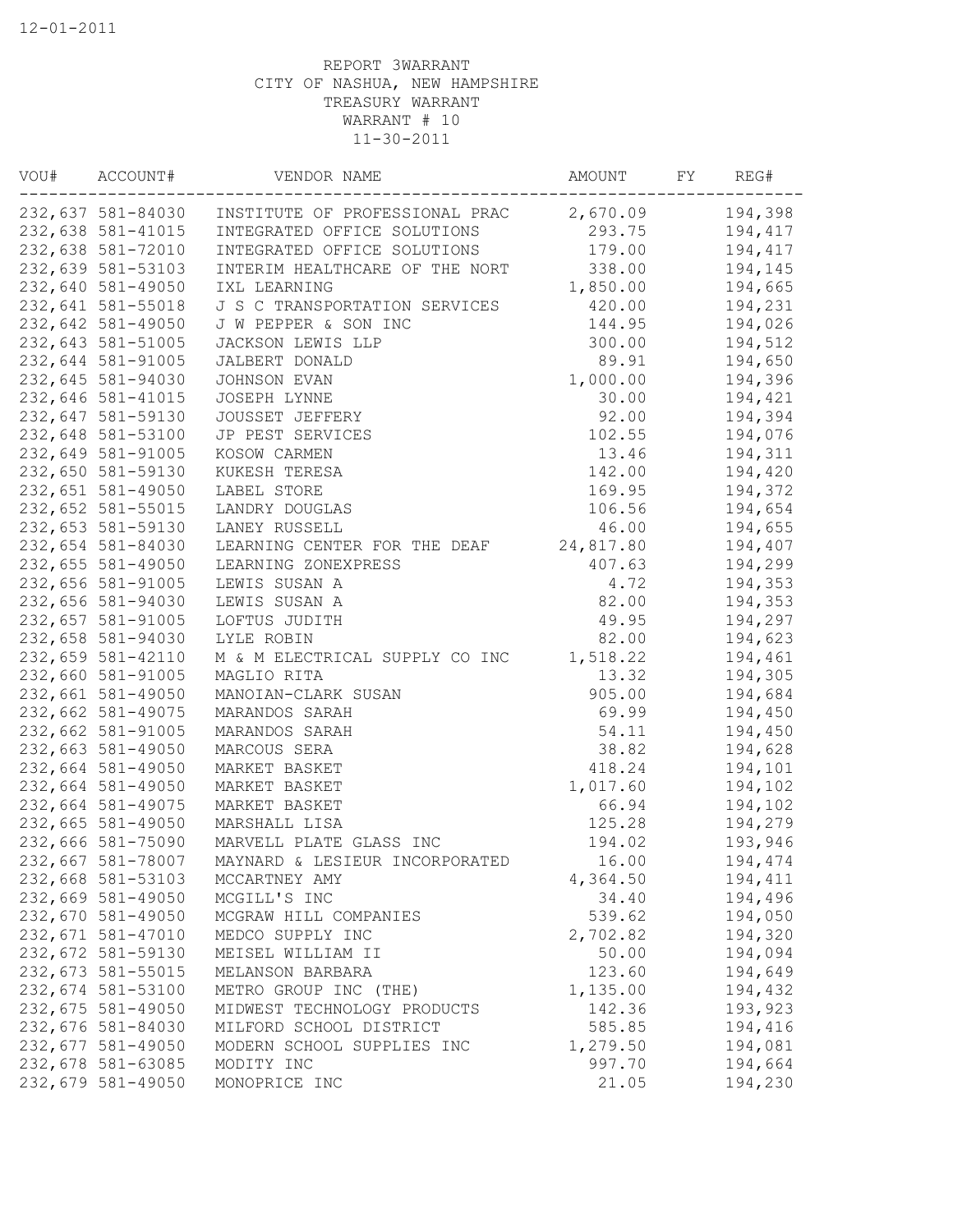| VOU# | ACCOUNT#          | VENDOR NAME                    | AMOUNT    | FΥ | REG#    |
|------|-------------------|--------------------------------|-----------|----|---------|
|      | 232,680 581-59130 | MORAN LINDSAY                  | 130.00    |    | 194,389 |
|      | 232,681 581-94010 | MORSE ALEX H                   | 1,080.00  |    | 194,758 |
|      | 232,682 581-84055 | MOUNT PROSPECT ACADEMY         | 4,330.20  |    | 194,364 |
|      | 232,683 581-53100 | MULTI-STATE BILLING SERVICES L | 2,302.97  |    | 194,413 |
|      | 232,684 581-49050 | MUSIC IN MOTION                | 88.68     |    | 194,295 |
|      | 232,685 581-49050 | NAEYC RESOURCES SALES          | 51.30     |    | 194,852 |
|      | 232,686 581-78007 | NAPA AUTO PARTS                | 1,505.90  |    | 194,193 |
|      | 232,687 581-49910 | NARDONE SAND & GRAVEL CO INC   | 1,305.01  |    | 194,071 |
|      | 232,688 581-49050 | NASCO                          | 177.67    |    | 194,488 |
|      | 232,689 581-84030 | NASHOBA LEARNING GROUP INC     | 7,975.44  |    | 194,375 |
|      | 232,690 581-84030 | NASHUA CHILDREN'S HOME         | 42,679.65 |    | 194,306 |
|      | 232,691 581-49050 | NASHUA OUTDOOR POWER EQUIPMENT | 51.90     |    | 194,091 |
|      | 232,691 581-49910 | NASHUA OUTDOOR POWER EQUIPMENT | 287.98    |    | 194,091 |
|      | 232,692 581-95005 | NASSP                          | 82.00     |    | 194,099 |
|      | 232,693 581-34015 | NATIONAL GRID                  | 12,064.16 |    | 194,864 |
|      | 232,694 581-42010 | NATIONWIDE SALES & SERVICE     | 2,691.42  |    | 194,292 |
|      | 232,695 581-94030 | NELSON JODY                    | 100.00    |    | 194,690 |
|      | 232,696 581-74092 | NELSON PIANO SERVICE/FRANK J N | 315.00    |    | 194,057 |
|      | 232,697 581-49050 | NESMITH RICHARD                | 1,484.27  |    | 194,248 |
|      | 232,698 581-49030 | NEWCOMB JEAN                   | 55.80     |    | 194,278 |
|      | 232,699 581-31005 | NEXTEL COMMUNICATIONS          | 2,018.34  |    | 194,778 |
|      | 232,700 581-91040 | NH ASSOC OF SPECUIAL ED ADMIN  | 1,950.00  |    | 194,380 |
|      | 232,701 581-95005 | NHASBO                         | 349.00    |    | 194,854 |
|      | 232,702 581-49050 | NICHOLS SUSAN                  | 73.95     |    | 194,449 |
|      | 232,703 581-49050 | NORTHCENTER FOODSERVICES LLC   | 168.92    |    | 194,333 |
|      | 232,704 581-47010 | O'DONNELL KARIN                | 37.21     |    | 194,672 |
|      | 232,705 581-64192 | ONE MAN BAND INC               | 1,450.00  |    | 194,673 |
|      | 232,706 581-49050 | OXFORD UNIVERSITY PRESS INC    | 499.09    |    | 194,489 |
|      | 232,707 581-49050 | P J CURRIER LUMBER CO          | 1,392.49  |    | 194,318 |
|      | 232,708 581-91005 | PAPANICOLAOU PAULA             | 45.65     |    | 194,309 |
|      | 232,709 581-49050 | PARTS & PIECES UNLIMITED       | 490.00    |    | 194,112 |
|      | 232,710 581-49075 | PASEK CORP                     | 2,807.22  |    | 194,267 |
|      | 232,711 581-95005 | PDK INTERNATIONAL INC          | 95.00     |    | 194,115 |
|      | 232,712 581-42120 | PEABODY SUPPLY CO INC          | 1,322.82  |    | 194,622 |
|      | 232,713 581-49035 | PEARSON EDUCATION INC          | 127.87    |    | 194,368 |
|      | 232,714 581-94030 | PELLETIER LAURA                | 100.00    |    | 194,688 |
|      | 232,715 581-33005 | PENNICHUCK WATER WORKS INC     | 15,186.30 |    | 194,781 |
|      | 232,716 581-53100 | PERFORMANCE REHAB INC.         | 5,424.40  |    | 194,363 |
|      | 232,717 581-43005 | PETTY CASH                     | 1.76      |    | 194,759 |
|      | 232,717 581-49050 | PETTY CASH                     | 171.36    |    | 194,759 |
|      | 232,718 581-47010 | PETTY CASH                     | 16.30     |    | 194,760 |
|      | 232,718 581-49050 | PETTY CASH                     | 60.99     |    | 194,760 |
|      | 232,719 581-41015 | PETTY CASH                     | 5.88      |    | 194,761 |
|      | 232,719 581-43005 | PETTY CASH                     | 4.97      |    | 194,761 |
|      | 232,719 581-49050 | PETTY CASH                     | 111.47    |    | 194,761 |
|      | 232,720 581-43005 | PETTY CASH                     | 18.59     |    | 194,762 |
|      | 232,721 581-49050 | PETTY CASH                     | 11.98     |    | 194,763 |
|      | 232,722 581-47010 | PETTY CASH                     | 10.00     |    | 194,764 |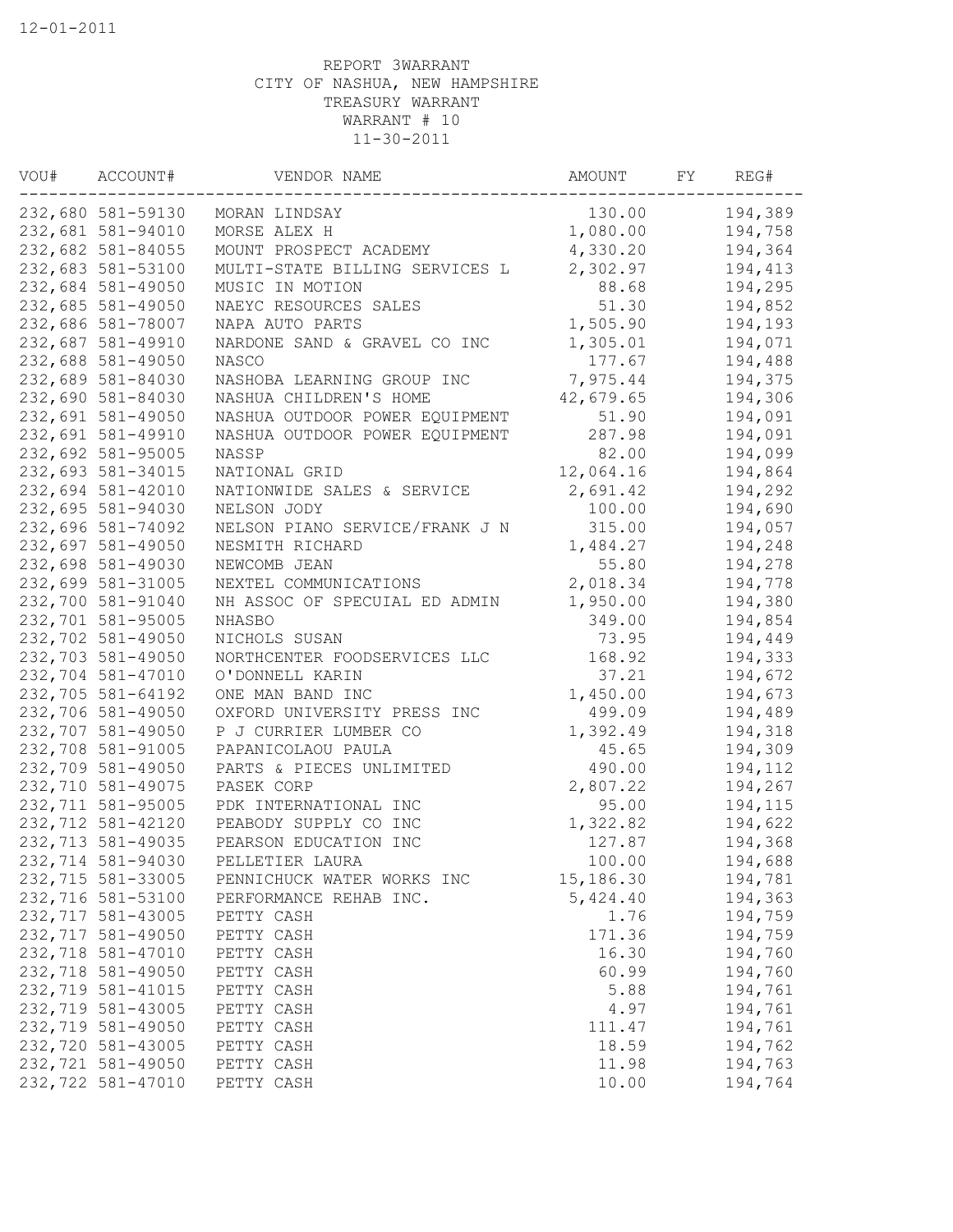| VOU# | ACCOUNT#          | VENDOR NAME                    | AMOUNT      | FΥ | REG#    |
|------|-------------------|--------------------------------|-------------|----|---------|
|      | 232,722 581-49050 | PETTY CASH                     | 25.99       |    | 194,764 |
|      | 232,723 581-49050 | PITSCO INC                     | 204.93      |    | 193,927 |
|      | 232,724 581-84030 | PLUS CO INC (THE)              | 615.00      |    | 194,187 |
|      | 232,725 581-64192 | PRO AV SYSTEMS INC             | 761.50      |    | 194,395 |
|      | 232,725 581-74092 | PRO AV SYSTEMS INC             | 125.00      |    | 194,395 |
|      | 232,726 581-59130 | PROULX DAVID                   | 50.00       |    | 194,658 |
|      | 232,727 581-55015 | PROVIDER ENTERPRISES INC (THE) | 23, 493. 25 |    | 194,314 |
|      | 232,727 581-55018 | PROVIDER ENTERPRISES INC (THE) | 12,425.00   |    | 194,314 |
|      | 232,728 581-32005 | PSNH                           | 1,618.27    |    | 194,839 |
|      | 232,729 581-32005 | PUBLIC SERVICE OF NH           | 124,650.12  |    | 194,837 |
|      | 232,730 581-49910 | R WHITE EQUIPMENT CENTER INC   | 93.00       |    | 194,476 |
|      | 232,730 581-74092 | R WHITE EQUIPMENT CENTER INC   | 72.00       |    | 194,476 |
|      | 232,731 581-53103 | READYNURSE STAFFING SERVICES   | 373.17      |    | 194,019 |
|      | 232,732 581-84030 | REGIONAL SERVICES & EDUCATION  | 12,333.76   |    | 193,940 |
|      | 232,733 581-42110 | REXEL                          | 214.82      |    | 194,553 |
|      | 232,734 581-91005 | RICKER RONALD L                | 52.45       |    | 194,036 |
|      | 232,735 581-84030 | RIVERVIEW SCHOOL INC           | 8,861.66    |    | 194,367 |
|      | 232,736 581-53100 | RMG ENTERPRISE INC             | 1,150.95    |    | 194,357 |
|      | 232,737 581-59130 | ROBICHAUD GERARD               | 50.00       |    | 194,388 |
|      | 232,738 581-59130 | RUSSELL FRED                   | 40.00       |    | 194,385 |
|      | 232,739 581-49035 | SADDLEBACK EDUCATIONAL PUB INC | 32.95       |    | 193,941 |
|      | 232,740 581-49075 | SAM'S CLUB/GEMB                | 3.99        |    | 194,784 |
|      | 232,741 581-49050 | SANE                           | 1,504.95    |    | 194,325 |
|      | 232,742 581-78007 | SANEL AUTO PARTS CO            | 156.02      |    | 194,087 |
|      | 232,743 581-49050 | SARGENT-WELCH                  | 264.17      |    | 193,993 |
|      | 232,744 581-49050 | SAULNIER ALLAN                 | 399.75      |    | 194,122 |
|      | 232,744 581-74092 | SAULNIER ALLAN                 | 247.50      |    | 194,122 |
|      | 232,745 581-91005 | SAUNDERS SHARON                | 41.63       |    | 194,440 |
|      | 232,746 581-94030 | SCALES MELINDA                 | 395.00      |    | 194,626 |
|      | 232,747 581-49050 | SCHOLASTIC INCORPORATED        | 102.00      |    | 194,492 |
|      | 232,748 581-47010 | SCHOOL HEALTH CORP             | 467.10      |    | 193,952 |
|      | 232,748 581-49050 | SCHOOL HEALTH CORP             | 247.83      |    | 193,952 |
|      | 232,749 581-41015 | SCHOOL SPECIALTY INC           | 42.59       |    | 194,301 |
|      | 232,749 581-49050 | SCHOOL SPECIALTY INC           | 5,778.75    |    | 194,300 |
|      | 232,749 581-49050 | SCHOOL SPECIALTY INC           | 1,175.03    |    | 194,301 |
|      | 232,749 581-64192 | SCHOOL SPECIALTY INC           | 736.19      |    | 194,301 |
|      | 232,750 581-94030 | SCOTT LAWSON GROUP LTD (THE)   | 385.00      |    | 194,307 |
|      | 232,751 581-94030 | SERESC                         | 125.00      |    | 193,939 |
|      | 232,752 581-59130 | SNOW ROBERT                    | 40.00       |    | 194,627 |
|      | 232,753 581-94010 | SOUCY KATE                     | 1,280.00    |    | 194,638 |
|      | 232,754 581-84055 | SPAULDING YOUTH CENTER         | 1,325.58    |    | 193,931 |
|      | 232,755 581-72010 | SPECIALIZED PURCHASING CONSULT | 922.33      |    | 194,640 |
|      | 232,756 581-84030 | ST ANN'S HOME INC              | 5,209.40    |    | 194,007 |
|      | 232,757 581-59130 | STANIELS KEVIN                 | 80.00       |    | 194,404 |
|      | 232,758 581-53100 | STANLEY ELEVATOR COMPANY INC   | 732.00      |    | 194,494 |
|      | 232,759 581-41015 | STAPLES BUSINESS ADVANTAGE     | 416.30      |    | 194,176 |
|      | 232,759 581-41040 | STAPLES BUSINESS ADVANTAGE     | 127.97      |    | 194,176 |
|      | 232,759 581-49050 | STAPLES BUSINESS ADVANTAGE     | 3,228.16    |    | 194,176 |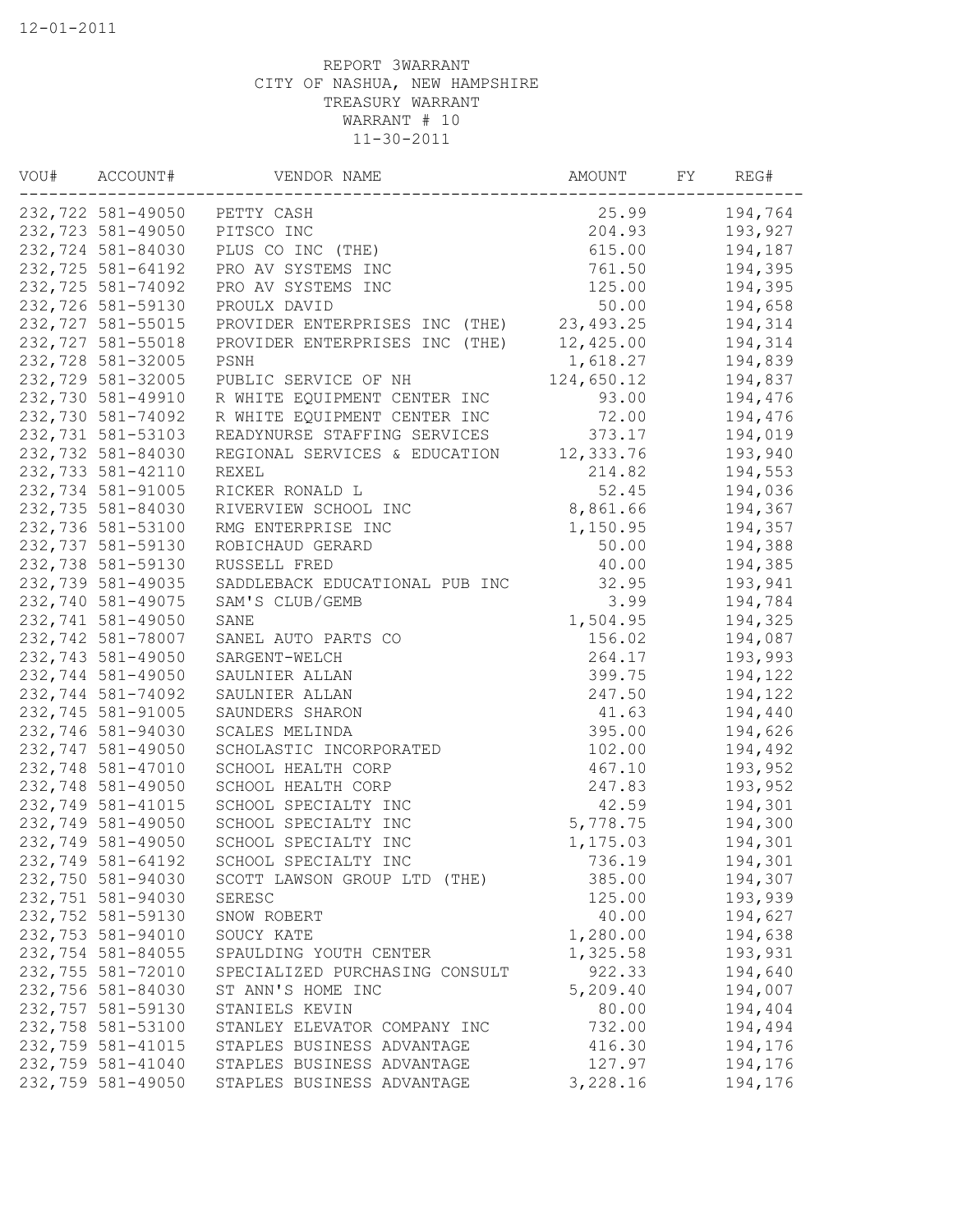| VOU#  | ACCOUNT#          | VENDOR NAME                    | AMOUNT     | FΥ | REG#         |
|-------|-------------------|--------------------------------|------------|----|--------------|
|       | 232,759 581-49075 | STAPLES BUSINESS ADVANTAGE     | 36.74      |    | 194,176      |
|       | 232,759 581-64192 | STAPLES BUSINESS ADVANTAGE     | 220.24     |    | 194,176      |
|       | 232,760 581-53100 | STATE OF NH CRIMINAL RECORDS   | 992.75     |    | 194,765      |
|       | 232,761 581-49050 | STONCIUS GARY                  | 6.98       |    | 194,371      |
|       | 232,762 581-49050 | SWAN CHERRIE                   | 39.98      |    | 194,425      |
|       | 232,763 581-91005 | SWINDELL LORNE                 | 90.03      |    | 194,330      |
|       | 232,764 581-53100 | TERMINIX PROCESSING CENTER     | 252.00     |    | 194,378      |
|       | 232,765 581-49050 | THINK SOCIAL PUBLISHING INC    | 54.95      |    | 194,443      |
|       | 232,766 581-49050 | TIGER DIRECT                   | 306.35     |    | 194,047      |
|       | 232,766 581-74092 | TIGER DIRECT                   | 148.85     |    | 194,047      |
|       | 232,767 581-64040 | TOOLS4EVER INC                 | 9,684.00   |    | 194,313      |
|       | 232,768 581-78007 | TOWERS MOTOR PARTS CORP        | 15.38      |    | 194,197      |
|       | 232,769 581-84055 | TREASURER STATE OF NH          | 33, 264.00 |    | 194,293      |
|       | 232,770 581-95005 | TRI-COUNTY LEAGUE              | 1,390.00   |    | 194,860      |
|       | 232,771 581-53100 | TWIN STATE//VOICE.DATA.VIDEO.I | 90.00      |    | 194,354      |
|       | 232,772 581-43005 | U S POSTAL SERVICES            | 238.00     |    | 194,766      |
|       | 232,773 581-49050 | UNIVERSITY OF OREGON           | 126.00     |    | 194,442      |
|       | 232,774 581-83102 | UNUM LIFE INSURANCE CO OF AMER | 1,630.03   |    | 194,445      |
|       | 232,774 581-83103 | UNUM LIFE INSURANCE CO OF AMER | 3,488.98   |    | 194,445      |
|       | 232,775 581-49050 | UPSTART                        | 138.47     |    | 194,551      |
|       | 232,776 581-53100 | URBAN TREE SERVICE             | 145.00     |    | 194,520      |
|       | 232,777 581-49050 | VERMONT CERAMIC SUPPLY CO      | 4,349.40   |    | 194,274      |
|       | 232,778 581-84030 | VERMONT CTR FOR THE DEAF &     | 15,668.60  |    | 194,423      |
|       | 232,779 581-49050 | VICTORIA SUPPLY INC            | 169.00     |    | 194,669      |
|       | 232,780 581-75180 | VIKING ROOFING, INC.           | 1,000.00   |    | 194,377      |
|       | 232,781 581-59130 | VIVEIROS MICHAEL               | 140.00     |    | 194,120      |
|       | 232,782 581-59130 | VOGLER NEAL                    | 40.00      |    | 194,213      |
|       | 232,783 581-49050 | WALMART COMMUNITY              | 185.38     |    | 194,249      |
|       | 232,784 581-49050 | WARD'S NATURAL SCIENCE         | 60.79      |    | 194,149      |
|       | 232,785 581-51005 | WAXMAN BETTY E                 | 1,200.00   |    | 194,191      |
|       | 232,786 581-41045 | WB MASON COMPANY INC           | 7,083.32   |    | 193,968      |
|       | 232,787 581-84055 | WEDIKO CHILDREN'S SERVICES     | 4,748.20   |    | 194,150      |
|       | 232,788 581-49050 | WEST MUSIC                     | 350.69     |    | 194,271      |
|       | 232,789 581-49095 | WESTERN PSYCHOLOGICAL SERVICES | 324.50     |    | 194,362      |
|       | 232,790 581-84055 | WHITNEY ACADEMY INC (THE)      | 8,870.94   |    | 194,446      |
|       | 232,791 581-94030 | WOLFF FRED                     | 1,700.00   |    | 194,430      |
|       | 232,792 581-64040 | X2 DEVELOPMENT CORP            | 800.00     |    | 194,401      |
|       | 232,793 581-49050 | ZONES                          | 225.00     |    | 194,303      |
| TOTAL | 581               | SCHOOL DEPARTMENT              |            |    | 1,284,969.51 |
|       |                   |                                |            |    |              |
| 728   | 590-23531         | BIT DIRECT INC                 | 751.18     |    | 194,565      |
| 729   | 590-23531         | DELL MARKETING LP              | 4,623.00   |    | 194,020      |
| 730   | 590-23531         | PC MALL GOV INC                | 1,868.00   |    | 194,310      |
| 731   | 590-23553         | HUDSON PAVING & EXCAVATION INC | 11,672.00  |    | 194,481      |
| 732   | 590-24532         | NORTHEAST RESCUE SYSTEMS       | 1,408.50   |    | 194,224      |
| 733   | 590-24553         | ROUTESMART TECHNOLOGIES        | 5,000.00   |    | 194,523      |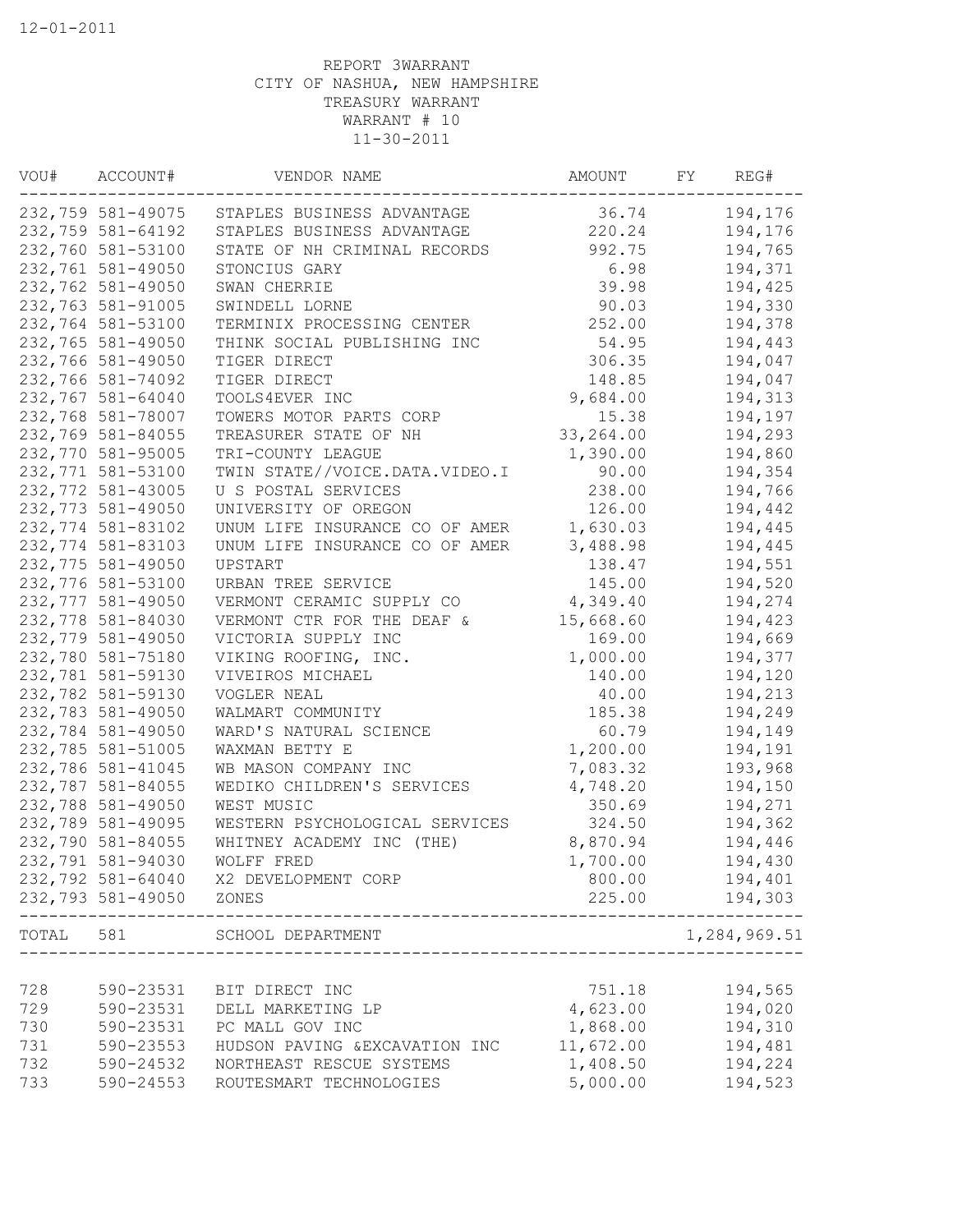| VOU#                     | ACCOUNT#                                         | VENDOR NAME                                                                                 | AMOUNT<br><b>FY</b>                             | REG#                                     |
|--------------------------|--------------------------------------------------|---------------------------------------------------------------------------------------------|-------------------------------------------------|------------------------------------------|
|                          |                                                  | 734 590-24595 HAGE HODES PA                                                                 |                                                 | 2,659.50 194,544                         |
| TOTAL                    |                                                  | 590 PRIOR YEAR OBLIGATIONS                                                                  |                                                 | 27,982.18                                |
| 735<br>736<br>737<br>738 | 592-85004<br>592-85004<br>592-85004<br>592-85004 | EDWARDS WILDMAN<br>FIRST SOUTHWEST COMPANY<br>MOODY'S INVESTORS SERVICE<br>MURPHY & COMPANY | 28,500.00<br>36,390.00<br>15,000.00<br>1,701.87 | 194,832<br>194,818<br>194,791<br>194,215 |
| TOTAL                    | 592                                              | BONDED DEBT SERVICE                                                                         |                                                 | 81,591.87                                |
| 739<br>739<br>740        | 595-22015<br>595-22020<br>595-22025              | FLATLEY JOHN J<br>FLATLEY JOHN J<br>GARDNER FULTON & WAUGH PLLC                             | 20,576.65<br>225,544.38<br>17,110.28            | 194,580<br>194,580<br>194,513            |
| TOTAL                    | 595                                              | OVERLAY                                                                                     |                                                 | 263, 231.31                              |
| 741                      | 599-68045                                        | MAC MULKIN CHEVROLET INC                                                                    | 24,155.00                                       | 194,464                                  |
| TOTAL                    | 599                                              | "CERF" - EQUIPMENT PURCHASES                                                                |                                                 | 24,155.00                                |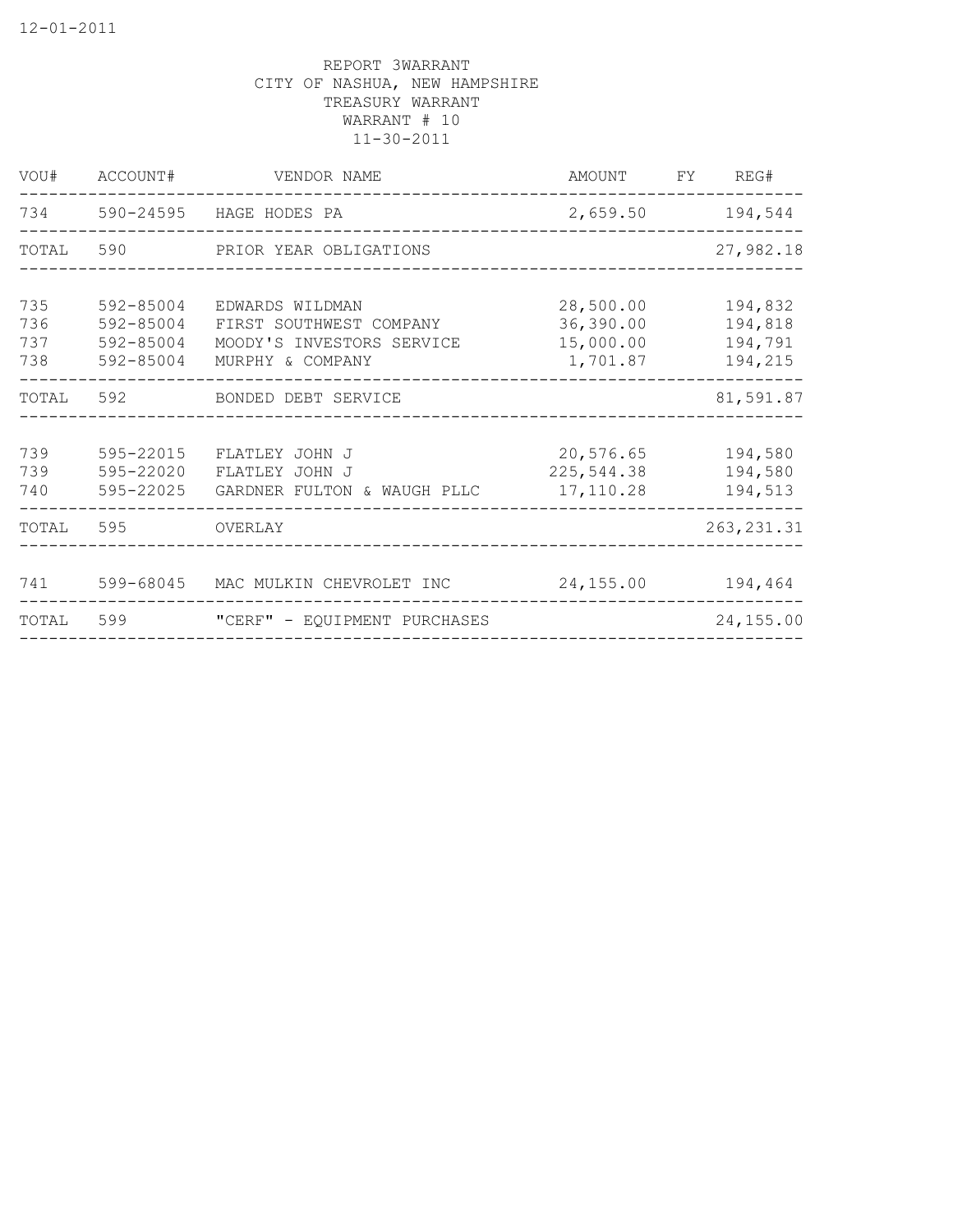|  | VOU# ACCOUNT# VENDOR NAME                                               | AMOUNT FY REG#                      |           |
|--|-------------------------------------------------------------------------|-------------------------------------|-----------|
|  | 742 617-01 RADON RESOURCES INC                                          | 420.00 194,298                      |           |
|  | TOTAL 617-01 CAP IMP - BUILDING MAINT<br>GENERAL REPAIRS - CITY HALL    |                                     | 420.00    |
|  | 743 651-38 PROJECT RESOURCE GROUP LLC 250.00 194,767                    |                                     |           |
|  | TOTAL 651-38 CAP IMP - PWD & ENGINEERS<br>9 RIVERSIDE ST BULDG UPGRADES | __________________________________  | 250.00    |
|  | 744 653-23 FL MERRILL CONSTRUCTION INC 13,513.62 194,165                |                                     |           |
|  | TOTAL 653-23 CAP IMP - STREET DEPT<br>STREET PAVING PROGRAM FY10        | __________________________________  | 13,513.62 |
|  | 745 653-37 COMPREHENSIVE ENVIRONMENTAL IN 5,644.00 194,243              |                                     |           |
|  | TOTAL 653-37 CAP IMP - STREET DEPT<br>NORTHEASTERN BLVD AT HARRIS       | ___________________________________ | 5,644.00  |
|  |                                                                         |                                     |           |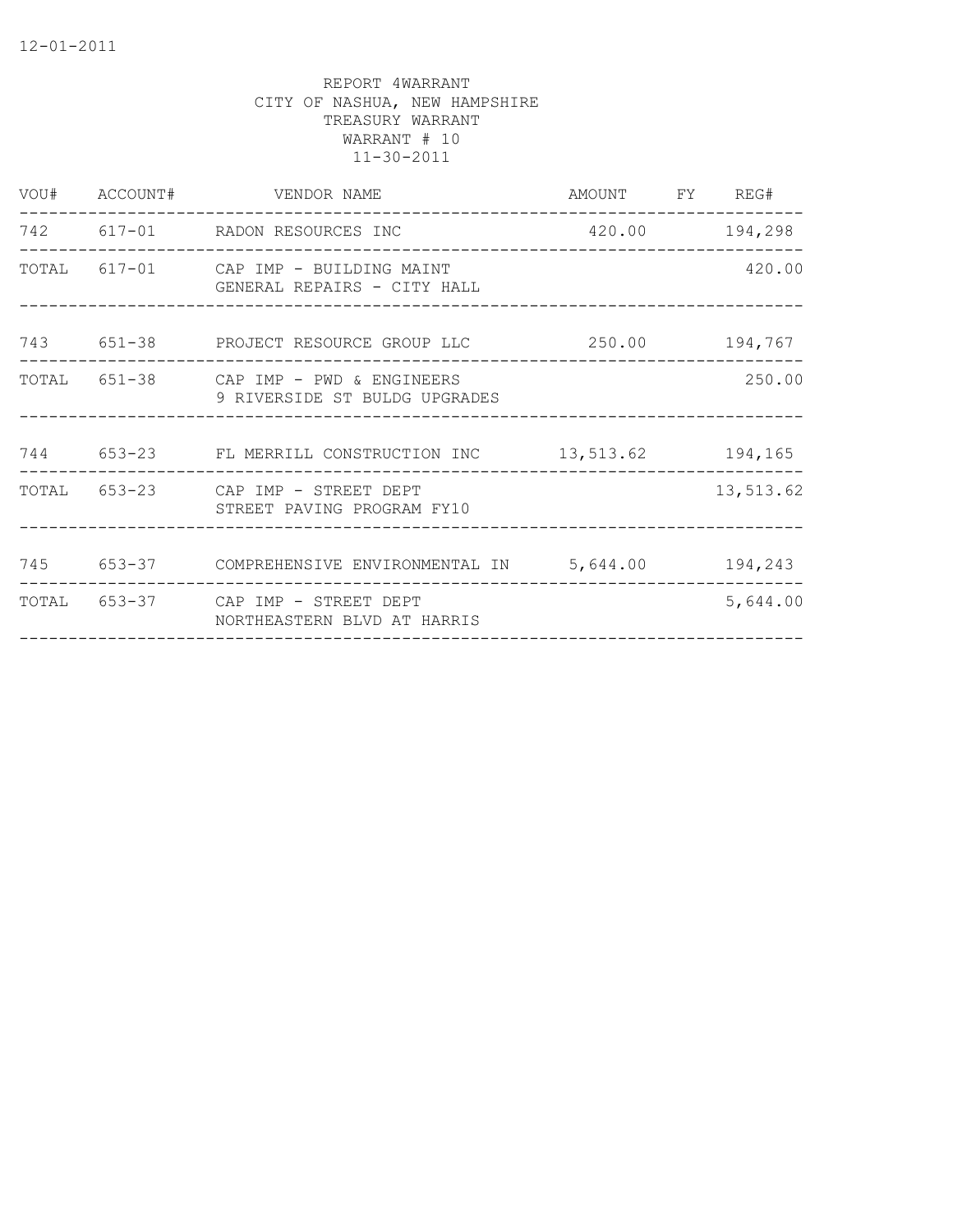| VOU#                                                                                      | ACCOUNT#                                                                                                                                               | PROGRAM<br>VENDOR NAME                                                                                                                                                                                                                                                                                                                                            |                                                                                                                                                      | AMOUNT FY REG#                                                                                                                   |
|-------------------------------------------------------------------------------------------|--------------------------------------------------------------------------------------------------------------------------------------------------------|-------------------------------------------------------------------------------------------------------------------------------------------------------------------------------------------------------------------------------------------------------------------------------------------------------------------------------------------------------------------|------------------------------------------------------------------------------------------------------------------------------------------------------|----------------------------------------------------------------------------------------------------------------------------------|
| 746<br>747                                                                                |                                                                                                                                                        | 701-51005 3753 FLEGAL LAW OFFICE<br>701-53025 3753 C W DOWNER & CO                                                                                                                                                                                                                                                                                                | 293.34                                                                                                                                               | 1,160.00 194,556<br>194,253                                                                                                      |
| TOTAL                                                                                     | 701                                                                                                                                                    | CPF-MAYOR'S OFFICE                                                                                                                                                                                                                                                                                                                                                | 1,453.34                                                                                                                                             |                                                                                                                                  |
| 748<br>749                                                                                | 717-53140                                                                                                                                              | 717-01310 3732 JAMES J WELCH & CO., INC<br>3732 PROJECT RESOURCE GROUP LLC                                                                                                                                                                                                                                                                                        | 6,000.00                                                                                                                                             | 10,000.00 194,768<br>194,769                                                                                                     |
| TOTAL                                                                                     | 717                                                                                                                                                    | CPF-GENERAL GOV'T BUILDINGS                                                                                                                                                                                                                                                                                                                                       | 16,000.00                                                                                                                                            |                                                                                                                                  |
| 750                                                                                       |                                                                                                                                                        | 720-53186 3738 CRAM & FERGUSON ARCHITECTS                                                                                                                                                                                                                                                                                                                         | 2,952.07                                                                                                                                             | 193,920                                                                                                                          |
| TOTAL                                                                                     | 720                                                                                                                                                    | CPF - HUNT BUILDING                                                                                                                                                                                                                                                                                                                                               | 2,952.07                                                                                                                                             |                                                                                                                                  |
| 751<br>752<br>753<br>754<br>755<br>756<br>757<br>758<br>759<br>760<br>761<br>TOTAL<br>762 | 722-12890<br>722-12890<br>722-41060<br>722-53029<br>722-53036<br>722-53036<br>722-53140<br>722-53140<br>$722 - 64040$<br>722-91075<br>722-98033<br>722 | 3735 CAREER CONNECTIONS<br>3735 OFFICETEAM<br>3735 STAPLES ADVANTAGE<br>3735 HYLAND SOFTWARE INC<br>3735 COURTYARD BY MARRIOTT<br>3735 CROWNE PLAZA HOTEL<br>3735 BERRY DUNN MCNEIL & PARKER<br>3735 CAREER CONNECTIONS<br>3735 KRONOS INC<br>3735 ROGOWSKY MARCIA<br>3735 PETTY CASH<br>CPF-INFORMATION TECHNOLOGY<br>751-53030 3719 VANASSE HANGEN BRUSTLIN INC | 542.07<br>2,780.00<br>107.48<br>41,525.00<br>2,850.00<br>2,148.00<br>22,632.00<br>1,486.80<br>172,737.44<br>53.35<br>30.68<br>246,892.82<br>6,877.86 | 194,043<br>194,010<br>194,246<br>194,570<br>194,536<br>194,100<br>194,361<br>194,043<br>194,561<br>194,770<br>193,914<br>193,930 |
| TOTAL                                                                                     | 751                                                                                                                                                    | CPF-PWD & ENGINEERING                                                                                                                                                                                                                                                                                                                                             | 6,877.86                                                                                                                                             |                                                                                                                                  |
| 763<br>764                                                                                |                                                                                                                                                        | 753-01310 3740 NCM DEMOLITION & REMEDIATION L<br>753-53075 3740 URBAN DESIGN ASSOCIATES                                                                                                                                                                                                                                                                           | 34,000.00<br>7,110.08                                                                                                                                | 194,578<br>193,966                                                                                                               |
| TOTAL                                                                                     | 753                                                                                                                                                    | CPF-STREET DEPT                                                                                                                                                                                                                                                                                                                                                   | 41,110.08                                                                                                                                            |                                                                                                                                  |
| 765<br>TOTAL                                                                              | 757-53184<br>757                                                                                                                                       | 3736 CHICK BEAULIEU, INC<br>CPF-PARKING LOTS                                                                                                                                                                                                                                                                                                                      | 900.00<br>900.00                                                                                                                                     | 194,239                                                                                                                          |
|                                                                                           |                                                                                                                                                        |                                                                                                                                                                                                                                                                                                                                                                   |                                                                                                                                                      |                                                                                                                                  |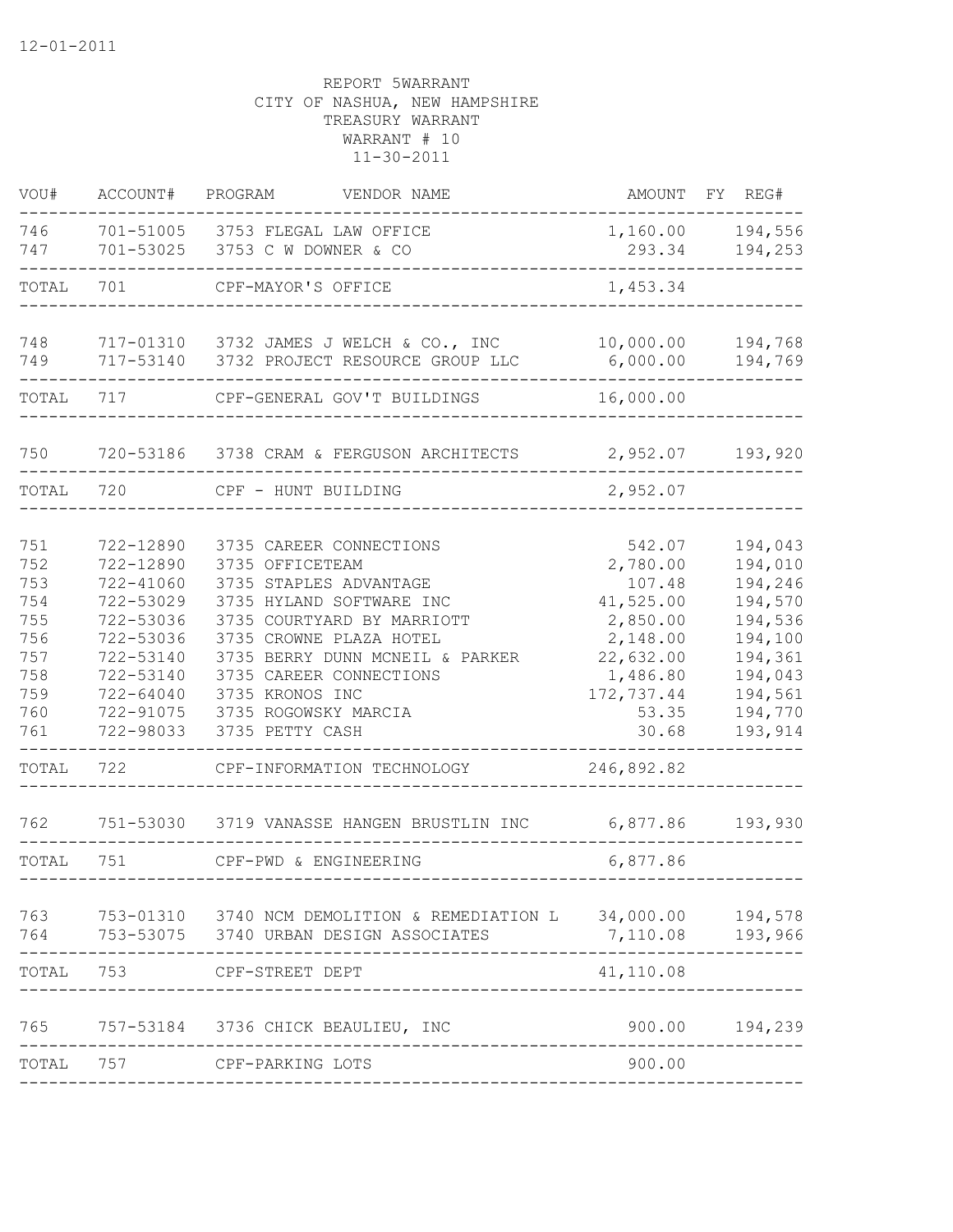| VOU#      | ACCOUNT#  | PROGRAM<br>VENDOR NAME                                         | AMOUNT     | FY REG# |
|-----------|-----------|----------------------------------------------------------------|------------|---------|
|           |           | 232,794 781-56020 3775 BOYS & GIRLS CLUB OF GREATER N 2,000.00 |            | 193,975 |
| TOTAL 781 |           | CPF-SCHOOL DEPARTMENT                                          | 2,000.00   |         |
| 766       |           | 791-01310 3788 STEARNS CONRAD & SCHMIDT CONSU 8,562.78         |            | 194,560 |
| TOTAL     |           | 791 CPF-SOLID WASTE DISPOSAL                                   | 8,562.78   |         |
|           |           |                                                                |            |         |
| 767       | 792-01310 | 3748 DEFELICE CORP/RETAINAGE                                   | 31,636.30  | 12,270  |
| 768       | 792-01310 | 3748 DEFELICE CORPORATION                                      | 284,726.70 | 194,557 |
| 769       | 792-31    | 3795 PARK CONSTRUCTION                                         | 7,164.07   | 12,275  |
| 769       |           | 792-32 3795 PARK CONSTRUCTION                                  | 14.08      | 12,275  |
| 770       | 792-53075 | 3794 COMPREHENSIVE ENVIRONMENTAL IN                            | 2,880.00   | 194,243 |
| 771       | 792-53075 | 3748 HAYNER/SWANSON INC                                        | 22,793.09  | 194,358 |
| 772       | 792-59232 | 3795 FL MERRILL CONSTRUCTION INC                               | 53,191.04  | 194,165 |
| TOTAL     | 792       | CPF-WASTEWATER USER FUND                                       | 402,405.28 |         |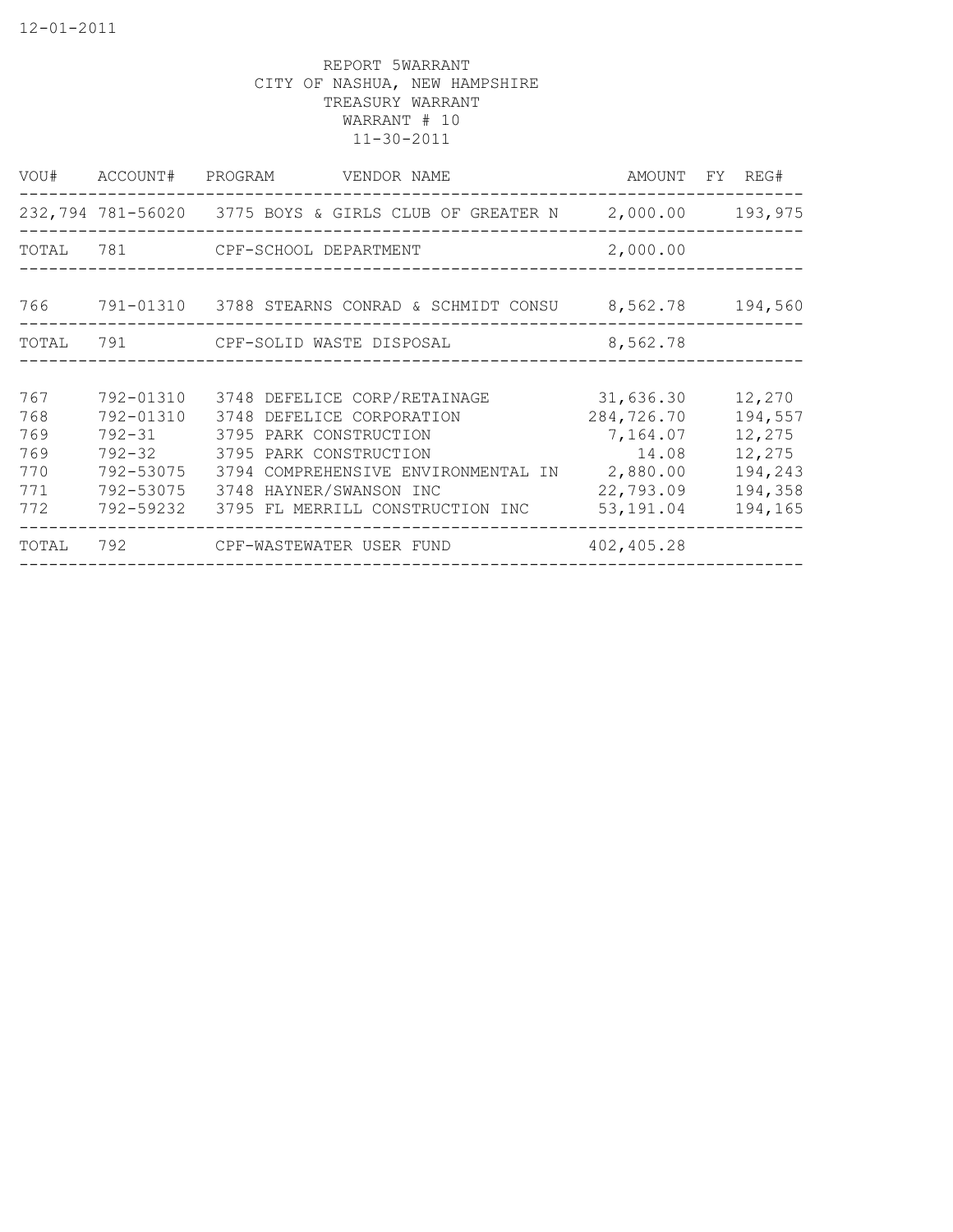| VOU#  | ACCOUNT#  | VENDOR NAME                    | AMOUNT    | FY | REG#      |
|-------|-----------|--------------------------------|-----------|----|-----------|
| 773   | 801-31005 | FAIRPOINT COMMUNICATIONS       | 28.53     |    | 194,819   |
| 774   | 801-31040 | PAETEC COMMUNICATIONS INC      | 4.60      |    | 194,779   |
| 775   | 801-33005 | PENNICHUCK WATER               | 225.36    |    | 194,795   |
| 776   | 801-41005 | STAPLES ADVANTAGE              | 131.07    |    | 194,246   |
| 776   | 801-41015 | STAPLES ADVANTAGE              | 112.62    |    | 194,246   |
| 777   | 801-46030 | ALEC'S SHOE STORE INC          | 246.00    |    | 194,066   |
| 778   | 801-46030 | HYLAND SARAH                   | 82.00     |    | 194,771   |
| 779   | 801-48005 | SHATTUCK MALONE OIL CO         | 1,641.44  |    | 194,776   |
| 779   | 801-48005 | SHATTUCK MALONE OIL CO         | 1,427.35  |    | 194,776   |
| 779   | 801-48005 | SHATTUCK MALONE OIL CO         | 499.56    |    | 194,776   |
| 780   | 801-48014 | AVSG LP                        | 3,542.50  |    | 194,829   |
| 781   | 801-49040 | CALLOGIX INC                   | 677.61    |    | 194,538   |
| 782   | 801-53030 | DAVIS ALAN                     | 1,820.00  |    | 194,519   |
| 783   | 801-53030 | SANBORN, HEAD & ASSOCIATES INC | 1,459.36  |    | 194,460   |
| 784   | 801-59100 | FEDEX                          | 425.43    |    | 194,780   |
| 785   | 801-59100 | ROUTESMART TECHNOLOGIES        | 10,000.00 |    | 194,523   |
| 786   | 801-59100 | THE DIRT DOCTORS               | 9,772.00  |    | 194,550   |
| 787   | 801-59105 | BILL'S WORLD CLASS CLEANING IN | 780.00    |    | 194,456   |
| 788   | 801-59238 | DOCULYNX INC                   | 7.30      |    | 194,530   |
| 789   | 801-59245 | D & R TOWING INC               | 245.00    |    | 194,463   |
| 790   | 801-75023 | BELLETETES INC                 | 52.47     |    | 194,082   |
| 791   | 801-75023 | LOWE'S                         | 227.17    |    | 194,808   |
| 791   | 801-75085 | LOWE'S                         | 150.73    |    | 194,808   |
| 792   | 801-77020 | MCDEVITT TRUCKS INC            | 27.78     |    | 194,222   |
| 793   | 801-77020 | NAPA AUTO PARTS                | 264.52    |    | 194,193   |
| 794   | 801-77020 | SOUTHWORTH MILTON INC          | 2,641.28  |    | 193,964   |
| 795   | 801-78065 | MAYNARD & LESIEUR INCORPORATED | 350.00    |    | 194,474   |
| 795   | 801-78065 | MAYNARD & LESIEUR INCORPORATED | 1,050.00  |    | 194,474   |
| 796   | 801-78100 | FREIGHTLINER OF NH INC         | 108.08    |    | 194,208   |
| 797   | 801-78100 | NEW ENGLAND PAPER & SUPPLY     | 166.23    |    | 194,116   |
| 798   | 801-78100 | NEW G.H. BERLIN OIL COMPANY    | 3,870.19  |    | 194,121   |
| 799   | 801-82025 | NH RETIREMENT SYSTEM           | 468.15    |    | 12,246    |
| TOTAL | 801       | SOLID WASTE DISPOSAL           |           |    | 42,504.33 |
|       |           |                                |           |    |           |
| 800   | 802-31005 | CELLULAR SOLUTIONS INC         | 54.00     |    | 194,142   |
| 801   | 802-31005 | FAIRPOINT COMMUNICATIONS       | 591.44    |    | 194,817   |
| 802   | 802-31040 | PAETEC COMMUNICATIONS INC      | 4.58      |    | 194,779   |
| 803   | 802-32005 | PUBLIC SERVICE OF NEW HAMPSHIR | 43,368.04 |    | 193,916   |
| 804   | 802-33005 | PENNICHUCK WATER               | 21.35     |    | 194,795   |
| 804   | 802-33005 | PENNICHUCK WATER               | 2,587.98  |    | 194,795   |
| 805   | 802-34015 | METROMEDIA ENERGY INC          | 9,239.75  |    | 194,813   |
| 806   | 802-34015 | NATIONAL GRID                  | 3,520.09  |    | 193,915   |
| 807   | 802-41015 | STAPLES ADVANTAGE              | 145.27    |    | 194,246   |
| 807   | 802-41015 | STAPLES ADVANTAGE              | 83.80     |    | 194,246   |
| 808   | 802-42010 | CENTRAL PAPER PRODUCTS CO      | 235.41    |    | 194,235   |
| 809   | 802-42010 | OMEGA INDUSTRIAL SUPPLY INC    | 961.94    |    | 194,147   |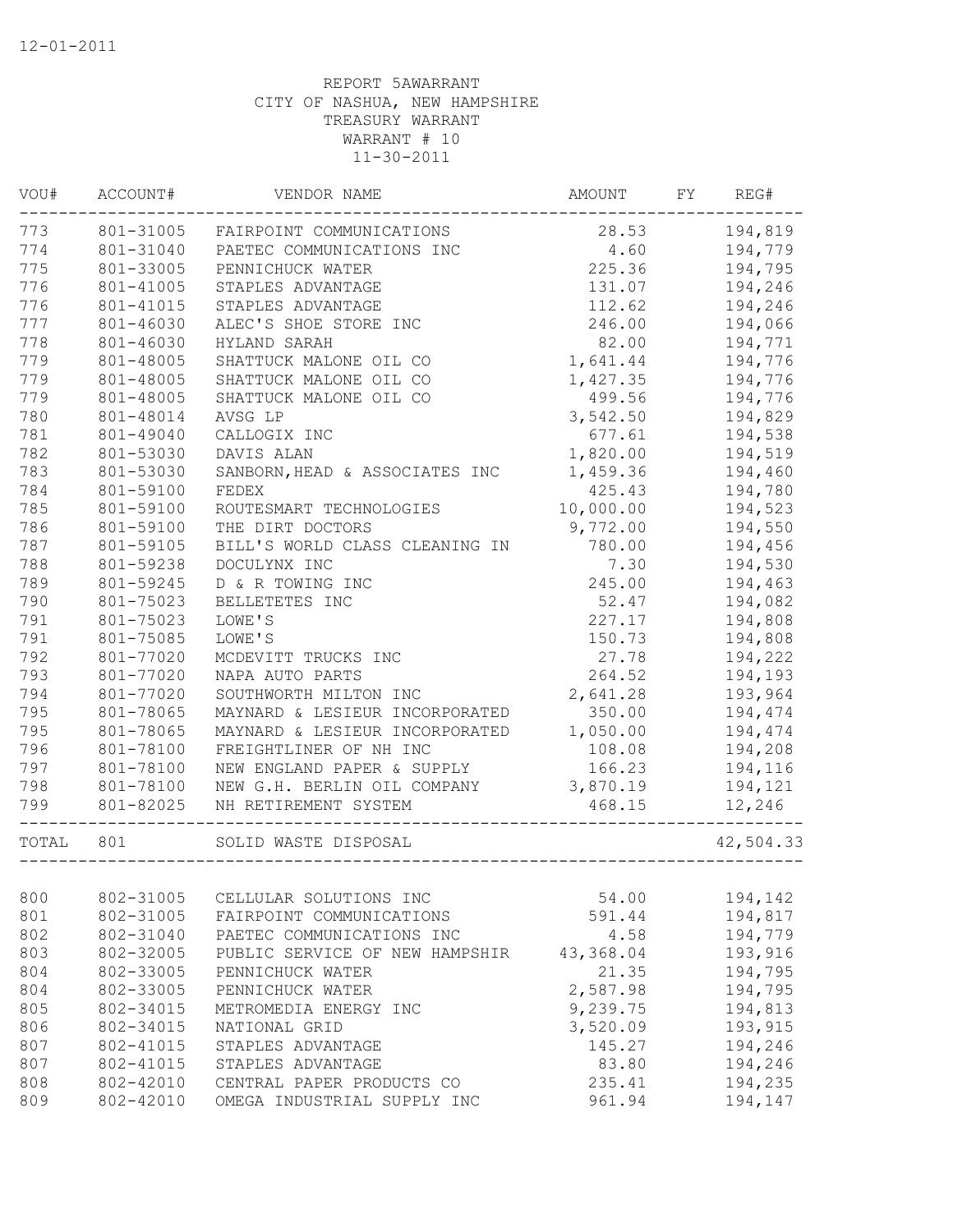| WOU# | ACCOUNT#               | VENDOR NAME                             | AMOUNT            | FY | REG#             |
|------|------------------------|-----------------------------------------|-------------------|----|------------------|
| 810  |                        | 802-45101 BASF CORPORATION              | 4,739.04          |    | 194,517          |
| 811  | 802-45103              | JCI JONES                               | 12,657.00 194,532 |    |                  |
| 812  | 802-45175              | ARCSOURCE INC                           |                   |    | 39.20    194,088 |
| 813  | 802-46045              | UNIFIRST CORPORATION                    | 76.72             |    | 194,209          |
| 813  | 802-46045              | UNIFIRST CORPORATION                    | 628.32            |    | 194,209          |
| 814  | 802-48005              | SHATTUCK MALONE OIL CO                  | 8,398.28          |    | 194,776          |
| 814  | 802-48005              | SHATTUCK MALONE OIL CO                  | 8,398.28 194,776  |    |                  |
| 815  | 802-48015              | DENNIS K BURKE INC                      |                   |    | 785.65 194,849   |
| 815  | 802-48015              | DENNIS K BURKE INC                      | 785.66            |    | 194,849          |
| 816  | 802-49070              | HACH COMPANY                            | 1, 174.95         |    | 194,200          |
| 817  | 802-49070              | VWR INTERNATIONAL INC                   | 32.61             |    | 194,247          |
| 818  | 802-49075              | FASTENAL COMPANY                        | 969.00            |    | 194,146          |
| 819  | 802-49075              | HOME DEPOT CREDIT SERVICES              | 55.98             |    | 194,788          |
| 820  | 802-53006              | HEALTH STOP INC                         | 94.00             |    | 194,064          |
| 821  | 802-53030              | CHEMSERVE ENVIRONMENTAL ANALYS 3,311.73 |                   |    | 194,175          |
| 822  | 802-53030              | EASTERN ANALYTICAL INC                  | 247.00            |    | 194,085          |
| 823  | 802-53030              | ENVIROSYSTEMS INC                       | 1,050.00          |    | 194,011          |
| 824  | 802-53030              | MILLIPORE CORPORATION                   | 770.10            |    | 194,012          |
| 825  | 802-53075              | FLOW ASSESSMENT SERVICES LLC            | 11,449.98         |    | 194,459          |
| 826  | 802-59100              | ANSWERING SERVICES OF NH LLC            | 109.50            |    | 194,136          |
| 827  | 802-59220              | PRINTGRAPHICS OF MAINE                  | 772.05            |    | 194,003          |
| 828  | 802-59225              | RESOURCE MANAGEMENT INC                 | 35,851.76         |    | 194,511          |
| 829  | 802-59230              | HUDSON PAVING & EXCAVATION INC          | 1,990.00          |    | 194,481          |
| 830  | 802-59230              | KOHL GLENN                              | 3,400.00          |    | 193,991          |
| 831  | 802-59230              | MCNICHOLS CO                            | 6,197.89          |    | 194,016          |
| 832  | 802-59230              | OMEGA INDUSTRIAL SUPPLY INC             | 651.53            |    | 194,147          |
| 833  | 802-59230              | R WHITE EQUIPMENT CENTER INC            | 111.95            |    | 194,476          |
| 834  | 802-59230              | TDD EARTH TECHHOLOGIES INC 2,400.00     |                   |    | 194,772          |
| 835  | 802-59230              | TRI-STATE CURB INC                      | 5,730.00          |    | 194,195          |
| 836  | 802-59238              | DOCULYNX INC                            | 202.68            |    | 194,530          |
| 837  | 802-59265              | CITIZENS BANK                           | 1,675.22          |    | 12,256           |
| 838  | 802-59265              | CITIZENS BANK                           | 1,028.62          |    | 12,257           |
| 839  | 802-59275              | PENNICHUCK WATER                        | 8,526.18          |    | 194,117          |
| 840  | 802-59320              | BEST FORD                               | 87.98             |    | 193,944          |
| 841  | 802-59320              | CHAPPELL TRACTOR SALES, INC             | 2,093.45          |    | 194,528          |
| 842  |                        | 802-59320 CN WOOD CO INC                | 2, 117.35         |    | 194,373          |
| 843  | 802-59320              | PINE MOTOR PARTS                        | 152.45            |    | 194,475          |
| 844  | 802-59320              | REDLON & JOHNSON                        | 36.00             |    | 194,232          |
| 845  | 802-59320              | SANEL AUTO PARTS CO                     | 49.84             |    | 194,087          |
| 846  | 802-64095              | HOME DEPOT CREDIT SERVICES              | 17.86             |    | 194,787          |
| 847  | 802-64192              | NH BRAGG & SONS INC                     | 125.66            |    | 193,938          |
| 848  | 802-64192              | OMEGA INDUSTRIAL SUPPLY INC             | 422.85            |    | 194,147          |
| 849  | 802-77050              | GRAINGER                                |                   |    |                  |
|      |                        |                                         | 384.67            |    | 194,024          |
| 850  | 802-77050<br>802-77050 | M & M ELECTRICAL SUPPLY CO INC          | 156.89            |    | 194,461          |
| 851  |                        | MCMASTER-CARR SUPPLY CO                 | 210.33            |    | 194,072          |
| 852  | 802-77065              | FASTENAL COMPANY                        | 320.26            |    | 194,146          |
| 853  | 802-77065              | M & M ELECTRICAL SUPPLY CO INC          | 383.15            |    | 194,461          |
| 854  | 802-77066              | EASTERN INDUSTRIAL AUTOMATION           | 252.02            |    | 194,533          |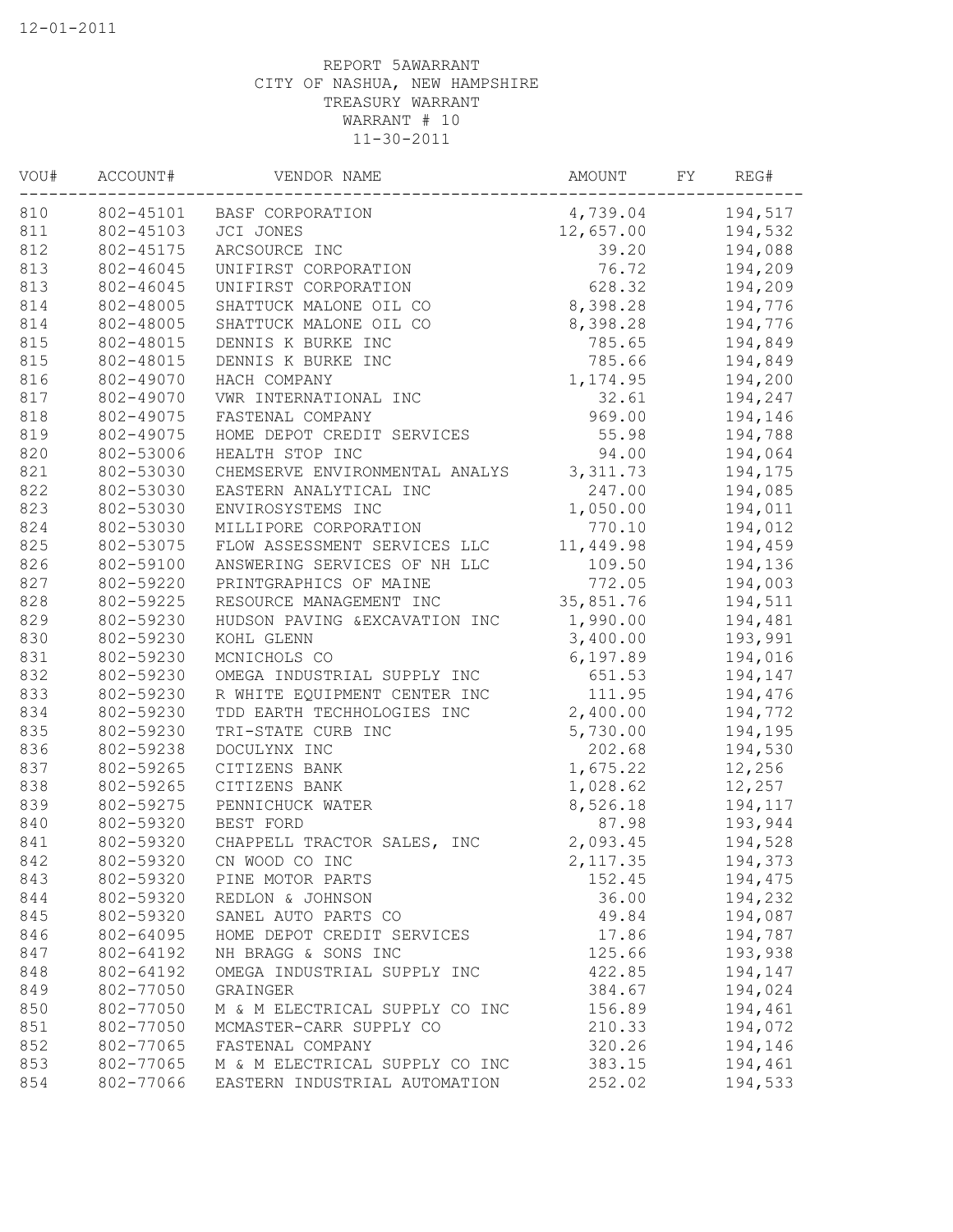| VOU#  | ACCOUNT#  | VENDOR NAME                        | AMOUNT   | FY. | REG#       |
|-------|-----------|------------------------------------|----------|-----|------------|
| 855   | 802-77067 | MCMASTER-CARR SUPPLY CO            | 418.98   |     | 194,072    |
| 856   | 802-77069 | ATCO INTERNATIONAL                 | 1,509.35 |     | 194,221    |
| 857   | 802-77069 | BELLETETES INC                     | 98.22    |     | 194,082    |
| 858   | 802-77069 | GRAINGER                           | 1,700.44 |     | 194,024    |
| 859   | 802-77069 | HOME DEPOT CREDIT SERVICES         | 12.94    |     | 194,788    |
| 860   | 802-77069 | M & M ELECTRICAL SUPPLY CO<br>INC  | 1,220.64 |     | 194,461    |
| 860   | 802-77069 | M & M ELECTRICAL SUPPLY CO<br>INC. | 69.16    |     | 194,461    |
| 861   | 802-77069 | MCMASTER-CARR SUPPLY CO            | 1,390.31 |     | 194,072    |
| 862   | 802-77069 | PINE MOTOR PARTS                   | 73.50    |     | 194,475    |
| 862   | 802-77070 | PINE MOTOR PARTS                   | 242.91   |     | 194,475    |
| 863   | 802-77072 | SOUTHWORTH MILTON INC              | 1,228.74 |     | 193,964    |
| 864   | 802-82025 | NH RETIREMENT SYSTEM               | 119.60   |     | 12,246     |
| 864   | 802-82025 | NH RETIREMENT SYSTEM               | 667.48   |     | 12,246     |
| 865   | 802-94005 | NHWPCA                             | 70.00    |     | 194,826    |
| 865   | 802-94005 | NHWPCA                             | 105.00   |     | 194,826    |
| 866   | 802-96004 | RADIOSHACK                         | $-44.97$ |     | 194,843    |
| TOTAL | 802       | SEWERAGE DISPOSAL SYSTEM           |          |     | 200,817.59 |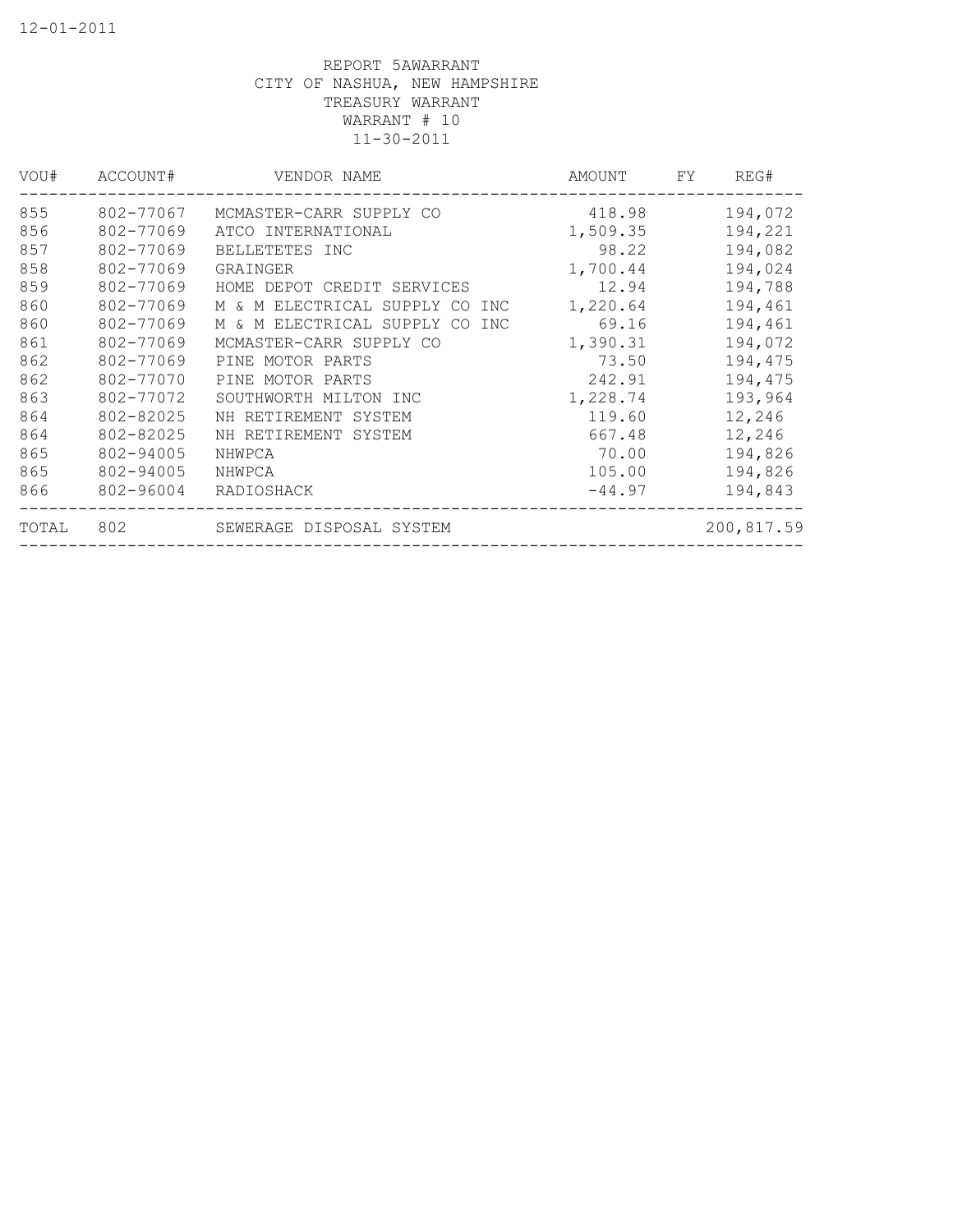| VOU#                                                                      | ACCOUNT#                                                                                                                                                    | VENDOR NAME                                                                                                                                                                                                                                                                                                   | AMOUNT FY REG#                                                                                               |                                                                                                                       |
|---------------------------------------------------------------------------|-------------------------------------------------------------------------------------------------------------------------------------------------------------|---------------------------------------------------------------------------------------------------------------------------------------------------------------------------------------------------------------------------------------------------------------------------------------------------------------|--------------------------------------------------------------------------------------------------------------|-----------------------------------------------------------------------------------------------------------------------|
|                                                                           |                                                                                                                                                             | 867 901-59100 UNIVERSAL RECYCLING TECH LLC 260.65 194,504                                                                                                                                                                                                                                                     |                                                                                                              |                                                                                                                       |
| TOTAL 901                                                                 |                                                                                                                                                             | SOLID WASTE TRUST FUND                                                                                                                                                                                                                                                                                        |                                                                                                              | 260.65                                                                                                                |
| 868                                                                       |                                                                                                                                                             | 920-59100 CRAM & FERGUSON ARCHITECTS 1,419.32 193,920                                                                                                                                                                                                                                                         |                                                                                                              |                                                                                                                       |
|                                                                           |                                                                                                                                                             | TOTAL 920 HUNT MEMORIAL BLDG TRUST FUND                                                                                                                                                                                                                                                                       |                                                                                                              | 1,419.32                                                                                                              |
| 869                                                                       |                                                                                                                                                             | 931-98029 PETTY CASH                                                                                                                                                                                                                                                                                          |                                                                                                              | 73.00 194,773                                                                                                         |
| TOTAL 931                                                                 |                                                                                                                                                             | POLICE TRUST FUND                                                                                                                                                                                                                                                                                             |                                                                                                              | 73.00                                                                                                                 |
| 870                                                                       |                                                                                                                                                             | 941-98029 BOARD OF HEALTH/PETTY CASH                                                                                                                                                                                                                                                                          |                                                                                                              | 42.00 194,774                                                                                                         |
| TOTAL 941                                                                 |                                                                                                                                                             | HEALTH & COMM SVCS TRUST FUND                                                                                                                                                                                                                                                                                 |                                                                                                              | 42.00                                                                                                                 |
| 871                                                                       |                                                                                                                                                             | 951-59170 HI-WAY SAFETY SYSTEMS INC                                                                                                                                                                                                                                                                           | 2, 223.41 193, 989                                                                                           |                                                                                                                       |
| TOTAL                                                                     | 951                                                                                                                                                         | PWD & ENG TRUST FUND                                                                                                                                                                                                                                                                                          |                                                                                                              | 2,223.41                                                                                                              |
| 872<br>872<br>873<br>873<br>874<br>875<br>876<br>877<br>878<br>879<br>880 | 952-05058<br>$952 - 05058$<br>$952 - 05058$<br>$952 - 05058$<br>952-05058<br>952-05058<br>$952 - 05058$<br>952-05058<br>952-75021<br>952-75021<br>952-75021 | ASAP FIRE & SAFETY<br>ASAP FIRE & SAFETY<br>ASAP FIRE & SAFETY CORPORATION<br>ASAP FIRE & SAFETY CORPORATION<br>DWIGHT DAMON ASSOCIATES<br>POOR FARM TRADING POST<br>UNITED SITE SERVICES NORTHEAST<br>WISS MICHAELLA<br>AFFILIATED HVAC SERVICES LLC<br>HOME DEPOT CREDIT SERVICES<br>JOHNSON'S ELECTRIC INC | 448.50<br>899.90<br>1,307.50<br>70.00<br>1,000.00<br>120.00<br>54.97<br>450.00<br>267.00<br>444.71<br>138.00 | 194,028<br>194,028<br>194,033<br>194,033<br>193,947<br>194,134<br>194,820<br>194,585<br>194,056<br>194,788<br>194,013 |
|                                                                           |                                                                                                                                                             | TOTAL 952 PARK & RECREATION TRUST FUND                                                                                                                                                                                                                                                                        |                                                                                                              | 5,200.58                                                                                                              |
| 881<br>881<br>882<br>882<br>883                                           | 961-05061<br>961-05061<br>961-05061<br>961-05061<br>961-59100                                                                                               | JOHNSON BROOKE E<br>JOHNSON BROOKE E<br>RUSSELL JEAN P<br>RUSSELL JEAN P<br>CARLSON TREE SERVICE                                                                                                                                                                                                              | 600.00<br>200.00<br>1,600.00<br>400.00<br>1,725.00                                                           | 194,577<br>194,577<br>194,567<br>194,567<br>194,141                                                                   |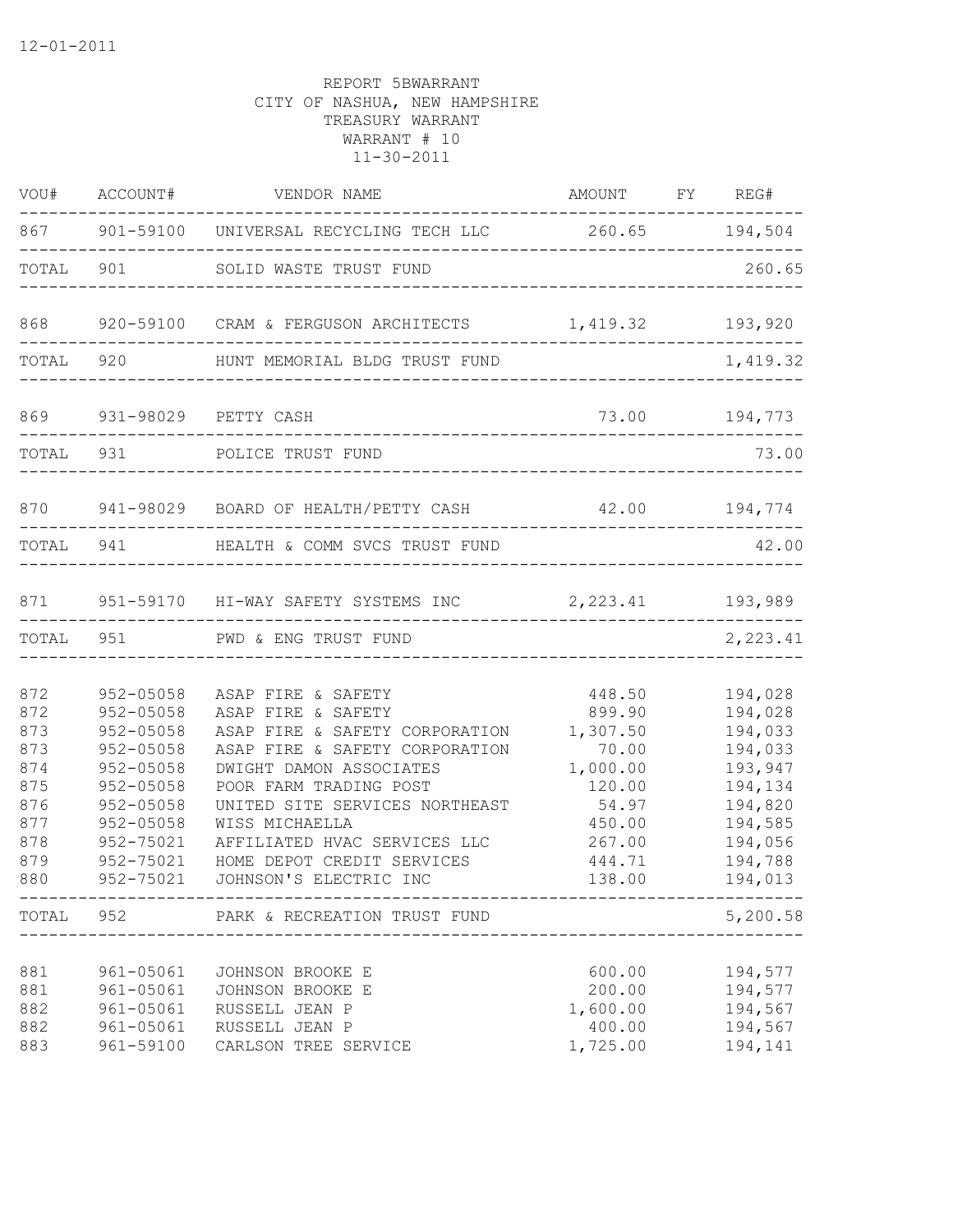| VOU#                                                                                | ACCOUNT#                                                                                                          | VENDOR NAME                                                                                                                                                                                                           | AMOUNT                                                                                       | FY | REG#                                                                                            |
|-------------------------------------------------------------------------------------|-------------------------------------------------------------------------------------------------------------------|-----------------------------------------------------------------------------------------------------------------------------------------------------------------------------------------------------------------------|----------------------------------------------------------------------------------------------|----|-------------------------------------------------------------------------------------------------|
| TOTAL                                                                               | 961                                                                                                               | EDGEWOOD CEMETERY TRUST FUND                                                                                                                                                                                          |                                                                                              |    | 4,525.00                                                                                        |
| 884<br>885<br>886                                                                   | 963-34005<br>963-45185<br>963-48015                                                                               | MCLAUGHLIN OIL COMPANY<br>HARDY DORIC INC<br>DENNIS K BURKE INC                                                                                                                                                       | 308.91<br>585.00<br>785.97                                                                   |    | 194,018<br>194,093<br>194,849                                                                   |
| TOTAL                                                                               | 963                                                                                                               | WOODLAWN CEMETERY TRUST FUND                                                                                                                                                                                          |                                                                                              |    | 1,679.88                                                                                        |
| 887<br>888                                                                          | 972-49075<br>972-49075                                                                                            | HUDSON PAVING & EXCAVATION INC<br>TRI-STATE CURB INC                                                                                                                                                                  | 428.00<br>3,906.00                                                                           |    | 194,481<br>194,195                                                                              |
| TOTAL                                                                               | 972                                                                                                               | PLANNING TRUST FUND                                                                                                                                                                                                   |                                                                                              |    | 4,334.00                                                                                        |
| 889<br>890<br>891<br>892                                                            | 975-01660<br>975-33005<br>975-34015<br>975-34015                                                                  | EATON & BERUBE INSURANCE AGENC<br>PENNICHUCK WATER<br>METROMEDIA ENERGY INC<br>NATIONAL GRID                                                                                                                          | 4,426.00<br>23.85<br>96.34<br>118.70                                                         |    | 194,845<br>194,795<br>194,813<br>193,912                                                        |
| TOTAL                                                                               | 975                                                                                                               | LIBRARY TRUST FUND                                                                                                                                                                                                    |                                                                                              |    | 4,664.89                                                                                        |
| 893<br>232,79<br>232,79<br>232,79<br>232,79<br>232,79<br>232,80<br>232,80<br>232,80 | 981-05052<br>981-49050<br>981-49050<br>981-49050<br>981-49050<br>981-49075<br>981-53109<br>981-55005<br>981-64192 | CHARLOTTE AVENUE SCHOOL PTO<br>HOWDA DESIGNZ<br>MURRAY MCMURRAY HATCHERY<br>NOC BAY TRADING CO<br>WEST MUSIC<br>STAPLES BUSINESS ADVANTAGE<br>SYMMETRY TILE WORKS<br>FIRST STUDENT INC<br>B & H PHOTO VIDEO PRO AUDIO | 400.00<br>158.51<br>238.32<br>2,792.65<br>132.85<br>399.97<br>3,220.00<br>195.68<br>1,926.50 |    | 194,548<br>194,667<br>194,618<br>194,661<br>194,271<br>194,176<br>194,682<br>194,329<br>193,932 |
| TOTAL                                                                               | 981                                                                                                               | SCHOOL TRUST FUND                                                                                                                                                                                                     |                                                                                              |    | 9,464.48                                                                                        |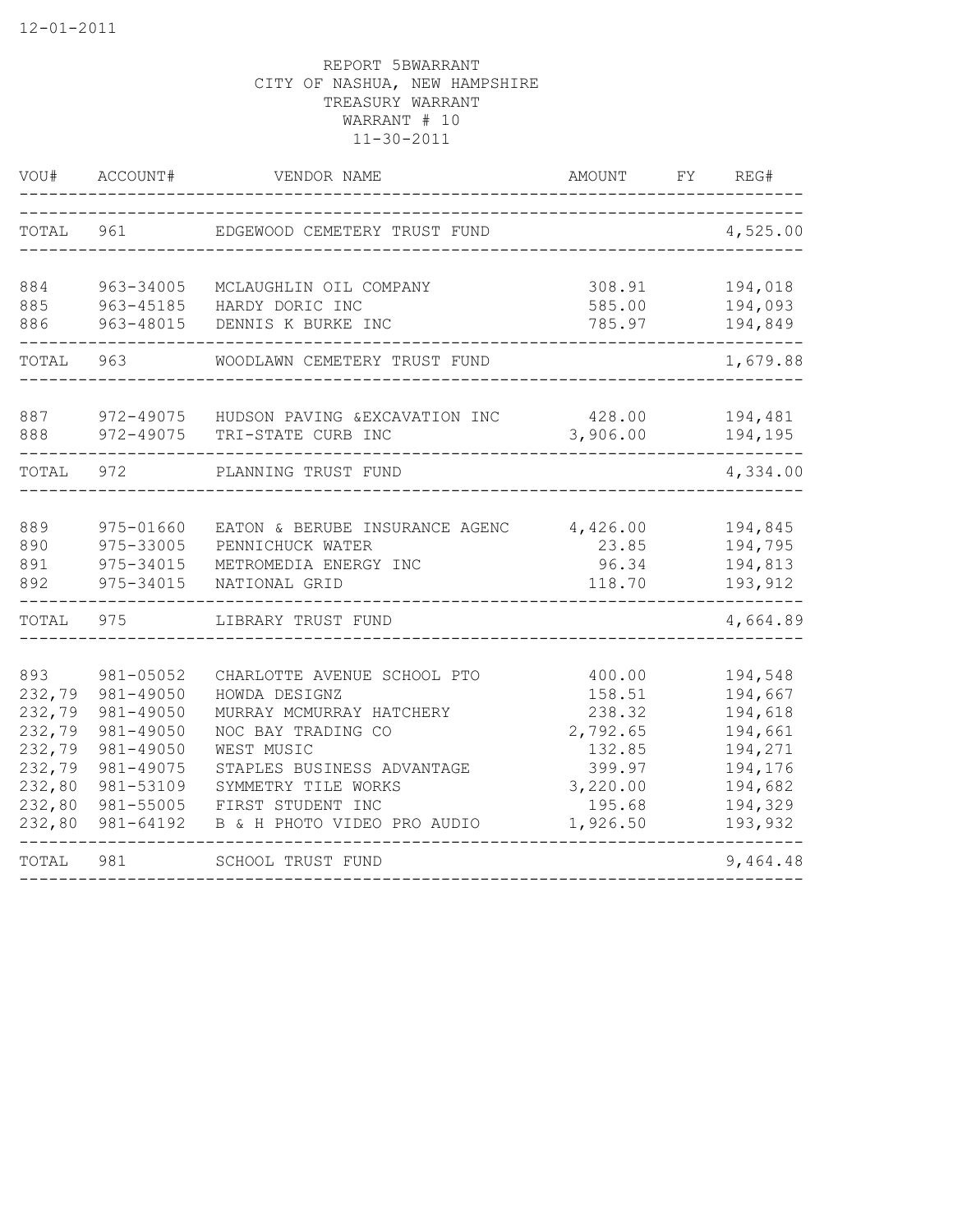|       | ACCOUNT#                                             | PAYROLL WEEK ENDING        | AMOUNT                  |
|-------|------------------------------------------------------|----------------------------|-------------------------|
|       | $\overline{\phantom{0}}$<br>$\overline{\phantom{0}}$ | 19-NOV-2011<br>26-NOV-2011 | 2,180.88<br>$-2,180.88$ |
| TOTAL |                                                      |                            |                         |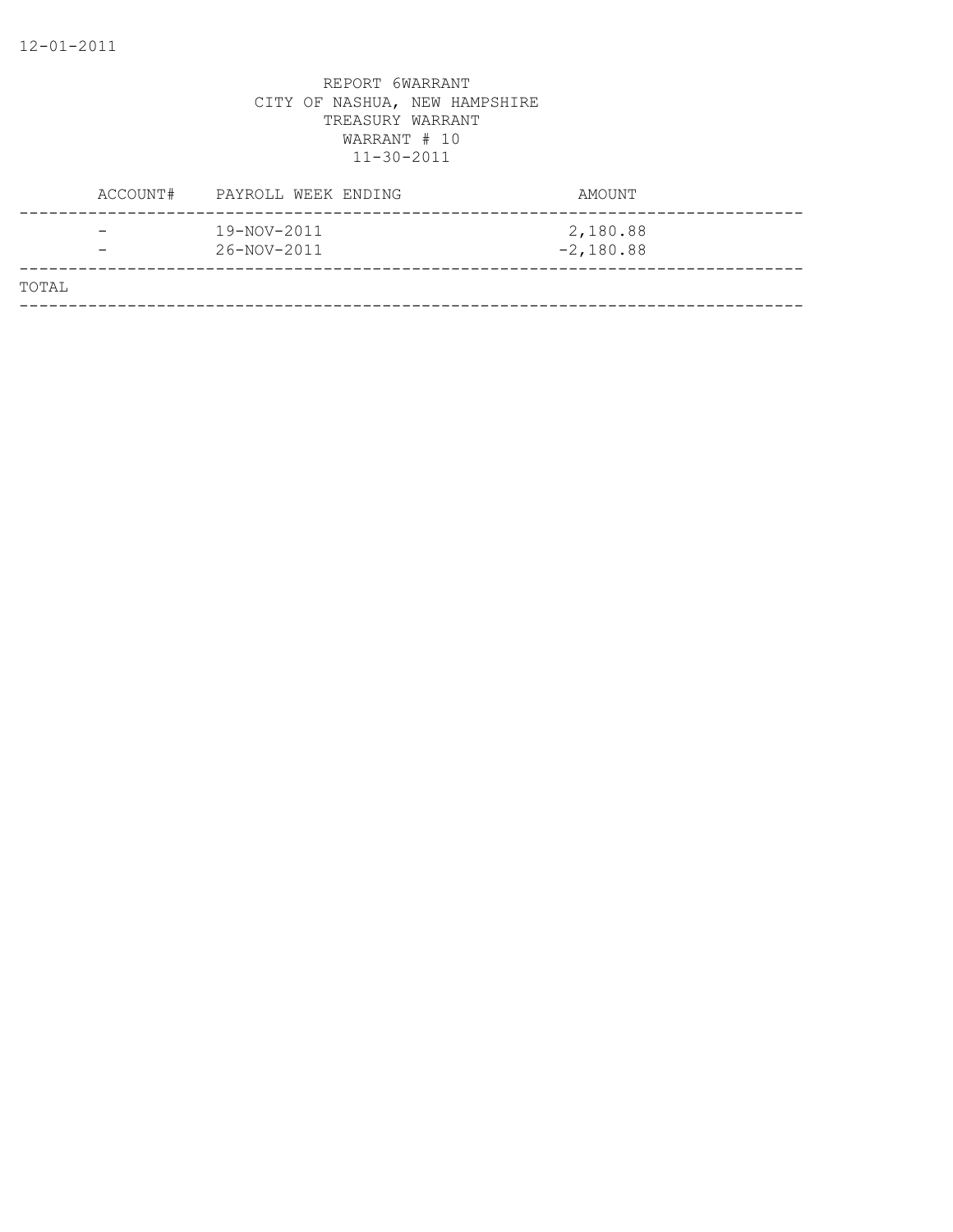|           |           | ACCOUNT# PAYROLL WEEK ENDING  | AMOUNT   |          |
|-----------|-----------|-------------------------------|----------|----------|
|           | 305-11125 | 12-NOV-2011                   | 962.06   |          |
|           | 305-11125 | 19-NOV-2011                   | 962.06   |          |
|           | 305-11125 | 26-NOV-2011                   | 962.06   |          |
|           | 305-11239 | 12-NOV-2011                   | 1,080.52 |          |
|           | 305-11239 | 19-NOV-2011                   | 1,080.52 |          |
|           | 305-11239 | 26-NOV-2011                   | 1,080.52 |          |
|           |           | 305-31050  19-NOV-2011        | 50.00    |          |
| TOTAL 305 |           | SRF - CIVIC & COMM ACTIVITIES |          | 6,177.74 |
|           |           |                               |          |          |
|           | 308-11130 | 12-NOV-2011                   | 862.73   |          |
|           | 308-11130 | 19-NOV-2011                   | 862.73   |          |
|           | 308-11130 | 26-NOV-2011                   | 862.72   |          |
|           | 308-11418 | 12-NOV-2011                   | 220.47   |          |
|           | 308-11418 | 19-NOV-2011                   |          |          |
|           | 308-11418 | 26-NOV-2011                   | 198.40   |          |
|           | 308-11441 | 12-NOV-2011                   | 1,453.64 |          |
|           | 308-11441 | 19-NOV-2011                   | 1,453.63 |          |
|           | 308-11441 | 26-NOV-2011                   | 1,453.63 |          |
|           | 308-11446 | 12-NOV-2011                   | 1,156.28 |          |
|           | 308-11446 | 19-NOV-2011                   | 1,156.28 |          |
|           | 308-11446 | 26-NOV-2011                   | 1,156.29 |          |
|           | 308-11447 | 12-NOV-2011                   | 257.36   |          |
|           | 308-11447 | 19-NOV-2011                   | 257.36   |          |
|           | 308-11447 | 26-NOV-2011                   | 257.36   |          |
|           | 308-11540 | 12-NOV-2011                   | 1,083.90 |          |
|           | 308-11540 | 19-NOV-2011                   | 1,083.90 |          |
|           | 308-11540 | 26-NOV-2011                   | 1,083.90 |          |
|           | 308-11578 | 12-NOV-2011                   | 997.84   |          |
|           | 308-11578 | 19-NOV-2011                   | 997.83   |          |
|           | 308-11578 | 26-NOV-2011                   | 997.83   |          |
|           | 308-11589 | 12-NOV-2011                   | 1,080.52 |          |
|           | 308-11589 | 19-NOV-2011                   | 985.99   |          |
|           | 308-11589 | 26-NOV-2011                   | 1,080.52 |          |
|           | 308-11608 | 12-NOV-2011                   | 976.16   |          |
|           | 308-11608 | 19-NOV-2011                   | 976.17   |          |
|           | 308-11608 | 26-NOV-2011                   | 976.17   |          |
|           | 308-83051 | 12-NOV-2011                   | 3,196.95 |          |
|           | 308-83051 | 19-NOV-2011                   | 3,605.79 |          |
|           | 308-83051 | 26-NOV-2011                   | 3,769.78 |          |
|           | 308-83052 | 12-NOV-2011                   | 2,436.45 |          |
|           | 308-83052 | 19-NOV-2011                   | 1,646.77 |          |
|           | 308-83052 | 26-NOV-2011                   | 1,530.79 |          |
|           | 308-83102 | 12-NOV-2011                   | 1,384.62 |          |
|           | 308-83102 | 19-NOV-2011                   | 9,098.92 |          |
|           | 308-83102 | 26-NOV-2011                   | 4,130.92 |          |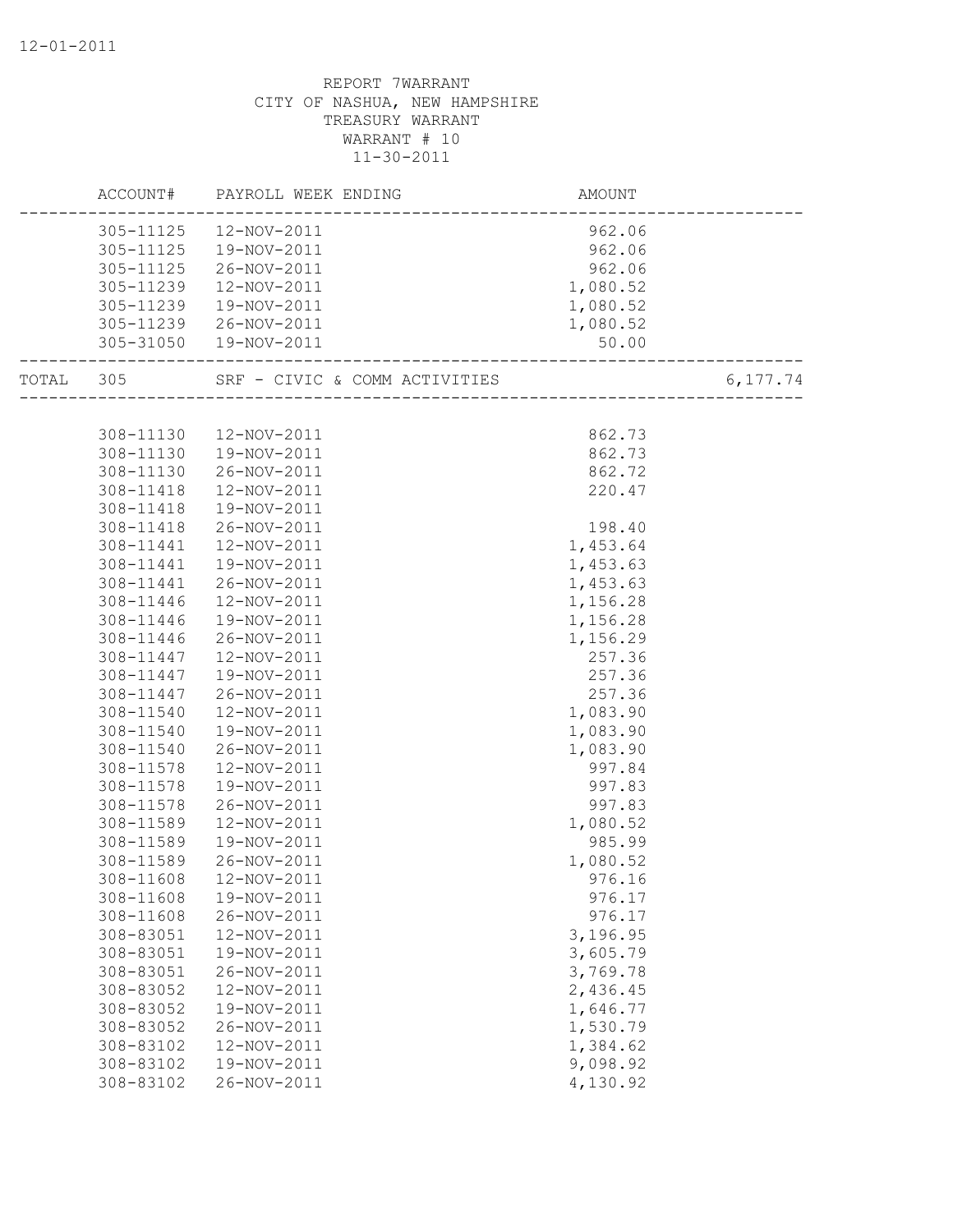|       |                          | ACCOUNT# PAYROLL WEEK ENDING                                                  | AMOUNT           |            |
|-------|--------------------------|-------------------------------------------------------------------------------|------------------|------------|
|       |                          | TOTAL 308 SRF - INSURANCE                                                     |                  | 54,730.60  |
|       |                          | _________________________________                                             |                  |            |
|       |                          | 3092-13004 12-NOV-2011                                                        | 547.92           |            |
|       |                          | 3092-13004 19-NOV-2011                                                        | 1,028.81         |            |
|       |                          | 3092-13004 26-NOV-2011                                                        | 252.24           |            |
|       |                          | TOTAL 309 FRESH FRUIT & VEGETABLE GRANT<br>---------------------------------- |                  | 1,828.97   |
|       |                          | 3097-11162  12-NOV-2011                                                       | 645.75           |            |
|       | 3097-11162               | 19-NOV-2011                                                                   | 645.75           |            |
|       | 3097-11162               | 26-NOV-2011                                                                   | 645.75           |            |
|       | 3097-11408               | 12-NOV-2011                                                                   | 1,055.05         |            |
|       | 3097-11408               | 19-NOV-2011                                                                   | 852.32           |            |
|       | 3097-11408               | 26-NOV-2011                                                                   | 456.05           |            |
|       | 3097-12112               | 12-NOV-2011                                                                   | 498.22           |            |
|       | 3097-12112               | 19-NOV-2011                                                                   | 602.98           |            |
|       | 3097-12112               | 26-NOV-2011                                                                   | 262.31           |            |
|       | 3097-12830               | 12-NOV-2011                                                                   | 70.32            |            |
|       | 3097-12830               | 19-NOV-2011                                                                   | 159.85           |            |
|       | 3097-12830               | 26-NOV-2011                                                                   | 11.39            |            |
|       | 3097-19138               | 19-NOV-2011                                                                   | 3,029.27         |            |
|       | 3097-19139               | 19-NOV-2011                                                                   | 13, 142. 21      |            |
|       | 3097-19140               | 12-NOV-2011                                                                   | 8,903.36         |            |
|       | 3097-19140               | 19-NOV-2011                                                                   | 8,890.00         |            |
|       | 3097-19140               | 26-NOV-2011                                                                   | 5,340.59         |            |
|       | 3097-19540               | 12-NOV-2011                                                                   | 24, 231.37       |            |
|       | 3097-19540               | 19-NOV-2011                                                                   | 24, 135.51       |            |
|       | 3097-19540               | 26-NOV-2011                                                                   | 14,597.69        |            |
|       | 3097-19544               | 12-NOV-2011                                                                   | 540.54<br>704.47 |            |
|       | 3097-19544<br>3097-19544 | 19-NOV-2011<br>26-NOV-2011                                                    | 283.56           |            |
|       | 3097-19545               | 12-NOV-2011                                                                   | 2,083.41         |            |
|       | 3097-19545               | 19-NOV-2011                                                                   | 2,432.75         |            |
|       |                          | 3097-19545 26-NOV-2011                                                        | 847.48           |            |
| TOTAL | 309                      | SRF - FOOD SERVICES                                                           |                  | 115,067.95 |
|       |                          |                                                                               |                  |            |
|       | 3117-12006               | 12-NOV-2011                                                                   | 1,125.00         |            |
|       | 3117-12006               | 19-NOV-2011                                                                   | 1,600.00         |            |
|       | 3117-13032               | 12-NOV-2011                                                                   | 54.22            |            |
|       | 3117-13032               | 19-NOV-2011                                                                   | 36.14            |            |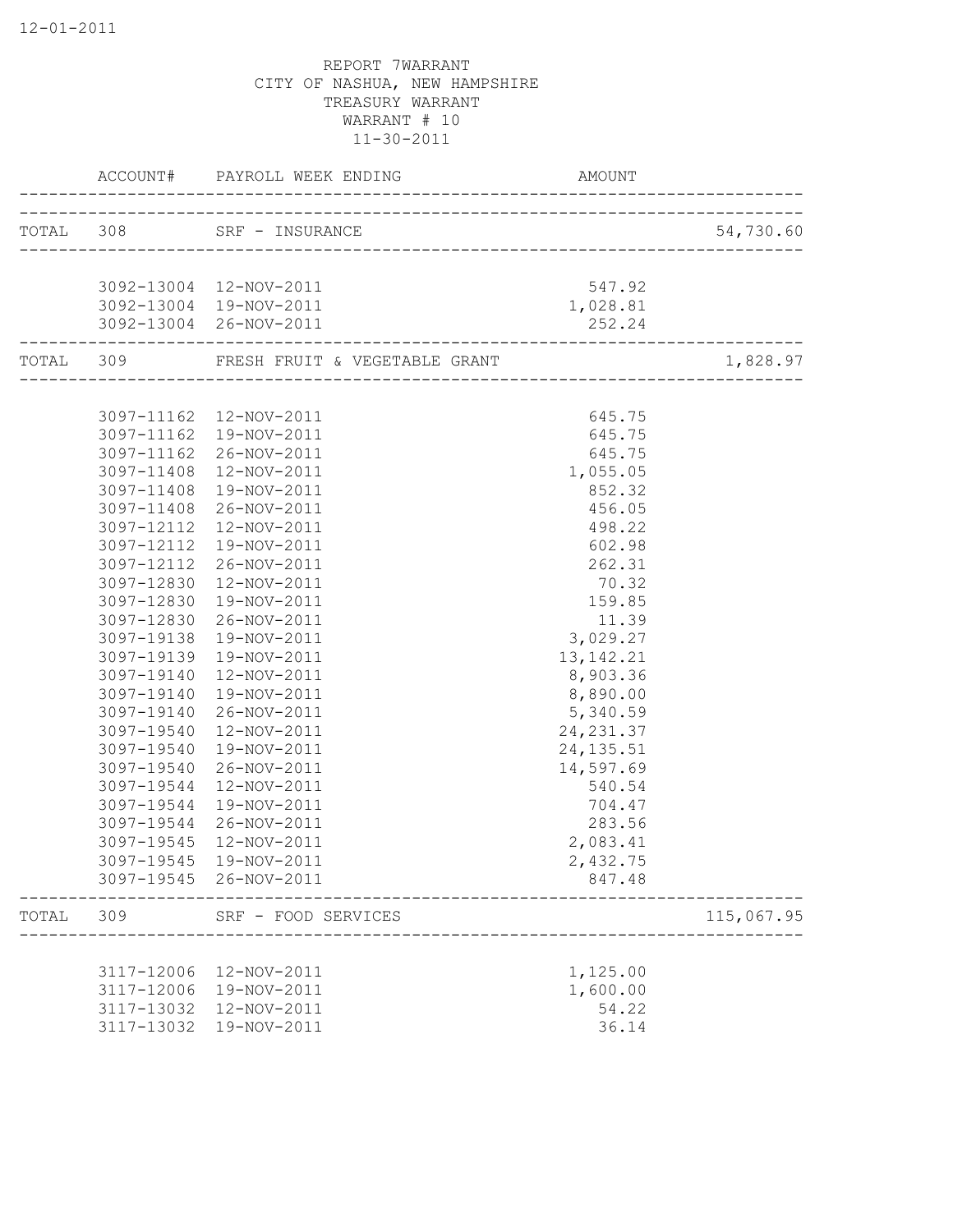|           | ACCOUNT#  | PAYROLL WEEK ENDING              | <b>AMOUNT</b> |           |
|-----------|-----------|----------------------------------|---------------|-----------|
|           |           | TOTAL 311 DRIVER'S EDUCATION     |               | 2,815.36  |
|           |           | ---------------------------      |               |           |
|           | 312-11165 | 12-NOV-2011                      | 557.36        |           |
|           | 312-11165 | 19-NOV-2011                      | 557.36        |           |
|           | 312-11165 | 26-NOV-2011                      | 557.37        |           |
|           | 312-11191 | 12-NOV-2011                      | 827.26        |           |
|           | 312-11191 | 19-NOV-2011                      | 827.27        |           |
|           | 312-11191 | 26-NOV-2011                      | 827.27        |           |
|           | 312-11445 | 12-NOV-2011                      | 109.36        |           |
|           | 312-11445 | 19-NOV-2011                      | 109.36        |           |
|           | 312-11445 | 26-NOV-2011                      | 109.36        |           |
|           | 312-11547 | 12-NOV-2011                      | 2,224.35      |           |
|           | 312-11547 | 19-NOV-2011                      | 2,317.68      |           |
|           | 312-11547 | 26-NOV-2011                      | 2,235.48      |           |
|           | 312-12052 | 12-NOV-2011                      | 620.80        |           |
|           | 312-12052 | 19-NOV-2011                      | 647.55        |           |
|           | 312-12052 | 26-NOV-2011                      | 573.99        |           |
|           | 312-12116 | 12-NOV-2011                      | 593.16        |           |
|           | 312-12116 | 19-NOV-2011                      | 616.90        |           |
|           | 312-12116 | 26-NOV-2011                      | 596.13        |           |
|           | 312-13004 | 12-NOV-2011                      | 447.20        |           |
|           |           | 312-13004  19-NOV-2011           | 355.11        |           |
|           |           | 312-13004 26-NOV-2011            | 250.50        |           |
| TOTAL 312 |           | SRF - FINANCIAL SERVICES         |               | 15,960.82 |
|           |           |                                  |               |           |
|           |           | 3122-12006 12-NOV-2011           | 237.50        |           |
|           |           | 3122-12006 19-NOV-2011           | 775.00        |           |
|           |           | 3122-12006 26-NOV-2011           | 112.50        |           |
| TOTAL     | 312       | ADULT ED/CONTINUING ED           |               | 1,125.00  |
|           |           | 3212-12006 19-NOV-2011           | 150.00        |           |
|           |           |                                  |               | 150.00    |
| TOTAL     |           | 321 ADULT ED/COLLEGE TRANSITIONS |               |           |
|           |           | 3262-11860  19-NOV-2011          | 2,211.46      |           |
| TOTAL     | 326       | NH ALTERNATE ASSES COACH         |               | 2,211.46  |
|           |           | 331-11250  12-NOV-2011           | 717.45        |           |
|           |           | 331-11250  19-NOV-2011           | 717.44        |           |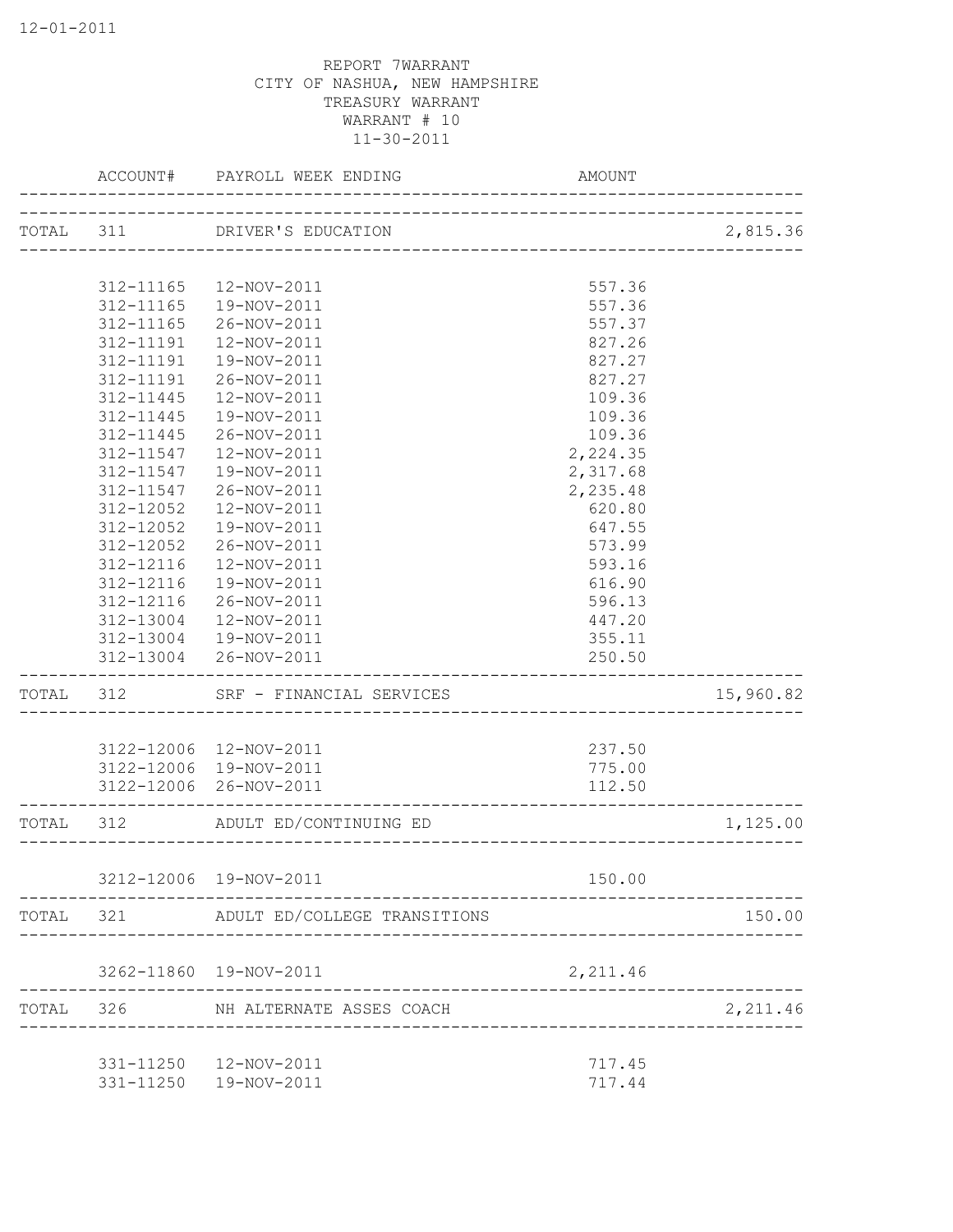|           |                        | ACCOUNT# PAYROLL WEEK ENDING    | AMOUNT                              |           |
|-----------|------------------------|---------------------------------|-------------------------------------|-----------|
|           | 331-11250              | 26-NOV-2011                     | 717.45                              |           |
|           | 331-11561              | 12-NOV-2011                     | 1,173.90                            |           |
|           | 331-11561              | 19-NOV-2011                     | 1,173.90                            |           |
|           | 331-11561              | 26-NOV-2011                     | 1,173.90                            |           |
|           | 331-12115              | 12-NOV-2011                     | 555.49                              |           |
|           | 331-12115              | 19-NOV-2011                     | 555.49                              |           |
|           | 331-12115              | 26-NOV-2011                     | 555.49                              |           |
|           | 331-13038              | 19-NOV-2011                     | 141.74                              |           |
|           | 331-13038              | 26-NOV-2011                     | 141.74                              |           |
|           | 331-13044              | 12-NOV-2011                     | 1,877.49                            |           |
|           | 331-13044              | 19-NOV-2011                     | 1,819.61                            |           |
|           | 331-13044              | 26-NOV-2011                     | 8,349.96                            |           |
|           | 331-13048              | 26-NOV-2011                     | 1,519.15                            |           |
|           | 331-15002              | 12-NOV-2011                     | 234.78                              |           |
|           | 331-15002              | 26-NOV-2011                     | 234.78                              |           |
|           | 331-18036              | 12-NOV-2011                     | 11,983.05                           |           |
|           |                        | 331-18036  19-NOV-2011          | 13,342.11                           |           |
|           |                        | 331-18036 26-NOV-2011           | 19,549.22                           |           |
| TOTAL 331 |                        | SRF - POLICE DEPARTMENT         | ___________________________________ | 66,534.14 |
|           |                        |                                 |                                     |           |
|           |                        | 332-18084  19-NOV-2011          | 105.32                              |           |
|           |                        | 332-18084 26-NOV-2011           | 263.31                              |           |
|           |                        | TOTAL 332 SRF - FIRE DEPARTMENT |                                     | 368.63    |
|           |                        |                                 |                                     |           |
|           | 341-01210              | 12-NOV-2011                     | 437.48                              |           |
|           | 341-01210              | 19-NOV-2011                     | 437.48                              |           |
|           | 341-01210              | 26-NOV-2011                     | 437.49                              |           |
|           | 341-11024              | 12-NOV-2011                     | 264.35                              |           |
|           | 341-11024              | 19-NOV-2011                     | 264.35                              |           |
|           | 341-11024              | 26-NOV-2011                     | 264.35                              |           |
|           | 341-11235              | 12-NOV-2011                     | 1,217.17                            |           |
|           | 341-11235              | 19-NOV-2011                     | 1,217.17                            |           |
|           | 341-11235              | 26-NOV-2011                     | 1,217.17                            |           |
|           | 341-11484              | 12-NOV-2011                     | 963.20                              |           |
|           | 341-11484              | 19-NOV-2011                     | 963.20                              |           |
|           | 341-11484              | 26-NOV-2011                     | 963.20                              |           |
|           | 341-11563              | 12-NOV-2011                     | 1,019.34                            |           |
|           | 341-11563              | 19-NOV-2011                     | 1,019.33                            |           |
|           | 341-11563<br>341-31050 | 26-NOV-2011<br>19-NOV-2011      | 1,019.33<br>100.00                  |           |
| TOTAL     | 341                    | SRF - COMMUNITY SERVICES        |                                     | 11,804.61 |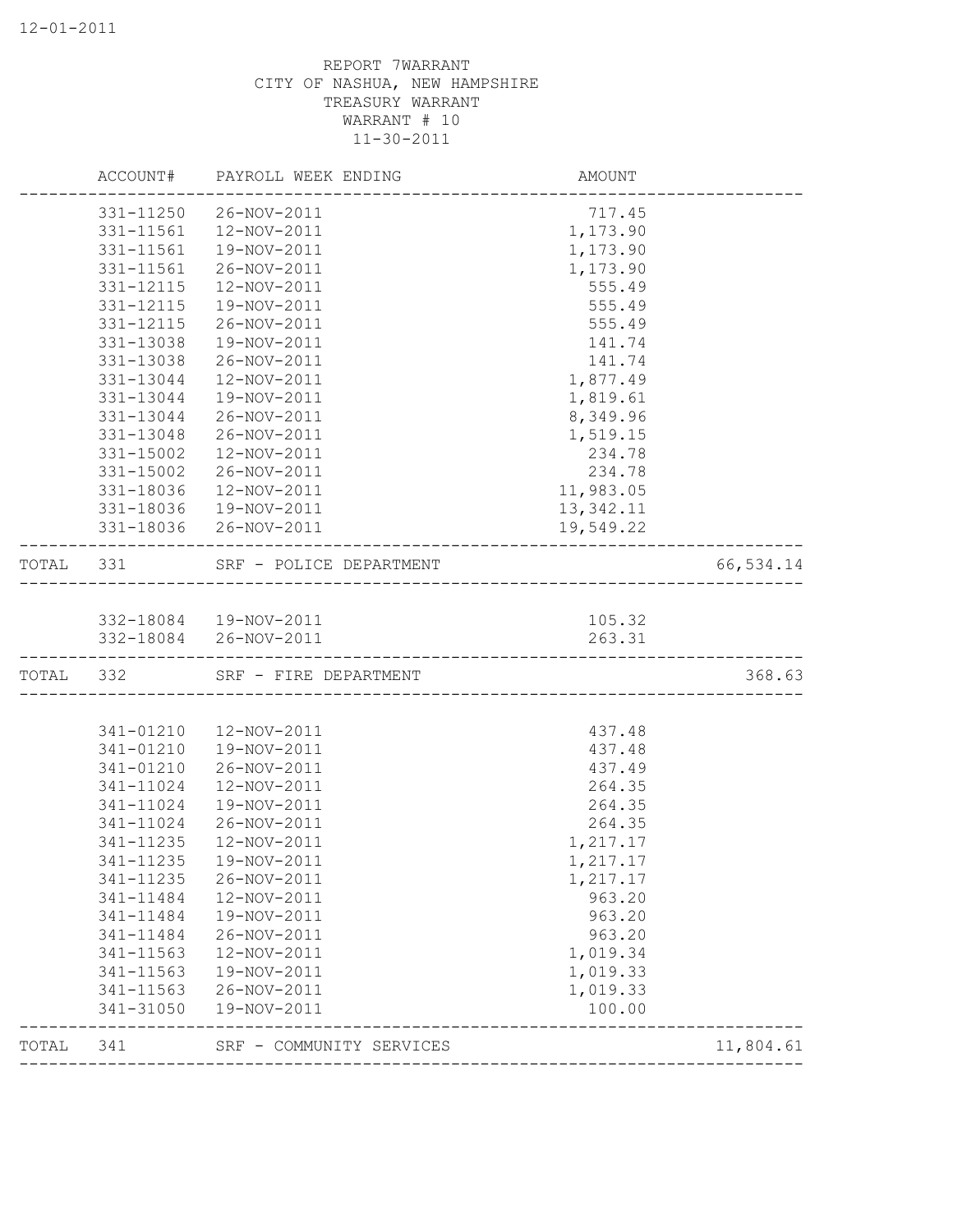|           | ACCOUNT#   | PAYROLL WEEK ENDING                                 | AMOUNT                |           |
|-----------|------------|-----------------------------------------------------|-----------------------|-----------|
|           | 342-11499  | 26-NOV-2011                                         | $-1,919.76$           |           |
|           | 342-12000  | 12-NOV-2011                                         | 518.10                |           |
|           | 342-12000  | 19-NOV-2011                                         | 518.10                |           |
|           | 342-12000  | 26-NOV-2011                                         | 518.10                |           |
|           | 342-12199  | 12-NOV-2011                                         | 959.35                |           |
|           | 342-12199  | 19-NOV-2011                                         | 959.35                |           |
|           | 342-12199  | 26-NOV-2011                                         | 2,879.11              |           |
|           | 342-12582  | 12-NOV-2011                                         | 838.01                |           |
|           | 342-12582  | 19-NOV-2011                                         | 838.02                |           |
|           |            | 342-12582 26-NOV-2011                               | 838.02                |           |
| TOTAL 342 |            | SRF - COMMUNITY HEALTH<br>------------------------- |                       | 6,946.40  |
|           |            |                                                     |                       |           |
|           |            | 3452-11162  12-NOV-2011                             | 711.39                |           |
|           |            | 3452-11162  19-NOV-2011                             | 711.38                |           |
|           |            | 3452-11162 26-NOV-2011                              | 692.41                |           |
|           |            | 3452-11860 19-NOV-2011                              | 7,073.01              |           |
|           |            | 3452-12006 12-NOV-2011                              | 2,817.98              |           |
|           |            | 3452-12006 19-NOV-2011                              | 6,340.29              |           |
|           |            | 3452-12006 26-NOV-2011                              | 464.68                |           |
| TOTAL 345 |            | TITLE IV 21ST CENT ELEM                             |                       | 18,811.14 |
|           |            |                                                     |                       |           |
|           |            | 3462-11860 19-NOV-2011<br>3462-12006 12-NOV-2011    | 3,647.31<br>641.10    |           |
|           |            | 3462-12006 19-NOV-2011                              | 4,175.23              |           |
|           |            |                                                     |                       |           |
| TOTAL 346 |            | TITLE IV 21ST CENT MIDDLE                           |                       | 8,463.64  |
|           |            |                                                     |                       |           |
|           |            | 3468-11162  12-NOV-2011                             | 645.75                |           |
|           |            | 3468-11162  19-NOV-2011                             | 645.75                |           |
|           | 3468-11162 | 26-NOV-2011                                         | 645.75                |           |
|           | 3468-11870 | 19-NOV-2011                                         | 4,488.23              |           |
|           |            | 3468-19230 19-NOV-2011                              | 1,516.00              |           |
| TOTAL     | 346        | SMALLER LEARNING COMMUNITY                          |                       | 7,941.48  |
|           |            | 3501-13133 19-NOV-2011                              | 400.00                |           |
| TOTAL     | 350        | TITLE IIA QUALITY TEACHERS                          |                       | 400.00    |
|           |            | 3502-11726 19-NOV-2011                              |                       |           |
|           | 3502-11803 | 19-NOV-2011                                         | 13,220.86<br>1,105.04 |           |
|           |            |                                                     |                       |           |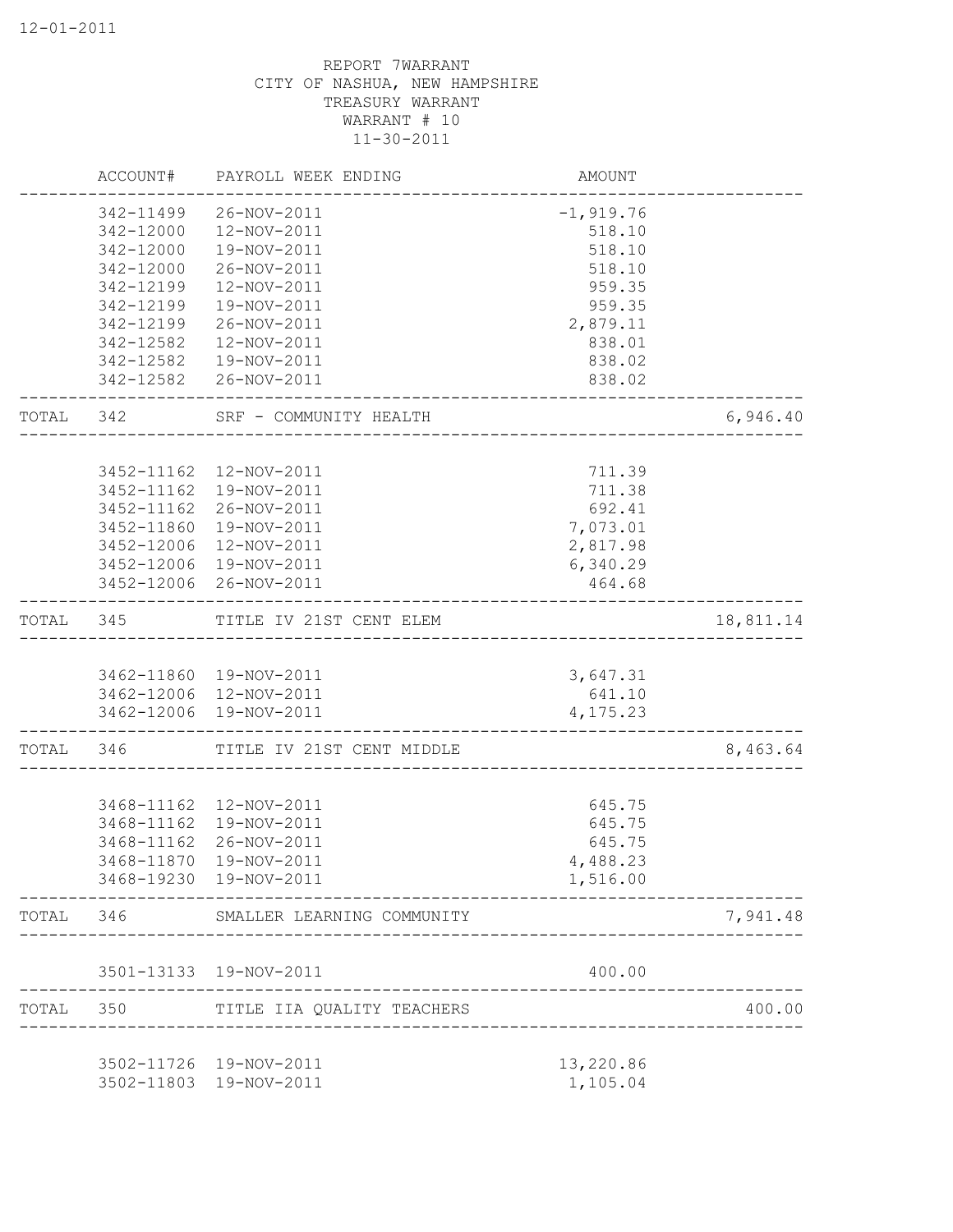|           | ACCOUNT#               | PAYROLL WEEK ENDING                              | AMOUNT                             |           |
|-----------|------------------------|--------------------------------------------------|------------------------------------|-----------|
|           |                        | 3502-12201 12-NOV-2011<br>3502-12201 19-NOV-2011 | 124.00<br>93.00                    |           |
| TOTAL 350 |                        | TITLE IIA HQT<br>______________________          |                                    | 14,542.90 |
|           |                        |                                                  |                                    |           |
|           | 352-11562              | 12-NOV-2011                                      | 420.52                             |           |
|           |                        | 352-11562  19-NOV-2011<br>352-11562 26-NOV-2011  | 420.52<br>420.52                   |           |
| TOTAL     | 352                    | SRF - PARKS AND RECREATION                       | ----------------                   | 1,261.56  |
|           |                        |                                                  |                                    |           |
|           |                        | 3532-11870  19-NOV-2011                          | 300.00                             |           |
|           | 3532-12006             | 3532-12006 12-NOV-2011<br>19-NOV-2011            | 1,750.00<br>4,237.50               |           |
|           |                        | 3532-12006 26-NOV-2011                           | 300.00                             |           |
|           |                        | 3532-13032  12-NOV-2011                          | 41.34                              |           |
| TOTAL     | 353                    | ADULT ED/HS DIPLOMA PROGRAM                      |                                    | 6,628.84  |
|           |                        |                                                  |                                    |           |
|           |                        | 3612-11515  19-NOV-2011                          | 4,177.23                           |           |
|           |                        | 3612-12111 12-NOV-2011<br>3612-12111 19-NOV-2011 | 12,108.79<br>14,899.30             |           |
|           |                        | 3612-12111 26-NOV-2011                           | 11,530.68                          |           |
| TOTAL     | 361                    | ED JOBS                                          |                                    | 42,716.00 |
|           |                        | 371-12029 26-NOV-2011                            | 37.04                              |           |
| TOTAL     | 371                    | SRF - COMMUNITY DEVELOPMENT                      |                                    | 37.04     |
|           |                        |                                                  | __________________________________ |           |
|           | 373-53075<br>373-53075 | 19-NOV-2011<br>26-NOV-2011                       | 74.08<br>111.13                    |           |
|           |                        |                                                  |                                    |           |
| TOTAL     | 373                    | SRF - ECONOMIC DEVELOPMENT                       |                                    | 185.21    |
|           | 374-0705M              | 19-NOV-2011                                      | 160.00                             |           |
|           | 374-0705P              | 12-NOV-2011                                      | 1,780.29                           |           |
|           | 374-0705P              | 19-NOV-2011                                      | 1,780.29                           |           |
|           | 374-0705P              | 26-NOV-2011                                      | 1,780.30                           |           |
|           | 374-07235              | 12-NOV-2011                                      | 564.08                             |           |
|           | 374-07235              | 19-NOV-2011                                      | 564.09                             |           |
|           | 374-07235              | 26-NOV-2011                                      | 564.09                             |           |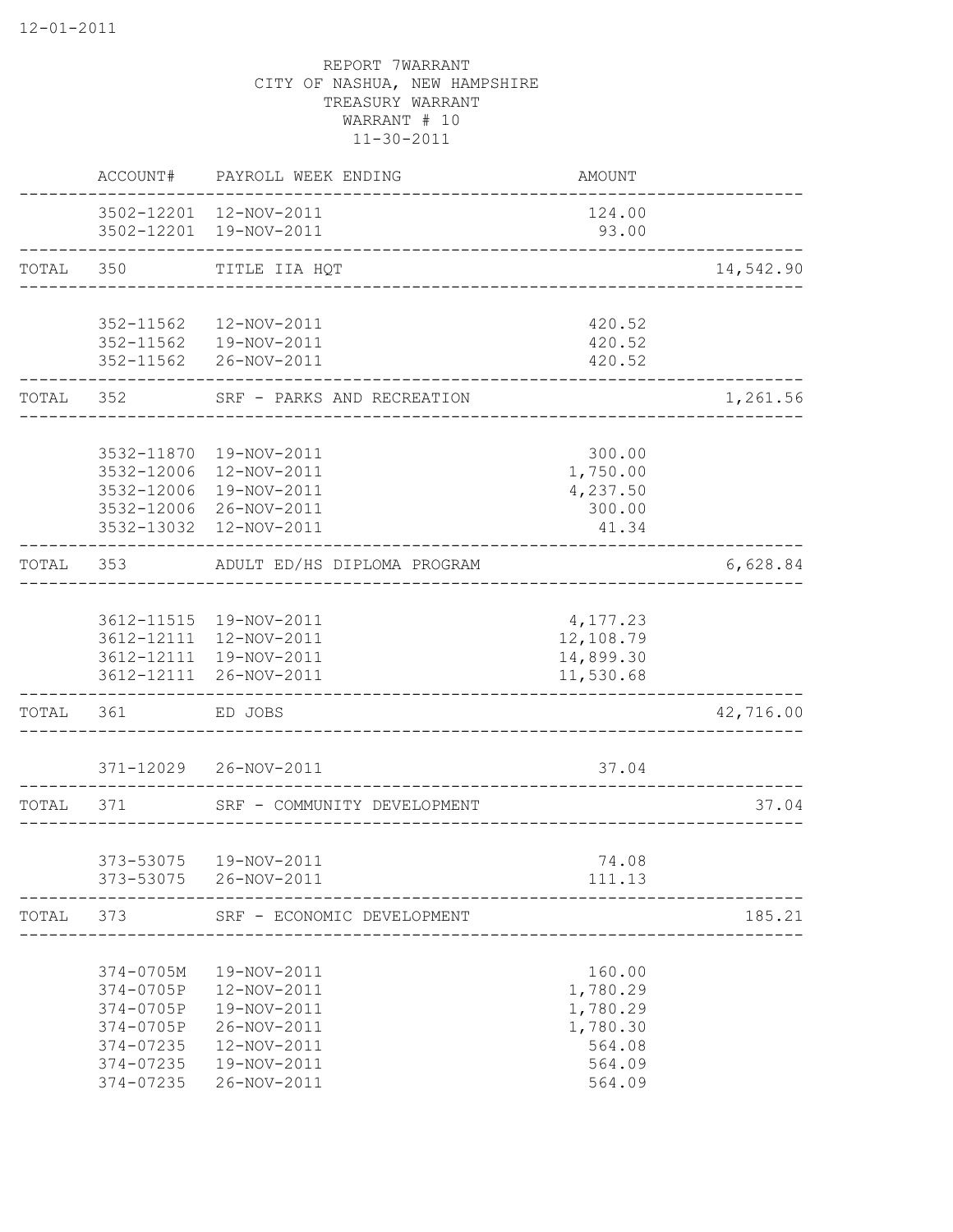|           | ACCOUNT#      | PAYROLL WEEK ENDING     | <b>AMOUNT</b> |            |
|-----------|---------------|-------------------------|---------------|------------|
|           | 374-07285     | 19-NOV-2011             | 18.52         |            |
|           | 374-07285     | 26-NOV-2011             | 18.52         |            |
|           | 374-07340     | 12-NOV-2011             | 464.38        |            |
|           | $374 - 07340$ | 19-NOV-2011             | 464.38        |            |
|           | 374-07340     | 26-NOV-2011             | 464.38        |            |
|           | 374-0734P     | 12-NOV-2011             | 1,081.58      |            |
|           | 374-0734P     | 19-NOV-2011             | 1,081.59      |            |
|           | 374-0734P     | 26-NOV-2011             | 1,081.59      |            |
|           | 374-07506     | 19-NOV-2011             | 18.52         |            |
|           | 374-31050     | 19-NOV-2011             | 17.00         |            |
| TOTAL 374 |               | SRF - URBAN PROGRAMS    |               | 11,903.60  |
|           |               | 3761-12111  12-NOV-2011 |               |            |
| TOTAL 376 |               | TITLE IA                |               |            |
|           |               |                         |               |            |
|           |               | 3762-11726 19-NOV-2011  | 17,264.51     |            |
|           | 3762-11802    | 19-NOV-2011             | 2,064.08      |            |
|           | 3762-11870    | 19-NOV-2011             | 2,860.09      |            |
|           | 3762-12111    | 12-NOV-2011             | 4,731.54      |            |
|           | 3762-12111    | 19-NOV-2011             | 5,598.53      |            |
|           | 3762-12111    | 26-NOV-2011             | 4,063.02      |            |
|           | 3762-12126    | 12-NOV-2011             | 426.83        |            |
|           | 3762-12126    | 19-NOV-2011             | 616.53        |            |
|           | 3762-12126    | 26-NOV-2011             | 493.22        |            |
|           | 3762-12135    | 19-NOV-2011             | 41.76         |            |
|           | 3762-12198    | 19-NOV-2011             | 53,952.22     |            |
|           | 3762-12201    | 12-NOV-2011             | 124.00        |            |
|           | 3762-12201    | 19-NOV-2011             | 291.40        |            |
|           | 3762-12201    | 26-NOV-2011             | 558.00        |            |
|           | 3762-13133    | 19-NOV-2011             | 850.00        |            |
|           | 3762-13137    | 12-NOV-2011             | 143.31        |            |
|           | 3762-19000    | 12-NOV-2011             | 3,900.01      |            |
|           | 3762-19000    | 19-NOV-2011             | 4,133.43      |            |
|           | 3762-19000    | 26-NOV-2011             | 2,665.09      |            |
| TOTAL     | 376           | TITLE IA                |               | 104,777.57 |
|           |               |                         |               |            |
|           | 3771-11515    | 12-NOV-2011             | 337.50        |            |
|           | 3771-11515    | 19-NOV-2011             | 350.00        |            |
|           | 3771-11515    | 26-NOV-2011             | 200.00        |            |
|           | 3771-12006    | 12-NOV-2011             | 218.75        |            |
|           | 3771-12006    | 19-NOV-2011             | 192.50        |            |
|           | 3771-12006    | 26-NOV-2011             | 87.50         |            |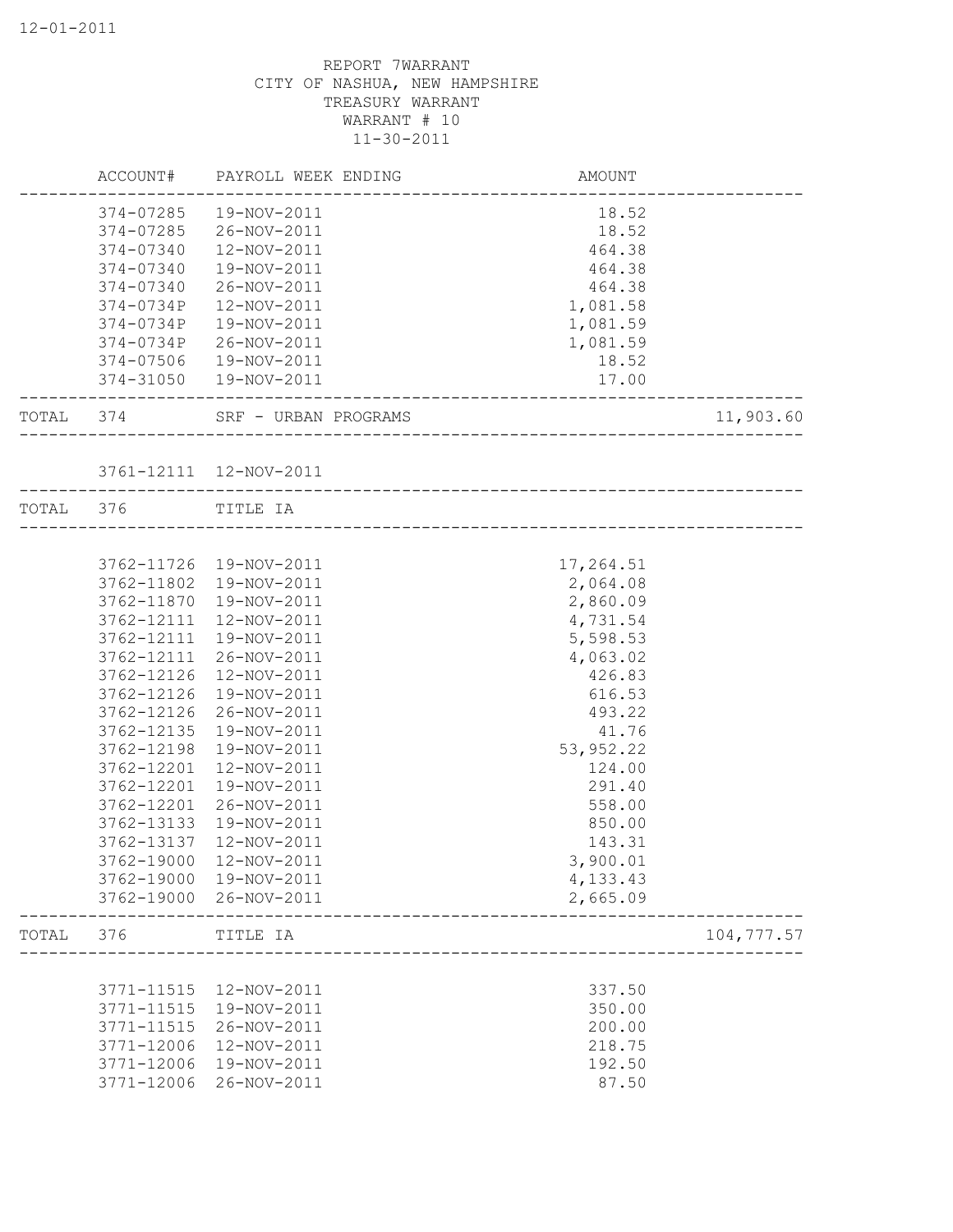|           | ACCOUNT#               | PAYROLL WEEK ENDING          | <b>AMOUNT</b>    |           |
|-----------|------------------------|------------------------------|------------------|-----------|
| TOTAL 377 |                        | TITLE III ENHANCING ENG LANG |                  | 1,386.25  |
|           |                        |                              |                  |           |
|           | 378-01210              | 12-NOV-2011                  | 550.37           |           |
|           | 378-01210              | 19-NOV-2011                  | 550.37           |           |
|           | 378-01210              | 26-NOV-2011                  | 550.36           |           |
|           | 378-09003              | 12-NOV-2011                  | 550.37           |           |
|           | 378-09003              | 19-NOV-2011                  | 550.37           |           |
|           | 378-09003              | 26-NOV-2011                  | 550.37           |           |
|           | 378-11676              | 12-NOV-2011                  | 934.06           |           |
|           | 378-11676              | 19-NOV-2011                  | 934.06           |           |
|           | 378-11676              | 26-NOV-2011                  | 934.06           |           |
|           | 378-11679              | 12-NOV-2011                  | 928.76           |           |
|           | 378-11679              | 19-NOV-2011                  | 928.77           |           |
|           | 378-11679              | 26-NOV-2011                  | 928.77           |           |
|           | 378-11680              | 12-NOV-2011                  | 833.90           |           |
|           | 378-11680              | 19-NOV-2011                  | 833.90           |           |
|           | 378-11680              | 26-NOV-2011                  | 833.90           |           |
|           | 378-11683              | 12-NOV-2011                  | 1,684.45         |           |
|           | 378-11683              | 19-NOV-2011                  | 1,684.46         |           |
|           | 378-11683<br>378-11688 | 26-NOV-2011                  | 1,684.45         |           |
|           |                        | 12-NOV-2011                  | 620.55           |           |
|           | 378-11688<br>378-11688 | 19-NOV-2011<br>26-NOV-2011   | 620.56<br>620.55 |           |
|           | 378-11751              | 12-NOV-2011                  | 1,384.39         |           |
|           | 378-11751              | 19-NOV-2011                  | 1,384.39         |           |
|           | 378-11751              | 26-NOV-2011                  | 1,384.39         |           |
|           | 378-12188              | 12-NOV-2011                  | 237.78           |           |
|           | 378-12188              | 19-NOV-2011                  | 148.61           |           |
|           | 378-12188              | 26-NOV-2011                  | 267.50           |           |
|           | 378-13004              | 12-NOV-2011                  | 93.81            |           |
|           | 378-13004              | 26-NOV-2011                  | 93.81            |           |
|           |                        |                              |                  |           |
| TOTAL     | 378                    | TRANSPORTATION               |                  | 23,302.09 |
|           |                        |                              |                  |           |
|           |                        | 3937-12201 19-NOV-2011       | 93.00            |           |
|           |                        | 3937-19000 19-NOV-2011       | 846.77           |           |
| TOTAL     | 393                    | DAY CARE                     |                  | 939.77    |
|           | 3951-11726             | 19-NOV-2011                  | 2,578.63         |           |
| TOTAL     | 395                    | IDEA SPEDIAL ED              |                  | 2,578.63  |
|           |                        |                              |                  |           |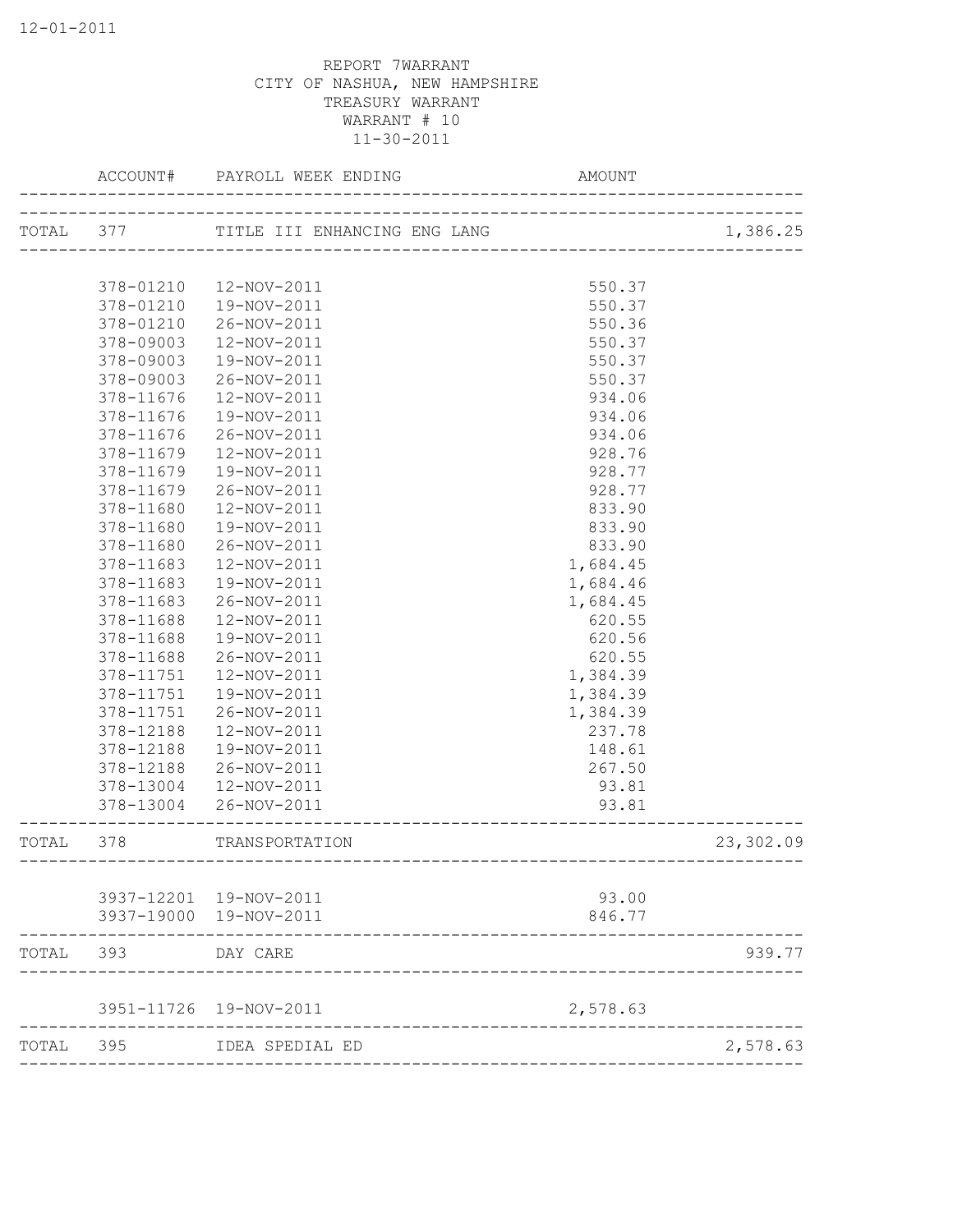|           | ACCOUNT#                 | PAYROLL WEEK ENDING                                                            | AMOUNT                                 |           |
|-----------|--------------------------|--------------------------------------------------------------------------------|----------------------------------------|-----------|
|           | 3952-12201<br>3952-12201 | 3952-11726 19-NOV-2011<br>12-NOV-2011<br>19-NOV-2011<br>3952-12201 26-NOV-2011 | 67,108.14<br>186.00<br>62.00<br>124.00 |           |
| TOTAL 395 |                          | IDEA B SPECIAL EDUCATION                                                       |                                        | 67,480.14 |
|           |                          | 3962-11726 19-NOV-2011                                                         | 1,702.99                               |           |
| TOTAL     |                          |                                                                                |                                        | 1,702.99  |
|           | 3977-12111<br>3977-12111 | 3977-12111 12-NOV-2011<br>19-NOV-2011<br>26-NOV-2011                           | 1,285.79<br>1,577.13<br>1,820.15       |           |
| TOTAL     | 397                      | SPECIAL ED LOCAL                                                               |                                        | 4,683.07  |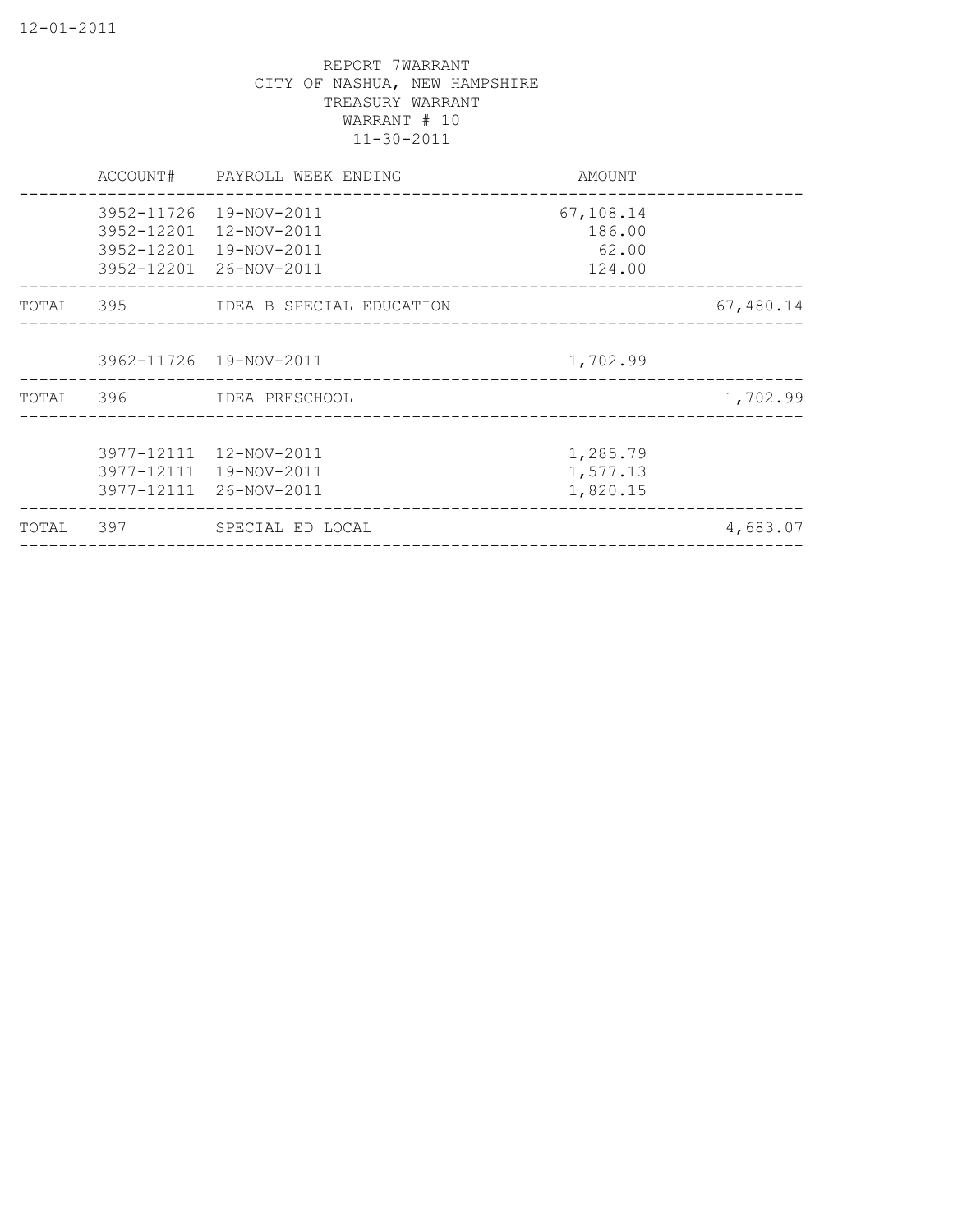| 501-11033<br>501-11033<br>501-11033<br>$501 - 11445$<br>501-11445<br>501-11445<br>501-11463 | 12-NOV-2011<br>19-NOV-2011<br>26-NOV-2011<br>12-NOV-2011<br>19-NOV-2011<br>26-NOV-2011      | 852.14<br>852.14<br>852.13<br>437.44<br>437.44                                                                                                                                                                                                                                                                                                                                                                                                                |                                                                                                       |
|---------------------------------------------------------------------------------------------|---------------------------------------------------------------------------------------------|---------------------------------------------------------------------------------------------------------------------------------------------------------------------------------------------------------------------------------------------------------------------------------------------------------------------------------------------------------------------------------------------------------------------------------------------------------------|-------------------------------------------------------------------------------------------------------|
|                                                                                             |                                                                                             |                                                                                                                                                                                                                                                                                                                                                                                                                                                               |                                                                                                       |
|                                                                                             |                                                                                             |                                                                                                                                                                                                                                                                                                                                                                                                                                                               |                                                                                                       |
|                                                                                             |                                                                                             |                                                                                                                                                                                                                                                                                                                                                                                                                                                               |                                                                                                       |
|                                                                                             |                                                                                             |                                                                                                                                                                                                                                                                                                                                                                                                                                                               |                                                                                                       |
|                                                                                             |                                                                                             |                                                                                                                                                                                                                                                                                                                                                                                                                                                               |                                                                                                       |
|                                                                                             |                                                                                             | 437.44                                                                                                                                                                                                                                                                                                                                                                                                                                                        |                                                                                                       |
|                                                                                             | 12-NOV-2011                                                                                 | 802.30                                                                                                                                                                                                                                                                                                                                                                                                                                                        |                                                                                                       |
|                                                                                             |                                                                                             |                                                                                                                                                                                                                                                                                                                                                                                                                                                               |                                                                                                       |
| 501-11463                                                                                   |                                                                                             |                                                                                                                                                                                                                                                                                                                                                                                                                                                               |                                                                                                       |
| 501-11470                                                                                   |                                                                                             | 877.26                                                                                                                                                                                                                                                                                                                                                                                                                                                        |                                                                                                       |
| 501-11470                                                                                   |                                                                                             | 877.27                                                                                                                                                                                                                                                                                                                                                                                                                                                        |                                                                                                       |
| 501-11470                                                                                   |                                                                                             | 877.27                                                                                                                                                                                                                                                                                                                                                                                                                                                        |                                                                                                       |
| 501-11471                                                                                   |                                                                                             | 2,033.79                                                                                                                                                                                                                                                                                                                                                                                                                                                      |                                                                                                       |
| 501-11471                                                                                   |                                                                                             | 2,033.79                                                                                                                                                                                                                                                                                                                                                                                                                                                      |                                                                                                       |
| 501-11471                                                                                   |                                                                                             | 2,033.79                                                                                                                                                                                                                                                                                                                                                                                                                                                      |                                                                                                       |
| 501-11611                                                                                   |                                                                                             | 549.53                                                                                                                                                                                                                                                                                                                                                                                                                                                        |                                                                                                       |
| 501-11611                                                                                   |                                                                                             | 549.54                                                                                                                                                                                                                                                                                                                                                                                                                                                        |                                                                                                       |
| 501-11611                                                                                   |                                                                                             | 549.53                                                                                                                                                                                                                                                                                                                                                                                                                                                        |                                                                                                       |
| 501-31050                                                                                   |                                                                                             | 50.00                                                                                                                                                                                                                                                                                                                                                                                                                                                         |                                                                                                       |
| 501                                                                                         |                                                                                             |                                                                                                                                                                                                                                                                                                                                                                                                                                                               | 16,707.40                                                                                             |
|                                                                                             |                                                                                             |                                                                                                                                                                                                                                                                                                                                                                                                                                                               |                                                                                                       |
| 502-11195                                                                                   |                                                                                             | 2,059.24                                                                                                                                                                                                                                                                                                                                                                                                                                                      |                                                                                                       |
| 502-11195                                                                                   |                                                                                             | 2,059.23                                                                                                                                                                                                                                                                                                                                                                                                                                                      |                                                                                                       |
| 502-11195                                                                                   |                                                                                             | 2,059.23                                                                                                                                                                                                                                                                                                                                                                                                                                                      |                                                                                                       |
| 502-11219                                                                                   |                                                                                             | 3,711.28                                                                                                                                                                                                                                                                                                                                                                                                                                                      |                                                                                                       |
| 502-11219                                                                                   |                                                                                             | 3,711.27                                                                                                                                                                                                                                                                                                                                                                                                                                                      |                                                                                                       |
| 502-11219                                                                                   |                                                                                             | 3,711.27                                                                                                                                                                                                                                                                                                                                                                                                                                                      |                                                                                                       |
| 502-11518                                                                                   | 12-NOV-2011                                                                                 | 1,776.36                                                                                                                                                                                                                                                                                                                                                                                                                                                      |                                                                                                       |
| 502-11518                                                                                   |                                                                                             | 1,776.36                                                                                                                                                                                                                                                                                                                                                                                                                                                      |                                                                                                       |
| 502-11518                                                                                   |                                                                                             | 1,776.36                                                                                                                                                                                                                                                                                                                                                                                                                                                      |                                                                                                       |
|                                                                                             | 19-NOV-2011                                                                                 | 50.00                                                                                                                                                                                                                                                                                                                                                                                                                                                         |                                                                                                       |
| 502                                                                                         |                                                                                             |                                                                                                                                                                                                                                                                                                                                                                                                                                                               | 22,690.60                                                                                             |
|                                                                                             |                                                                                             |                                                                                                                                                                                                                                                                                                                                                                                                                                                               |                                                                                                       |
| 503-11071                                                                                   |                                                                                             | 1,293.15                                                                                                                                                                                                                                                                                                                                                                                                                                                      |                                                                                                       |
|                                                                                             |                                                                                             |                                                                                                                                                                                                                                                                                                                                                                                                                                                               |                                                                                                       |
|                                                                                             |                                                                                             |                                                                                                                                                                                                                                                                                                                                                                                                                                                               |                                                                                                       |
|                                                                                             |                                                                                             |                                                                                                                                                                                                                                                                                                                                                                                                                                                               |                                                                                                       |
|                                                                                             |                                                                                             |                                                                                                                                                                                                                                                                                                                                                                                                                                                               |                                                                                                       |
|                                                                                             |                                                                                             | 522.45                                                                                                                                                                                                                                                                                                                                                                                                                                                        |                                                                                                       |
| 503                                                                                         |                                                                                             |                                                                                                                                                                                                                                                                                                                                                                                                                                                               | 5,446.80                                                                                              |
|                                                                                             | $501 - 11463$<br>502-31050<br>503-11071<br>503-11071<br>503-12092<br>503-12092<br>503-12092 | 19-NOV-2011<br>26-NOV-2011<br>12-NOV-2011<br>19-NOV-2011<br>26-NOV-2011<br>12-NOV-2011<br>19-NOV-2011<br>26-NOV-2011<br>12-NOV-2011<br>19-NOV-2011<br>26-NOV-2011<br>19-NOV-2011<br>MAYOR'S OFFICE<br>12-NOV-2011<br>19-NOV-2011<br>26-NOV-2011<br>12-NOV-2011<br>19-NOV-2011<br>26-NOV-2011<br>19-NOV-2011<br>26-NOV-2011<br>LEGAL DEPARTMENT<br>12-NOV-2011<br>19-NOV-2011<br>26-NOV-2011<br>12-NOV-2011<br>19-NOV-2011<br>26-NOV-2011<br>BOARD OF ALDERMEN | 802.30<br>802.30<br>-------------------------------------<br>1,293.15<br>1,293.14<br>522.45<br>522.46 |

507-82010 19-NOV-2011 381.59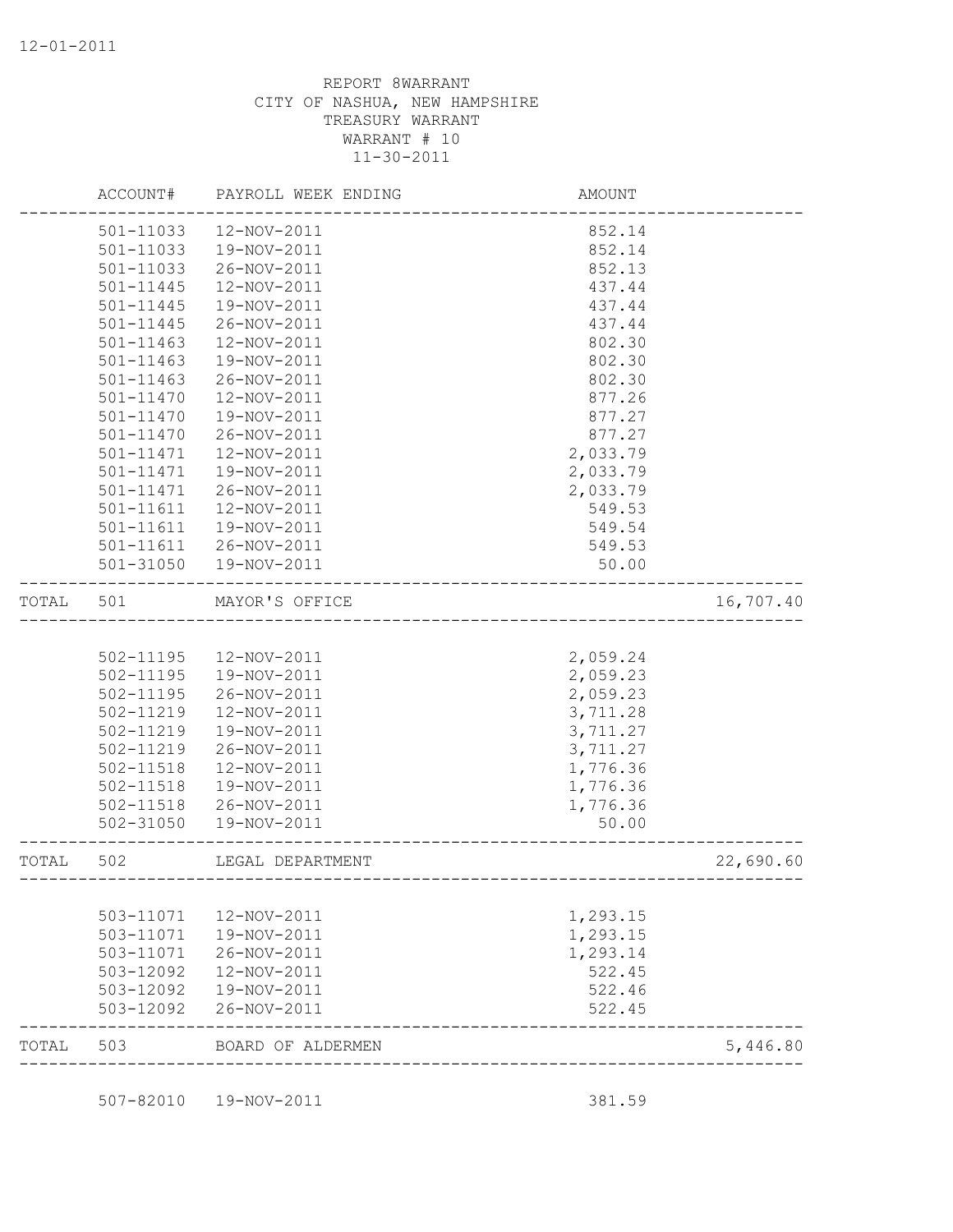|           | ACCOUNT#           | PAYROLL WEEK ENDING | <b>AMOUNT</b>                  |          |
|-----------|--------------------|---------------------|--------------------------------|----------|
|           | TOTAL 507 PENSIONS |                     |                                | 381.59   |
|           |                    |                     |                                |          |
|           | 511-11247          | 12-NOV-2011         | 670.28                         |          |
|           | 511-11247          | 19-NOV-2011         | 670.28                         |          |
|           | 511-11247          | 26-NOV-2011         | 670.28                         |          |
|           | 511-11248          | 12-NOV-2011         | 1,442.84                       |          |
|           | 511-11248          | 19-NOV-2011         | 1,442.83                       |          |
|           | 511-11248          | 26-NOV-2011         | 1,442.83                       |          |
| TOTAL 511 |                    | CITI-STAT           | ______________________________ | 6,339.34 |
|           |                    |                     |                                |          |
|           | 512-11005          | 12-NOV-2011         | 863.56                         |          |
|           | 512-11005          | 19-NOV-2011         | 863.55                         |          |
|           | 512-11005          | 26-NOV-2011         | 863.55                         |          |
|           | 512-11050          | 12-NOV-2011         | 742.05                         |          |
|           | 512-11050          | 19-NOV-2011         | 742.06                         |          |
|           | 512-11050          | 26-NOV-2011         | 742.05                         |          |
|           | 512-11064          | 12-NOV-2011         | 1,017.55                       |          |
|           | 512-11064          | 19-NOV-2011         | 1,017.55                       |          |
|           | 512-11064          | 26-NOV-2011         | 1,017.55                       |          |
|           | 512-11073          | 12-NOV-2011         | 1,627.85                       |          |
|           | 512-11073          | 19-NOV-2011         | 1,627.84                       |          |
|           | 512-11073          | 26-NOV-2011         | 1,627.83                       |          |
|           | 512-11134          | 12-NOV-2011         | 796.65                         |          |
|           | 512-11134          | 19-NOV-2011         | 796.65                         |          |
|           | 512-11134          | 26-NOV-2011         | 796.65                         |          |
|           | 512-11165          | 12-NOV-2011         | 1,605.06                       |          |
|           | 512-11165          | 19-NOV-2011         | 1,605.05                       |          |
|           | 512-11165          | 26-NOV-2011         | 1,605.06                       |          |
|           | 512-11167          | 12-NOV-2011         | 580.90                         |          |
|           | 512-11167          | 19-NOV-2011         | 580.90                         |          |
|           | 512-11167          | 26-NOV-2011         | 580.90                         |          |
|           | 512-11173          | 12-NOV-2011         | 1,453.64                       |          |
|           | 512-11173          | 19-NOV-2011         | 1,453.64                       |          |
|           | 512-11173          | 26-NOV-2011         | 1,453.62                       |          |
|           | 512-11177          | 12-NOV-2011         | 1,895.15                       |          |
|           | 512-11177          | 19-NOV-2011         | 1,895.15                       |          |
|           | 512-11177          | 26-NOV-2011         | 1,895.15                       |          |
|           | 512-11222          | 12-NOV-2011         | 1,020.07                       |          |
|           | 512-11222          | 19-NOV-2011         | 1,020.06                       |          |
|           | 512-11222          | 26-NOV-2011         | 1,020.07                       |          |
|           | 512-11224          | 12-NOV-2011         | 1,005.34                       |          |
|           | 512-11224          | 19-NOV-2011         | 1,005.33                       |          |
|           | 512-11224          | 26-NOV-2011         | 1,005.33                       |          |
|           | 512-11265          | 12-NOV-2011         | 888.18                         |          |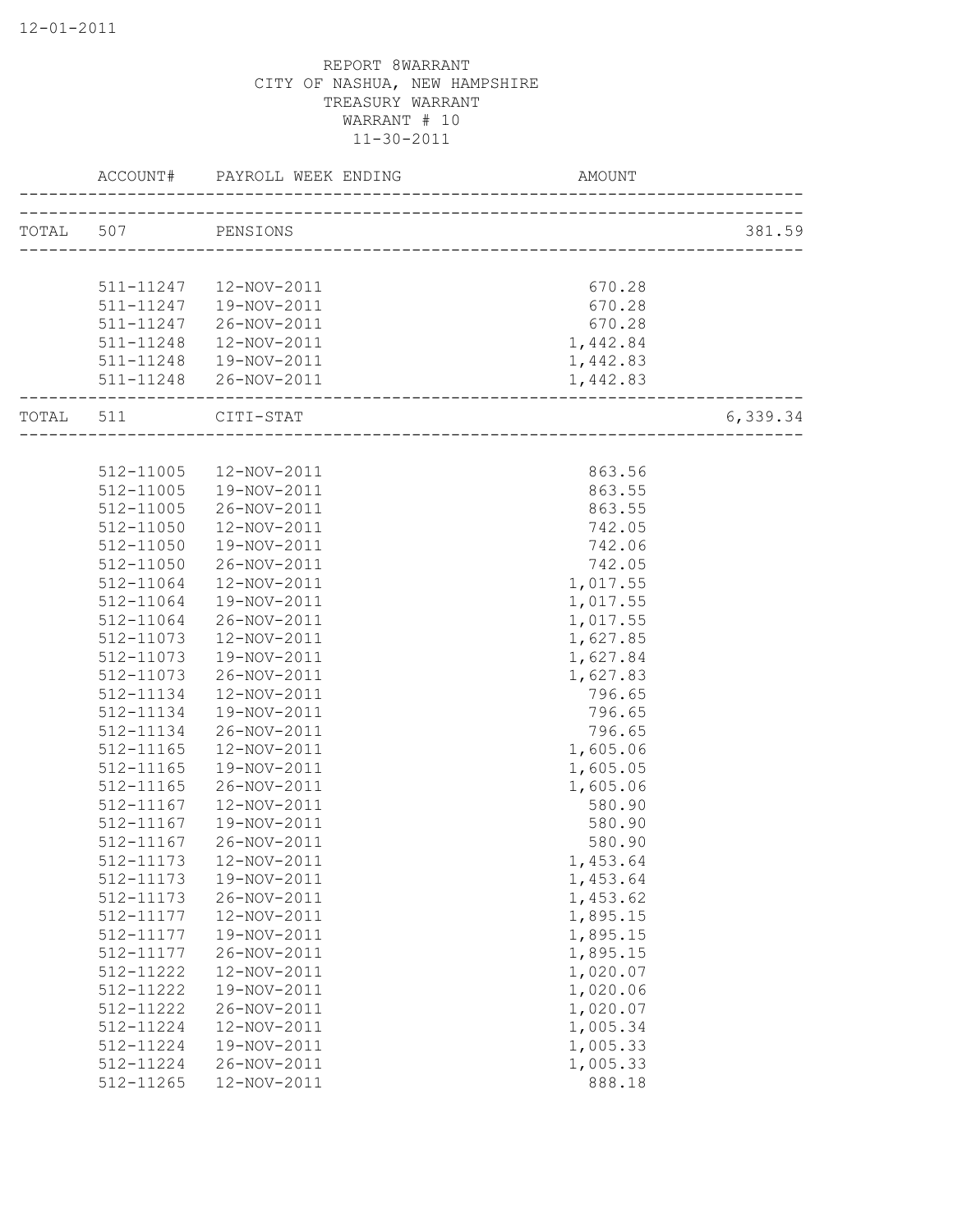|       | ACCOUNT#      | PAYROLL WEEK ENDING | AMOUNT   |           |
|-------|---------------|---------------------|----------|-----------|
|       | 512-11265     | 19-NOV-2011         | 888.18   |           |
|       | 512-11265     | 26-NOV-2011         | 888.18   |           |
|       | 512-11431     | 12-NOV-2011         | 2,203.82 |           |
|       | 512-11431     | 19-NOV-2011         | 2,203.82 |           |
|       | 512-11431     | 26-NOV-2011         | 2,203.81 |           |
|       | 512-11531     | 12-NOV-2011         | 1,693.75 |           |
|       | 512-11531     | 19-NOV-2011         | 1,693.75 |           |
|       | 512-11531     | 26-NOV-2011         | 1,693.75 |           |
|       | 512-11673     | 12-NOV-2011         | 2,124.38 |           |
|       | 512-11673     | 19-NOV-2011         | 1,062.19 |           |
|       | 512-11673     | 26-NOV-2011         |          |           |
|       | 512-11684     | 12-NOV-2011         | 877.26   |           |
|       | 512-11684     | 19-NOV-2011         | 877.26   |           |
|       | 512-11684     | 26-NOV-2011         | 877.27   |           |
|       | 512-11714     | 12-NOV-2011         | 962.06   |           |
|       | 512-11714     | 19-NOV-2011         | 962.06   |           |
|       | 512-11714     | 26-NOV-2011         | 962.05   |           |
|       | 512-11740     | 12-NOV-2011         | 1,678.70 |           |
|       | $512 - 11740$ | 19-NOV-2011         | 1,678.70 |           |
|       | 512-11740     | 26-NOV-2011         | 1,678.70 |           |
|       | 512-12033     | 12-NOV-2011         | 619.05   |           |
|       | 512-12033     | 19-NOV-2011         | 619.06   |           |
|       | 512-12033     | 26-NOV-2011         | 619.05   |           |
|       | 512-12056     | 12-NOV-2011         | 483.06   |           |
|       | 512-12056     | 19-NOV-2011         | 363.06   |           |
|       | 512-12056     | 26-NOV-2011         | 363.07   |           |
|       | 512-12749     | 12-NOV-2011         | 622.71   |           |
|       | 512-12749     | 19-NOV-2011         | 672.53   |           |
|       | 512-12749     | 26-NOV-2011         | 622.72   |           |
|       | 512-13004     | 12-NOV-2011         | 35.72    |           |
|       | 512-13004     | 19-NOV-2011         | 35.30    |           |
|       | 512-13004     | 26-NOV-2011         | 18.30    |           |
|       | 512-31050     | 19-NOV-2011         | 100.00   |           |
| TOTAL | 512           | FINANCIAL SERVICES  |          | 71,094.86 |
|       |               |                     |          |           |
|       | 513-11117     | 12-NOV-2011         | 1,626.12 |           |
|       | 513-11117     | 19-NOV-2011         | 1,626.12 |           |
|       | 513-11117     | 26-NOV-2011         | 1,626.12 |           |
|       | 513-11171     | 12-NOV-2011         | 2,056.01 |           |
|       | 513-11171     | 19-NOV-2011         | 2,825.68 |           |
|       | 513-11171     | 26-NOV-2011         | 2,056.02 |           |
|       | 513-11213     | 12-NOV-2011         | 1,299.58 |           |
|       | 513-11213     | 19-NOV-2011         | 1,299.58 |           |
|       | 513-11213     | 26-NOV-2011         | 1,299.58 |           |
|       | 513-11223     | 12-NOV-2011         | 774.95   |           |
|       | 513-11223     | 19-NOV-2011         | 774.95   |           |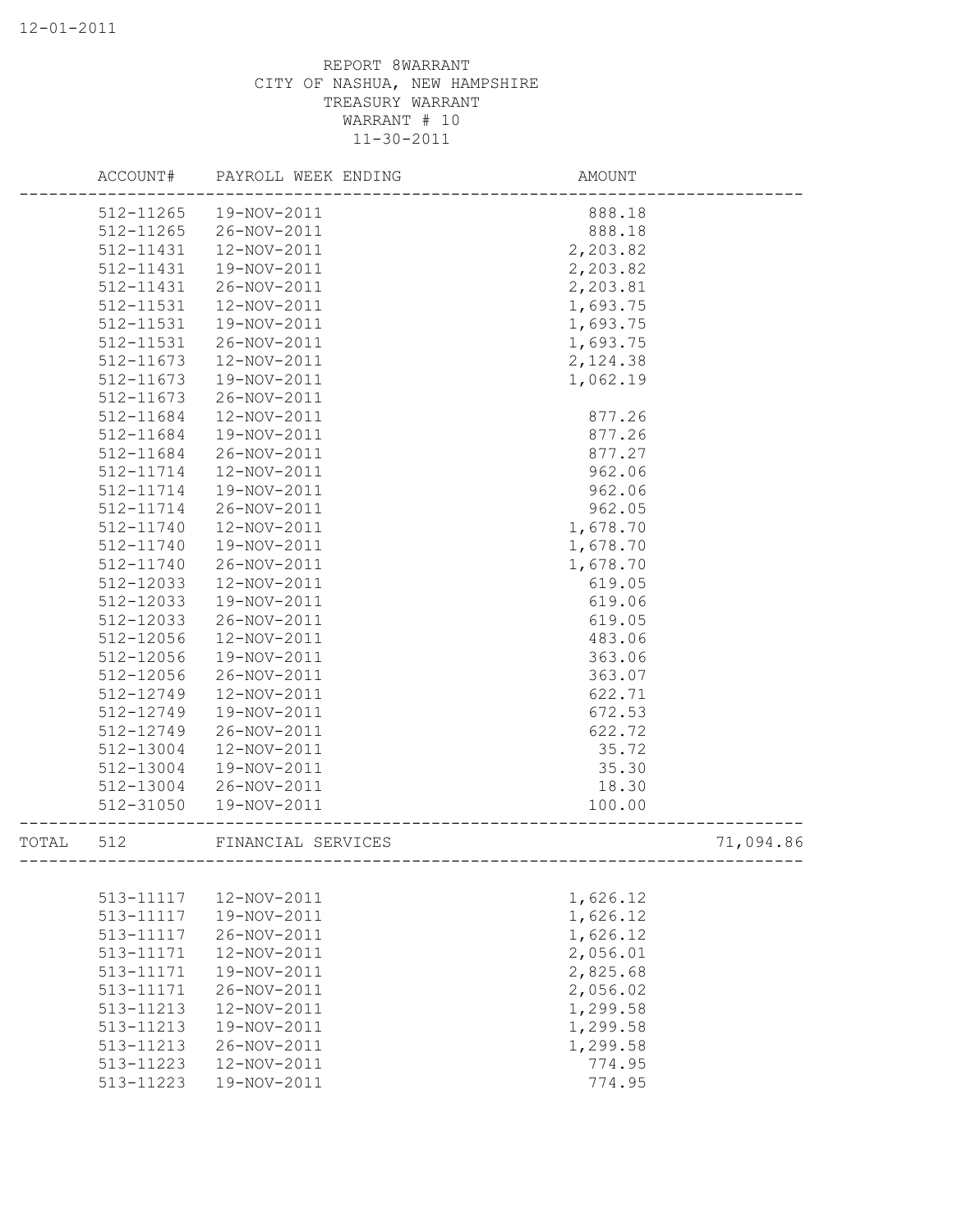|       | ACCOUNT#  | PAYROLL WEEK ENDING    | AMOUNT              |            |
|-------|-----------|------------------------|---------------------|------------|
|       | 513-11223 | 26-NOV-2011            | 774.95              |            |
|       | 513-12024 | 12-NOV-2011            | 4,170.00            |            |
|       | 513-12024 | 26-NOV-2011            | 75.00               |            |
|       | 513-12064 | 12-NOV-2011            | 1,200.00            |            |
|       | 513-12085 | 12-NOV-2011            | 200.00              |            |
|       | 513-12085 | 19-NOV-2011            | 250.00              |            |
|       | 513-12085 | 26-NOV-2011            | 125.00              |            |
|       | 513-12108 | 12-NOV-2011            | 1,522.50            |            |
|       | 513-12108 | 26-NOV-2011            | 75.00               |            |
|       | 513-12132 | 12-NOV-2011            | 2,885.00            |            |
|       | 513-12132 | 26-NOV-2011            | 150.00              |            |
|       | 513-12213 | 12-NOV-2011            | 1,320.00            |            |
|       | 513-12213 | 26-NOV-2011            | 225.00              |            |
|       | 513-13004 | 12-NOV-2011            | 145.30              |            |
| TOTAL | 513       | CITY CLERK'S OFFICE    | ------------------- | 30, 382.46 |
|       |           |                        |                     |            |
|       | 515-11185 | 12-NOV-2011            | 864.81              |            |
|       | 515-11185 | 19-NOV-2011            | 1,026.82            |            |
|       | 515-11185 | 26-NOV-2011            | 966.81              |            |
|       | 515-11350 | 12-NOV-2011            | 962.06              |            |
|       | 515-11350 | 19-NOV-2011            | 962.06              |            |
|       | 515-11350 | 26-NOV-2011            | 962.06              |            |
|       | 515-11447 | 12-NOV-2011            | 1,458.38            |            |
|       | 515-11447 | 19-NOV-2011            | 1,458.37            |            |
|       | 515-11447 | 26-NOV-2011            | 1,458.37            |            |
|       | 515-12028 | 12-NOV-2011            | 612.71              |            |
|       | 515-12028 | 19-NOV-2011            | 612.72              |            |
|       | 515-12028 | 26-NOV-2011            | 612.72              |            |
| TOTAL | 515       | HUMAN RESOURCES        |                     | 11,957.89  |
|       |           |                        |                     |            |
|       |           | 516-11147  12-NOV-2011 | 637.19              |            |
|       | 516-11147 | 19-NOV-2011            | 637.19              |            |
|       | 516-11147 | 26-NOV-2011            | 637.20              |            |
|       | 516-11148 | 12-NOV-2011            | 985.60              |            |
|       | 516-11148 | 19-NOV-2011            | 985.60              |            |
|       | 516-11148 | 26-NOV-2011            | 985.60              |            |
|       | 516-11459 | 12-NOV-2011            | 1,293.15            |            |
|       | 516-11459 | 19-NOV-2011            | 1,293.15            |            |
|       | 516-11459 | 26-NOV-2011            | 1,293.15            |            |
|       | 516-11573 | 12-NOV-2011            | 939.12              |            |
|       | 516-11573 | 19-NOV-2011            | 939.11              |            |
|       | 516-11573 | 26-NOV-2011            | 939.13              |            |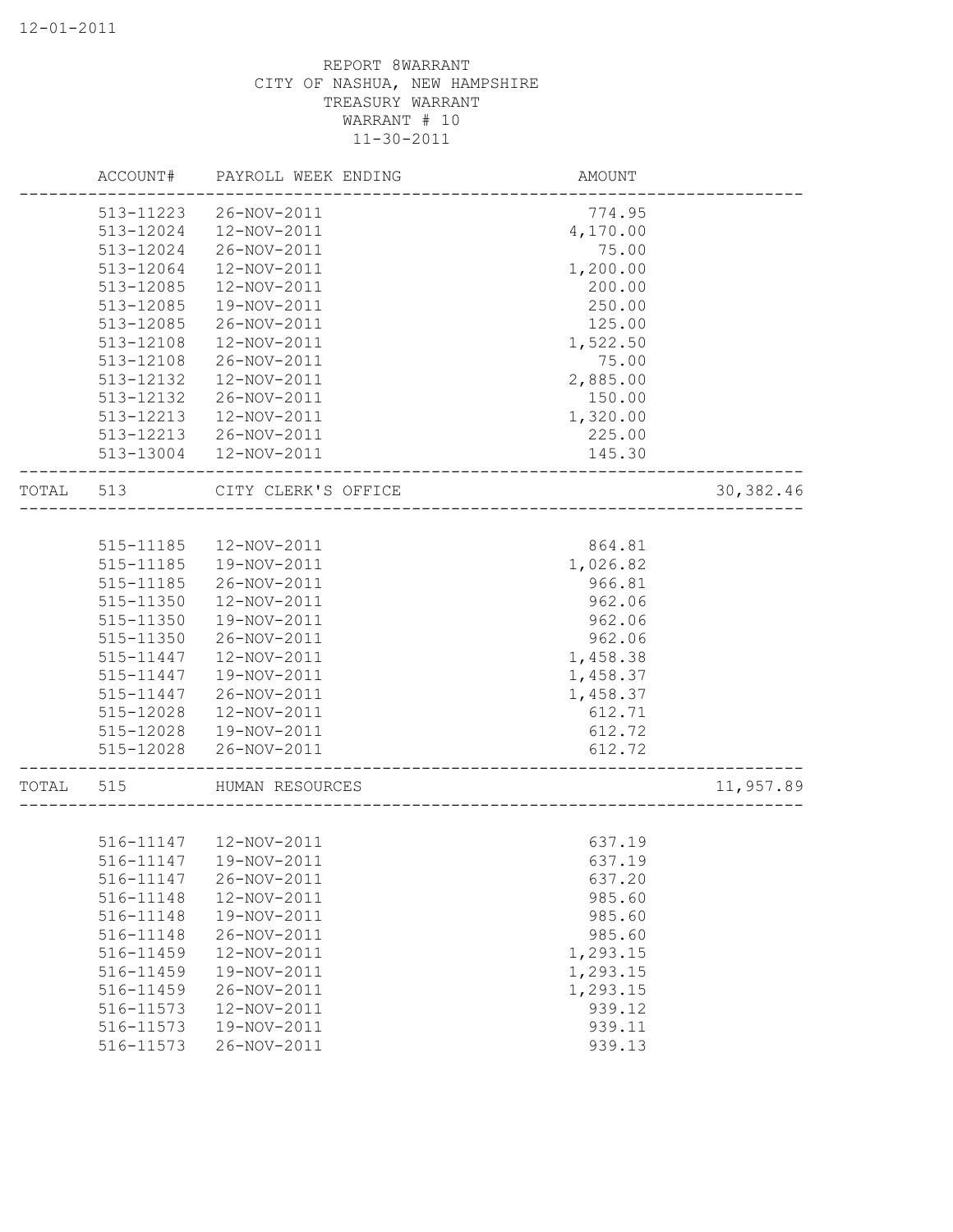|       |           | TOTAL 516 PURCHASING DEPARTMENT |          | 11,565.19 |
|-------|-----------|---------------------------------|----------|-----------|
|       |           |                                 |          |           |
|       | 517-11198 | 12-NOV-2011                     | 1,127.96 |           |
|       | 517-11198 | 19-NOV-2011                     | 1,127.96 |           |
|       | 517-11198 | 26-NOV-2011                     | 1,127.96 |           |
|       | 517-11266 | 12-NOV-2011                     | 641.15   |           |
|       | 517-11266 | 19-NOV-2011                     | 641.15   |           |
|       | 517-11266 | 26-NOV-2011                     | 641.15   |           |
|       | 517-11420 | 12-NOV-2011                     | 747.87   |           |
|       | 517-11420 | 19-NOV-2011                     | 747.87   |           |
|       | 517-11420 | 26-NOV-2011                     | 747.87   |           |
|       |           | 517-13020  12-NOV-2011          | 338.38   |           |
|       |           | 517-13020 26-NOV-2011           | 300.54   |           |
| TOTAL |           | 517 BUILDING MAINT - CITY ADMIN |          | 8,189.86  |
|       |           |                                 |          |           |
|       |           | 519-11014  12-NOV-2011          | 1,122.77 |           |
|       |           | 519-11014  19-NOV-2011          | 1,122.77 |           |
|       | 519-11014 | 26-NOV-2011                     | 1,122.77 |           |
|       | 519-11016 | 12-NOV-2011                     | 985.60   |           |
|       | 519-11016 | 19-NOV-2011                     | 985.60   |           |
|       | 519-11016 | 26-NOV-2011                     | 985.60   |           |
|       | 519-11017 | 12-NOV-2011                     | 824.00   |           |
|       | 519-11017 | 19-NOV-2011                     | 824.00   |           |
|       | 519-11017 | 26-NOV-2011                     | 824.00   |           |
|       | 519-11115 | 12-NOV-2011                     | 1,996.63 |           |
|       | 519-11115 | 19-NOV-2011                     | 1,996.63 |           |
|       | 519-11115 | 26-NOV-2011                     | 1,996.63 |           |
|       | 519-11146 | 12-NOV-2011                     | 858.42   |           |
|       | 519-11146 | 19-NOV-2011                     | 858.42   |           |
|       | 519-11146 | 26-NOV-2011                     | 858.42   |           |
|       | 519-11153 | 12-NOV-2011                     | 740.55   |           |
|       | 519-11153 | 19-NOV-2011                     | 620.56   |           |
|       | 519-11153 | 26-NOV-2011                     | 620.55   |           |
|       | 519-11154 | 12-NOV-2011                     | 652.11   |           |
|       | 519-11154 | 19-NOV-2011                     | 652.12   |           |
|       | 519-11154 | 26-NOV-2011                     | 652.12   |           |
|       | 519-11205 | 12-NOV-2011                     | 815.21   |           |
|       | 519-11205 | 19-NOV-2011                     | 815.20   |           |
|       | 519-11205 | 26-NOV-2011                     | 815.21   |           |
|       | 519-11241 | 12-NOV-2011                     | 1,367.59 |           |
|       | 519-11241 | 19-NOV-2011                     | 1,367.59 |           |
|       | 519-11241 | 26-NOV-2011                     | 1,367.59 |           |
|       | 519-18006 | 19-NOV-2011                     | 375.00   |           |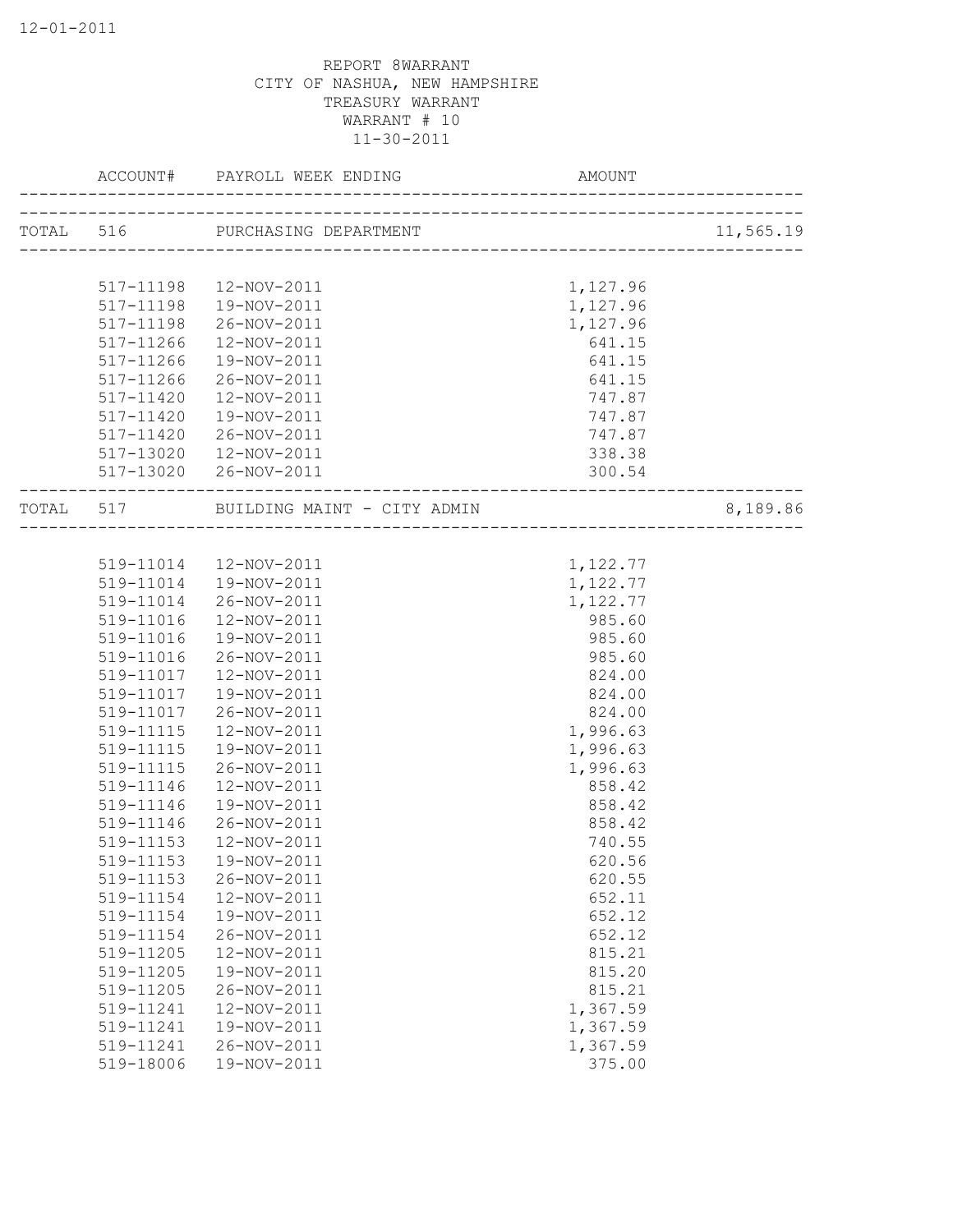|       |                     | ACCOUNT# PAYROLL WEEK ENDING<br>------------------ | AMOUNT                      |            |
|-------|---------------------|----------------------------------------------------|-----------------------------|------------|
|       | TOTAL 519 ASSESSORS |                                                    |                             | 28, 223.66 |
|       |                     | _________________________________                  |                             |            |
|       |                     | 520-12077  12-NOV-2011                             | 277.03                      |            |
|       |                     | 520-12077  19-NOV-2011                             | 277.03                      |            |
|       |                     | 520-12077 26-NOV-2011                              | 277.03                      |            |
|       | TOTAL 520           | HUNT BUILDING                                      | ___________________________ | 831.09     |
|       |                     |                                                    |                             |            |
|       | 522-11128           | 12-NOV-2011                                        | 1,152.83                    |            |
|       | 522-11128           | 19-NOV-2011                                        | 1,152.83                    |            |
|       | 522-11128           | 26-NOV-2011                                        | 1,152.82                    |            |
|       | 522-11286           | 12-NOV-2011                                        | 608.85                      |            |
|       | $522 - 11286$       | 19-NOV-2011                                        | 608.85                      |            |
|       | 522-11286           | 26-NOV-2011                                        | 608.85                      |            |
|       | 522-11429           | 12-NOV-2011                                        | 1,873.48                    |            |
|       | $522 - 11429$       | 19-NOV-2011                                        | 1,873.48                    |            |
|       | $522 - 11429$       | 26-NOV-2011                                        | 1,873.48                    |            |
|       | 522-11496           | 12-NOV-2011                                        | 1,537.48                    |            |
|       | 522-11496           | 19-NOV-2011                                        | 1,537.47                    |            |
|       | 522-11496           | 26-NOV-2011                                        | 1,537.47                    |            |
|       | 522-11641           | 12-NOV-2011                                        | 1,409.39                    |            |
|       | 522-11641           | 19-NOV-2011                                        | 1,409.38                    |            |
|       | 522-11641           | 26-NOV-2011                                        | 1,409.38                    |            |
|       | 522-11652           | 12-NOV-2011                                        | 1,496.80                    |            |
|       | 522-11652           | 19-NOV-2011                                        | 1,496.81                    |            |
|       | $522 - 11652$       | 26-NOV-2011                                        | 1,496.80                    |            |
|       | 522-11721           | 12-NOV-2011                                        | 1,556.11                    |            |
|       | 522-11721           | 19-NOV-2011                                        | 1,556.11                    |            |
|       | 522-11721           | 26-NOV-2011                                        | 1,556.11                    |            |
|       | 522-11724           | 12-NOV-2011                                        | 1,377.84                    |            |
|       | 522-11724           | 19-NOV-2011                                        | 1,377.84                    |            |
|       | 522-11724           | 26-NOV-2011                                        | 1,377.84                    |            |
|       | 522-11729           | 12-NOV-2011                                        | 2,231.11                    |            |
|       | 522-11729           | 19-NOV-2011                                        | 2,231.12                    |            |
|       | 522-11729           | 26-NOV-2011                                        | 2,231.12                    |            |
|       | 522-31050           | 19-NOV-2011                                        | 117.00                      |            |
|       | 522-31050           | 26-NOV-2011                                        | 50.00                       |            |
| TOTAL | 522                 | INFORMATION TECHNOLOGY                             |                             | 39,898.65  |
|       | 523-11332           | 12-NOV-2011                                        | 1,006.33                    |            |
|       | 523-11332           | 19-NOV-2011                                        | 1,006.33                    |            |
|       | 523-11332           | 26-NOV-2011                                        | 1,006.33                    |            |
|       |                     |                                                    |                             |            |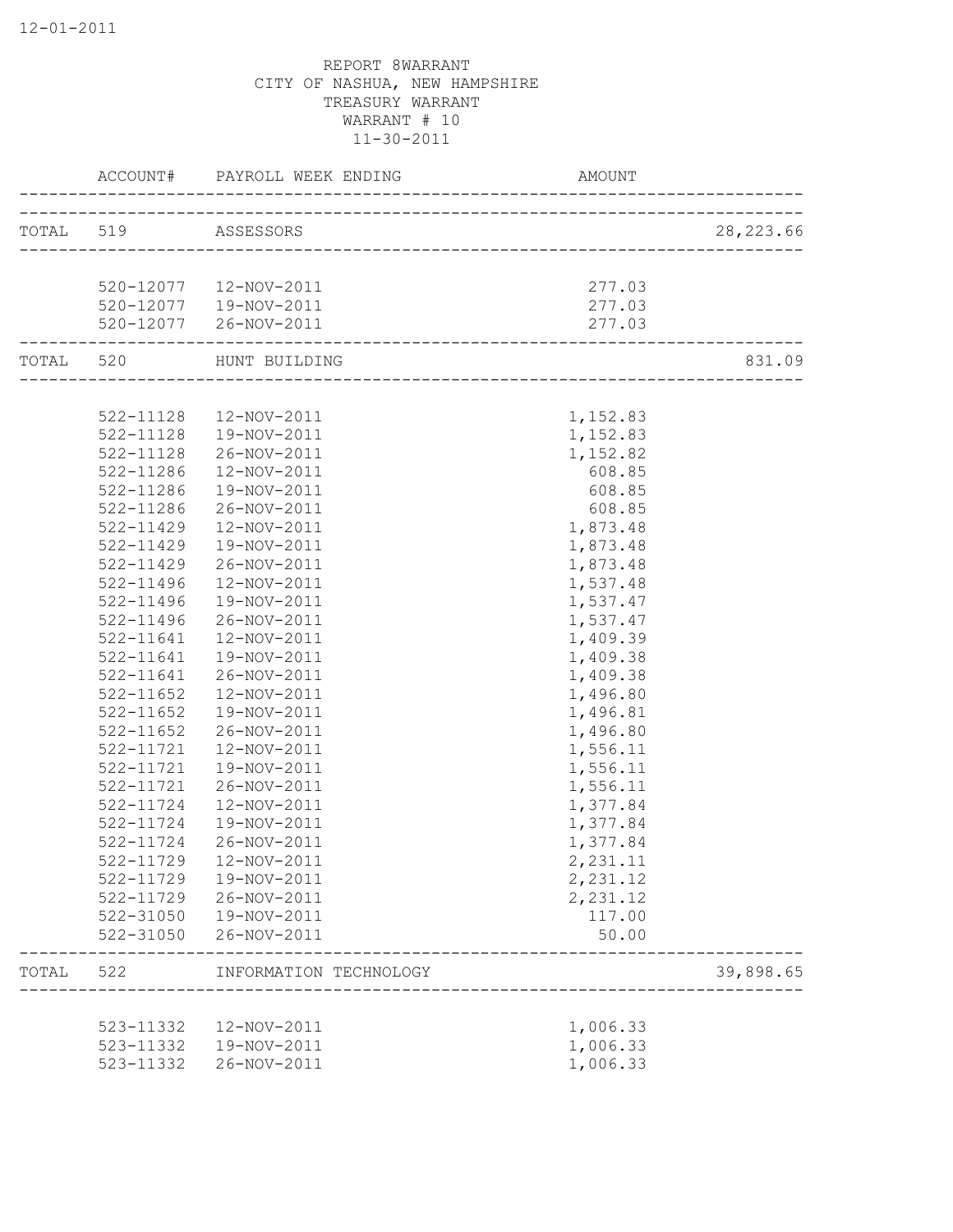|               | ACCOUNT# PAYROLL WEEK ENDING | AMOUNT   |          |
|---------------|------------------------------|----------|----------|
| TOTAL 523 GIS |                              |          | 3,018.99 |
|               |                              |          |          |
| 531-11065     | 12-NOV-2011                  | 1,149.02 |          |
| 531-11065     | 19-NOV-2011                  | 1,149.02 |          |
| 531-11065     | 26-NOV-2011                  | 1,149.01 |          |
| 531-11085     | 12-NOV-2011                  | 922.04   |          |
| 531-11085     | 19-NOV-2011                  | 922.03   |          |
| 531-11085     | 26-NOV-2011                  | 922.04   |          |
| 531-11114     | 12-NOV-2011                  | 2,355.27 |          |
| 531-11114     | 19-NOV-2011                  | 2,454.23 |          |
| 531-11114     | 26-NOV-2011                  | 2,367.05 |          |
| 531-11129     | 12-NOV-2011                  | 1,352.54 |          |
| 531-11129     | 19-NOV-2011                  | 1,352.53 |          |
| 531-11129     | 26-NOV-2011                  | 1,352.54 |          |
| 531-11164     | 12-NOV-2011                  | 1,178.65 |          |
| 531-11164     | 19-NOV-2011                  | 1,178.65 |          |
| 531-11164     | 26-NOV-2011                  | 1,178.65 |          |
| 531-11166     | 12-NOV-2011                  | 1,937.98 |          |
| 531-11166     | 19-NOV-2011                  | 1,937.99 |          |
| 531-11166     | 26-NOV-2011                  | 1,937.98 |          |
| 531-11170     | 12-NOV-2011                  | 1,526.04 |          |
| 531-11170     | 19-NOV-2011                  | 1,526.04 |          |
| 531-11170     | 26-NOV-2011                  | 1,526.01 |          |
| 531-11201     | 12-NOV-2011                  | 682.41   |          |
| 531-11201     | 19-NOV-2011                  | 682.41   |          |
| 531-11201     | 26-NOV-2011                  | 682.41   |          |
| 531-11203     | 12-NOV-2011                  | 1,349.53 |          |
| 531-11203     | 19-NOV-2011                  | 1,349.54 |          |
| 531-11203     | 26-NOV-2011                  | 1,349.55 |          |
| 531-11226     | 12-NOV-2011                  | 776.25   |          |
| 531-11226     | 19-NOV-2011                  | 776.25   |          |
| 531-11226     | 26-NOV-2011                  | 776.25   |          |
| 531-11242     | 12-NOV-2011                  | 1,158.79 |          |
|               | 531-11242  19-NOV-2011       | 1,158.79 |          |
| 531-11242     | 26-NOV-2011                  | 1,158.79 |          |
| 531-11245     | 12-NOV-2011                  | 643.00   |          |
| 531-11245     | 19-NOV-2011                  | 643.00   |          |
| 531-11245     | 26-NOV-2011                  | 643.00   |          |
| 531-11257     | 12-NOV-2011                  | 4,403.35 |          |
| 531-11257     | 19-NOV-2011                  | 4,403.35 |          |
| 531-11257     | 26-NOV-2011                  | 4,403.35 |          |
| 531-11287     | 12-NOV-2011                  | 846.15   |          |
| 531-11287     | 19-NOV-2011                  | 846.15   |          |
| 531-11287     | 26-NOV-2011                  | 846.15   |          |
| 531-11398     | 12-NOV-2011                  | 646.25   |          |
| 531-11398     | 19-NOV-2011                  | 646.25   |          |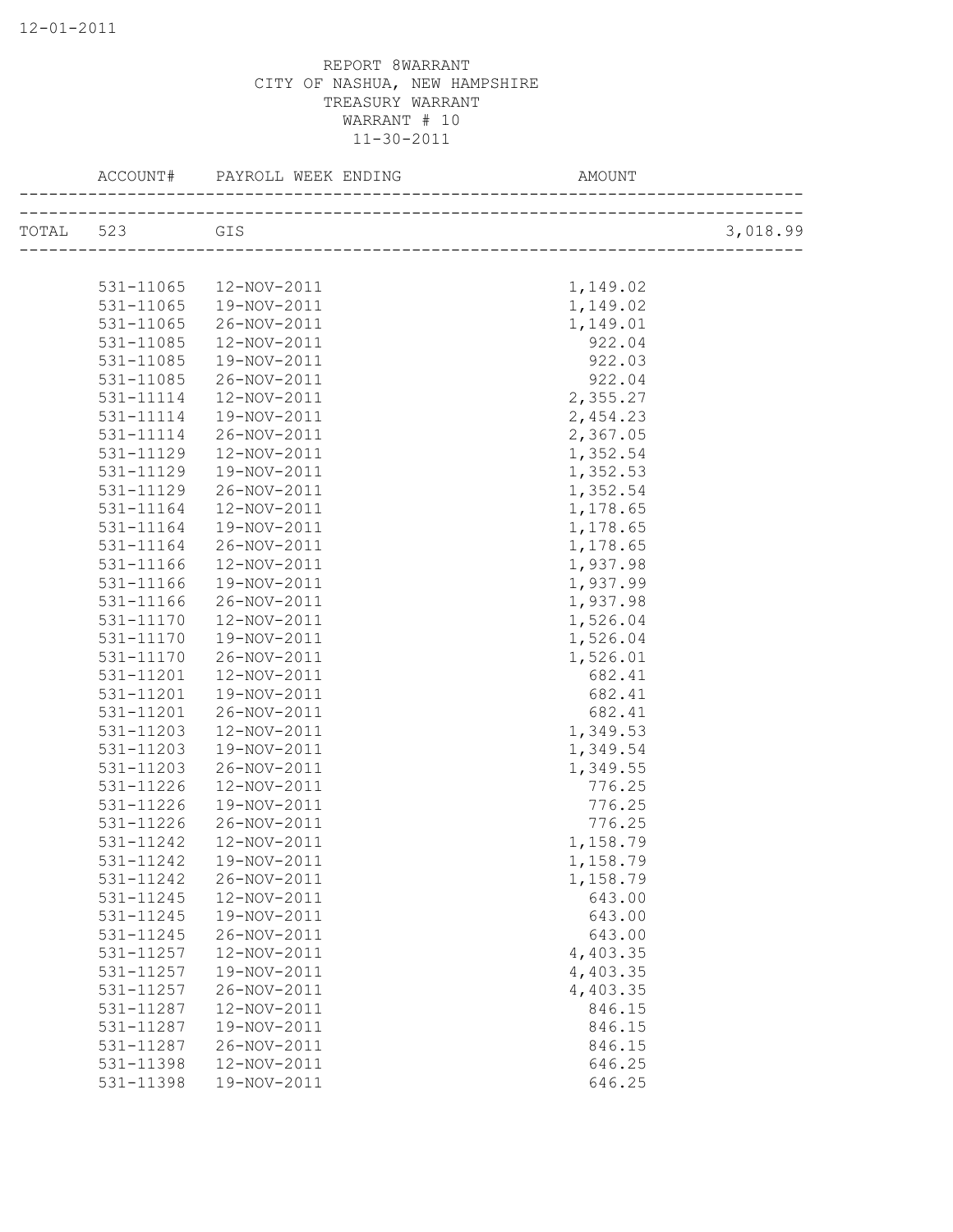| ACCOUNT#  | PAYROLL WEEK ENDING   | AMOUNT    |  |
|-----------|-----------------------|-----------|--|
|           | 531-11398 26-NOV-2011 | 646.25    |  |
| 531-11474 | 12-NOV-2011           | 740.39    |  |
| 531-11474 | 19-NOV-2011           | 740.38    |  |
| 531-11474 | 26-NOV-2011           | 740.40    |  |
| 531-11477 | 12-NOV-2011           | 735.61    |  |
| 531-11477 | 19-NOV-2011           | 735.61    |  |
| 531-11477 | 26-NOV-2011           | 735.60    |  |
| 531-11487 | 12-NOV-2011           | 1,400.35  |  |
| 531-11487 | 19-NOV-2011           | 1,400.35  |  |
| 531-11487 | 26-NOV-2011           | 1,400.35  |  |
| 531-11495 | 12-NOV-2011           | 1,037.26  |  |
| 531-11495 | 19-NOV-2011           | 1,037.27  |  |
| 531-11495 | 26-NOV-2011           | 1,037.26  |  |
| 531-11498 | 12-NOV-2011           | 878.18    |  |
| 531-11498 | 19-NOV-2011           | 915.06    |  |
| 531-11498 | 26-NOV-2011           | 882.56    |  |
| 531-11516 | 12-NOV-2011           | 884.57    |  |
| 531-11516 | 19-NOV-2011           | 884.57    |  |
| 531-11516 | 26-NOV-2011           | 884.56    |  |
| 531-11534 | 12-NOV-2011           | 1,496.61  |  |
| 531-11534 | 19-NOV-2011           | 1,496.61  |  |
| 531-11534 | 26-NOV-2011           | 1,496.61  |  |
| 531-11535 | 12-NOV-2011           | 13,380.92 |  |
| 531-11535 | 19-NOV-2011           | 13,900.85 |  |
| 531-11535 | 26-NOV-2011           | 13,447.81 |  |
| 531-11537 | 12-NOV-2011           | 14,485.35 |  |
| 531-11537 | 19-NOV-2011           | 14,485.33 |  |
| 531-11537 | 26-NOV-2011           | 14,485.37 |  |
| 531-11538 | 12-NOV-2011           | 922.05    |  |
| 531-11538 | 19-NOV-2011           | 922.03    |  |
| 531-11538 | 26-NOV-2011           | 922.05    |  |
| 531-11539 | 12-NOV-2011           | 1,587.08  |  |
| 531-11539 | 19-NOV-2011           | 1,587.09  |  |
| 531-11539 | 26-NOV-2011           | 1,587.09  |  |
| 531-11544 | 12-NOV-2011           | 4,268.61  |  |
| 531-11544 | 19-NOV-2011           | 4,447.84  |  |
| 531-11544 | 26-NOV-2011           | 4,289.98  |  |
| 531-11549 | 12-NOV-2011           | 8,244.06  |  |
| 531-11549 | 19-NOV-2011           | 8,594.00  |  |
| 531-11549 | 26-NOV-2011           | 8,285.40  |  |
| 531-11550 | 12-NOV-2011           | 1,914.70  |  |
| 531-11550 | 19-NOV-2011           | 1,997.74  |  |
| 531-11552 | 12-NOV-2011           | 9,325.80  |  |
| 531-11552 | 19-NOV-2011           | 9,325.80  |  |
| 531-11552 | 26-NOV-2011           | 10,406.46 |  |
| 531-11553 | 26-NOV-2011           | 73,400.00 |  |
| 531-11555 | 12-NOV-2011           | 40,775.00 |  |
| 531-11555 | 19-NOV-2011           | 40,775.00 |  |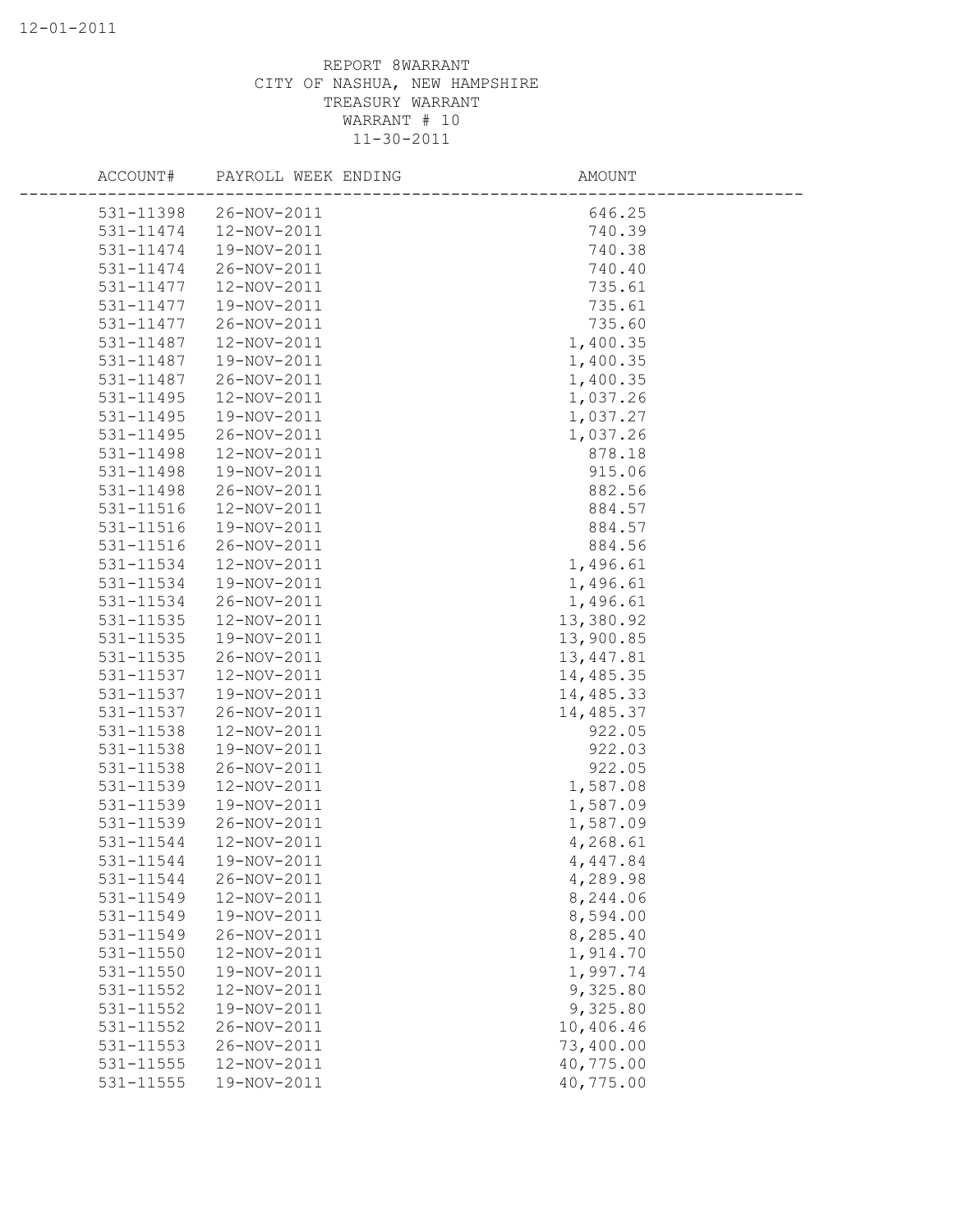| ACCOUNT#  | PAYROLL WEEK ENDING | AMOUNT      |  |
|-----------|---------------------|-------------|--|
| 531-11555 | 26-NOV-2011         | 41,965.76   |  |
| 531-11558 | 12-NOV-2011         | 64,977.59   |  |
| 531-11558 | 19-NOV-2011         | 64,977.55   |  |
| 531-11558 | 26-NOV-2011         | 64,977.60   |  |
| 531-11561 | 12-NOV-2011         | 17,976.76   |  |
| 531-11561 | 19-NOV-2011         | 17,976.76   |  |
| 531-11561 | 26-NOV-2011         | 17,976.76   |  |
| 531-11567 | 12-NOV-2011         | 34, 187. 12 |  |
| 531-11567 | 19-NOV-2011         | 34,484.40   |  |
| 531-11567 | 26-NOV-2011         | 33,889.85   |  |
| 531-11569 | 12-NOV-2011         | 1,214.02    |  |
| 531-11569 | 19-NOV-2011         | 1,214.02    |  |
| 531-11569 | 26-NOV-2011         | 1,214.01    |  |
| 531-11618 | 12-NOV-2011         | 2,713.46    |  |
| 531-11618 | 19-NOV-2011         | 2,713.47    |  |
| 531-11618 | 26-NOV-2011         | 2,713.46    |  |
| 531-11622 | 12-NOV-2011         | 3,062.09    |  |
| 531-11622 | 19-NOV-2011         | 3,062.10    |  |
| 531-11622 | 26-NOV-2011         | 3,062.10    |  |
| 531-11664 | 12-NOV-2011         | 1, 171. 17  |  |
| 531-11664 | 19-NOV-2011         | 1, 171. 17  |  |
| 531-11664 | 26-NOV-2011         | 1,171.16    |  |
| 531-11665 | 12-NOV-2011         | 1,035.89    |  |
| 531-11665 | 19-NOV-2011         | 690.60      |  |
| 531-11665 | 26-NOV-2011         | 863.25      |  |
| 531-11719 | 12-NOV-2011         | 949.26      |  |
| 531-11719 | 19-NOV-2011         | 949.27      |  |
| 531-11719 | 26-NOV-2011         | 949.26      |  |
| 531-11732 | 12-NOV-2011         | 6,658.35    |  |
| 531-11732 | 19-NOV-2011         | 6,658.35    |  |
| 531-11732 | 26-NOV-2011         | 6,658.35    |  |
| 531-12020 | 12-NOV-2011         | 984.99      |  |
| 531-12020 | 19-NOV-2011         | 984.99      |  |
| 531-12020 | 26-NOV-2011         | 984.99      |  |
| 531-12042 | 12-NOV-2011         | 1,755.47    |  |
| 531-12042 | 19-NOV-2011         | 1,408.48    |  |
| 531-12042 | 26-NOV-2011         | 2,867.91    |  |
| 531-12066 | 12-NOV-2011         | 666.41      |  |
| 531-12066 | 19-NOV-2011         | 666.41      |  |
| 531-12066 | 26-NOV-2011         | 666.40      |  |
| 531-12068 | 12-NOV-2011         | 726.00      |  |
| 531-12068 | 19-NOV-2011         | 725.99      |  |
| 531-12068 | 26-NOV-2011         | 725.99      |  |
| 531-12071 | 12-NOV-2011         | 266.52      |  |
| 531-12071 | 19-NOV-2011         | 266.52      |  |
| 531-12071 | 26-NOV-2011         | 266.52      |  |
| 531-12119 | 12-NOV-2011         | 1,158.52    |  |
| 531-12119 | 19-NOV-2011         | 1,158.52    |  |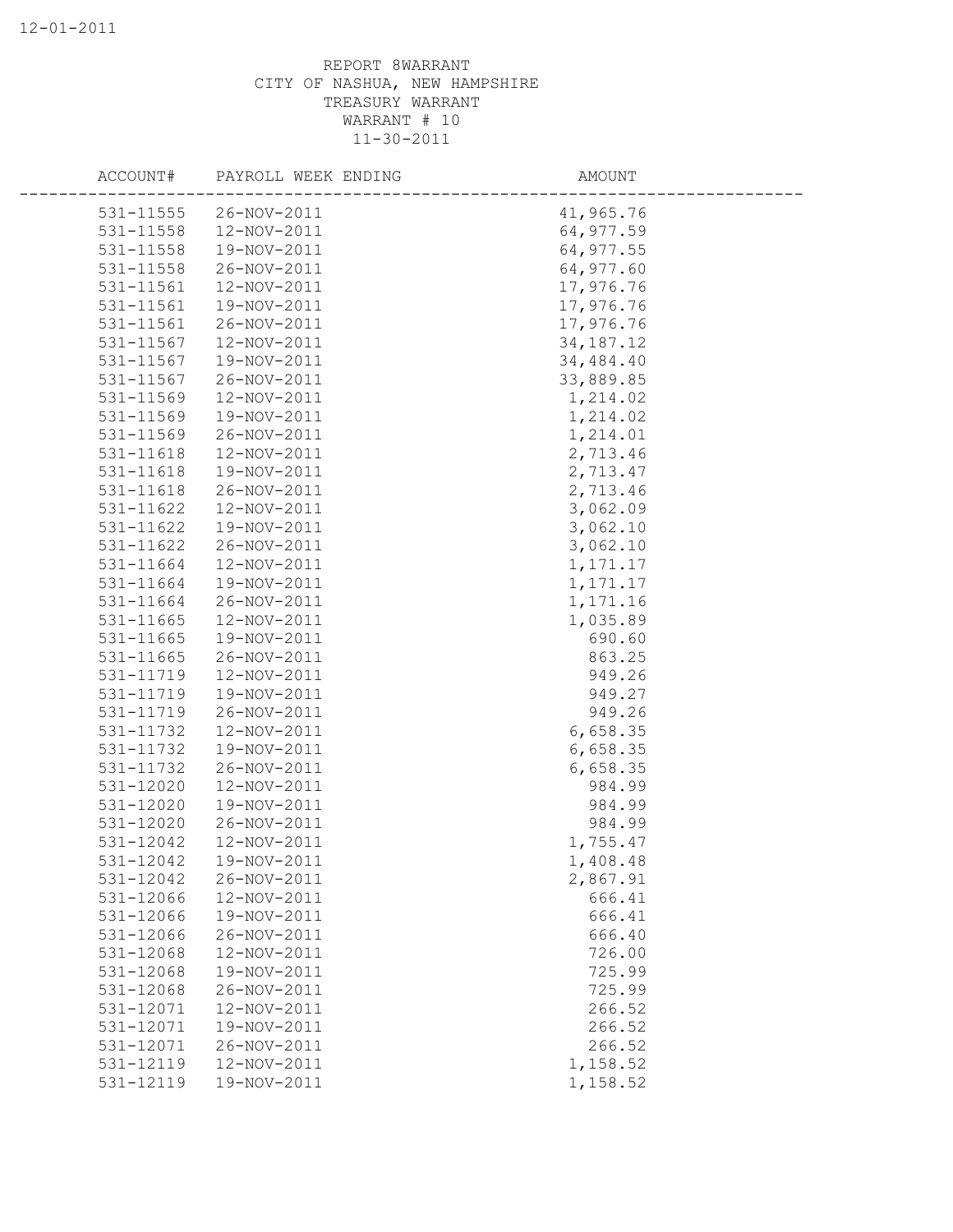|       | ACCOUNT#  | PAYROLL WEEK ENDING | AMOUNT                |              |
|-------|-----------|---------------------|-----------------------|--------------|
|       | 531-12119 | 26-NOV-2011         | 1,158.51              |              |
|       | 531-13004 | 12-NOV-2011         | 4,294.43              |              |
|       | 531-13004 | 19-NOV-2011         | 2,844.00              |              |
|       | 531-13004 | 26-NOV-2011         | 4,108.39              |              |
|       | 531-13038 | 19-NOV-2011         | 235.74                |              |
|       | 531-13038 | 26-NOV-2011         | 375.21                |              |
|       | 531-13040 | 12-NOV-2011         | 2,182.88              |              |
|       | 531-13040 | 19-NOV-2011         | 738.77                |              |
|       | 531-13040 | 26-NOV-2011         | 2,793.73              |              |
|       | 531-13044 | 12-NOV-2011         | 5,296.18              |              |
|       | 531-13044 | 19-NOV-2011         | 923.52                |              |
|       | 531-13044 | 26-NOV-2011         | 423.05                |              |
|       | 531-13047 | 12-NOV-2011         | 10,499.60             |              |
|       | 531-13047 | 19-NOV-2011         | 5,406.90              |              |
|       | 531-13047 | 26-NOV-2011         | 11,975.44             |              |
|       | 531-13048 | 12-NOV-2011         | 4,377.29              |              |
|       | 531-13048 | 19-NOV-2011         | 6,065.82              |              |
|       | 531-13048 | 26-NOV-2011         | 7,595.76              |              |
|       | 531-15002 | 12-NOV-2011         | 45, 471.38            |              |
|       | 531-15002 | 26-NOV-2011         | 53,829.74             |              |
|       | 531-18051 | 26-NOV-2011         | 250.00                |              |
|       | 531-31050 | 19-NOV-2011         | 134.00                |              |
| TOTAL | 531       | POLICE DEPARTMENT   | _____________________ | 1,032,762.03 |
|       |           |                     |                       |              |
|       | 532-11024 | 12-NOV-2011         | 2,120.48              |              |
|       | 532-11024 | 19-NOV-2011         | 2,120.47              |              |
|       | 532-11024 | 26-NOV-2011         | 2,120.49              |              |
|       | 532-11036 | 12-NOV-2011         | 1,929.25              |              |
|       | 532-11036 | 19-NOV-2011         | 1,929.24              |              |
|       | 532-11036 | 26-NOV-2011         | 1,929.25              |              |
|       | 532-11063 | 12-NOV-2011         | 1,377.02              |              |
|       |           |                     |                       |              |
|       | 532-11063 | 19-NOV-2011         | 1,377.02              |              |
|       | 532-11063 | 26-NOV-2011         | 1,377.02              |              |
|       | 532-11066 | 12-NOV-2011         | 1,363.38              |              |
|       | 532-11066 | 19-NOV-2011         |                       |              |
|       | 532-11066 | 26-NOV-2011         | 1,363.42<br>1,363.40  |              |
|       | 532-11069 | 12-NOV-2011         | 2,726.90              |              |
|       | 532-11069 | 19-NOV-2011         | 2,726.92              |              |
|       | 532-11069 | 26-NOV-2011         | 2,726.90              |              |
|       | 532-11111 | 12-NOV-2011         | 2,804.88              |              |
|       | 532-11111 | 19-NOV-2011         | 2,240.77              |              |
|       | 532-11111 | 26-NOV-2011         | 2,240.77              |              |
|       | 532-11207 | 12-NOV-2011         | 6,793.71              |              |
|       | 532-11207 | 19-NOV-2011         | 6,793.71              |              |
|       | 532-11207 | 26-NOV-2011         | 6,793.71              |              |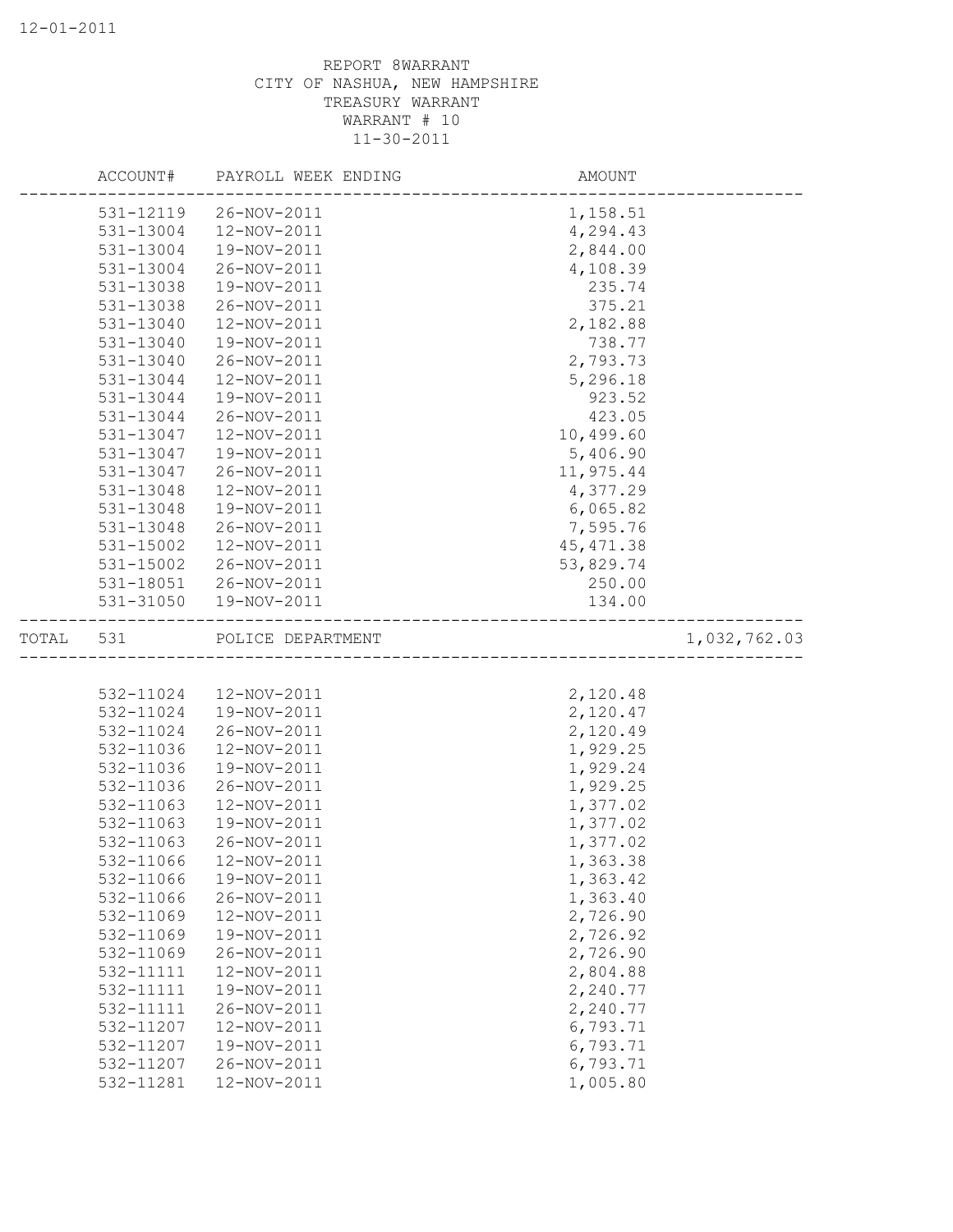| ACCOUNT#  | PAYROLL WEEK ENDING | AMOUNT     |  |
|-----------|---------------------|------------|--|
| 532-11281 | 19-NOV-2011         | 1,005.79   |  |
| 532-11281 | 26-NOV-2011         | 1,005.80   |  |
| 532-11285 | 12-NOV-2011         | 8, 414.53  |  |
| 532-11285 | 19-NOV-2011         | 8, 414.53  |  |
| 532-11285 | 26-NOV-2011         | 8, 414.53  |  |
| 532-11291 | 12-NOV-2011         | 7,184.82   |  |
| 532-11291 | 19-NOV-2011         | 7,010.78   |  |
| 532-11291 | 26-NOV-2011         | 6,700.34   |  |
| 532-11298 | 12-NOV-2011         | 988.28     |  |
| 532-11298 | 19-NOV-2011         | 1,104.55   |  |
| 532-11298 | 26-NOV-2011         | 1,395.22   |  |
| 532-11300 | 12-NOV-2011         | 37, 423.13 |  |
| 532-11300 | 19-NOV-2011         | 37,499.34  |  |
| 532-11300 | 26-NOV-2011         | 37,210.03  |  |
| 532-11303 | 12-NOV-2011         | 1,252.31   |  |
| 532-11303 | 19-NOV-2011         | 1,252.31   |  |
| 532-11303 | 26-NOV-2011         | 1,252.32   |  |
| 532-11309 | 12-NOV-2011         | 100,199.40 |  |
| 532-11309 | 19-NOV-2011         | 100,595.30 |  |
| 532-11309 | 26-NOV-2011         | 100,672.08 |  |
| 532-11660 | 12-NOV-2011         | 1,987.46   |  |
| 532-11660 | 19-NOV-2011         | 1,535.86   |  |
| 532-11660 | 26-NOV-2011         | 1,535.86   |  |
| 532-11663 | 12-NOV-2011         | 1,535.86   |  |
| 532-11663 | 19-NOV-2011         | 1,535.88   |  |
| 532-11663 | 26-NOV-2011         | 1,535.86   |  |
| 532-11666 | 12-NOV-2011         | 1,535.86   |  |
| 532-11666 | 19-NOV-2011         | 1,535.88   |  |
| 532-11666 | 26-NOV-2011         | 1,535.86   |  |
| 532-11668 | 12-NOV-2011         | 1,551.21   |  |
| 532-11668 | 19-NOV-2011         | 1,551.20   |  |
| 532-11668 | 26-NOV-2011         | 1,551.20   |  |
| 532-12070 | 12-NOV-2011         | 27,800.83  |  |
| 532-12070 | 19-NOV-2011         | 28,964.98  |  |
| 532-12070 | 26-NOV-2011         | 30,260.99  |  |
| 532-13003 | 12-NOV-2011         | 359.25     |  |
| 532-13003 | 26-NOV-2011         | 732.76     |  |
| 532-13004 | 12-NOV-2011         | 469.10     |  |
| 532-13004 | 19-NOV-2011         | 87.43      |  |
| 532-13004 | 26-NOV-2011         | 694.90     |  |
| 532-13018 | 12-NOV-2011         | 1,994.83   |  |
| 532-13018 | 19-NOV-2011         | 1,556.64   |  |
| 532-13018 | 26-NOV-2011         | 1,983.61   |  |
| 532-13024 | 12-NOV-2011         | 499.89     |  |
| 532-13024 | 19-NOV-2011         | 610.05     |  |
| 532-13024 | 26-NOV-2011         | 120.28     |  |
| 532-13044 | 19-NOV-2011         | $-179.69$  |  |
| 532-13044 | 26-NOV-2011         | 179.69     |  |
|           |                     |            |  |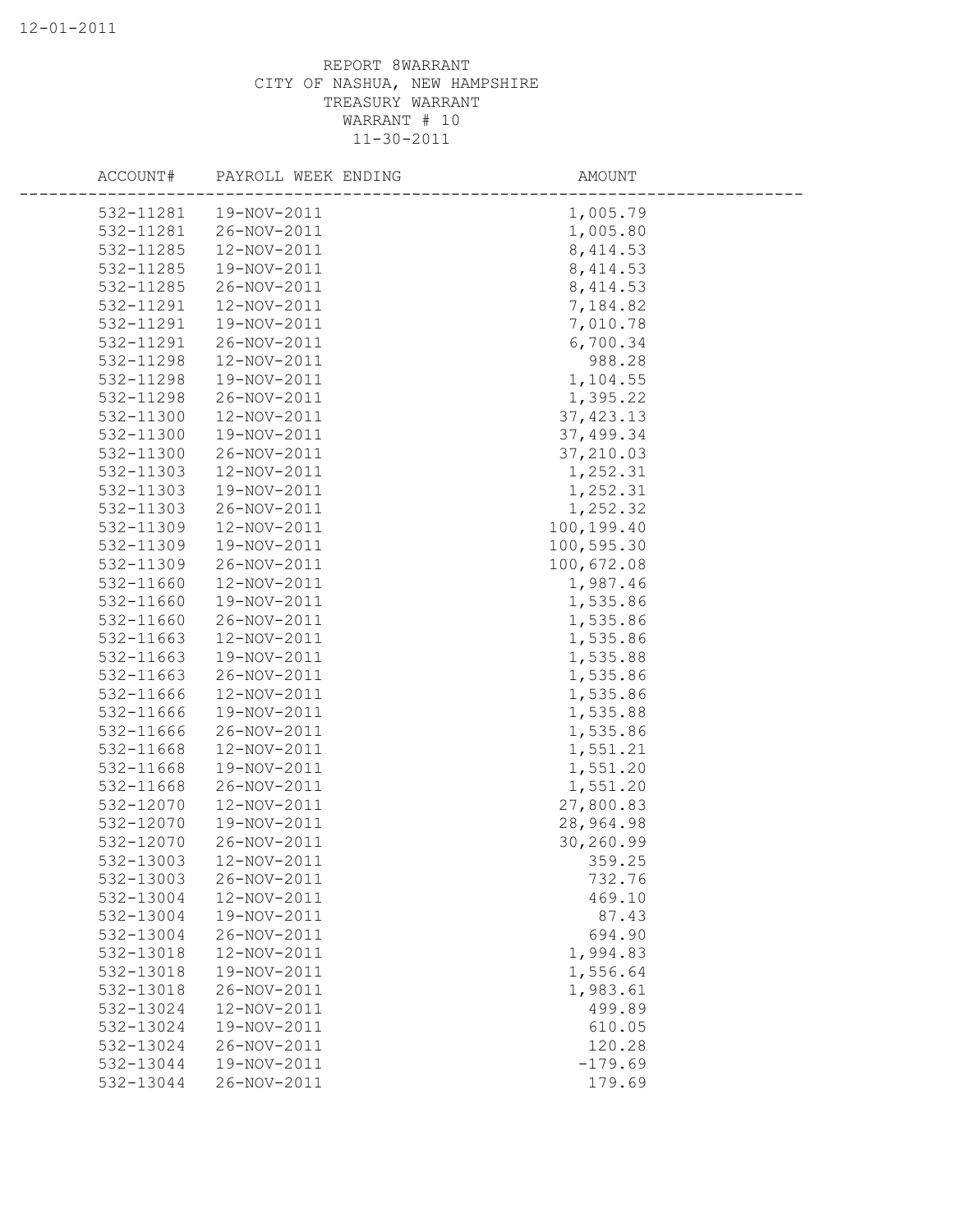|       | ACCOUNT#  | PAYROLL WEEK ENDING  | AMOUNT               |            |
|-------|-----------|----------------------|----------------------|------------|
|       | 532-13050 | 12-NOV-2011          | 10,187.06            |            |
|       | 532-13050 | 19-NOV-2011          | 9,606.90             |            |
|       | 532-13050 | 26-NOV-2011          | 11,199.57            |            |
|       | 532-15002 | 12-NOV-2011          | 44,869.38            |            |
|       | 532-15002 | 26-NOV-2011          | 44,861.01            |            |
|       | 532-17020 | 19-NOV-2011          | 140,703.62           |            |
|       | 532-17020 | 26-NOV-2011          |                      |            |
|       | 532-18084 | 26-NOV-2011          | 663.98               |            |
|       | 532-19231 | 12-NOV-2011          | 1,228.20             |            |
|       | 532-19231 | 19-NOV-2011          | 1,228.20             |            |
|       | 532-19231 | 26-NOV-2011          | 1,228.20             |            |
|       | 532-19232 | 12-NOV-2011          | 1,850.89             |            |
|       | 532-19232 | 19-NOV-2011          | 1,850.89             |            |
|       | 532-19232 | 26-NOV-2011          | 1,850.89             |            |
|       | 532-19233 | 12-NOV-2011          | 2,834.22             |            |
|       | 532-19233 | 19-NOV-2011          | 2,834.22             |            |
|       | 532-19233 | 26-NOV-2011          | 2,834.22             |            |
|       | 532-19234 | 12-NOV-2011          | 1,788.24             |            |
|       | 532-19234 | 19-NOV-2011          | 1,788.24             |            |
|       | 532-19234 | 26-NOV-2011          | 1,788.24             |            |
|       | 532-31050 | 19-NOV-2011          | 84.00                |            |
|       | 532-31050 | 26-NOV-2011          | 17.00                |            |
| TOTAL | 532       | FIRE DEPARTMENT      |                      | 926,580.60 |
|       |           |                      |                      |            |
|       | 535-11436 | 12-NOV-2011          | 1,384.61             |            |
|       | 535-11436 | 19-NOV-2011          | 1,384.61             |            |
|       | 535-11436 | 26-NOV-2011          | 1,384.62             |            |
|       | 535-11980 | 12-NOV-2011          | 96.15                |            |
|       | 535-11980 | 19-NOV-2011          | 96.15                |            |
|       | 535-11980 | 26-NOV-2011          | 96.15                |            |
|       | 535-31050 | 19-NOV-2011          | 100.00               |            |
| TOTAL | 535       | EMERGENCY MANAGEMENT | -------------------- | 4,542.29   |
|       |           |                      |                      |            |
|       | 536-11200 | 12-NOV-2011          | 1,449.60             |            |
|       | 536-11200 | 19-NOV-2011          | 1,449.60             |            |
|       | 536-11200 | 26-NOV-2011          | 1,449.60             |            |
|       | 536-12137 | 12-NOV-2011          | 1,230.12             |            |
|       | 536-12137 | 19-NOV-2011          | 1,230.12             |            |
|       | 536-12137 | 26-NOV-2011          | 1,230.12             |            |
|       | 536-13004 | 12-NOV-2011          |                      |            |
|       | 536-31050 | 19-NOV-2011          | 50.00                |            |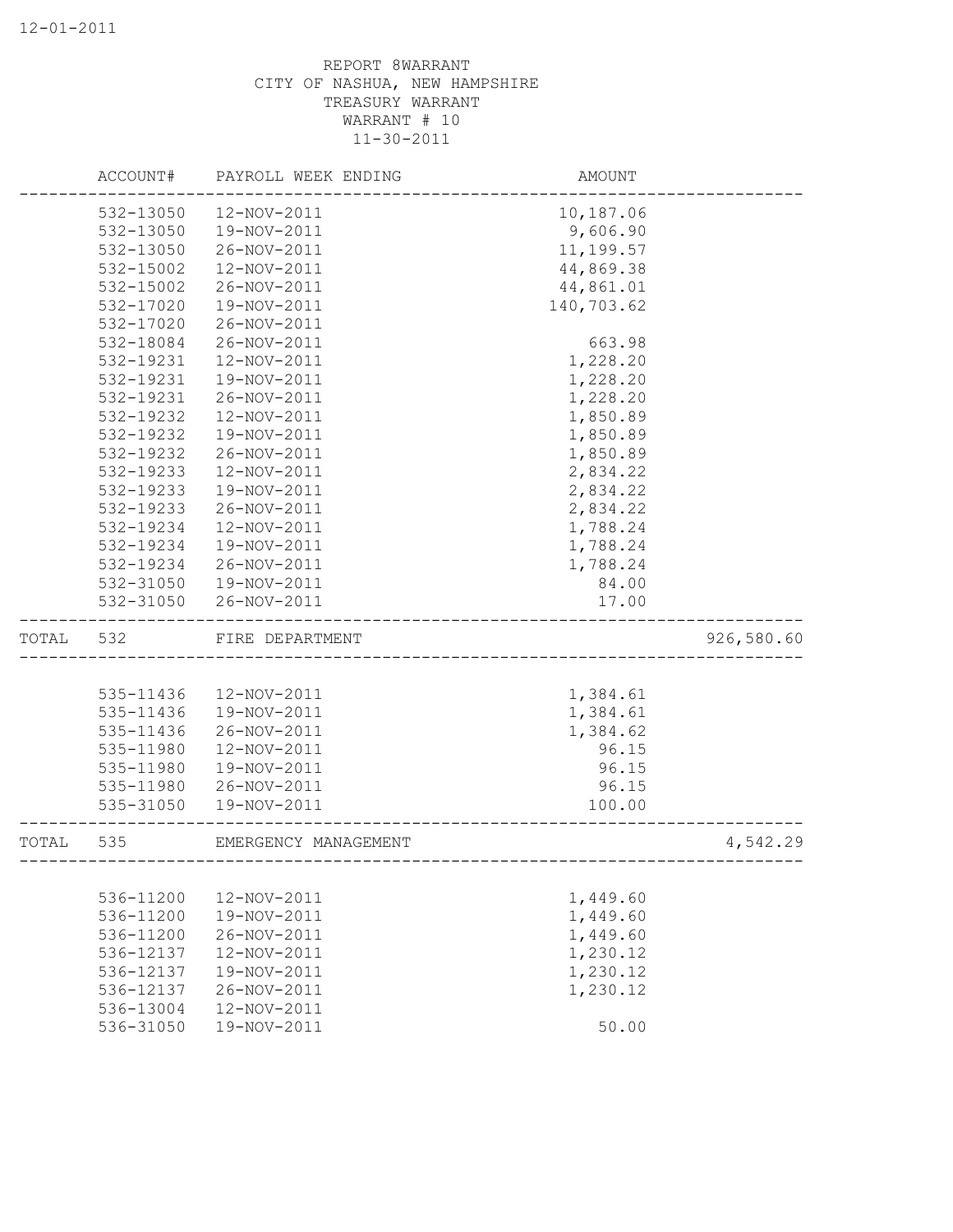|       | ACCOUNT#  | PAYROLL WEEK ENDING               | <b>AMOUNT</b> |           |
|-------|-----------|-----------------------------------|---------------|-----------|
|       |           | TOTAL 536 CITYWIDE COMMUNICATIONS |               | 8,089.16  |
|       |           |                                   |               |           |
|       | 541-11024 | 12-NOV-2011                       | 396.53        |           |
|       | 541-11024 | 19-NOV-2011                       | 396.53        |           |
|       | 541-11024 | 26-NOV-2011                       | 396.53        |           |
|       | 541-11240 | 12-NOV-2011                       | 1,558.90      |           |
|       | 541-11240 | 19-NOV-2011                       | 1,558.90      |           |
|       | 541-11240 | 26-NOV-2011                       | 1,558.90      |           |
|       | 541-11346 | 12-NOV-2011                       | 437.48        |           |
|       | 541-11346 | 19-NOV-2011                       | 437.48        |           |
|       | 541-11346 | 26-NOV-2011                       | 437.48        |           |
|       |           | 541-31050  19-NOV-2011            | 50.00         |           |
| TOTAL | 541       | COMMUNITY SERVICES DIVISION       |               | 7,228.73  |
|       |           |                                   |               |           |
|       |           | 542-11024 12-NOV-2011             | 660.89        |           |
|       | 542-11024 | 19-NOV-2011                       | 660.88        |           |
|       | 542-11024 | 26-NOV-2011                       | 660.88        |           |
|       | 542-11426 | 26-NOV-2011                       | 1,286.72      |           |
|       | 542-11484 | 12-NOV-2011                       | 156.80        |           |
|       | 542-11484 | 19-NOV-2011                       | 156.80        |           |
|       | 542-11484 | 26-NOV-2011                       | 156.80        |           |
|       | 542-11584 | 12-NOV-2011                       | 2,934.59      |           |
|       | 542-11584 | 19-NOV-2011                       | 2,934.59      |           |
|       | 542-11584 | 26-NOV-2011                       | 2,934.59      |           |
|       | 542-12044 | 12-NOV-2011                       | 681.77        |           |
|       | 542-12044 | 19-NOV-2011                       | 90.90         |           |
|       | 542-12044 | 26-NOV-2011                       | 90.90         |           |
| TOTAL | 542       | COMMUNITY HEALTH                  |               | 13,407.11 |
|       |           |                                   |               |           |
|       | 543-11380 | 12-NOV-2011                       | 993.15        |           |
|       | 543-11380 | 19-NOV-2011                       | 993.15        |           |
|       | 543-11380 | 26-NOV-2011                       | 993.15        |           |
|       | 543-11438 | 12-NOV-2011                       | 1,331.51      |           |
|       | 543-11438 | 19-NOV-2011                       | 1,331.51      |           |
|       | 543-11438 | 26-NOV-2011                       | 1,331.50      |           |
|       | 543-11602 | 12-NOV-2011                       | 914.39        |           |
|       | 543-11602 | 19-NOV-2011                       | 914.39        |           |
|       | 543-11602 | 26-NOV-2011                       | 914.39        |           |
|       | 543-11604 | 12-NOV-2011                       | 1,581.50      |           |
|       | 543-11604 | 19-NOV-2011                       | 1,581.50      |           |
|       | 543-11604 | 26-NOV-2011                       | 1,423.34      |           |
|       | 543-11605 | 12-NOV-2011                       | 990.06        |           |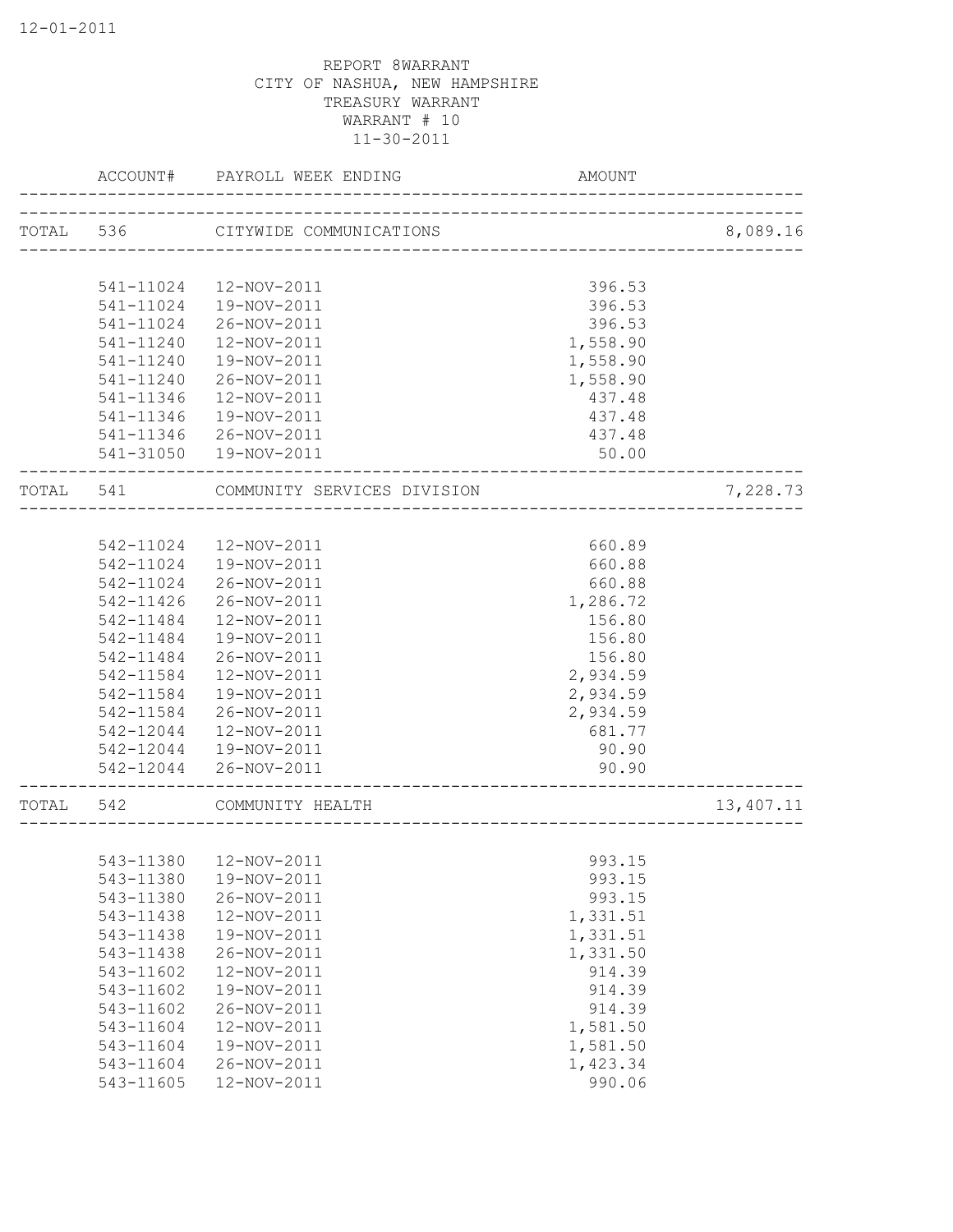|       |               | ACCOUNT# PAYROLL WEEK ENDING         | AMOUNT    |            |
|-------|---------------|--------------------------------------|-----------|------------|
|       | 543-11605     | 19-NOV-2011                          | 990.06    |            |
|       |               | 543-11605 26-NOV-2011                | 990.07    |            |
|       |               | 543-31050  19-NOV-2011               | 84.00     |            |
|       |               | TOTAL 543 ENVIRONMENTAL HEALTH DEPT. |           | 17,357.67  |
|       |               |                                      |           |            |
|       | 544-11008     | 12-NOV-2011                          | 770.29    |            |
|       | 544-11008     | 19-NOV-2011                          | 770.29    |            |
|       | 544-11008     | 26-NOV-2011                          | 770.29    |            |
|       | 544-11099     | 12-NOV-2011                          | 2,171.96  |            |
|       | 544-11099     | 19-NOV-2011                          | 2, 171.97 |            |
|       | 544-11099     | 26-NOV-2011                          | 2,171.97  |            |
|       | 544-11112     | 12-NOV-2011                          | 881.65    |            |
|       | 544-11112     | 19-NOV-2011                          | 881.65    |            |
|       | 544-11112     | 26-NOV-2011                          | 881.65    |            |
|       | 544-11367     | 12-NOV-2011                          | 862.73    |            |
|       | 544-11367     | 19-NOV-2011                          | 862.73    |            |
|       | 544-11367     | 26-NOV-2011                          | 862.73    |            |
|       | 544-11777     | 12-NOV-2011                          | 1,334.81  |            |
|       | 544-11777     | 19-NOV-2011                          | 1,334.82  |            |
|       |               | 544-11777 26-NOV-2011                | 1,334.82  |            |
|       |               | 544-31050  19-NOV-2011               | 50.00     |            |
| TOTAL | 544           | WELFARE ADMINISTRATION               |           | 18, 114.36 |
|       |               |                                      |           |            |
|       | 551-11024     | 12-NOV-2011                          | 639.71    |            |
|       | 551-11024     | 19-NOV-2011                          | 639.71    |            |
|       | 551-11024     | 26-NOV-2011                          | 639.71    |            |
|       | 551-11057     | 12-NOV-2011                          | 920.69    |            |
|       | 551-11057     | 19-NOV-2011                          | 920.69    |            |
|       | 551-11057     | 26-NOV-2011                          | 920.70    |            |
|       | 551-11094     | 12-NOV-2011                          | 313.79    |            |
|       | 551-11094     | 19-NOV-2011                          | 313.78    |            |
|       | 551-11094     | 26-NOV-2011                          | 313.79    |            |
|       | 551-11097     | 12-NOV-2011                          | 1,101.98  |            |
|       | 551-11097     | 19-NOV-2011                          | 1,101.98  |            |
|       | 551-11097     | 26-NOV-2011                          | 1,101.99  |            |
|       | 551-11211     | 12-NOV-2011                          | 635.27    |            |
|       | 551-11211     | 19-NOV-2011                          | 635.27    |            |
|       | 551-11211     | 26-NOV-2011                          | 635.27    |            |
|       | 551-11249     | 12-NOV-2011                          | 1,359.28  |            |
|       | 551-11249     | 19-NOV-2011                          | 1,359.29  |            |
|       | 551-11249     | 26-NOV-2011                          | 1,359.28  |            |
|       | 551-11268     | 12-NOV-2011                          | 650.13    |            |
|       | $551 - 11268$ | 19-NOV-2011                          | 650.13    |            |
|       | $551 - 11268$ | 26-NOV-2011                          | 650.13    |            |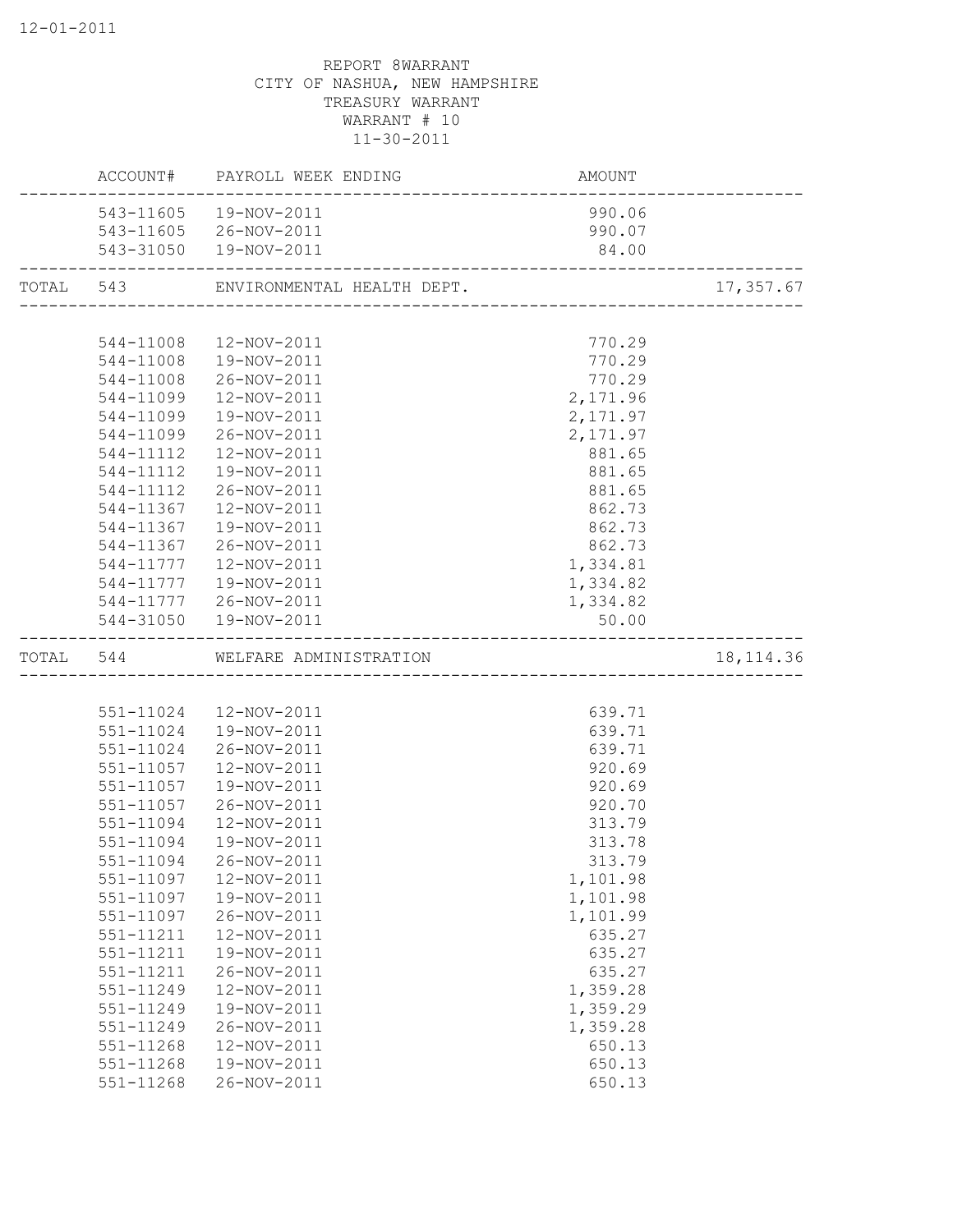|           | AMOUNT<br>-----------------------<br>ACCOUNT# PAYROLL WEEK ENDING             |          |           |
|-----------|-------------------------------------------------------------------------------|----------|-----------|
|           | 551-11273  12-NOV-2011                                                        | 1,735.80 |           |
| 551-11273 | 19-NOV-2011                                                                   | 1,735.81 |           |
| 551-11273 | 26-NOV-2011                                                                   | 1,735.80 |           |
| 551-11435 | 12-NOV-2011                                                                   | 941.42   |           |
| 551-11435 | 19-NOV-2011                                                                   | 941.42   |           |
| 551-11435 | 26-NOV-2011                                                                   | 941.42   |           |
| 551-11462 | 12-NOV-2011                                                                   | 1,059.21 |           |
| 551-11462 | 19-NOV-2011                                                                   | 1,059.21 |           |
| 551-11462 | 26-NOV-2011                                                                   | 1,059.20 |           |
| 551-11620 | 12-NOV-2011                                                                   | 1,190.54 |           |
| 551-11620 | 19-NOV-2011                                                                   | 1,190.53 |           |
| 551-11620 | 26-NOV-2011                                                                   | 1,190.53 |           |
| 551-11638 | 12-NOV-2011                                                                   | 1,218.11 |           |
| 551-11638 | 19-NOV-2011                                                                   | 1,218.12 |           |
| 551-11638 | 26-NOV-2011                                                                   | 1,218.12 |           |
| 551-13004 | 12-NOV-2011                                                                   | 64.31    |           |
| 551-13004 | 19-NOV-2011                                                                   | 32.94    |           |
| 551-13004 | 26-NOV-2011                                                                   | 82.35    |           |
|           | 551-31050  19-NOV-2011                                                        | 67.00    |           |
|           | 551-91010  19-NOV-2011<br>---------------                                     | 1,230.00 |           |
|           | TOTAL 551 PUBLIC WORKS DIV & ENGINEERING<br>_________________________________ |          | 36,774.41 |
|           |                                                                               |          |           |
| 552-11024 | 12-NOV-2011                                                                   | 706.26   |           |
| 552-11024 | 19-NOV-2011                                                                   | 706.26   |           |
| 552-11024 | 26-NOV-2011                                                                   | 706.27   |           |
| 552-11077 | 12-NOV-2011                                                                   | 1,338.13 |           |
| 552-11077 | 19-NOV-2011                                                                   | 1,338.14 |           |
| 552-11077 | 26-NOV-2011                                                                   | 1,338.13 |           |
| 552-11087 | 12-NOV-2011                                                                   | 840.40   |           |
| 552-11087 | 19-NOV-2011                                                                   | 840.40   |           |
| 552-11087 | 26-NOV-2011                                                                   | 854.64   |           |
| 552-11143 | 12-NOV-2011                                                                   | 878.00   |           |
| 552-11143 | 19-NOV-2011                                                                   | 878.00   |           |
| 552-11143 | 26-NOV-2011                                                                   | 878.00   |           |
| 552-11324 | 12-NOV-2011                                                                   | 4,236.84 |           |
| 552-11324 | 19-NOV-2011                                                                   | 4,236.84 |           |
| 552-11324 | 26-NOV-2011                                                                   | 5,296.04 |           |
| 552-11339 | 12-NOV-2011                                                                   | 2,292.88 |           |
| 552-11339 | 19-NOV-2011                                                                   | 3,012.80 |           |
| 552-11339 | 26-NOV-2011                                                                   | 3,247.54 |           |
| 552-11342 | 12-NOV-2011                                                                   | 790.80   |           |
| 552-11342 | 19-NOV-2011                                                                   | 790.80   |           |
| 552-11342 | 26-NOV-2011                                                                   | 790.80   |           |
| 552-11343 | 12-NOV-2011                                                                   | 2,132.16 |           |
| 552-11343 | 19-NOV-2011                                                                   | 1,776.80 |           |
| 552-11343 | 26-NOV-2011                                                                   | 1,776.80 |           |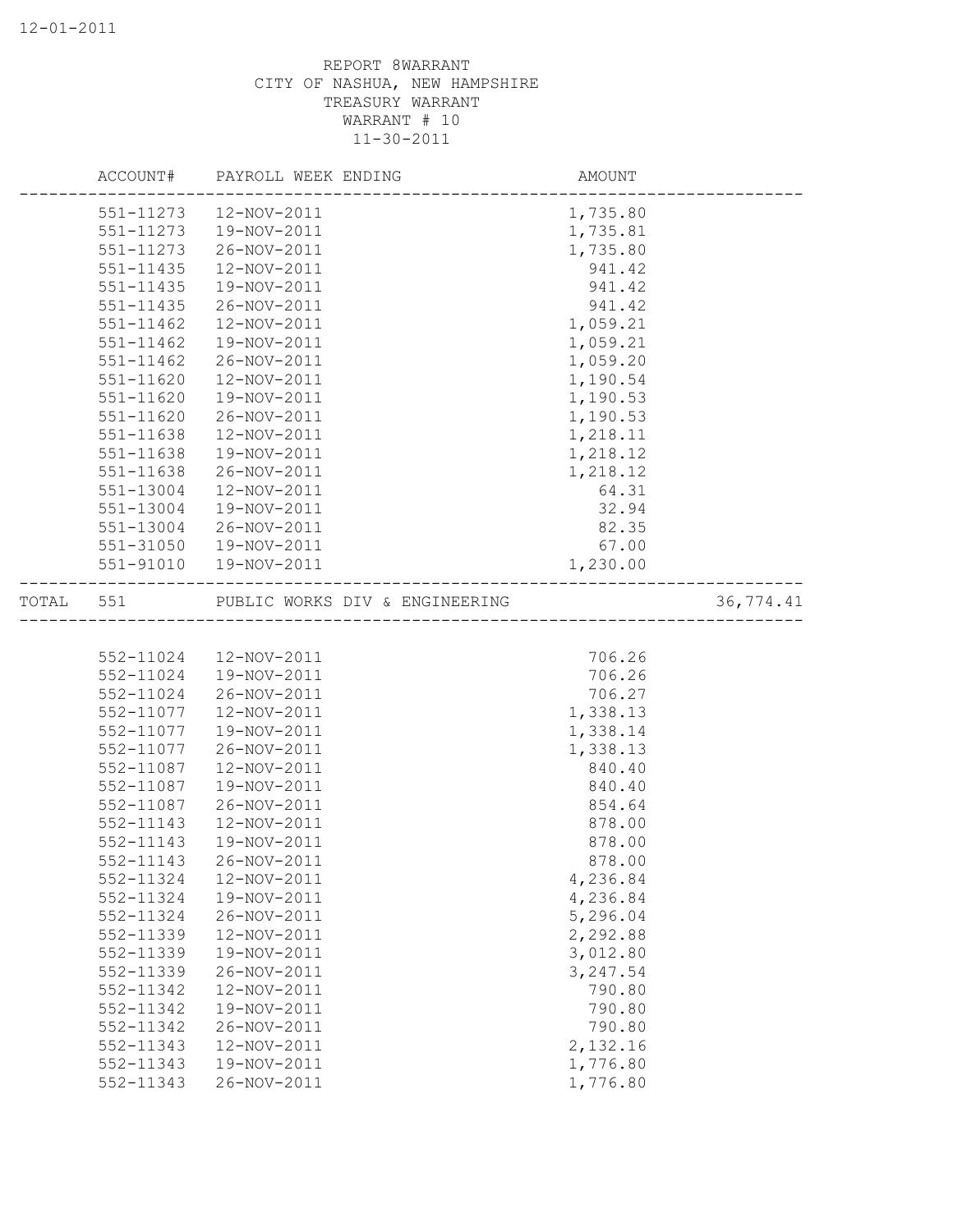|       | ACCOUNT#  | PAYROLL WEEK ENDING  | AMOUNT    |            |
|-------|-----------|----------------------|-----------|------------|
|       | 552-11407 | 12-NOV-2011          | 6,002.64  |            |
|       | 552-11407 | 19-NOV-2011          | 6,358.01  |            |
|       | 552-11407 | 26-NOV-2011          | 6,358.00  |            |
|       | 552-11492 | 12-NOV-2011          | 836.40    |            |
|       | 552-11492 | 19-NOV-2011          | 836.40    |            |
|       | 552-11492 | 26-NOV-2011          | 836.40    |            |
|       | 552-11562 | 12-NOV-2011          | 420.53    |            |
|       | 552-11562 | 19-NOV-2011          | 420.52    |            |
|       | 552-11562 | 26-NOV-2011          | 420.52    |            |
|       | 552-11580 | 12-NOV-2011          | 1,019.76  |            |
|       | 552-11580 | 19-NOV-2011          | 1,019.76  |            |
|       | 552-11580 | 26-NOV-2011          | 1,019.77  |            |
|       | 552-11672 | 12-NOV-2011          | 1,575.29  |            |
|       | 552-11672 | 19-NOV-2011          | 1,575.29  |            |
|       | 552-11672 | 26-NOV-2011          | 1,575.29  |            |
|       | 552-11750 | 12-NOV-2011          | 803.60    |            |
|       | 552-11750 | 19-NOV-2011          | 803.60    |            |
|       | 552-11750 | 26-NOV-2011          | 803.60    |            |
|       | 552-13004 | 12-NOV-2011          | 8,996.65  |            |
|       | 552-13004 | 19-NOV-2011          | 1,845.09  |            |
|       | 552-13004 | 26-NOV-2011          | 10,470.17 |            |
|       | 552-13067 | 12-NOV-2011          | 1,862.86  |            |
|       | 552-13067 | 19-NOV-2011          | 2,157.39  |            |
|       | 552-13067 | 26-NOV-2011          | 2,090.54  |            |
|       | 552-17002 | 26-NOV-2011          | 500.00    |            |
|       | 552-17008 | 19-NOV-2011          | 900.00    |            |
|       | 552-17010 | 12-NOV-2011          | 1,100.00  |            |
|       | 552-31050 | 19-NOV-2011          | 67.00     |            |
|       |           |                      |           |            |
| TOTAL | 552       | PARKS AND RECREATION |           | 104,358.81 |
|       |           |                      |           |            |
|       | 553-11024 | 12-NOV-2011          | 324.05    |            |
|       | 553-11024 | 19-NOV-2011          | 368.99    |            |
|       | 553-11024 | 26-NOV-2011          | 318.66    |            |
|       | 553-11078 | 12-NOV-2011          | 1,374.43  |            |
|       | 553-11078 | 19-NOV-2011          | 274.89    |            |
|       | 553-11078 | 26-NOV-2011          | 274.89    |            |
|       | 553-11098 | 12-NOV-2011          | 1,038.42  |            |
|       | 553-11098 | 19-NOV-2011          | 1,038.42  |            |
|       | 553-11098 | 26-NOV-2011          | 1,038.41  |            |
|       | 553-11192 | 12-NOV-2011          | 977.06    |            |
|       | 553-11192 | 19-NOV-2011          | 977.06    |            |
|       | 553-11192 | 26-NOV-2011          | 977.06    |            |
|       | 553-11279 | 12-NOV-2011          | 6,180.64  |            |
|       | 553-11279 | 19-NOV-2011          | 6,249.92  |            |
|       | 553-11279 | 26-NOV-2011          | 7,085.28  |            |
|       | 553-11327 | 12-NOV-2011          | 4,236.84  |            |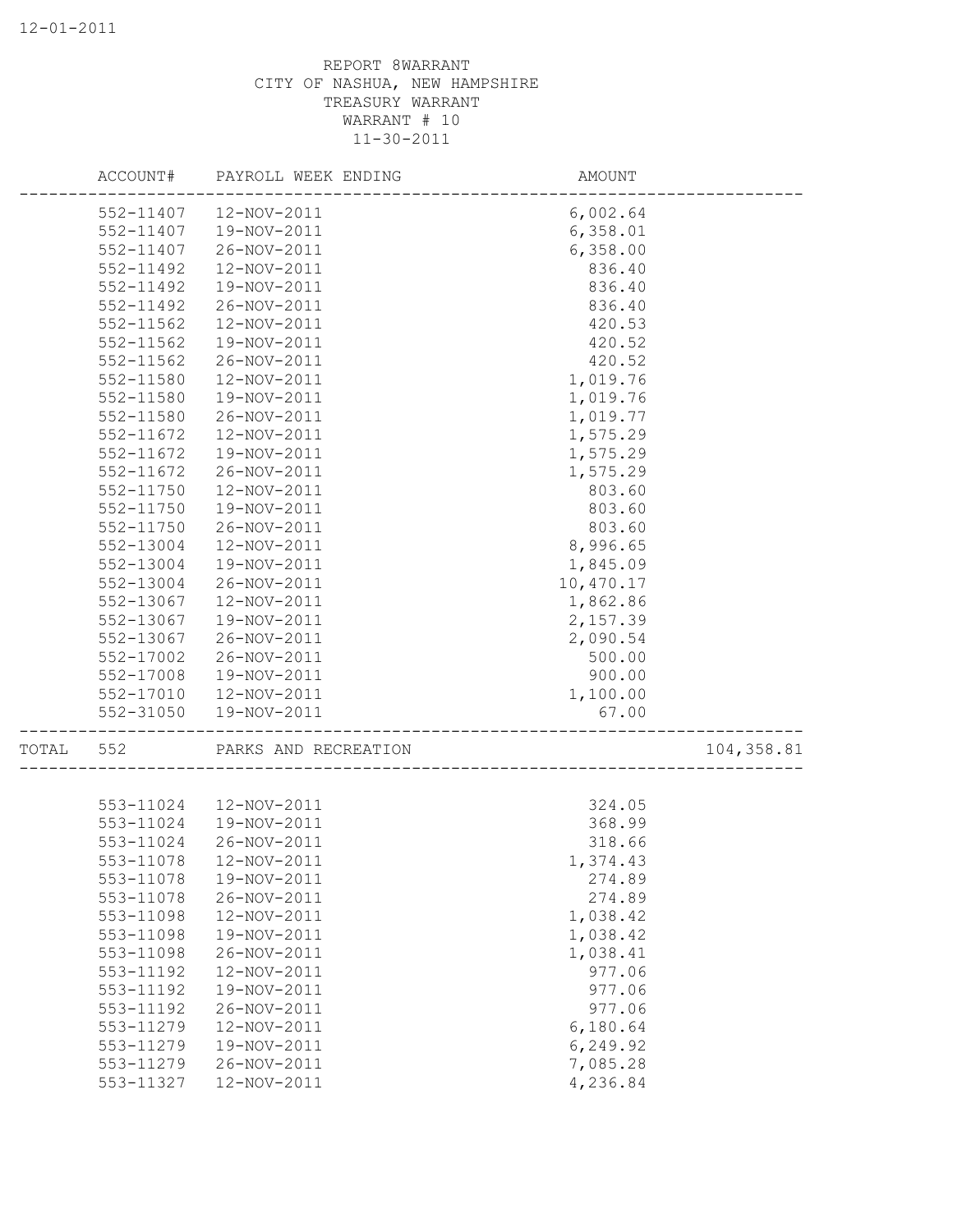|       | ACCOUNT#  | PAYROLL WEEK ENDING | AMOUNT     |
|-------|-----------|---------------------|------------|
|       | 553-11327 | 19-NOV-2011         | 4,236.84   |
|       | 553-11327 | 26-NOV-2011         | 4,236.82   |
|       | 553-11375 | 12-NOV-2011         | 753.20     |
|       | 553-11375 | 19-NOV-2011         | 753.20     |
|       | 553-11375 | 26-NOV-2011         | 753.21     |
|       | 553-11465 | 12-NOV-2011         | 3,345.60   |
|       | 553-11465 | 19-NOV-2011         | 3,345.60   |
|       | 553-11465 | 26-NOV-2011         | 3,345.60   |
|       | 553-11474 | 12-NOV-2011         | 3,915.75   |
|       | 553-11474 | 19-NOV-2011         | 3,955.04   |
|       | 553-11474 | 26-NOV-2011         | 3,938.60   |
|       | 553-11475 | 12-NOV-2011         | 2,926.80   |
|       | 553-11475 | 19-NOV-2011         | 2,919.60   |
|       | 553-11475 | 26-NOV-2011         | 2,919.60   |
|       | 553-11477 | 12-NOV-2011         | 1,756.00   |
|       | 553-11477 | 19-NOV-2011         | 1,756.00   |
|       | 553-11477 | 26-NOV-2011         | 1,756.00   |
|       | 553-11478 | 12-NOV-2011         | 882.00     |
|       | 553-11478 | 19-NOV-2011         | 876.49     |
|       | 553-11478 | 26-NOV-2011         | 882.00     |
|       | 553-11648 | 12-NOV-2011         | 901.13     |
|       | 553-11648 | 19-NOV-2011         | 860.56     |
|       | 553-11648 | 26-NOV-2011         | 860.55     |
|       | 553-11678 | 12-NOV-2011         | 1,493.11   |
|       | 553-11678 | 19-NOV-2011         | 1,493.12   |
|       | 553-11678 | 26-NOV-2011         | 1,493.11   |
|       | 553-11759 |                     | 11,689.96  |
|       |           | 12-NOV-2011         |            |
|       | 553-11759 | 19-NOV-2011         | 12, 172.76 |
|       | 553-11759 | 26-NOV-2011         | 13,663.44  |
|       | 553-11771 | 12-NOV-2011         | 1,901.60   |
|       | 553-11771 | 19-NOV-2011         | 1,901.60   |
|       | 553-11771 | 26-NOV-2011         | 1,901.60   |
|       | 553-13004 | 12-NOV-2011         | 11,493.70  |
|       | 553-13004 | 19-NOV-2011         | 9,153.95   |
|       | 553-13004 | 26-NOV-2011         | 2,188.99   |
|       | 553-13009 | 12-NOV-2011         | 925.40     |
|       | 553-13009 | 19-NOV-2011         | 141.25     |
|       | 553-13901 | 19-NOV-2011         | 10,468.21  |
|       | 553-13901 | 26-NOV-2011         | 10,147.06  |
|       | 553-17008 | 19-NOV-2011         | 900.00     |
|       | 553-31050 | 19-NOV-2011         | 17.00      |
| TOTAL | 553       | STREET DEPARTMENT   | 177,757.07 |
|       |           |                     |            |
|       | 555-11024 | 12-NOV-2011         | 324.05     |
|       | 555-11024 | 19-NOV-2011         | 368.99     |
|       | 555-11024 | 26-NOV-2011         | 318.67     |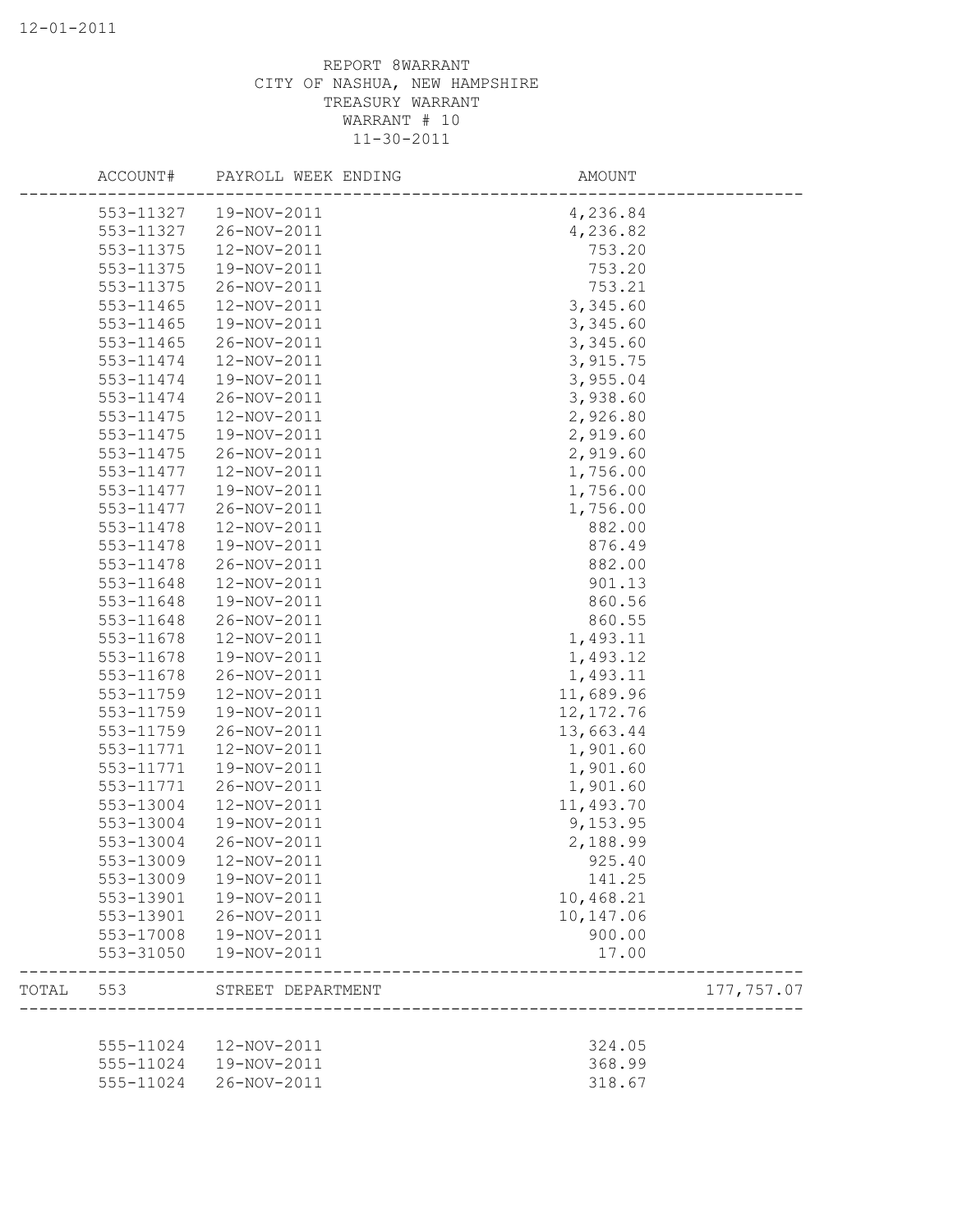|       | ACCOUNT#  | PAYROLL WEEK ENDING    | AMOUNT   |           |
|-------|-----------|------------------------|----------|-----------|
|       | 555-11058 | 12-NOV-2011            | 1,019.76 |           |
|       | 555-11058 | 19-NOV-2011            | 1,019.76 |           |
|       | 555-11058 | 26-NOV-2011            | 1,019.77 |           |
|       | 555-11461 | 12-NOV-2011            | 1,541.28 |           |
|       | 555-11461 | 19-NOV-2011            | 1,541.28 |           |
|       | 555-11461 | 26-NOV-2011            | 1,541.28 |           |
|       | 555-11505 | 12-NOV-2011            | 1,225.81 |           |
|       | 555-11505 | 19-NOV-2011            | 1,225.81 |           |
|       | 555-11505 | 26-NOV-2011            | 1,225.80 |           |
|       | 555-11639 | 12-NOV-2011            | 836.40   |           |
|       | 555-11639 | 19-NOV-2011            | 836.40   |           |
|       | 555-11639 | 26-NOV-2011            | 836.40   |           |
|       | 555-11640 | 12-NOV-2011            | 802.08   |           |
|       | 555-11640 | 19-NOV-2011            | 836.40   |           |
|       | 555-11640 | 26-NOV-2011            | 819.24   |           |
|       | 555-11738 | 12-NOV-2011            | 2,000.00 |           |
|       | 555-11738 | 19-NOV-2011            | 2,000.00 |           |
|       | 555-11738 | 26-NOV-2011            | 2,000.00 |           |
|       | 555-11745 | 12-NOV-2011            | 831.60   |           |
|       | 555-11745 | 19-NOV-2011            | 831.60   |           |
|       | 555-11745 | 26-NOV-2011            | 831.60   |           |
|       | 555-11746 | 12-NOV-2011            | 1,179.39 |           |
|       | 555-11746 | 19-NOV-2011            | 1,179.38 |           |
|       | 555-11746 | 26-NOV-2011            | 1,179.38 |           |
|       | 555-13004 | 12-NOV-2011            | 635.38   |           |
|       | 555-13004 | 19-NOV-2011            | 113.15   |           |
|       | 555-13068 | 12-NOV-2011            | 263.15   |           |
|       | 555-13068 | 19-NOV-2011            | 263.37   |           |
|       | 555-13068 | 26-NOV-2011            | 263.15   |           |
| TOTAL | 555       | TRAFFIC DEPARTMENT     |          | 30,910.33 |
|       |           |                        |          |           |
|       |           | 557-11024  12-NOV-2011 | 639.71   |           |
|       | 557-11024 | 19-NOV-2011            | 639.71   |           |
|       | 557-11024 | 26-NOV-2011            | 639.70   |           |
|       | 557-11161 | 12-NOV-2011            | 1,268.16 |           |
|       | 557-11161 | 19-NOV-2011            | 1,268.16 |           |
|       | 557-11161 | 26-NOV-2011            | 1,268.16 |           |
|       | 557-11751 | 12-NOV-2011            | 72.86    |           |
|       | 557-11751 | 19-NOV-2011            | 72.86    |           |
|       | 557-11751 | 26-NOV-2011            | 72.86    |           |
|       | 557-13004 | 12-NOV-2011            | 572.35   |           |
|       | 557-13004 | 19-NOV-2011            | 191.07   |           |
|       | 557-13004 | 26-NOV-2011            | 71.33    |           |
|       | 557-31050 | 19-NOV-2011            | 51.00    |           |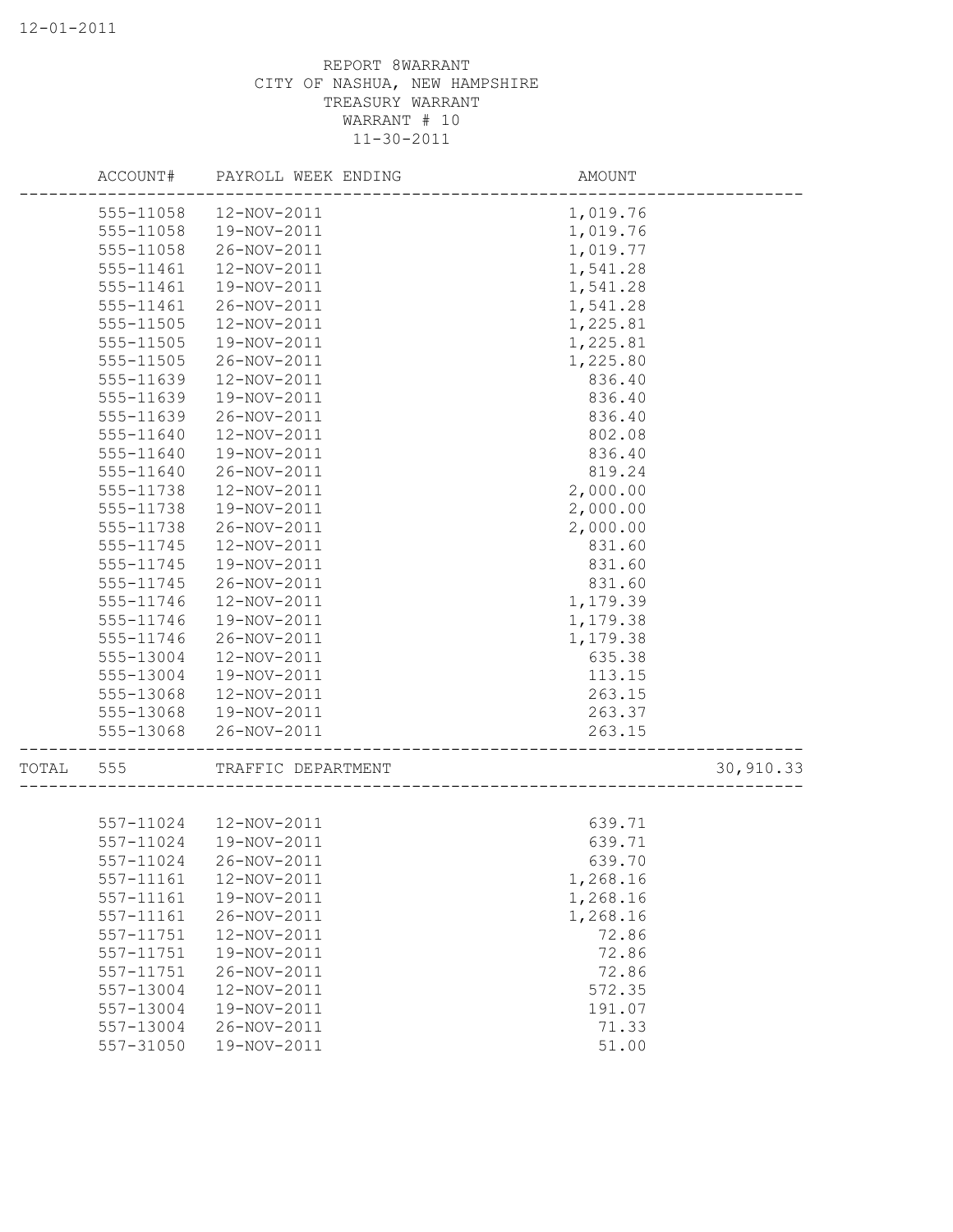|           |           | ACCOUNT# PAYROLL WEEK ENDING | AMOUNT                               |           |
|-----------|-----------|------------------------------|--------------------------------------|-----------|
|           |           | TOTAL 557 PARKING LOTS       | _________________________            | 6,827.93  |
|           |           |                              |                                      |           |
|           | 561-11345 | 12-NOV-2011                  | 1,247.10                             |           |
|           | 561-11345 | 19-NOV-2011                  | 1,247.10                             |           |
|           | 561-11345 | 26-NOV-2011                  | 1,247.10                             |           |
|           | 561-11651 | 12-NOV-2011                  | 890.20                               |           |
|           | 561-11651 | 19-NOV-2011                  | 890.19                               |           |
|           | 561-11651 | 26-NOV-2011                  | 890.19                               |           |
|           | 561-11658 | 12-NOV-2011                  | 1,080.99                             |           |
|           | 561-11658 | 19-NOV-2011                  | 1,080.99                             |           |
|           | 561-11658 | 26-NOV-2011                  | 1,080.99                             |           |
|           | 561-12153 | 12-NOV-2011                  | 320.00                               |           |
|           | 561-12153 | 19-NOV-2011                  | 400.00                               |           |
|           | 561-12153 | 26-NOV-2011                  | 240.00                               |           |
|           | 561-13004 | 12-NOV-2011                  | 190.35                               |           |
|           |           | 561-13004  19-NOV-2011       | 100.15                               |           |
|           |           | 561-91010  19-NOV-2011       | 100.00                               |           |
| TOTAL 561 |           | EDGEWOOD CEMETERY            | ------------------------------------ | 11,005.35 |
|           |           |                              |                                      |           |
|           | 563-11345 | 12-NOV-2011                  | 1,199.48                             |           |
|           | 563-11345 | 19-NOV-2011                  | 1,199.48                             |           |
|           | 563-11345 | 26-NOV-2011                  | 1,199.46                             |           |
|           | 563-11651 | 12-NOV-2011                  | 792.54                               |           |
|           | 563-11651 | 19-NOV-2011                  | 792.54                               |           |
|           | 563-11651 | 26-NOV-2011                  | 792.53                               |           |
|           | 563-11657 | 12-NOV-2011                  | 990.49                               |           |
|           | 563-11657 | 19-NOV-2011                  | 990.49                               |           |
|           | 563-11657 | 26-NOV-2011                  | 990.49                               |           |
|           | 563-12153 | 12-NOV-2011                  | 320.00                               |           |
|           | 563-12153 | 19-NOV-2011                  | 400.00                               |           |
|           | 563-12153 | 26-NOV-2011                  | 240.00                               |           |
|           | 563-13004 | 19-NOV-2011                  | 15.00                                |           |
| TOTAL     | 563       | WOODLAWN CEMETERY            |                                      | 9,922.50  |
|           |           |                              |                                      |           |
|           | 571-11024 | 12-NOV-2011                  | 639.71                               |           |
|           | 571-11024 | 19-NOV-2011                  | 639.71                               |           |
|           | 571-11024 | 26-NOV-2011                  | 639.70                               |           |
|           | 571-11237 | 12-NOV-2011                  | 2,059.24                             |           |
|           | 571-11237 | 19-NOV-2011                  | 2,059.23                             |           |
|           | 571-11237 | 26-NOV-2011                  | 2,059.23                             |           |
|           |           |                              |                                      |           |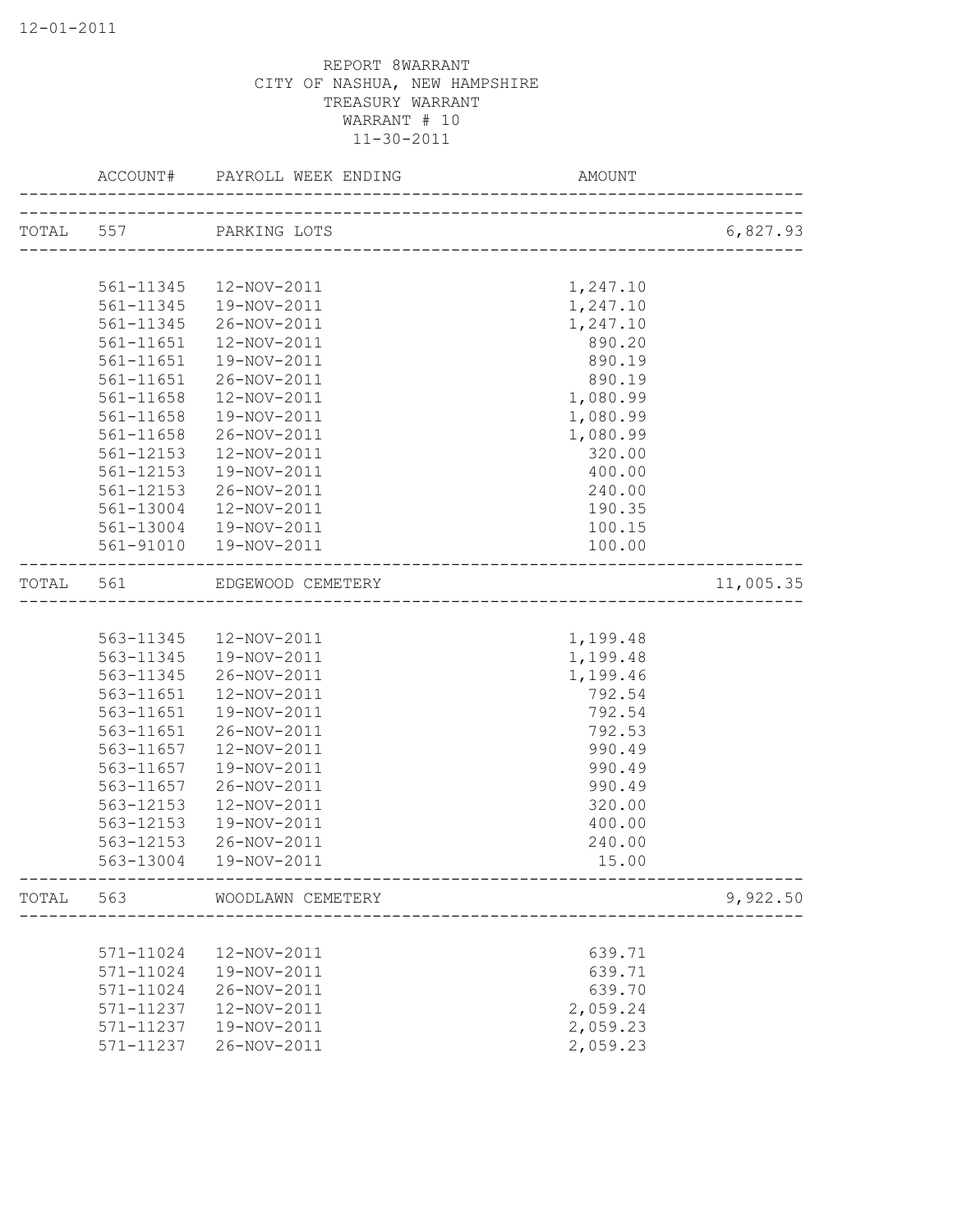|       | ACCOUNT#  | PAYROLL WEEK ENDING             | <b>AMOUNT</b>                         |           |
|-------|-----------|---------------------------------|---------------------------------------|-----------|
|       |           | TOTAL 571 COMMUNITY DEVELOPMENT | ______________________________        | 8,096.82  |
|       |           |                                 |                                       |           |
|       | 572-11024 | 12-NOV-2011                     | 672.17                                |           |
|       | 572-11024 | 19-NOV-2011                     | 672.17                                |           |
|       | 572-11024 | 26-NOV-2011                     | 672.17                                |           |
|       | 572-11215 | 12-NOV-2011                     | 3,727.00                              |           |
|       | 572-11215 | 19-NOV-2011                     | 3,727.00                              |           |
|       | 572-11215 | 26-NOV-2011                     | 3,727.01                              |           |
|       | 572-11238 | 12-NOV-2011                     | 882.39                                |           |
|       | 572-11238 | 19-NOV-2011                     | 882.38                                |           |
|       | 572-11238 | 26-NOV-2011                     | 882.38                                |           |
|       | 572-11450 | 12-NOV-2011                     | 1,780.05                              |           |
|       | 572-11450 | 19-NOV-2011                     | 1,780.04                              |           |
|       | 572-11450 | 26-NOV-2011                     | 1,780.05                              |           |
|       | 572-11522 | 12-NOV-2011                     | 858.42                                |           |
|       | 572-11522 | 19-NOV-2011                     | 858.42                                |           |
|       | 572-11522 | 26-NOV-2011                     | 858.42                                |           |
|       | 572-11525 | 12-NOV-2011                     | 1,058.00                              |           |
|       | 572-11525 | 19-NOV-2011                     | 1,058.00                              |           |
|       | 572-11525 | 26-NOV-2011                     | 1,058.00                              |           |
|       | 572-31050 | 19-NOV-2011                     | 17.00                                 |           |
|       | 572-58005 | 12-NOV-2011                     | 100.00                                |           |
|       | 572-58005 | 19-NOV-2011                     | 200.00                                |           |
|       | 572-98046 | 19-NOV-2011                     | 150.00                                |           |
| TOTAL | 572       | PLANNING DEPARTMENT             | _____________________________________ | 27,401.07 |
|       |           |                                 |                                       |           |
|       | 573-11444 | 12-NOV-2011                     | 1,715.72                              |           |
|       | 573-11444 | 19-NOV-2011                     | 1,715.72                              |           |
|       | 573-11444 | 26-NOV-2011                     | 1,715.72                              |           |
|       | 573-12029 | 12-NOV-2011                     | 370.44                                |           |
|       | 573-12029 | 19-NOV-2011                     | 370.43                                |           |
|       | 573-12029 | 26-NOV-2011                     | 370.43                                |           |
|       | 573-31050 | 19-NOV-2011                     | 50.00                                 |           |
| TOTAL | 573       | ECONOMIC DEVELOPMENT            |                                       | 6,308.46  |
|       |           |                                 |                                       |           |
|       | 575-11032 | 12-NOV-2011                     | 742.00                                |           |
|       | 575-11032 | 19-NOV-2011                     | 742.01                                |           |
|       | 575-11032 | 26-NOV-2011                     | 742.01                                |           |
|       | 575-11042 | 12-NOV-2011                     | 1,478.65                              |           |
|       | 575-11042 | 19-NOV-2011                     | 1,478.66                              |           |
|       | 575-11042 | 26-NOV-2011                     | 1,478.66                              |           |
|       | 575-11189 | 12-NOV-2011                     | 1,135.74                              |           |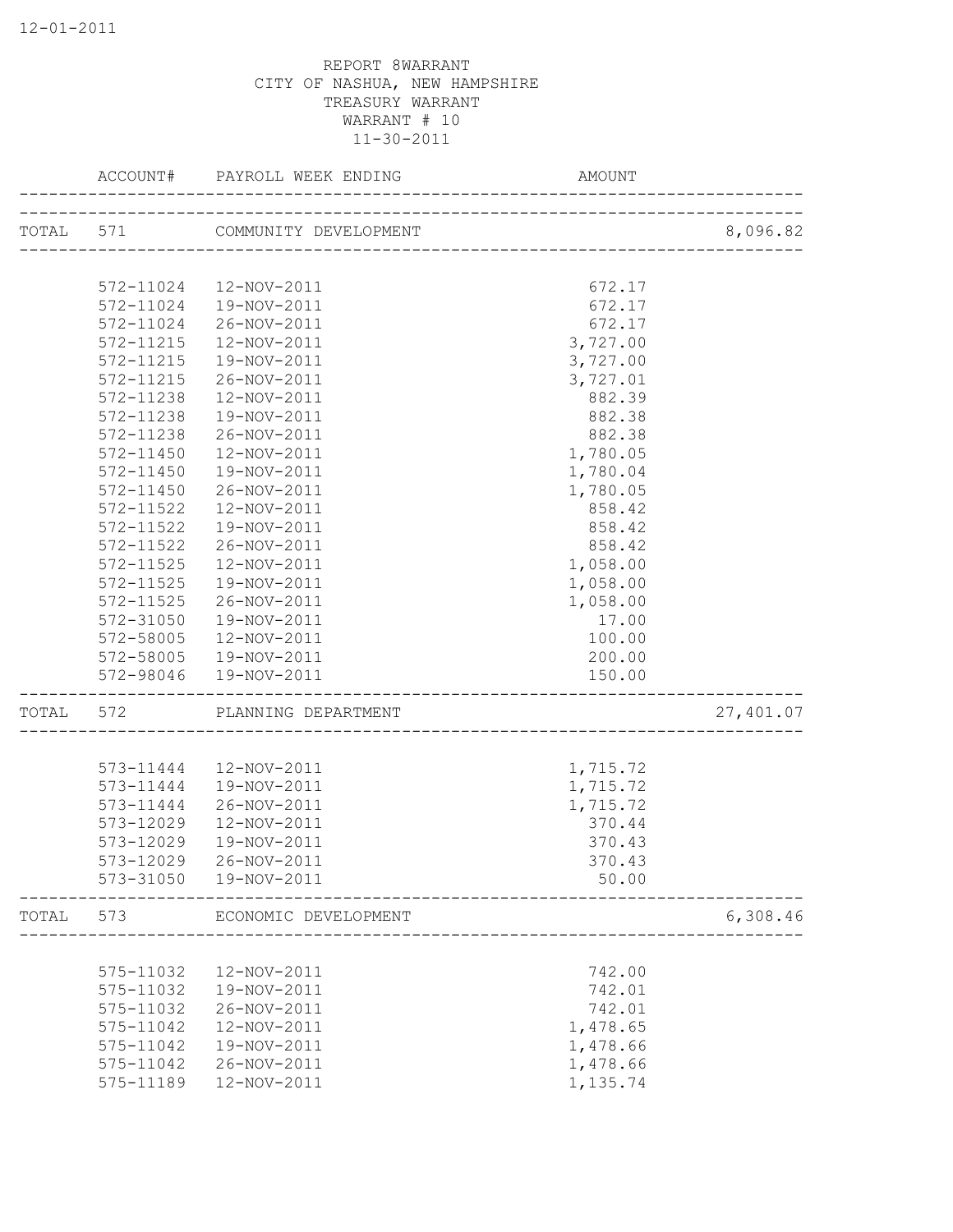|       | ACCOUNT#      | PAYROLL WEEK ENDING | AMOUNT     |  |
|-------|---------------|---------------------|------------|--|
|       | 575-11189     | 19-NOV-2011         | 1,135.75   |  |
|       | 575-11189     | 26-NOV-2011         | 1,135.75   |  |
|       | 575-11246     | 12-NOV-2011         | 1,735.56   |  |
|       | 575-11246     | 19-NOV-2011         | 1,735.56   |  |
|       | 575-11246     | 26-NOV-2011         | 1,735.55   |  |
|       | 575-11365     | 12-NOV-2011         | 462.30     |  |
|       | 575-11365     | 19-NOV-2011         | 462.30     |  |
|       | 575-11365     | 26-NOV-2011         | 462.30     |  |
|       | 575-11387     | 12-NOV-2011         | 7,061.56   |  |
|       | 575-11387     | 19-NOV-2011         | 7,061.52   |  |
|       | 575-11387     | 26-NOV-2011         | 7,061.55   |  |
|       | 575-11393     | 12-NOV-2011         | 3,696.26   |  |
|       | 575-11393     | 19-NOV-2011         | 3,696.26   |  |
|       | 575-11393     | 26-NOV-2011         | 3,696.26   |  |
|       | 575-11400     | 12-NOV-2011         | 8,465.64   |  |
|       | 575-11400     | 19-NOV-2011         | 8,465.61   |  |
|       | 575-11400     | 26-NOV-2011         | 8,465.63   |  |
|       | 575-11401     | 12-NOV-2011         | 3, 311.91  |  |
|       | 575-11401     | 19-NOV-2011         | 3,311.90   |  |
|       | 575-11401     | 26-NOV-2011         | 3,311.90   |  |
|       | 575-11403     | 12-NOV-2011         | 790.75     |  |
|       | 575-11403     | 19-NOV-2011         | 790.75     |  |
|       | 575-11403     | 26-NOV-2011         | 790.75     |  |
|       | 575-11404     | 12-NOV-2011         | 803.50     |  |
|       | 575-11404     | 19-NOV-2011         | 803.50     |  |
|       | 575-11404     | 26-NOV-2011         | 803.50     |  |
|       | 575-11627     | 12-NOV-2011         | 646.71     |  |
|       | 575-11627     | 19-NOV-2011         | 646.72     |  |
|       | 575-11627     | 26-NOV-2011         | 646.71     |  |
|       | 575-12090     | 12-NOV-2011         | 1,205.88   |  |
|       | 575-12090     | 19-NOV-2011         | 1,252.87   |  |
|       | 575-12090     | 26-NOV-2011         | 1,237.20   |  |
|       | 575-12114     | 12-NOV-2011         | 1,364.43   |  |
|       | 575-12114     | 19-NOV-2011         | 1,413.93   |  |
|       | 575-12114     | 26-NOV-2011         | 1,430.78   |  |
|       | $575 - 13004$ | 12-NOV-2011         | 13.79      |  |
|       | 575-13004     | 26-NOV-2011         | 643.14     |  |
|       | 575-13035     | 12-NOV-2011         | 1,314.95   |  |
|       | 575-13035     | 19-NOV-2011         | 1,058.13   |  |
|       | 575-13035     | 26-NOV-2011         | 1,007.81   |  |
| TOTAL | 575           | PUBLIC LIBRARIES    | 102,934.60 |  |
|       |               |                     |            |  |
|       | 576-11059     | 12-NOV-2011         | 1,334.81   |  |
|       | 576-11059     | 19-NOV-2011         | 1,334.81   |  |
|       | 576-11059     | 26-NOV-2011         | 1,067.85   |  |
|       | 576-11221     | 12-NOV-2011         | 1,092.14   |  |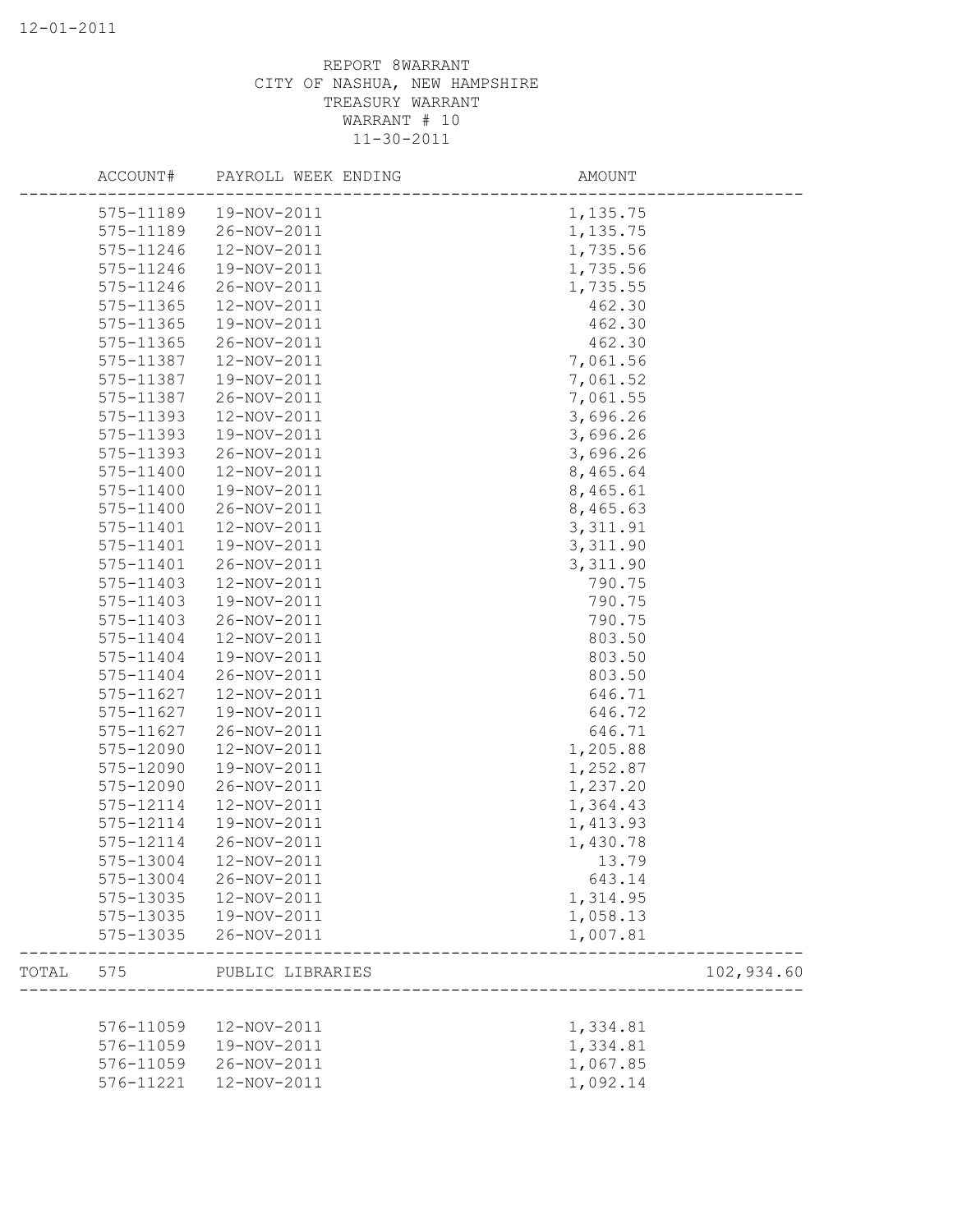|       | ACCOUNT#  | PAYROLL WEEK ENDING | AMOUNT                      |            |
|-------|-----------|---------------------|-----------------------------|------------|
|       | 576-11221 | 19-NOV-2011         | 1,092.14                    |            |
|       | 576-11221 | 26-NOV-2011         | 1,092.13                    |            |
|       | 576-11315 | 12-NOV-2011         | 762.17                      |            |
|       | 576-11315 | 19-NOV-2011         | 762.16                      |            |
|       | 576-11315 | 26-NOV-2011         | 762.17                      |            |
|       | 576-11361 | 12-NOV-2011         | 3, 113.65                   |            |
|       | 576-11361 | 19-NOV-2011         | 3, 113.66                   |            |
|       | 576-11361 | 26-NOV-2011         | 3, 113.65                   |            |
|       | 576-11362 | 12-NOV-2011         | 1, 114.74                   |            |
|       | 576-11362 | 19-NOV-2011         | 1, 114.73                   |            |
|       | 576-11362 | 26-NOV-2011         | 1, 114.73                   |            |
|       | 576-12045 | 12-NOV-2011         | 304.26                      |            |
|       | 576-12045 | 19-NOV-2011         | 304.26                      |            |
|       | 576-12045 | 26-NOV-2011         | 451.59                      |            |
|       | 576-12134 | 12-NOV-2011         | 494.59                      |            |
|       | 576-12134 | 19-NOV-2011         | 494.59                      |            |
|       | 576-12134 | 26-NOV-2011         | 494.58                      |            |
|       | 576-12149 | 12-NOV-2011         | 406.46                      |            |
|       | 576-12149 | 19-NOV-2011         | 399.20                      |            |
|       | 576-12149 | 26-NOV-2011         | 399.20                      |            |
|       | 576-31050 | 19-NOV-2011         | 17.00                       |            |
|       | 576-91010 | 19-NOV-2011         | 1,476.00                    |            |
| TOTAL | 576       | BUILDING DEPARTMENT |                             | 27, 227.27 |
|       |           |                     |                             |            |
|       | 577-11067 | 12-NOV-2011         | 1,222.78                    |            |
|       | 577-11067 | 19-NOV-2011         | 1,222.78                    |            |
|       | 577-11067 | 26-NOV-2011         | 1,222.78                    |            |
|       | 577-11183 | 12-NOV-2011         | 1,894.22                    |            |
|       | 577-11183 | 19-NOV-2011         | 1,894.23                    |            |
|       | 577-11183 | 26-NOV-2011         | 1,894.23                    |            |
|       | 577-91010 | 19-NOV-2011         | 570.00                      |            |
| TOTAL | 577       | CODE ENFORCEMENT    | --------------------------- | 9,921.02   |
|       |           |                     |                             |            |
|       | 581-11012 | 19-NOV-2011         | 3,791.85                    |            |
|       | 581-11076 | 19-NOV-2011         | 3,907.92                    |            |
|       | 581-11162 | 12-NOV-2011         | 55,269.97                   |            |
|       | 581-11162 | 19-NOV-2011         | 55, 324.99                  |            |
|       | 581-11162 | 26-NOV-2011         | 55, 117.61                  |            |
|       | 581-11204 | 12-NOV-2011         | 12,811.38                   |            |
|       | 581-11204 | 19-NOV-2011         | 12,631.61                   |            |
|       | 581-11204 | 26-NOV-2011         | 12,806.32                   |            |
|       | 581-11347 | 19-NOV-2011         | 2,472.35                    |            |
|       | 581-11348 | 19-NOV-2011         | 87,665.93                   |            |
|       | 581-11366 | 12-NOV-2011         | 55,027.75                   |            |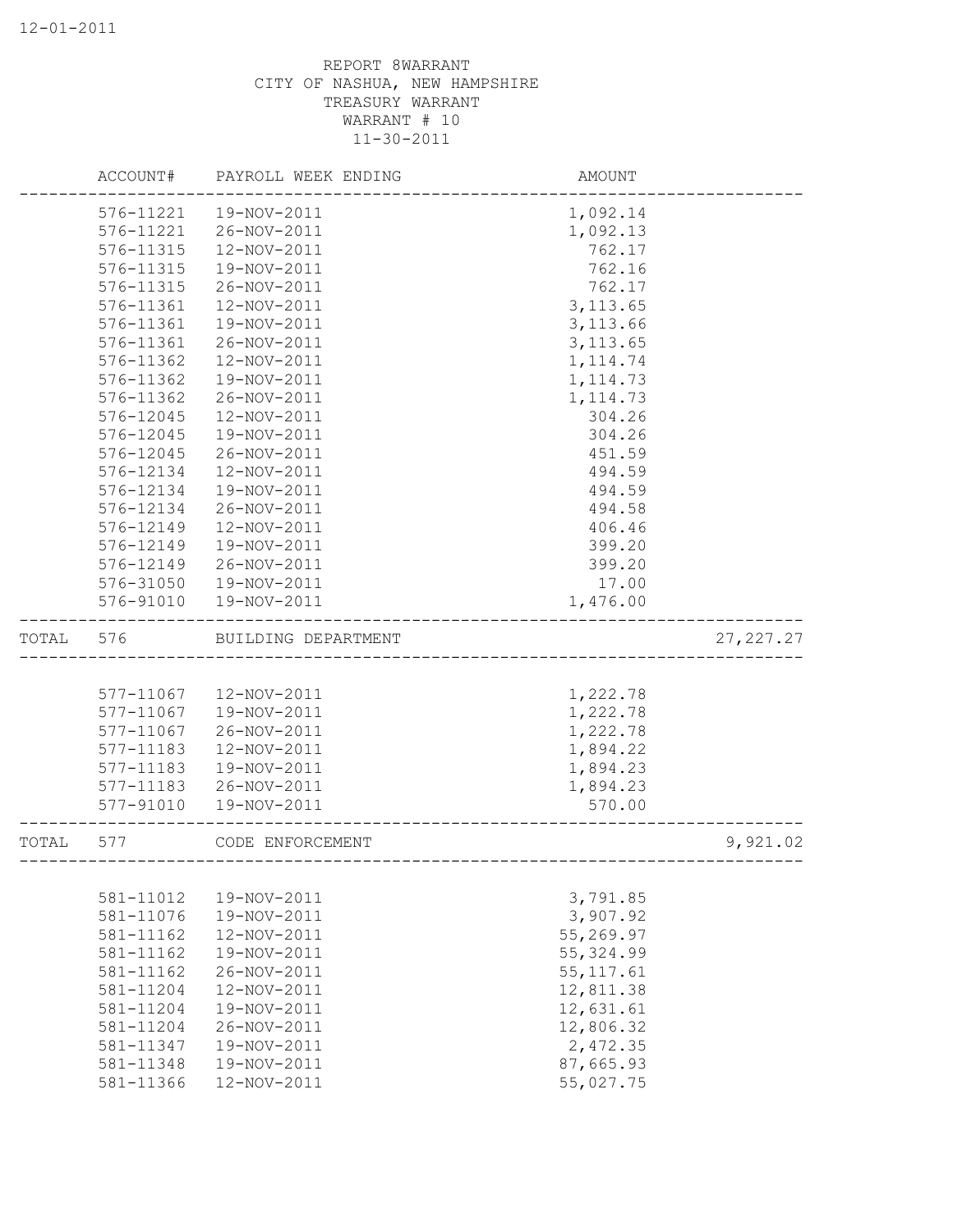| ACCOUNT#  | PAYROLL WEEK ENDING | AMOUNT       |  |
|-----------|---------------------|--------------|--|
| 581-11366 | 19-NOV-2011         | 55,088.79    |  |
| 581-11366 | 26-NOV-2011         | 55,651.93    |  |
| 581-11396 | 19-NOV-2011         | 40,563.60    |  |
| 581-11402 | 12-NOV-2011         | 2,762.79     |  |
| 581-11402 | 19-NOV-2011         | 3,453.47     |  |
| 581-11402 | 26-NOV-2011         | 1,381.40     |  |
| 581-11408 | 12-NOV-2011         | 18,483.31    |  |
| 581-11408 | 19-NOV-2011         | 18,422.40    |  |
| 581-11408 | 26-NOV-2011         | 18,422.40    |  |
| 581-11486 | 19-NOV-2011         | 44,787.08    |  |
| 581-11515 | 19-NOV-2011         | 1,657.58     |  |
| 581-11570 | 19-NOV-2011         | 65,045.91    |  |
| 581-11572 | 19-NOV-2011         | 56,900.46    |  |
| 581-11579 | 19-NOV-2011         | 41, 112.20   |  |
| 581-11628 | 12-NOV-2011         | 4,429.16     |  |
| 581-11628 | 19-NOV-2011         | 4,664.14     |  |
| 581-11628 | 26-NOV-2011         | 4,562.00     |  |
| 581-11675 | 19-NOV-2011         | 5,223.46     |  |
| 581-11709 | 19-NOV-2011         | 5,838.11     |  |
| 581-11711 | 19-NOV-2011         | 2,946.52     |  |
| 581-11726 | 19-NOV-2011         | 1,683,442.40 |  |
| 581-11800 | 19-NOV-2011         | 36,188.02    |  |
| 581-11801 | 12-NOV-2011         | 1,287.71     |  |
| 581-11801 | 19-NOV-2011         | 20,610.17    |  |
| 581-11801 | 26-NOV-2011         | 366.00       |  |
| 581-11802 | 19-NOV-2011         | 12,648.85    |  |
| 581-11803 | 12-NOV-2011         | 585.24       |  |
| 581-11803 | 19-NOV-2011         | 14,566.35    |  |
| 581-11803 | 26-NOV-2011         | 585.24       |  |
| 581-11805 | 19-NOV-2011         | 28, 257.48   |  |
| 581-11812 | 19-NOV-2011         | 2,693.54     |  |
| 581-11830 | 19-NOV-2011         | 5,853.96     |  |
| 581-11845 | 12-NOV-2011         | 347.22       |  |
| 581-11845 | 19-NOV-2011         | 405.09       |  |
| 581-11845 | 26-NOV-2011         | 231.48       |  |
| 581-11850 | 12-NOV-2011         | 1,531.57     |  |
| 581-11850 | 19-NOV-2011         | 1,887.11     |  |
| 581-11850 | 26-NOV-2011         | 765.78       |  |
| 581-11860 | 19-NOV-2011         | 8,337.92     |  |
| 581-12021 | 12-NOV-2011         | 3,388.00     |  |
| 581-12021 | 19-NOV-2011         | 1,968.01     |  |
| 581-12060 | 12-NOV-2011         | 2,409.47     |  |
| 581-12060 | 19-NOV-2011         | 2,977.59     |  |
| 581-12060 | 26-NOV-2011         | 1,244.58     |  |
| 581-12078 | 12-NOV-2011         | 275.00       |  |
| 581-12078 | 19-NOV-2011         | 4,443.39     |  |
| 581-12078 | 26-NOV-2011         | 875.00       |  |
| 581-12081 | 19-NOV-2011         | 2,463.73     |  |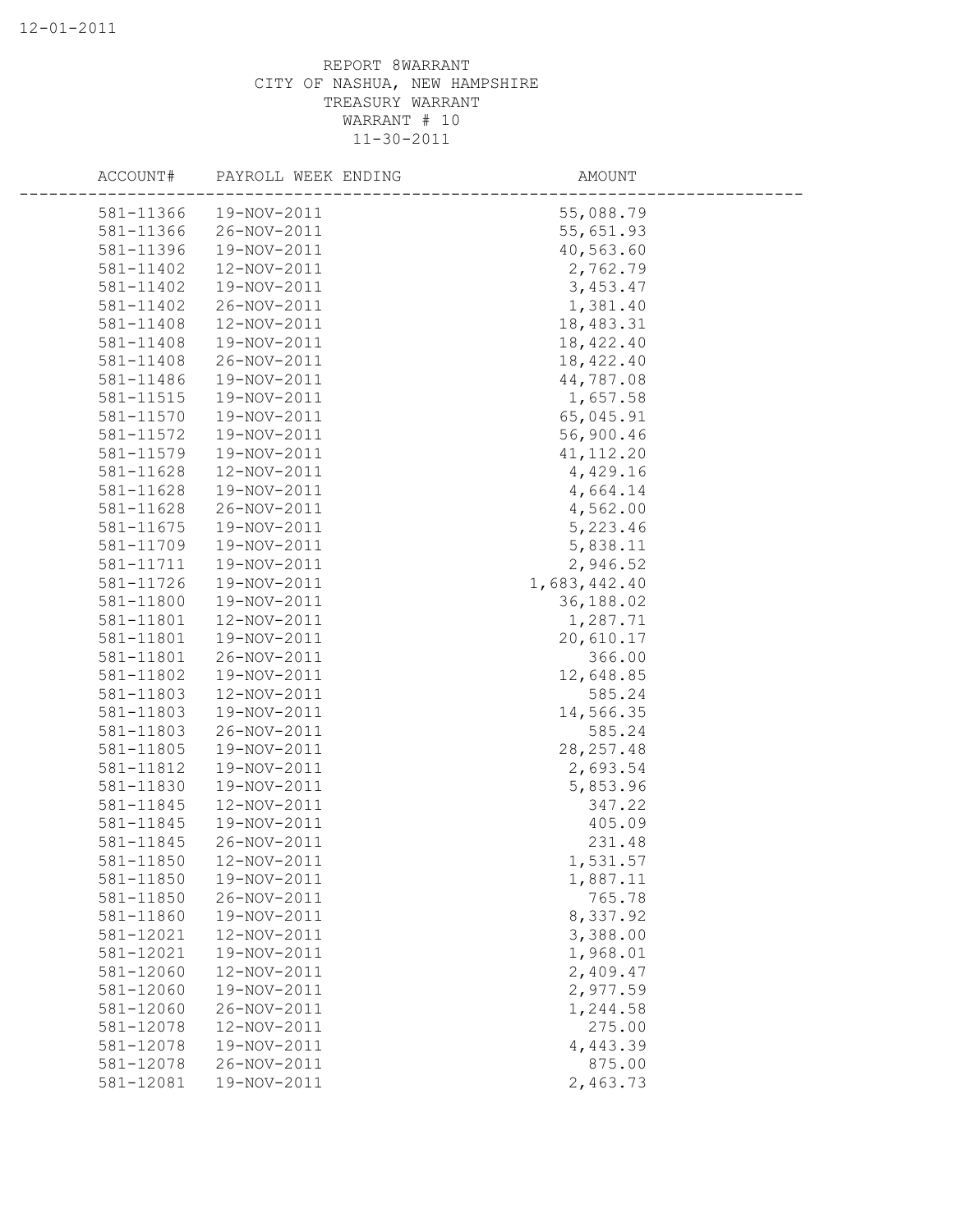| ACCOUNT#               | PAYROLL WEEK ENDING        | AMOUNT           |
|------------------------|----------------------------|------------------|
| 581-12084              | 12-NOV-2011                | 2,087.50         |
| 581-12084              | 19-NOV-2011                | 125.00           |
| 581-12084              | 26-NOV-2011                | 2,812.50         |
| 581-12111              | 12-NOV-2011                | 125,046.81       |
| 581-12111              | 19-NOV-2011                | 151,926.43       |
| 581-12111              | 26-NOV-2011                | 118,957.12       |
| 581-12112              | 12-NOV-2011                | 5,875.67         |
| 581-12112              | 19-NOV-2011                | 7,085.73         |
| 581-12112              | 26-NOV-2011                | 2,886.90         |
| 581-12126              | 12-NOV-2011                | 3,756.54         |
| 581-12126              | 19-NOV-2011                | 4,601.29         |
| 581-12126              | 26-NOV-2011                | 3,602.67         |
| 581-12135              | 12-NOV-2011                | 4,287.36         |
| 581-12135              | 19-NOV-2011                | 5,646.72         |
| 581-12135              | 26-NOV-2011                | 1,772.48         |
| 581-12136              | 12-NOV-2011                | 570.88           |
| 581-12136              | 19-NOV-2011                | 623.88           |
| 581-12136              | 26-NOV-2011                | 216.90           |
| 581-12138              | 12-NOV-2011                | 595.44           |
| 581-12138              | 19-NOV-2011                | 563.06           |
| 581-12138              | 26-NOV-2011                | 167.72           |
| 581-12141              | 12-NOV-2011                | 200.00           |
| 581-12141              | 19-NOV-2011                | 100.00           |
| 581-12153              | 12-NOV-2011                | 30.00            |
| 581-12153              | 19-NOV-2011                | 90.00            |
| 581-12198              | 19-NOV-2011                | 37,598.77        |
| 581-12201              | 12-NOV-2011                | 26,589.31        |
| 581-12201              | 19-NOV-2011                | 34, 267.35       |
| 581-12201              | 26-NOV-2011                | 13, 133.94       |
| 581-13004              | 12-NOV-2011                | 330.00           |
| 581-13004              | 19-NOV-2011                | 200.00           |
| 581-13004              | 26-NOV-2011                | 227.89           |
| 581-13021              | 12-NOV-2011                | 1,007.41         |
| 581-13021              | 19-NOV-2011<br>26-NOV-2011 | 710.23<br>211.68 |
| 581-13021              | 12-NOV-2011                | 726.22           |
| 581-13032<br>581-13032 | 19-NOV-2011                | 942.24           |
| 581-13032              | 26-NOV-2011                | 450.37           |
| 581-13120              | 12-NOV-2011                | 4,003.57         |
| 581-13120              | 19-NOV-2011                | 3,734.18         |
| 581-13120              | 26-NOV-2011                | 3,981.53         |
| 581-13133              | 12-NOV-2011                | 435.00           |
| 581-13133              | 19-NOV-2011                | 1,550.00         |
| 581-13133              | 26-NOV-2011                | 1,362.50         |
| 581-19000              | 19-NOV-2011                | 8,200.88         |
|                        |                            |                  |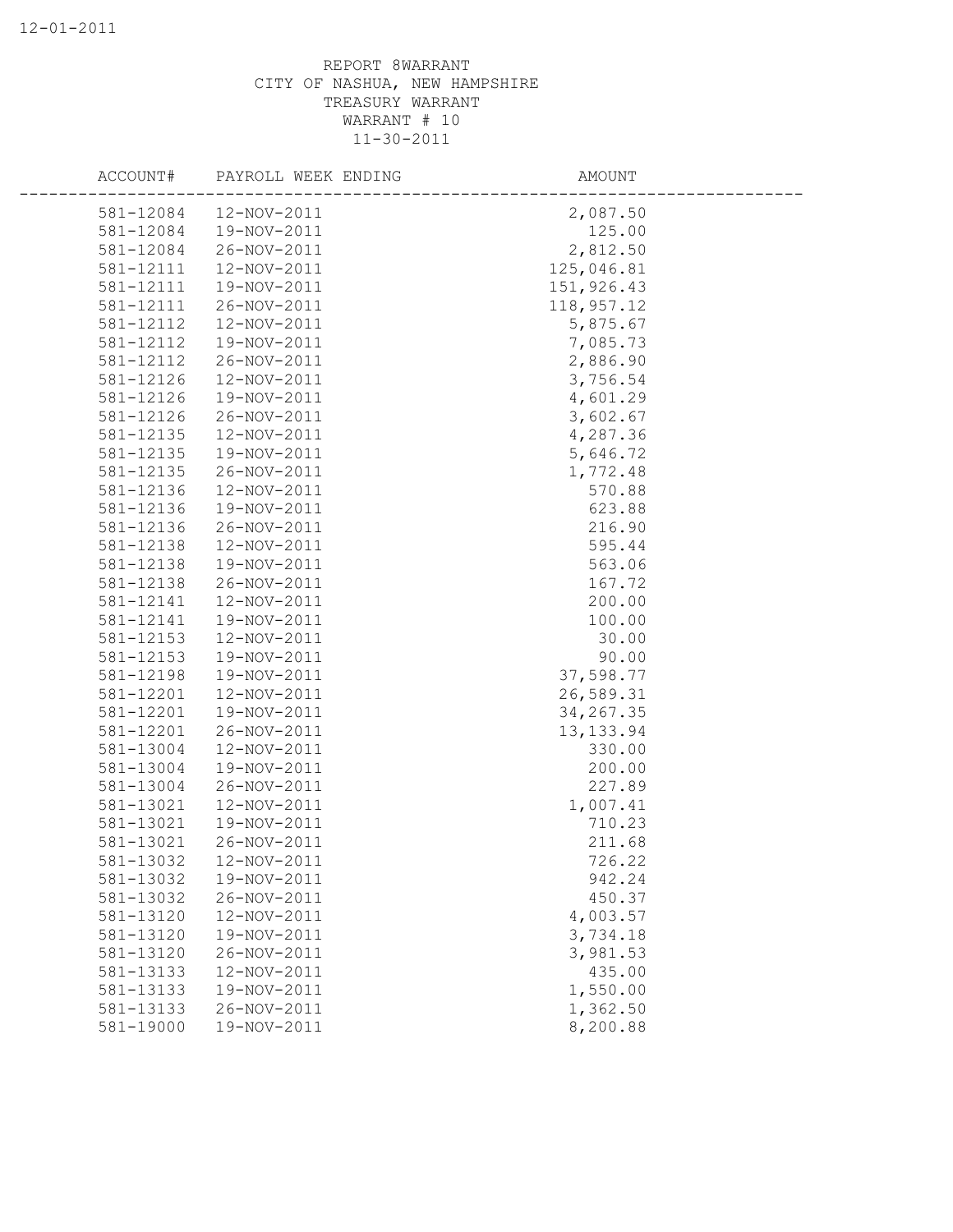| ТОТАІ. 581 | SCHOOL DEPARTMENT |  | 3, 232, 151.96 |
|------------|-------------------|--|----------------|
|            |                   |  |                |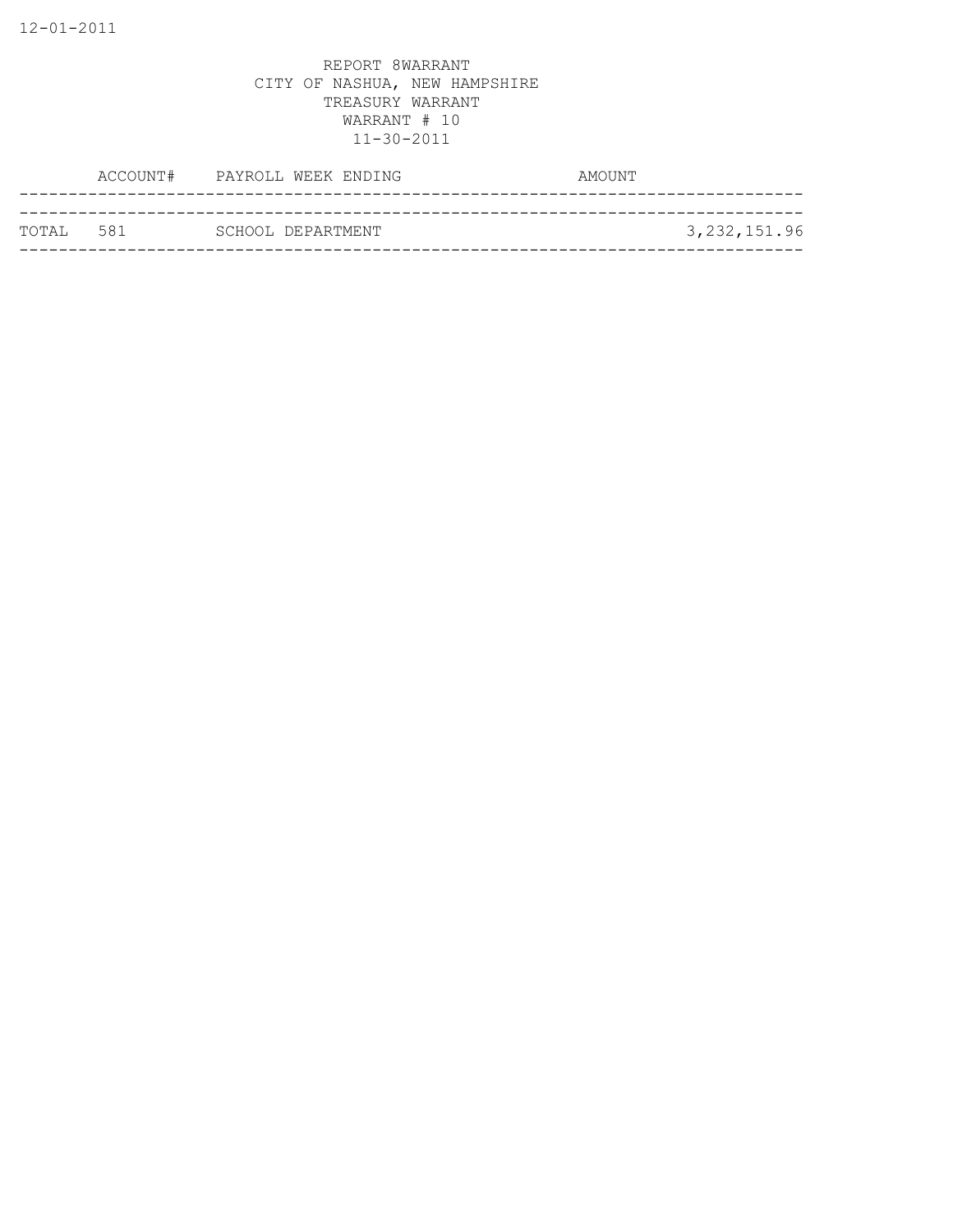| TOTAL | 753                                 | CPF-STREET DEPT                           |                                |          |
|-------|-------------------------------------|-------------------------------------------|--------------------------------|----------|
|       | 753-11468<br>753-11468<br>753-11468 | 12-NOV-2011<br>19-NOV-2011<br>26-NOV-2011 |                                |          |
| TOTAL | 722                                 | CPF-INFORMATION TECHNOLOGY                |                                | 3,194.63 |
|       | 722-12890<br>722-12890<br>722-12890 | 12-NOV-2011<br>19-NOV-2011<br>26-NOV-2011 | 1,129.75<br>1,250.88<br>814.00 |          |
|       | ACCOUNT#                            | PAYROLL WEEK ENDING                       | AMOUNT                         |          |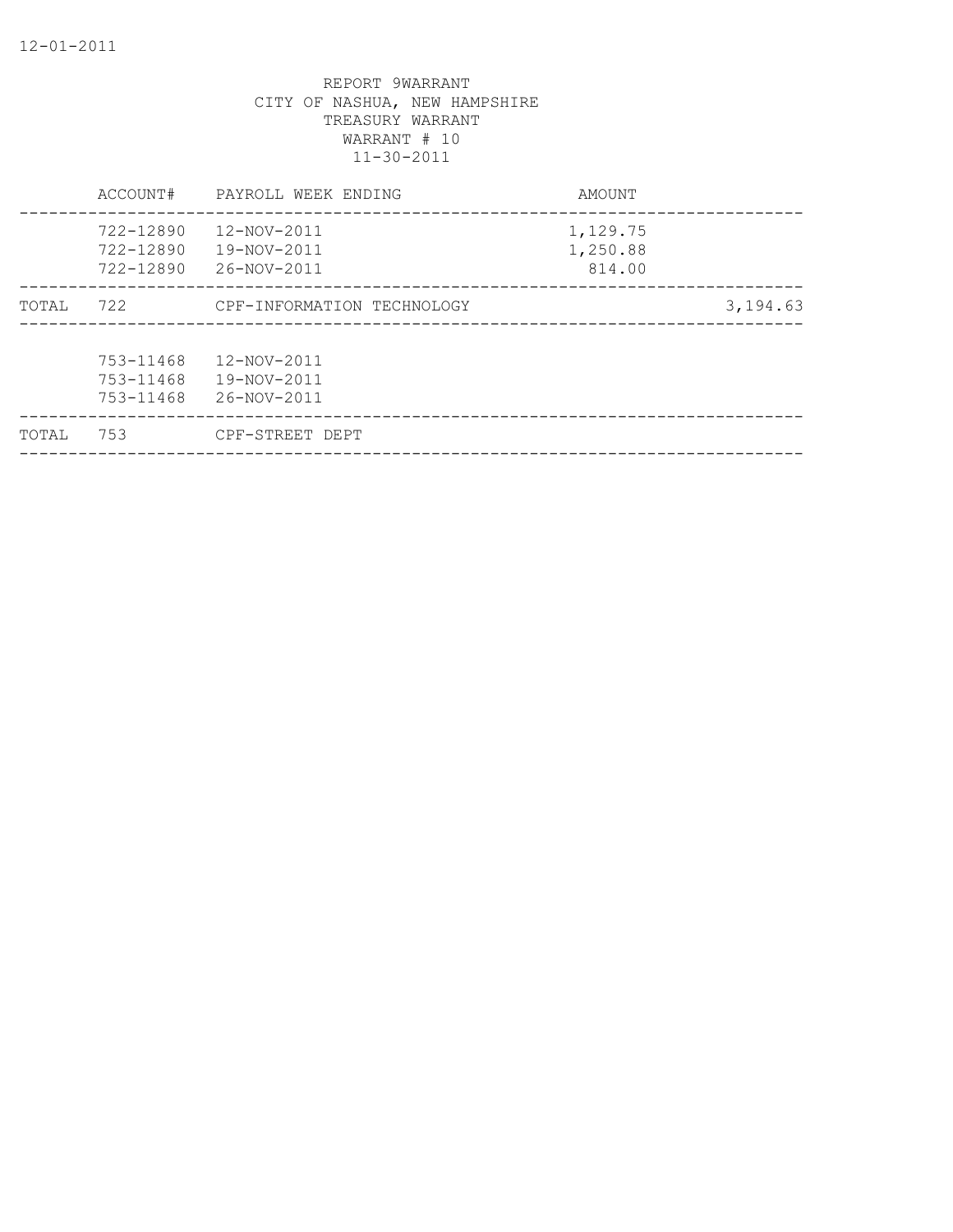| ACCOUNT#  | PAYROLL WEEK ENDING | AMOUNT   |  |
|-----------|---------------------|----------|--|
| 801-11008 | 12-NOV-2011         | 608.42   |  |
| 801-11008 | 19-NOV-2011         | 608.42   |  |
| 801-11008 | 26-NOV-2011         | 608.42   |  |
| 801-11024 | 12-NOV-2011         | 639.71   |  |
| 801-11024 | 19-NOV-2011         | 639.71   |  |
| 801-11024 | 26-NOV-2011         | 639.71   |  |
| 801-11064 | 12-NOV-2011         | 145.36   |  |
| 801-11064 | 19-NOV-2011         | 145.36   |  |
| 801-11064 | 26-NOV-2011         | 145.36   |  |
| 801-11094 | 12-NOV-2011         | 104.60   |  |
| 801-11094 | 19-NOV-2011         | 104.59   |  |
| 801-11094 | 26-NOV-2011         | 104.60   |  |
| 801-11190 | 12-NOV-2011         | 421.45   |  |
| 801-11190 | 19-NOV-2011         | 421.44   |  |
| 801-11190 | 26-NOV-2011         | 421.44   |  |
| 801-11193 | 12-NOV-2011         | 1,025.45 |  |
| 801-11193 | 19-NOV-2011         | 1,025.45 |  |
| 801-11193 | 26-NOV-2011         | 1,025.45 |  |
| 801-11211 | 12-NOV-2011         | 70.59    |  |
| 801-11211 | 19-NOV-2011         | 70.59    |  |
| 801-11211 | 26-NOV-2011         | 70.59    |  |
| 801-11222 | 12-NOV-2011         | 218.59   |  |
| 801-11222 | 19-NOV-2011         | 218.59   |  |
| 801-11222 | 26-NOV-2011         | 218.59   |  |
| 801-11249 | 12-NOV-2011         | 194.19   |  |
| 801-11249 | 19-NOV-2011         | 194.19   |  |
| 801-11249 | 26-NOV-2011         | 194.19   |  |
| 801-11268 | 12-NOV-2011         | 139.31   |  |
| 801-11268 | 19-NOV-2011         | 139.32   |  |
| 801-11268 | 26-NOV-2011         | 139.31   |  |
| 801-11271 | 12-NOV-2011         | 1,190.53 |  |
| 801-11271 | 19-NOV-2011         | 1,190.53 |  |
| 801-11271 | 26-NOV-2011         | 1,190.54 |  |
| 801-11276 | 12-NOV-2011         | 5,384.40 |  |
| 801-11276 | 19-NOV-2011         | 5,384.40 |  |
| 801-11276 | 26-NOV-2011         | 5,189.52 |  |
| 801-11289 | 12-NOV-2011         | 350.05   |  |
| 801-11289 | 19-NOV-2011         | 350.06   |  |
| 801-11289 | 26-NOV-2011         | 350.06   |  |
| 801-11431 | 12-NOV-2011         | 194.45   |  |
| 801-11431 | 19-NOV-2011         | 194.45   |  |
| 801-11431 | 26-NOV-2011         | 194.45   |  |
| 801-11435 | 12-NOV-2011         | 282.43   |  |
| 801-11435 | 19-NOV-2011         | 282.43   |  |
| 801-11435 | 26-NOV-2011         | 282.43   |  |
| 801-11595 | 12-NOV-2011         | 4,182.32 |  |
| 801-11595 | 12-NOV-2011         | 4,153.99 |  |
| 801-11595 | 19-NOV-2011         | 4,201.20 |  |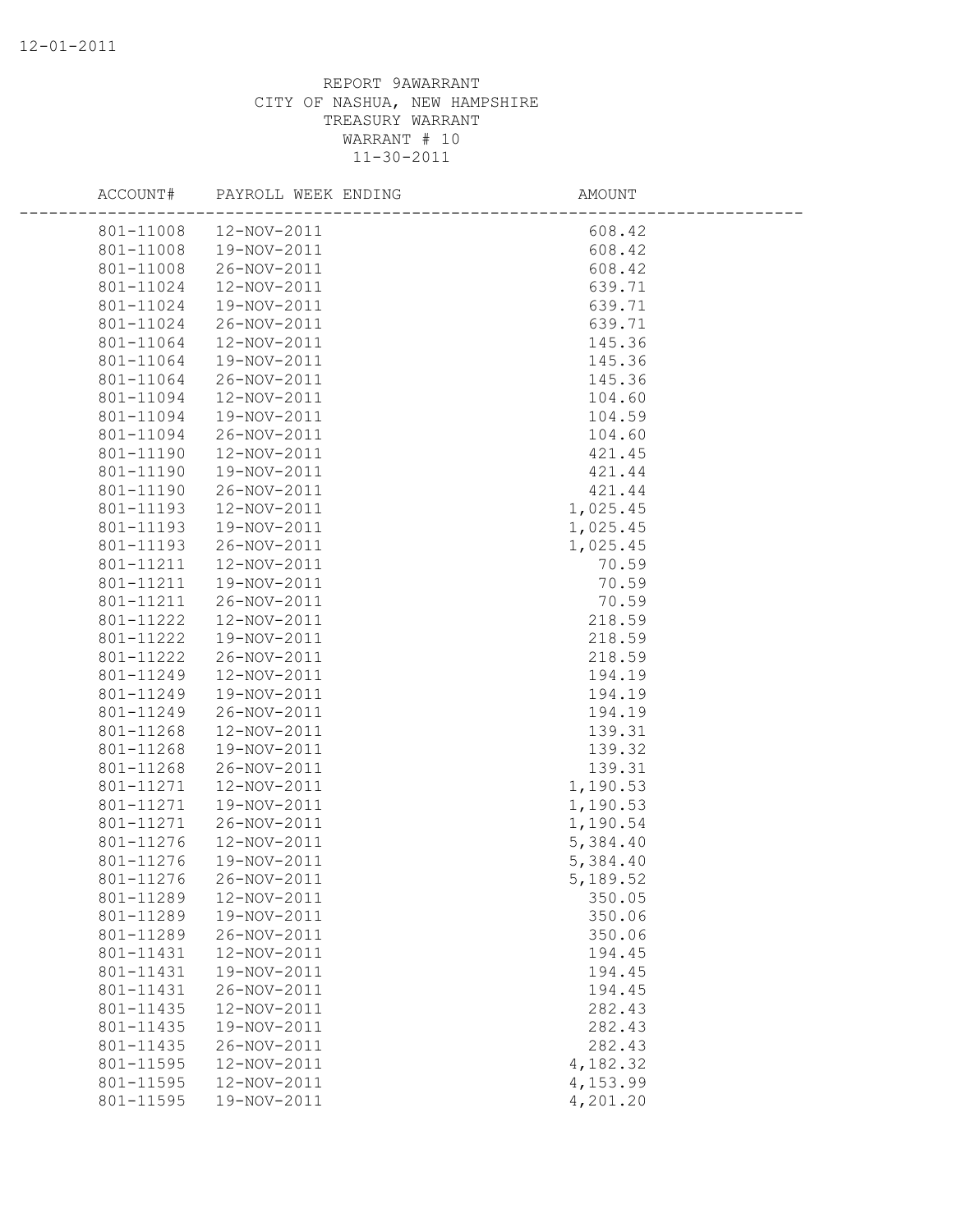|       | ACCOUNT#  | PAYROLL WEEK ENDING  | AMOUNT    |            |
|-------|-----------|----------------------|-----------|------------|
|       | 801-11595 | 19-NOV-2011          | 4,984.79  |            |
|       | 801-11595 | 26-NOV-2011          | 4,182.32  |            |
|       | 801-11595 | 26-NOV-2011          | 3,323.19  |            |
|       | 801-11596 | 12-NOV-2011          | 3,512.00  |            |
|       | 801-11596 | 19-NOV-2011          | 3,512.00  |            |
|       | 801-11596 | 26-NOV-2011          | 3,512.00  |            |
|       | 801-11598 | 12-NOV-2011          | 870.00    |            |
|       | 801-11598 | 19-NOV-2011          | 696.00    |            |
|       | 801-11598 | 26-NOV-2011          | 870.00    |            |
|       | 801-11599 | 12-NOV-2011          | 1, 114.71 |            |
|       | 801-11599 | 12-NOV-2011          | 1, 114.71 |            |
|       | 801-11599 | 19-NOV-2011          | 1, 114.71 |            |
|       | 801-11599 | 19-NOV-2011          | 1, 114.71 |            |
|       | 801-11599 | 26-NOV-2011          | 1, 114.71 |            |
|       | 801-11599 | 26-NOV-2011          | 1, 114.71 |            |
|       | 801-11606 | 12-NOV-2011          | 725.29    |            |
|       | 801-11606 | 19-NOV-2011          | 725.29    |            |
|       | 801-11606 | 26-NOV-2011          | 725.29    |            |
|       | 801-11647 | 12-NOV-2011          | 1,188.55  |            |
|       | 801-11647 | 19-NOV-2011          | 1,485.69  |            |
|       | 801-11647 | 26-NOV-2011          | 1,485.69  |            |
|       | 801-13004 | 12-NOV-2011          | 8,911.37  |            |
|       | 801-13004 | 12-NOV-2011          | 10,288.88 |            |
|       | 801-13004 | 12-NOV-2011          | 3,521.56  |            |
|       | 801-13004 | 19-NOV-2011          | 4,020.12  |            |
|       | 801-13004 | 19-NOV-2011          | 5,026.61  |            |
|       | 801-13004 | 19-NOV-2011          | 1,119.17  |            |
|       | 801-13004 | 26-NOV-2011          | 4,216.75  |            |
|       | 801-13004 | 26-NOV-2011          | 8,443.22  |            |
|       | 801-13004 | 26-NOV-2011          | 1,368.13  |            |
|       | 801-31050 | 19-NOV-2011          | 17.00     |            |
|       | 801-46045 | 26-NOV-2011          | 194.88    |            |
| TOTAL | 801       | SOLID WASTE DISPOSAL |           | 130,865.28 |
|       |           |                      |           |            |
|       | 802-11024 | 12-NOV-2011          | 155.94    |            |
|       | 802-11024 | 12-NOV-2011          | 623.77    |            |
|       | 802-11024 | 19-NOV-2011          | 155.94    |            |
|       | 802-11024 | 19-NOV-2011          | 623.78    |            |
|       | 802-11024 | 26-NOV-2011          | 155.94    |            |
|       | 802-11024 | 26-NOV-2011          | 623.76    |            |
|       | 802-11064 | 12-NOV-2011          | 145.36    |            |
|       | 802-11064 | 12-NOV-2011          | 145.36    |            |
|       | 802-11064 | 19-NOV-2011          | 145.36    |            |
|       | 802-11064 | 19-NOV-2011          | 145.36    |            |
|       | 802-11064 | 26-NOV-2011          | 145.36    |            |
|       | 802-11064 | 26-NOV-2011          | 145.36    |            |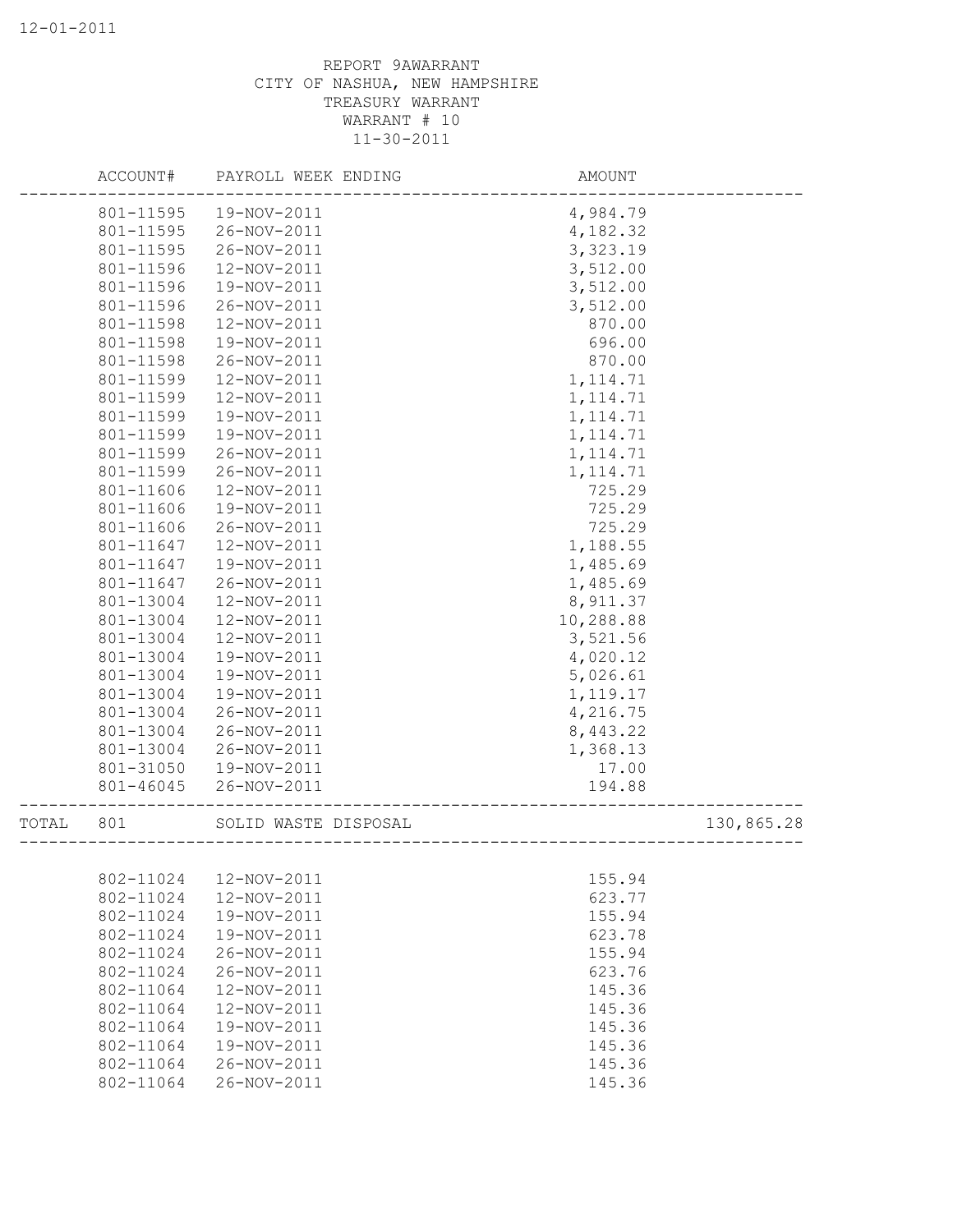| ACCOUNT#  | PAYROLL WEEK ENDING | AMOUNT    |  |
|-----------|---------------------|-----------|--|
| 802-11091 | 12-NOV-2011         | 1, 145.45 |  |
| 802-11091 | 19-NOV-2011         | 1,145.44  |  |
| 802-11091 | 26-NOV-2011         | 1,145.45  |  |
| 802-11092 | 12-NOV-2011         | 806.80    |  |
| 802-11092 | 19-NOV-2011         | 803.60    |  |
| 802-11092 | 26-NOV-2011         | 803.60    |  |
| 802-11094 | 12-NOV-2011         | 313.77    |  |
| 802-11094 | 12-NOV-2011         | 313.79    |  |
| 802-11094 | 19-NOV-2011         | 313.79    |  |
| 802-11094 | 19-NOV-2011         | 313.78    |  |
| 802-11094 | 26-NOV-2011         | 313.77    |  |
| 802-11094 | 26-NOV-2011         | 313.79    |  |
| 802-11096 | 12-NOV-2011         | 959.79    |  |
| 802-11096 | 19-NOV-2011         | 959.78    |  |
| 802-11096 | 26-NOV-2011         | 959.79    |  |
| 802-11102 | 12-NOV-2011         | 1,291.17  |  |
| 802-11102 | 19-NOV-2011         | 1,046.62  |  |
| 802-11105 | 12-NOV-2011         | 1,074.36  |  |
| 802-11105 | 19-NOV-2011         | 1,148.56  |  |
| 802-11105 | 26-NOV-2011         | 1,111.46  |  |
| 802-11124 | 12-NOV-2011         | 760.65    |  |
| 802-11124 | 19-NOV-2011         | 760.65    |  |
| 802-11124 | 26-NOV-2011         | 760.65    |  |
| 802-11155 | 12-NOV-2011         | 1,050.42  |  |
| 802-11155 | 19-NOV-2011         | 1,050.42  |  |
| 802-11155 | 26-NOV-2011         | 1,050.42  |  |
| 802-11157 | 12-NOV-2011         | 1,574.00  |  |
| 802-11157 | 19-NOV-2011         | 1,760.88  |  |
| 802-11157 | 26-NOV-2011         | 1,748.00  |  |
| 802-11158 | 12-NOV-2011         | 942.40    |  |
| 802-11158 | 19-NOV-2011         | 942.40    |  |
| 802-11158 | 26-NOV-2011         | 942.40    |  |
| 802-11190 | 12-NOV-2011         | 421.44    |  |
| 802-11190 | 19-NOV-2011         | 421.44    |  |
| 802-11190 | 26-NOV-2011         | 421.44    |  |
| 802-11211 | 12-NOV-2011         | 282.34    |  |
| 802-11211 | 12-NOV-2011         | 423.51    |  |
| 802-11211 | 19-NOV-2011         | 282.34    |  |
| 802-11211 | 19-NOV-2011         | 423.52    |  |
| 802-11211 | 26-NOV-2011         | 282.34    |  |
| 802-11211 | 26-NOV-2011         | 423.51    |  |
| 802-11222 | 12-NOV-2011         | 218.59    |  |
| 802-11222 | 19-NOV-2011         | 218.59    |  |
| 802-11222 | 26-NOV-2011         | 218.59    |  |
| 802-11249 | 12-NOV-2011         | 194.19    |  |
| 802-11249 | 12-NOV-2011         | 194.19    |  |
| 802-11249 | 19-NOV-2011         | 194.19    |  |
| 802-11249 | 19-NOV-2011         | 194.19    |  |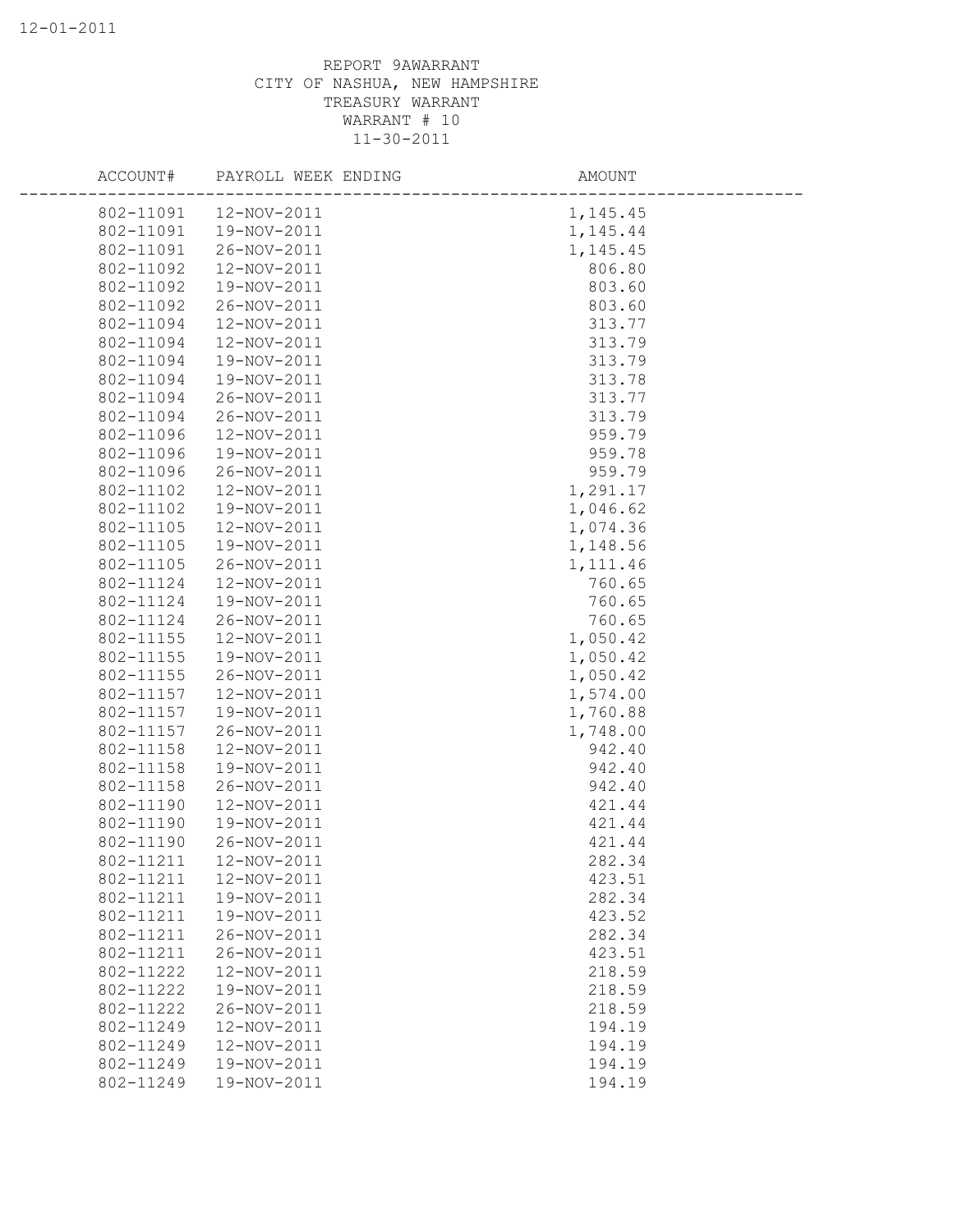| ACCOUNT#  | PAYROLL WEEK ENDING | AMOUNT    |
|-----------|---------------------|-----------|
| 802-11249 | 26-NOV-2011         | 194.19    |
| 802-11249 | 26-NOV-2011         | 194.19    |
| 802-11260 | 12-NOV-2011         | 2,008.00  |
| 802-11260 | 19-NOV-2011         | 2,008.00  |
| 802-11260 | 26-NOV-2011         | 2,008.00  |
| 802-11268 | 12-NOV-2011         | 46.44     |
| 802-11268 | 12-NOV-2011         | 92.88     |
| 802-11268 | 19-NOV-2011         | 46.44     |
| 802-11268 | 19-NOV-2011         | 92.88     |
| 802-11268 | 26-NOV-2011         | 46.44     |
| 802-11268 | 26-NOV-2011         | 92.88     |
| 802-11270 | 12-NOV-2011         | 1, 114.74 |
| 802-11270 | 19-NOV-2011         | 1, 114.73 |
| 802-11270 | 26-NOV-2011         | 1, 114.73 |
| 802-11289 | 12-NOV-2011         | 350.06    |
| 802-11289 | 19-NOV-2011         | 350.06    |
| 802-11289 | 26-NOV-2011         | 350.06    |
| 802-11330 | 12-NOV-2011         | 1, 114.71 |
| 802-11330 | 19-NOV-2011         | 1, 114.71 |
| 802-11330 | 26-NOV-2011         | 1, 114.71 |
| 802-11333 | 12-NOV-2011         | 1,092.86  |
| 802-11333 | 19-NOV-2011         | 1,092.86  |
| 802-11333 | 26-NOV-2011         | 1,092.87  |
| 802-11431 | 12-NOV-2011         | 194.45    |
| 802-11431 | 19-NOV-2011         | 194.45    |
| 802-11431 | 26-NOV-2011         | 194.45    |
| 802-11435 | 12-NOV-2011         | 470.71    |
| 802-11435 | 12-NOV-2011         | 188.29    |
| 802-11435 | 19-NOV-2011         | 470.71    |
| 802-11435 | 19-NOV-2011         | 188.28    |
| 802-11435 | 26-NOV-2011         | 470.71    |
| 802-11435 | 26-NOV-2011         | 188.29    |
| 802-11480 | 12-NOV-2011         | 2,901.60  |
| 802-11480 | 19-NOV-2011         | 2,901.60  |
| 802-11480 | 26-NOV-2011         | 2,957.40  |
| 802-11513 | 12-NOV-2011         | 5, 124.27 |
| 802-11513 | 19-NOV-2011         | 5, 132.27 |
| 802-11513 | 26-NOV-2011         | 5,183.14  |
| 802-11514 | 12-NOV-2011         | 3,033.20  |
| 802-11514 | 19-NOV-2011         | 3,036.40  |
| 802-11514 | 26-NOV-2011         | 3,046.55  |
| 802-11681 | 12-NOV-2011         | 326.04    |
| 802-11681 | 12-NOV-2011         | 1,304.17  |
| 802-11681 | 19-NOV-2011         | 326.04    |
| 802-11681 | 19-NOV-2011         | 1,304.17  |
| 802-11681 | 26-NOV-2011         | 326.04    |
| 802-11681 | 26-NOV-2011         | 1,304.18  |
| 802-11693 | 26-NOV-2011         | 1, 114.73 |